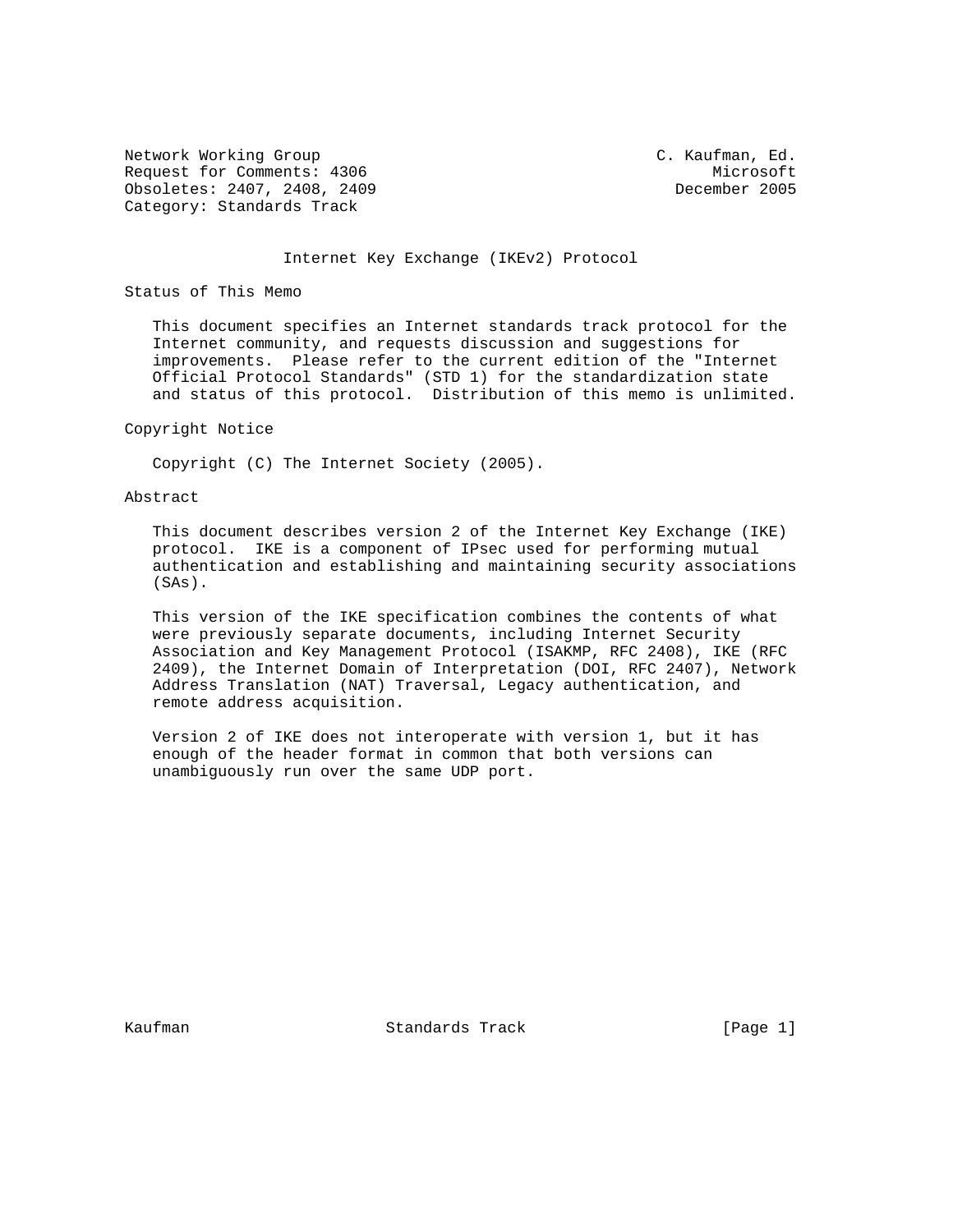| Table of Contents |  |
|-------------------|--|
|-------------------|--|

| 1.4. The INFORMATIONAL Exchange 11                          |  |
|-------------------------------------------------------------|--|
| 1.5. Informational Messages outside of an IKE SA 12         |  |
| 2. IKE Protocol Details and Variations 12                   |  |
| 2.1. Use of Retransmission Timers 13                        |  |
| 2.2. Use of Sequence Numbers for Message ID 14              |  |
| 2.3. Window Size for Overlapping Requests 14                |  |
| 2.4. State Synchronization and Connection Timeouts 15       |  |
| 2.5. Version Numbers and Forward Compatibility 17           |  |
|                                                             |  |
| 2.7. Cryptographic Algorithm Negotiation 21                 |  |
|                                                             |  |
| 2.9. Traffic Selector Negotiation 24                        |  |
|                                                             |  |
|                                                             |  |
| 2.12. Reuse of Diffie-Hellman Exponentials 27               |  |
|                                                             |  |
| 2.14. Generating Keying Material for the IKE_SA 28          |  |
|                                                             |  |
| 2.16. Extensible Authentication Protocol Methods 31         |  |
| 2.17. Generating Keying Material for CHILD_SAs 33           |  |
| 2.18. Rekeying IKE_SAs Using a CREATE_CHILD_SA exchange 34  |  |
| 2.19. Requesting an Internal Address on a Remote Network 34 |  |
| 2.20. Requesting the Peer's Version 35                      |  |
|                                                             |  |
|                                                             |  |
|                                                             |  |
| 2.24. Explicit Congestion Notification (ECN) 40             |  |
|                                                             |  |
|                                                             |  |
|                                                             |  |
| 3.3. Security Association Payload 46                        |  |
|                                                             |  |
|                                                             |  |
|                                                             |  |
|                                                             |  |
|                                                             |  |
|                                                             |  |
|                                                             |  |
|                                                             |  |
|                                                             |  |
|                                                             |  |
|                                                             |  |

Kaufman **Standards Track** [Page 2]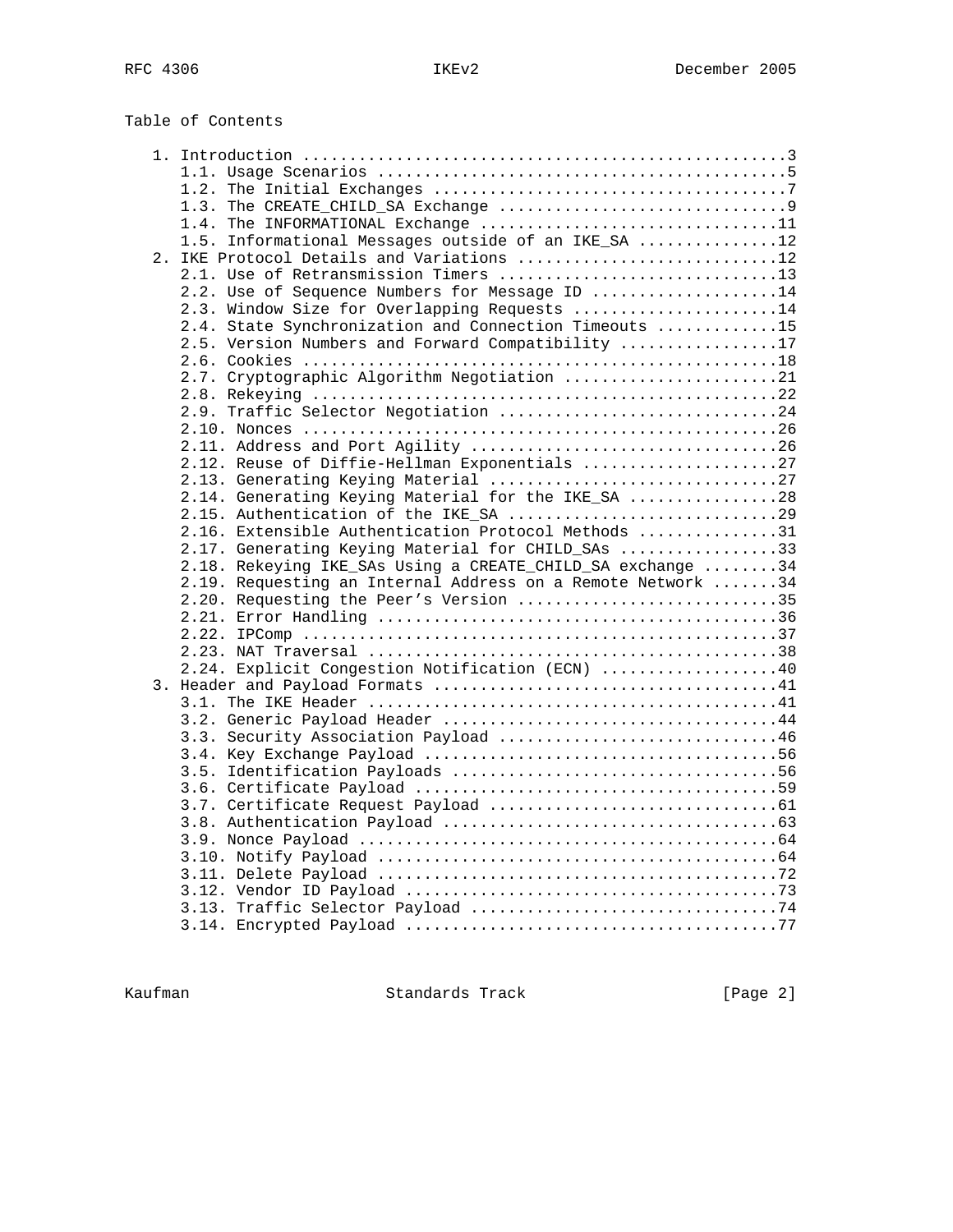| 3.16. Extensible Authentication Protocol (EAP) Payload 84 |  |
|-----------------------------------------------------------|--|
|                                                           |  |
|                                                           |  |
|                                                           |  |
|                                                           |  |
|                                                           |  |
|                                                           |  |
|                                                           |  |
| Appendix A: Summary of Changes from IKEv1 96              |  |
|                                                           |  |
|                                                           |  |
|                                                           |  |

#### 1. Introduction

 IP Security (IPsec) provides confidentiality, data integrity, access control, and data source authentication to IP datagrams. These services are provided by maintaining shared state between the source and the sink of an IP datagram. This state defines, among other things, the specific services provided to the datagram, which cryptographic algorithms will be used to provide the services, and the keys used as input to the cryptographic algorithms.

 Establishing this shared state in a manual fashion does not scale well. Therefore, a protocol to establish this state dynamically is needed. This memo describes such a protocol -- the Internet Key Exchange (IKE). This is version 2 of IKE. Version 1 of IKE was defined in RFCs 2407, 2408, and 2409 [Pip98, MSST98, HC98]. This single document is intended to replace all three of those RFCs.

 Definitions of the primitive terms in this document (such as Security Association or SA) can be found in [RFC4301].

 Keywords "MUST", "MUST NOT", "REQUIRED", "SHOULD", "SHOULD NOT" and "MAY" that appear in this document are to be interpreted as described in [Bra97].

 The term "Expert Review" is to be interpreted as defined in [RFC2434].

 IKE performs mutual authentication between two parties and establishes an IKE security association (SA) that includes shared secret information that can be used to efficiently establish SAs for Encapsulating Security Payload (ESP) [RFC4303] and/or Authentication Header (AH) [RFC4302] and a set of cryptographic algorithms to be used by the SAs to protect the traffic that they carry. In this document, the term "suite" or "cryptographic suite" refers to a

Kaufman Standards Track [Page 3]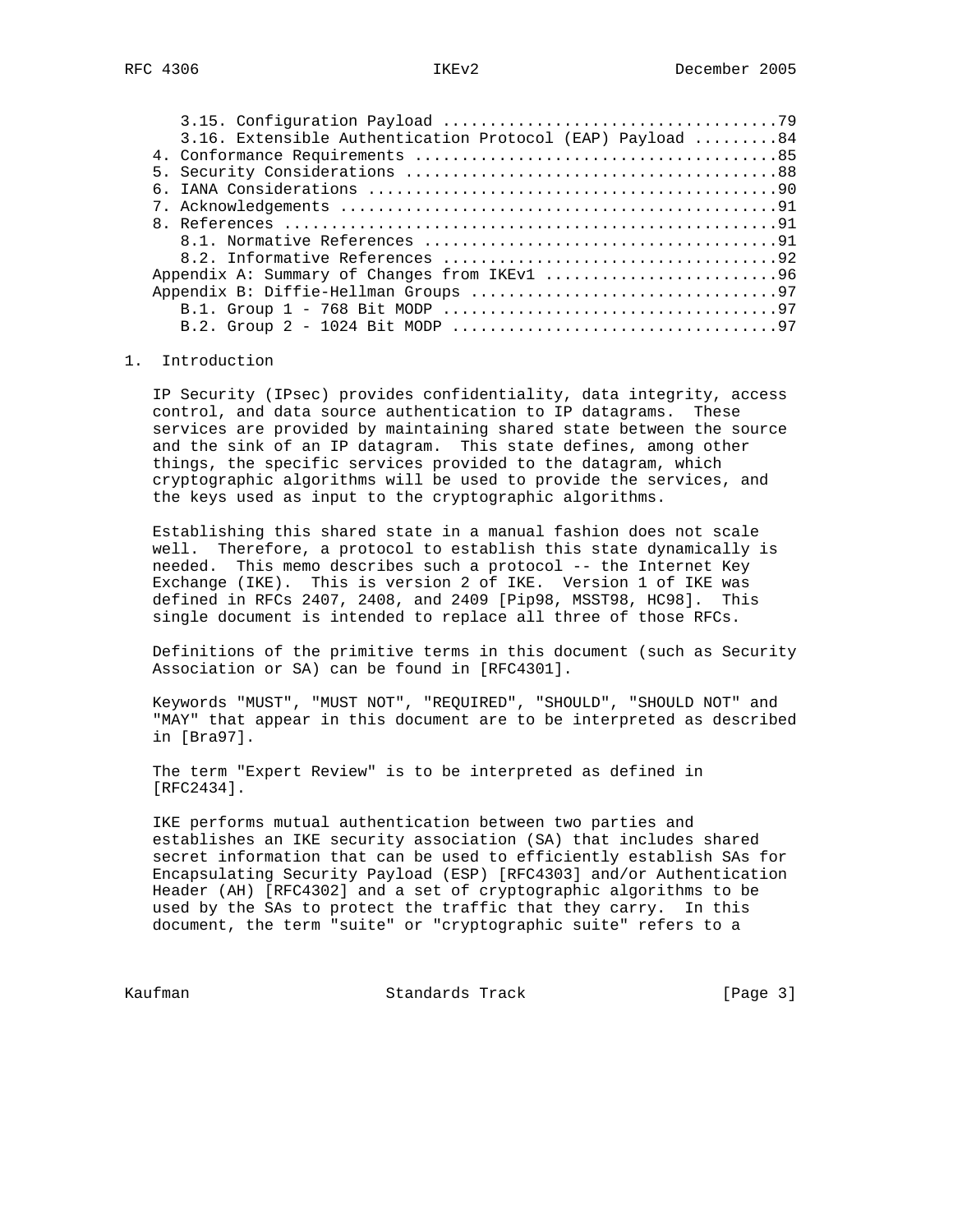complete set of algorithms used to protect an SA. An initiator proposes one or more suites by listing supported algorithms that can be combined into suites in a mix-and-match fashion. IKE can also negotiate use of IP Compression (IPComp) [IPCOMP] in connection with an ESP and/or AH SA. We call the IKE SA an "IKE\_SA". The SAs for ESP and/or AH that get set up through that IKE\_SA we call "CHILD\_SAs".

 All IKE communications consist of pairs of messages: a request and a response. The pair is called an "exchange". We call the first messages establishing an IKE\_SA IKE\_SA\_INIT and IKE\_AUTH exchanges and subsequent IKE exchanges CREATE\_CHILD\_SA or INFORMATIONAL exchanges. In the common case, there is a single IKE\_SA\_INIT exchange and a single IKE\_AUTH exchange (a total of four messages) to establish the IKE\_SA and the first CHILD\_SA. In exceptional cases, there may be more than one of each of these exchanges. In all cases, all IKE\_SA\_INIT exchanges MUST complete before any other exchange type, then all IKE\_AUTH exchanges MUST complete, and following that any number of CREATE\_CHILD\_SA and INFORMATIONAL exchanges may occur in any order. In some scenarios, only a single CHILD\_SA is needed between the IPsec endpoints, and therefore there would be no additional exchanges. Subsequent exchanges MAY be used to establish additional CHILD\_SAs between the same authenticated pair of endpoints and to perform housekeeping functions.

 IKE message flow always consists of a request followed by a response. It is the responsibility of the requester to ensure reliability. If the response is not received within a timeout interval, the requester needs to retransmit the request (or abandon the connection).

 The first request/response of an IKE session (IKE\_SA\_INIT) negotiates security parameters for the IKE\_SA, sends nonces, and sends Diffie- Hellman values.

 The second request/response (IKE\_AUTH) transmits identities, proves knowledge of the secrets corresponding to the two identities, and sets up an SA for the first (and often only) AH and/or ESP CHILD\_SA.

 The types of subsequent exchanges are CREATE\_CHILD\_SA (which creates a CHILD\_SA) and INFORMATIONAL (which deletes an SA, reports error conditions, or does other housekeeping). Every request requires a response. An INFORMATIONAL request with no payloads (other than the empty Encrypted payload required by the syntax) is commonly used as a check for liveness. These subsequent exchanges cannot be used until the initial exchanges have completed.

Kaufman Standards Track [Page 4]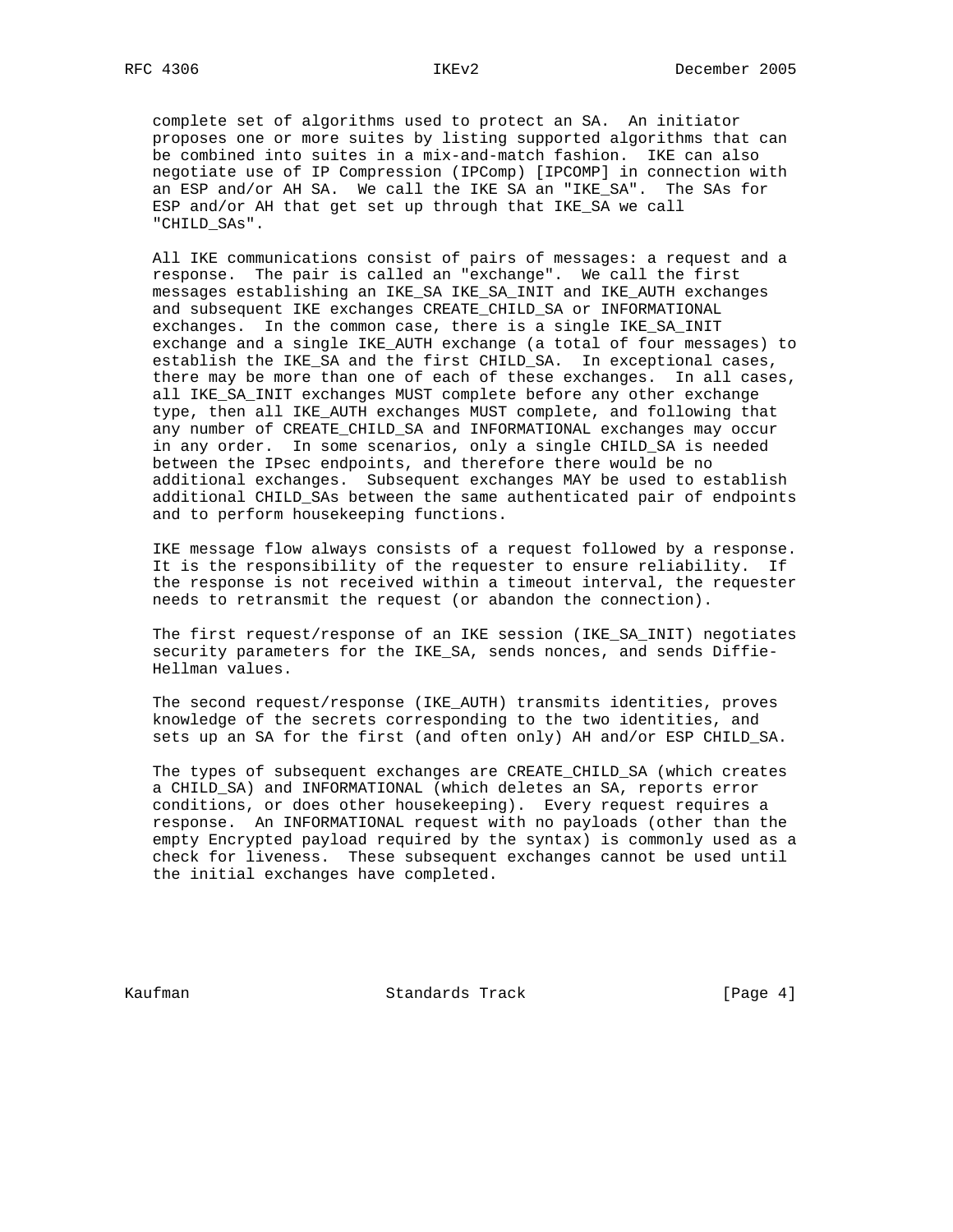In the description that follows, we assume that no errors occur. Modifications to the flow should errors occur are described in section 2.21.

1.1. Usage Scenarios

 IKE is expected to be used to negotiate ESP and/or AH SAs in a number of different scenarios, each with its own special requirements.

1.1.1. Security Gateway to Security Gateway Tunnel

|  |             | +-+-+-+-+-+ | $+ - + - + - + - + - +$                                                                                                |  |
|--|-------------|-------------|------------------------------------------------------------------------------------------------------------------------|--|
|  |             | ! ! IPsec   | and the company of the company of the                                                                                  |  |
|  |             |             | Protected !Tunnel ! tunnel ! Tunnel ! Protected                                                                        |  |
|  |             |             | Subnet <-->!Endpoint !<---------->!Endpoint !<--> Subnet                                                               |  |
|  |             |             | $\mathbf{I}$ , and the set of $\mathbf{I}$ , and $\mathbf{I}$ , and $\mathbf{I}$ , and $\mathbf{I}$ , and $\mathbf{I}$ |  |
|  | +-+-+-+-+-+ |             | $+ - + - + - + - + - +$                                                                                                |  |

Figure 1: Security Gateway to Security Gateway Tunnel

 In this scenario, neither endpoint of the IP connection implements IPsec, but network nodes between them protect traffic for part of the way. Protection is transparent to the endpoints, and depends on ordinary routing to send packets through the tunnel endpoints for processing. Each endpoint would announce the set of addresses "behind" it, and packets would be sent in tunnel mode where the inner IP header would contain the IP addresses of the actual endpoints.

1.1.2. Endpoint-to-Endpoint Transport

| $+ - + - + - + - + - +$ |                   | $+ - + - + - + - + - +$                        |  |
|-------------------------|-------------------|------------------------------------------------|--|
|                         | IPsec transport   | $\mathbf{1}$ and $\mathbf{1}$ and $\mathbf{1}$ |  |
| !Protected!             | or tunnel mode SA | !Protected!                                    |  |
| !Endpoint !<--          |                   | -->!Endpoint !                                 |  |
|                         |                   |                                                |  |
| +-+-+-+-+-+             |                   | +-+-+-+-+-+                                    |  |

Figure 2: Endpoint to Endpoint

 In this scenario, both endpoints of the IP connection implement IPsec, as required of hosts in [RFC4301]. Transport mode will commonly be used with no inner IP header. If there is an inner IP header, the inner addresses will be the same as the outer addresses. A single pair of addresses will be negotiated for packets to be protected by this SA. These endpoints MAY implement application layer access controls based on the IPsec authenticated identities of the participants. This scenario enables the end-to-end security that has been a guiding principle for the Internet since [RFC1958],

Kaufman Standards Track [Page 5]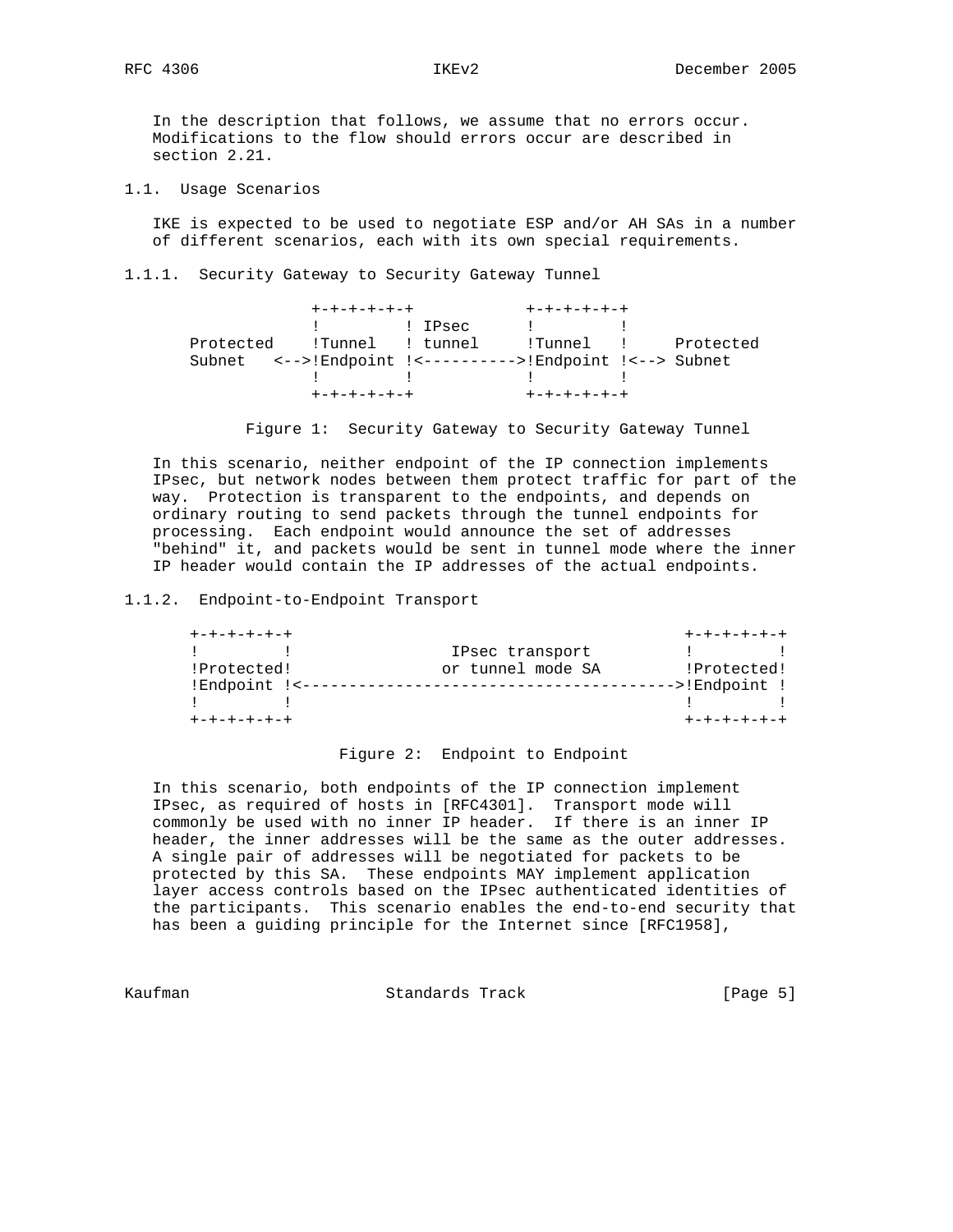[RFC2775], and a method of limiting the inherent problems with complexity in networks noted by [RFC3439]. Although this scenario may not be fully applicable to the IPv4 Internet, it has been deployed successfully in specific scenarios within intranets using IKEv1. It should be more broadly enabled during the transition to IPv6 and with the adoption of IKEv2.

 It is possible in this scenario that one or both of the protected endpoints will be behind a network address translation (NAT) node, in which case the tunneled packets will have to be UDP encapsulated so that port numbers in the UDP headers can be used to identify individual endpoints "behind" the NAT (see section 2.23).

### 1.1.3. Endpoint to Security Gateway Tunnel

| $+ - + - + - + - + - +$ |        | $+ - + - + - + - + - +$                                                                                                                                                                                                              |  |           |  |
|-------------------------|--------|--------------------------------------------------------------------------------------------------------------------------------------------------------------------------------------------------------------------------------------|--|-----------|--|
|                         | IPsec  |                                                                                                                                                                                                                                      |  | Protected |  |
| !Protected!             | tunnel | !Tunnel !                                                                                                                                                                                                                            |  | Subnet    |  |
|                         |        | $---$ :Endpoint !<--- and/or                                                                                                                                                                                                         |  |           |  |
|                         |        | <b>The contract of the contract of the contract of the contract of the contract of the contract of the contract of the contract of the contract of the contract of the contract of the contract of the contract of the contract </b> |  | Internet  |  |
| $+ - + - + - + - + - +$ |        | +-+-+-+-+-+                                                                                                                                                                                                                          |  |           |  |

## Figure 3: Endpoint to Security Gateway Tunnel

 In this scenario, a protected endpoint (typically a portable roaming computer) connects back to its corporate network through an IPsec protected tunnel. It might use this tunnel only to access information on the corporate network, or it might tunnel all of its traffic back through the corporate network in order to take advantage of protection provided by a corporate firewall against Internet-based attacks. In either case, the protected endpoint will want an IP address associated with the security gateway so that packets returned to it will go to the security gateway and be tunneled back. This IP address may be static or may be dynamically allocated by the security gateway. In support of the latter case, IKEv2 includes a mechanism for the initiator to request an IP address owned by the security gateway for use for the duration of its SA.

 In this scenario, packets will use tunnel mode. On each packet from the protected endpoint, the outer IP header will contain the source IP address associated with its current location (i.e., the address that will get traffic routed to the endpoint directly), while the inner IP header will contain the source IP address assigned by the security gateway (i.e., the address that will get traffic routed to the security gateway for forwarding to the endpoint). The outer destination address will always be that of the security gateway, while the inner destination address will be the ultimate destination for the packet.

Kaufman Standards Track [Page 6]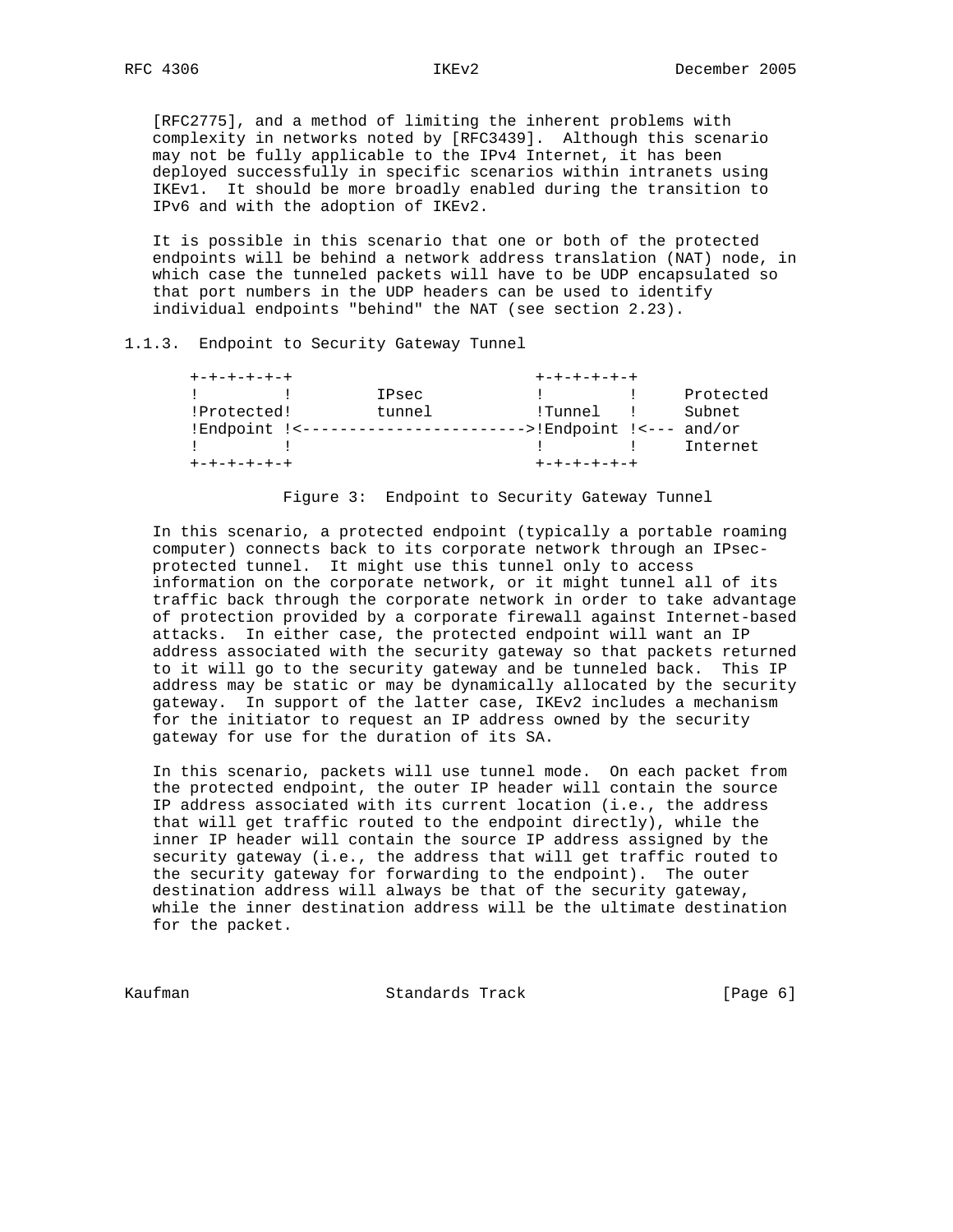In this scenario, it is possible that the protected endpoint will be behind a NAT. In that case, the IP address as seen by the security gateway will not be the same as the IP address sent by the protected endpoint, and packets will have to be UDP encapsulated in order to be routed properly.

# 1.1.4. Other Scenarios

 Other scenarios are possible, as are nested combinations of the above. One notable example combines aspects of 1.1.1 and 1.1.3. A subnet may make all external accesses through a remote security gateway using an IPsec tunnel, where the addresses on the subnet are routed to the security gateway by the rest of the Internet. An example would be someone's home network being virtually on the Internet with static IP addresses even though connectivity is provided by an ISP that assigns a single dynamically assigned IP address to the user's security gateway (where the static IP addresses and an IPsec relay are provided by a third party located elsewhere).

#### 1.2. The Initial Exchanges

 Communication using IKE always begins with IKE\_SA\_INIT and IKE\_AUTH exchanges (known in IKEv1 as Phase 1). These initial exchanges normally consist of four messages, though in some scenarios that number can grow. All communications using IKE consist of request/response pairs. We'll describe the base exchange first, followed by variations. The first pair of messages (IKE\_SA\_INIT) negotiate cryptographic algorithms, exchange nonces, and do a Diffie-Hellman exchange [DH].

 The second pair of messages (IKE\_AUTH) authenticate the previous messages, exchange identities and certificates, and establish the first CHILD\_SA. Parts of these messages are encrypted and integrity protected with keys established through the IKE\_SA\_INIT exchange, so the identities are hidden from eavesdroppers and all fields in all the messages are authenticated.

 In the following descriptions, the payloads contained in the message are indicated by names as listed below.

Notation Payload

| AUTH           | Authentication      |
|----------------|---------------------|
| CERT           | Certificate         |
| <b>CERTREO</b> | Certificate Request |
| CΡ             | Configuration       |
| D              | Delete              |
| E.             | Encrypted           |

Kaufman Standards Track [Page 7]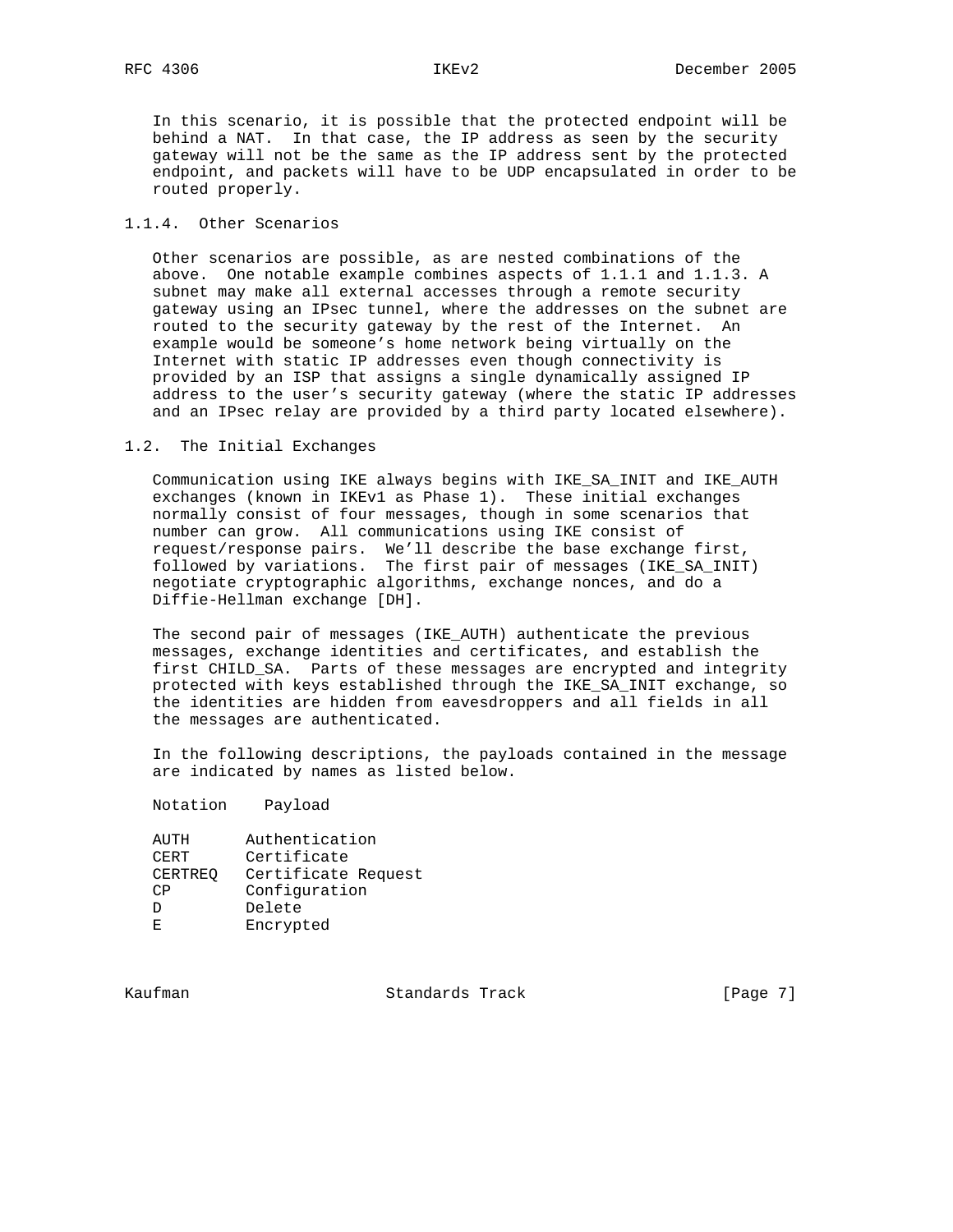| FAP        | Extensible Authentication    |
|------------|------------------------------|
| <b>HDR</b> | IKE Header                   |
| IDi        | Identification - Initiator   |
| IDr        | Identification - Responder   |
| ΚE         | Key Exchange                 |
| Ni, Nr     | Nonce                        |
| Ν          | Notify                       |
| SA         | Security Association         |
| TSi        | Traffic Selector - Initiator |
| TSr        | Traffic Selector - Responder |
| ٦T         | Vendor ID                    |

 The details of the contents of each payload are described in section 3. Payloads that may optionally appear will be shown in brackets, such as [CERTREQ], indicate that optionally a certificate request payload can be included.

The initial exchanges are as follows:

| Initiator                  | Responder |
|----------------------------|-----------|
|                            |           |
| HDR. $SAi1$ . KEi. Ni $--$ |           |

 HDR contains the Security Parameter Indexes (SPIs), version numbers, and flags of various sorts. The SAi1 payload states the cryptographic algorithms the initiator supports for the IKE\_SA. The KE payload sends the initiator's Diffie-Hellman value. Ni is the initiator's nonce.

<-- HDR, SAr1, KEr, Nr, [CERTREQ]

 The responder chooses a cryptographic suite from the initiator's offered choices and expresses that choice in the SAr1 payload, completes the Diffie-Hellman exchange with the KEr payload, and sends its nonce in the Nr payload.

 At this point in the negotiation, each party can generate SKEYSEED, from which all keys are derived for that IKE\_SA. All but the headers of all the messages that follow are encrypted and integrity protected. The keys used for the encryption and integrity protection are derived from SKEYSEED and are known as SK\_e (encryption) and SK\_a (authentication, a.k.a. integrity protection). A separate SK\_e and SK\_a is computed for each direction. In addition to the keys SK\_e and SK\_a derived from the DH value for protection of the IKE\_SA, another quantity SK\_d is derived and used for derivation of further keying material for CHILD\_SAs. The notation SK  $\{ \ldots \}$  indicates that these payloads are encrypted and integrity protected using that direction's SK\_e and SK\_a.

Kaufman **Standards Track** (Page 8)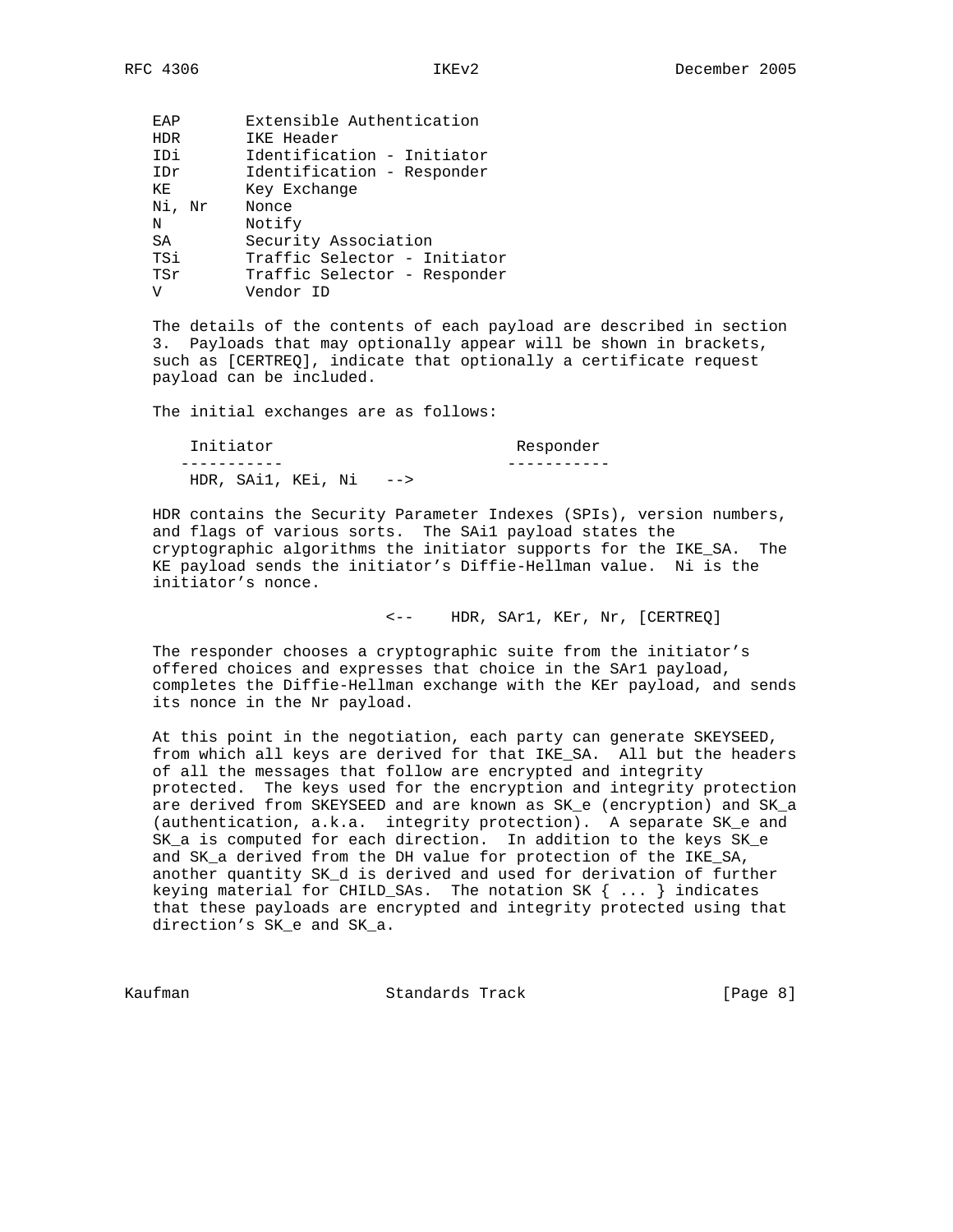HDR, SK {IDi, [CERT,] [CERTREQ,] [IDr,] AUTH, SAi2, TSi, TSr} -->

 The initiator asserts its identity with the IDi payload, proves knowledge of the secret corresponding to IDi and integrity protects the contents of the first message using the AUTH payload (see section 2.15). It might also send its certificate(s) in CERT payload(s) and a list of its trust anchors in CERTREQ payload(s). If any CERT payloads are included, the first certificate provided MUST contain the public key used to verify the AUTH field. The optional payload IDr enables the initiator to specify which of the responder's identities it wants to talk to. This is useful when the machine on which the responder is running is hosting multiple identities at the same IP address. The initiator begins negotiation of a CHILD\_SA using the SAi2 payload. The final fields (starting with SAi2) are described in the description of the CREATE\_CHILD\_SA exchange.

> <-- HDR, SK {IDr, [CERT,] AUTH, SAr2, TSi, TSr}

 The responder asserts its identity with the IDr payload, optionally sends one or more certificates (again with the certificate containing the public key used to verify AUTH listed first), authenticates its identity and protects the integrity of the second message with the AUTH payload, and completes negotiation of a CHILD\_SA with the additional fields described below in the CREATE\_CHILD\_SA exchange.

 The recipients of messages 3 and 4 MUST verify that all signatures and MACs are computed correctly and that the names in the ID payloads correspond to the keys used to generate the AUTH payload.

#### 1.3. The CREATE\_CHILD\_SA Exchange

 This exchange consists of a single request/response pair, and was referred to as a phase 2 exchange in IKEv1. It MAY be initiated by either end of the IKE\_SA after the initial exchanges are completed.

 All messages following the initial exchange are cryptographically protected using the cryptographic algorithms and keys negotiated in the first two messages of the IKE exchange. These subsequent messages use the syntax of the Encrypted Payload described in section 3.14. All subsequent messages included an Encrypted Payload, even if they are referred to in the text as "empty".

 Either endpoint may initiate a CREATE\_CHILD\_SA exchange, so in this section the term "initiator" refers to the endpoint initiating this exchange.

Kaufman Standards Track [Page 9]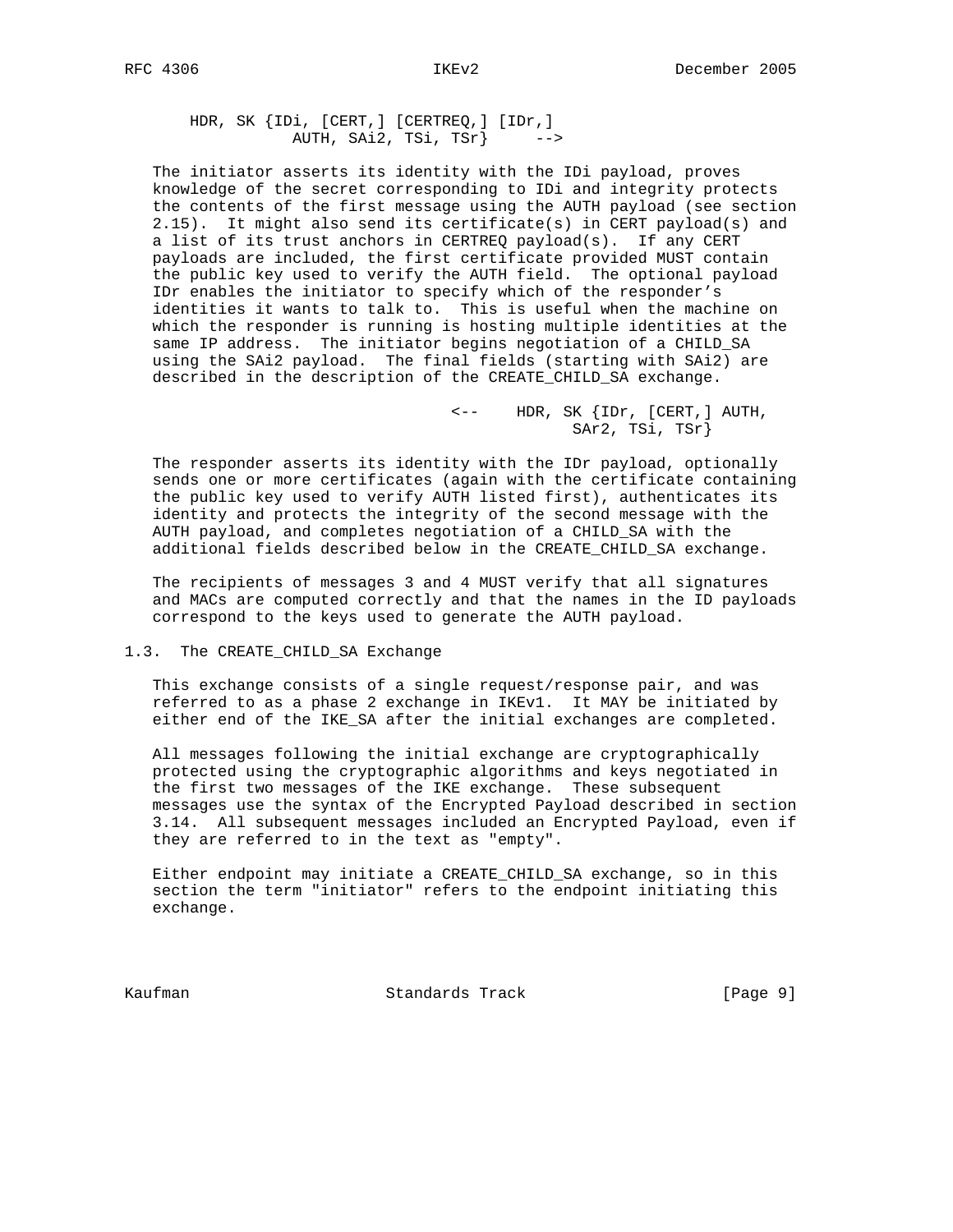A CHILD\_SA is created by sending a CREATE\_CHILD\_SA request. The CREATE\_CHILD\_SA request MAY optionally contain a KE payload for an additional Diffie-Hellman exchange to enable stronger guarantees of forward secrecy for the CHILD\_SA. The keying material for the CHILD\_SA is a function of SK\_d established during the establishment of the IKE\_SA, the nonces exchanged during the CREATE\_CHILD\_SA exchange, and the Diffie-Hellman value (if KE payloads are included in the CREATE\_CHILD\_SA exchange).

 In the CHILD\_SA created as part of the initial exchange, a second KE payload and nonce MUST NOT be sent. The nonces from the initial exchange are used in computing the keys for the CHILD\_SA.

The CREATE\_CHILD\_SA request contains:

Initiator **Responder**  ----------- ----------- HDR, SK {[N], SA, Ni, [KEi], [TSi, TSr]} -->

 The initiator sends SA offer(s) in the SA payload, a nonce in the Ni payload, optionally a Diffie-Hellman value in the KEi payload, and the proposed traffic selectors in the TSi and TSr payloads. If this CREATE\_CHILD\_SA exchange is rekeying an existing SA other than the IKE\_SA, the leading N payload of type REKEY\_SA MUST identify the SA being rekeyed. If this CREATE\_CHILD\_SA exchange is not rekeying an existing SA, the N payload MUST be omitted. If the SA offers include different Diffie-Hellman groups, KEi MUST be an element of the group the initiator expects the responder to accept. If it guesses wrong, the CREATE\_CHILD\_SA exchange will fail, and it will have to retry with a different KEi.

 The message following the header is encrypted and the message including the header is integrity protected using the cryptographic algorithms negotiated for the IKE\_SA.

The CREATE\_CHILD\_SA response contains:

 $\leftarrow$  -- HDR, SK  $\{SA, Nr, [KEr],$ [TSi, TSr]}

 The responder replies (using the same Message ID to respond) with the accepted offer in an SA payload, and a Diffie-Hellman value in the KEr payload if KEi was included in the request and the selected cryptographic suite includes that group. If the responder chooses a cryptographic suite with a different group, it MUST reject the request. The initiator SHOULD repeat the request, but now with a KEi payload from the group the responder selected.

Kaufman **Standards Track** [Page 10]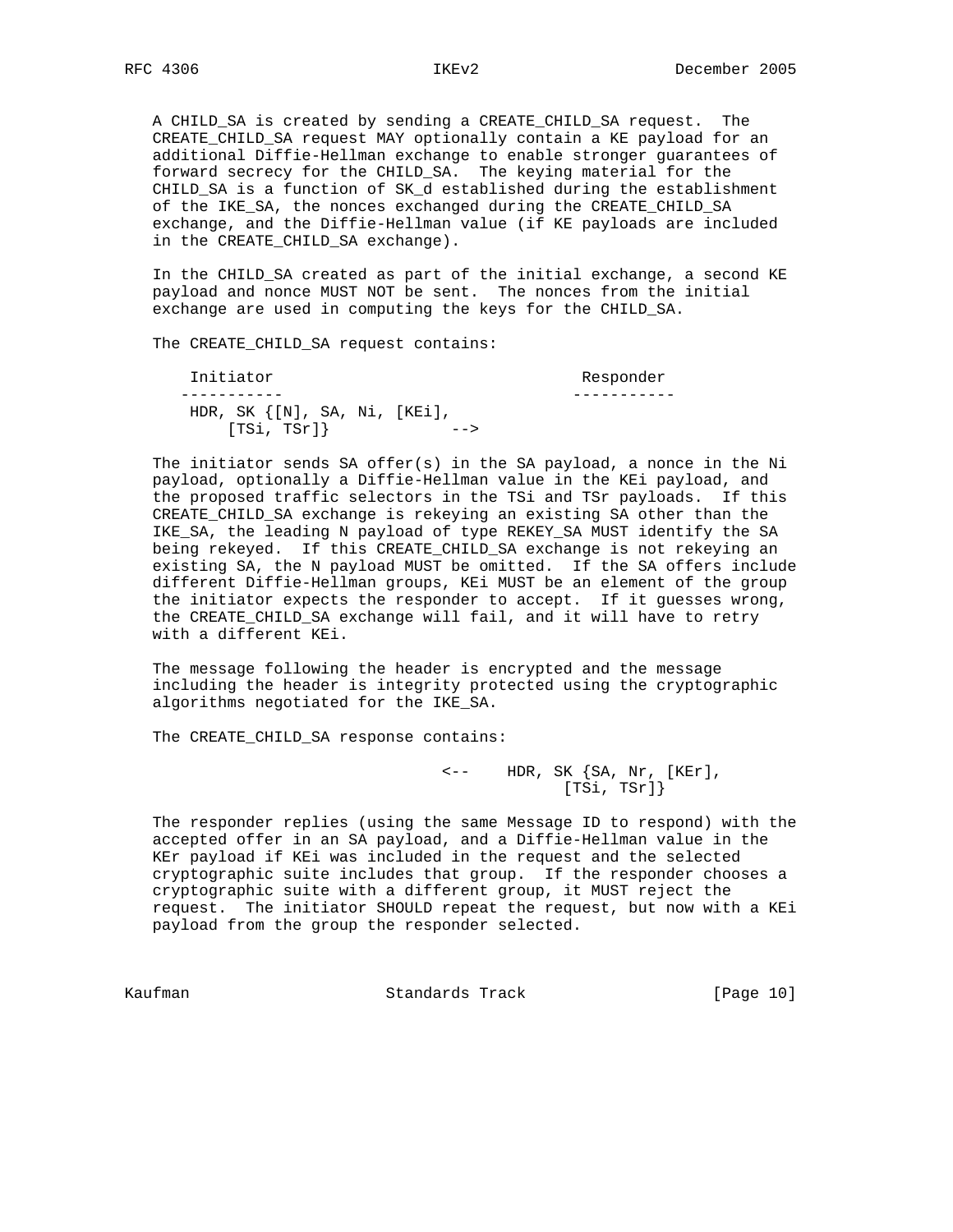The traffic selectors for traffic to be sent on that SA are specified in the TS payloads, which may be a subset of what the initiator of the CHILD\_SA proposed. Traffic selectors are omitted if this CREATE CHILD SA request is being used to change the key of the IKE\_SA.

# 1.4. The INFORMATIONAL Exchange

 At various points during the operation of an IKE\_SA, peers may desire to convey control messages to each other regarding errors or notifications of certain events. To accomplish this, IKE defines an INFORMATIONAL exchange. INFORMATIONAL exchanges MUST ONLY occur after the initial exchanges and are cryptographically protected with the negotiated keys.

 Control messages that pertain to an IKE\_SA MUST be sent under that IKE\_SA. Control messages that pertain to CHILD\_SAs MUST be sent under the protection of the IKE\_SA which generated them (or its successor if the IKE\_SA was replaced for the purpose of rekeying).

 Messages in an INFORMATIONAL exchange contain zero or more Notification, Delete, and Configuration payloads. The Recipient of an INFORMATIONAL exchange request MUST send some response (else the Sender will assume the message was lost in the network and will retransmit it). That response MAY be a message with no payloads. The request message in an INFORMATIONAL exchange MAY also contain no payloads. This is the expected way an endpoint can ask the other endpoint to verify that it is alive.

 ESP and AH SAs always exist in pairs, with one SA in each direction. When an SA is closed, both members of the pair MUST be closed. When SAs are nested, as when data (and IP headers if in tunnel mode) are encapsulated first with IPComp, then with ESP, and finally with AH between the same pair of endpoints, all of the SAs MUST be deleted together. Each endpoint MUST close its incoming SAs and allow the other endpoint to close the other SA in each pair. To delete an SA, an INFORMATIONAL exchange with one or more delete payloads is sent listing the SPIs (as they would be expected in the headers of inbound packets) of the SAs to be deleted. The recipient MUST close the designated SAs. Normally, the reply in the INFORMATIONAL exchange will contain delete payloads for the paired SAs going in the other direction. There is one exception. If by chance both ends of a set of SAs independently decide to close them, each may send a delete payload and the two requests may cross in the network. If a node receives a delete request for SAs for which it has already issued a delete request, it MUST delete the outgoing SAs while processing the request and the incoming SAs while processing the response. In that

Kaufman **Standards Track** [Page 11]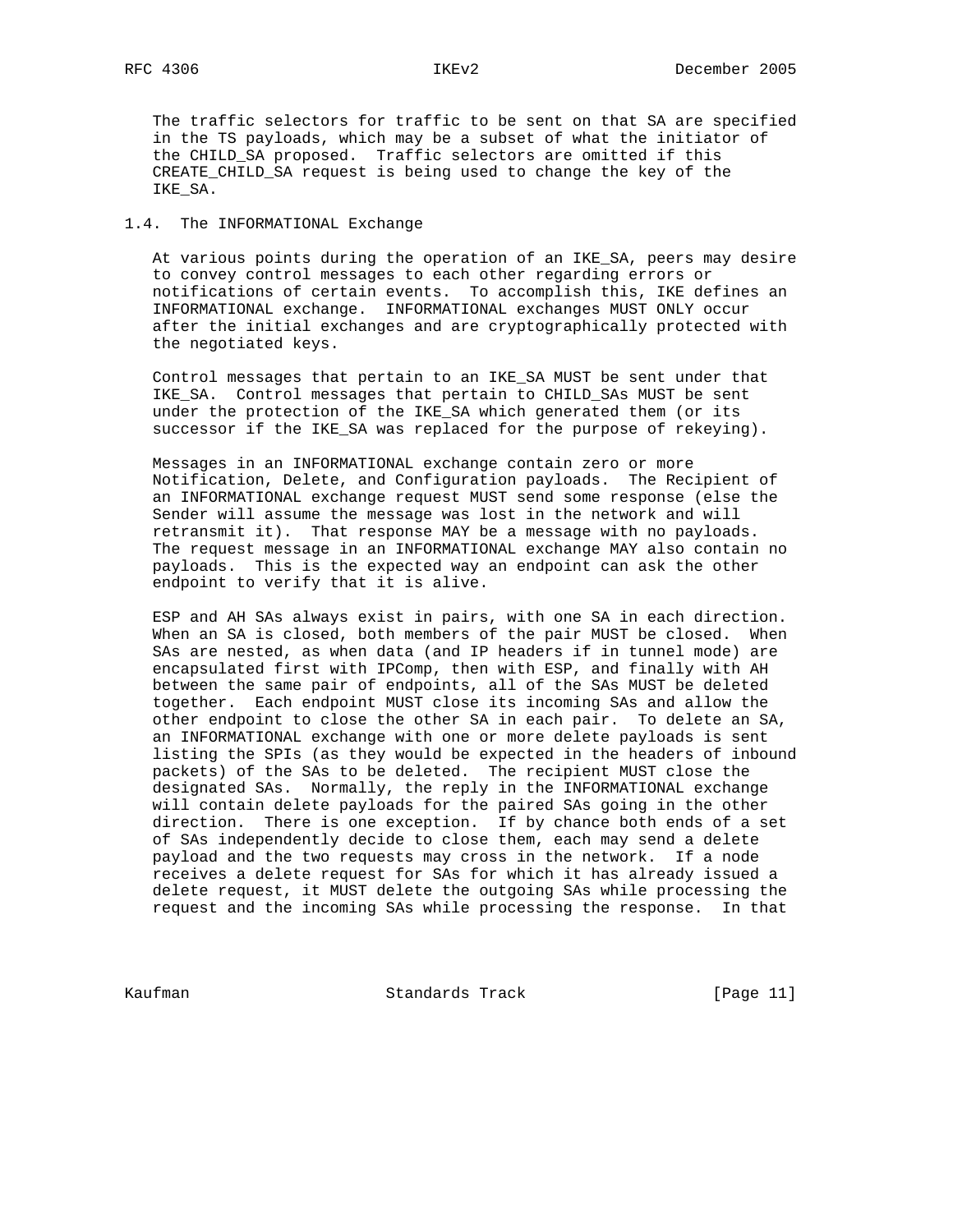case, the responses MUST NOT include delete payloads for the deleted SAs, since that would result in duplicate deletion and could in theory delete the wrong SA.

 A node SHOULD regard half-closed connections as anomalous and audit their existence should they persist. Note that this specification nowhere specifies time periods, so it is up to individual endpoints to decide how long to wait. A node MAY refuse to accept incoming data on half-closed connections but MUST NOT unilaterally close them and reuse the SPIs. If connection state becomes sufficiently messed up, a node MAY close the IKE\_SA; doing so will implicitly close all SAs negotiated under it. It can then rebuild the SAs it needs on a clean base under a new IKE\_SA.

The INFORMATIONAL exchange is defined as:

Initiator Responder ----------- ----------- HDR, SK  $\{[N, ] [D, ] [CP, ] ... \}$  -->  $\left\{ - - \text{ HDR}, \text{ SK} \right\}$  [N, ] [D, ] [CP], ...}

 The processing of an INFORMATIONAL exchange is determined by its component payloads.

# 1.5. Informational Messages outside of an IKE\_SA

 If an encrypted IKE packet arrives on port 500 or 4500 with an unrecognized SPI, it could be because the receiving node has recently crashed and lost state or because of some other system malfunction or attack. If the receiving node has an active IKE\_SA to the IP address from whence the packet came, it MAY send a notification of the wayward packet over that IKE\_SA in an INFORMATIONAL exchange. If it does not have such an IKE\_SA, it MAY send an Informational message without cryptographic protection to the source IP address. Such a message is not part of an informational exchange, and the receiving node MUST NOT respond to it. Doing so could cause a message loop.

2. IKE Protocol Details and Variations

 IKE normally listens and sends on UDP port 500, though IKE messages may also be received on UDP port 4500 with a slightly different format (see section 2.23). Since UDP is a datagram (unreliable) protocol, IKE includes in its definition recovery from transmission errors, including packet loss, packet replay, and packet forgery. IKE is designed to function so long as (1) at least one of a series of retransmitted packets reaches its destination before timing out; and (2) the channel is not so full of forged and replayed packets so

Kaufman Standards Track [Page 12]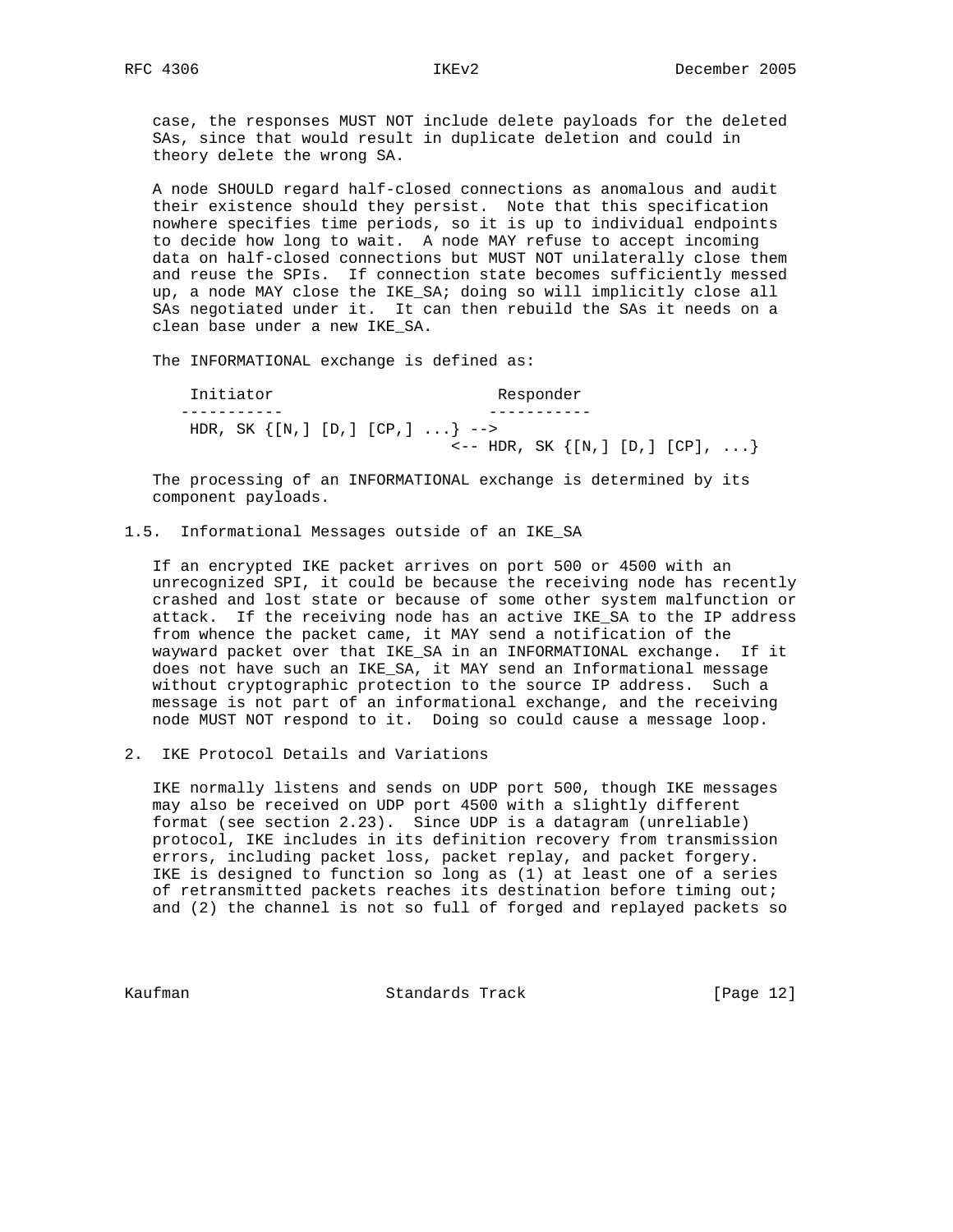as to exhaust the network or CPU capacities of either endpoint. Even in the absence of those minimum performance requirements, IKE is designed to fail cleanly (as though the network were broken).

 Although IKEv2 messages are intended to be short, they contain structures with no hard upper bound on size (in particular, X.509 certificates), and IKEv2 itself does not have a mechanism for fragmenting large messages. IP defines a mechanism for fragmentation of oversize UDP messages, but implementations vary in the maximum message size supported. Furthermore, use of IP fragmentation opens an implementation to denial of service attacks [KPS03]. Finally, some NAT and/or firewall implementations may block IP fragments.

 All IKEv2 implementations MUST be able to send, receive, and process IKE messages that are up to 1280 bytes long, and they SHOULD be able to send, receive, and process messages that are up to 3000 bytes long. IKEv2 implementations SHOULD be aware of the maximum UDP message size supported and MAY shorten messages by leaving out some certificates or cryptographic suite proposals if that will keep messages below the maximum. Use of the "Hash and URL" formats rather than including certificates in exchanges where possible can avoid most problems. Implementations and configuration should keep in mind, however, that if the URL lookups are possible only after the IPsec SA is established, recursion issues could prevent this technique from working.

# 2.1. Use of Retransmission Timers

 All messages in IKE exist in pairs: a request and a response. The setup of an IKE\_SA normally consists of two request/response pairs. Once the IKE\_SA is set up, either end of the security association may initiate requests at any time, and there can be many requests and responses "in flight" at any given moment. But each message is labeled as either a request or a response, and for each request/response pair one end of the security association is the initiator and the other is the responder.

 For every pair of IKE messages, the initiator is responsible for retransmission in the event of a timeout. The responder MUST never retransmit a response unless it receives a retransmission of the request. In that event, the responder MUST ignore the retransmitted request except insofar as it triggers a retransmission of the response. The initiator MUST remember each request until it receives the corresponding response. The responder MUST remember each response until it receives a request whose sequence number is larger than the sequence number in the response plus its window size (see section 2.3).

Kaufman Standards Track [Page 13]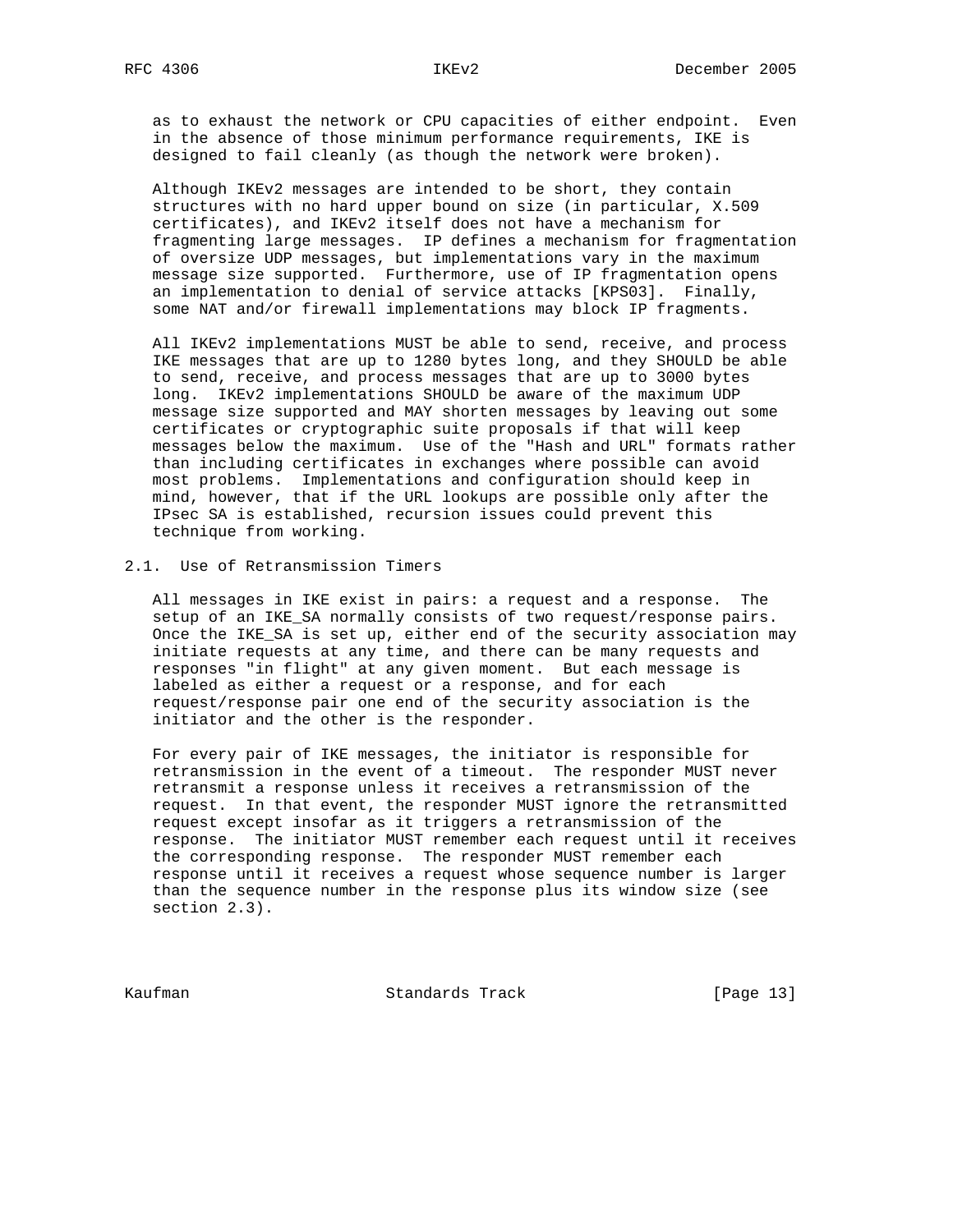IKE is a reliable protocol, in the sense that the initiator MUST retransmit a request until either it receives a corresponding reply OR it deems the IKE security association to have failed and it discards all state associated with the IKE\_SA and any CHILD\_SAs negotiated using that IKE\_SA.

## 2.2. Use of Sequence Numbers for Message ID

 Every IKE message contains a Message ID as part of its fixed header. This Message ID is used to match up requests and responses, and to identify retransmissions of messages.

 The Message ID is a 32-bit quantity, which is zero for the first IKE request in each direction. The IKE\_SA initial setup messages will always be numbered 0 and 1. Each endpoint in the IKE Security Association maintains two "current" Message IDs: the next one to be used for a request it initiates and the next one it expects to see in a request from the other end. These counters increment as requests are generated and received. Responses always contain the same message ID as the corresponding request. That means that after the initial exchange, each integer n may appear as the message ID in four distinct messages: the nth request from the original IKE initiator, the corresponding response, the nth request from the original IKE responder, and the corresponding response. If the two ends make very different numbers of requests, the Message IDs in the two directions can be very different. There is no ambiguity in the messages, however, because the  $(I)$ nitiator and  $(R)$ esponse bits in the message header specify which of the four messages a particular one is.

 Note that Message IDs are cryptographically protected and provide protection against message replays. In the unlikely event that Message IDs grow too large to fit in 32 bits, the IKE\_SA MUST be closed. Rekeying an IKE\_SA resets the sequence numbers.

### 2.3. Window Size for Overlapping Requests

 In order to maximize IKE throughput, an IKE endpoint MAY issue multiple requests before getting a response to any of them if the other endpoint has indicated its ability to handle such requests. For simplicity, an IKE implementation MAY choose to process requests strictly in order and/or wait for a response to one request before issuing another. Certain rules must be followed to ensure interoperability between implementations using different strategies.

 After an IKE\_SA is set up, either end can initiate one or more requests. These requests may pass one another over the network. An IKE endpoint MUST be prepared to accept and process a request while

Kaufman **Standards Track** [Page 14]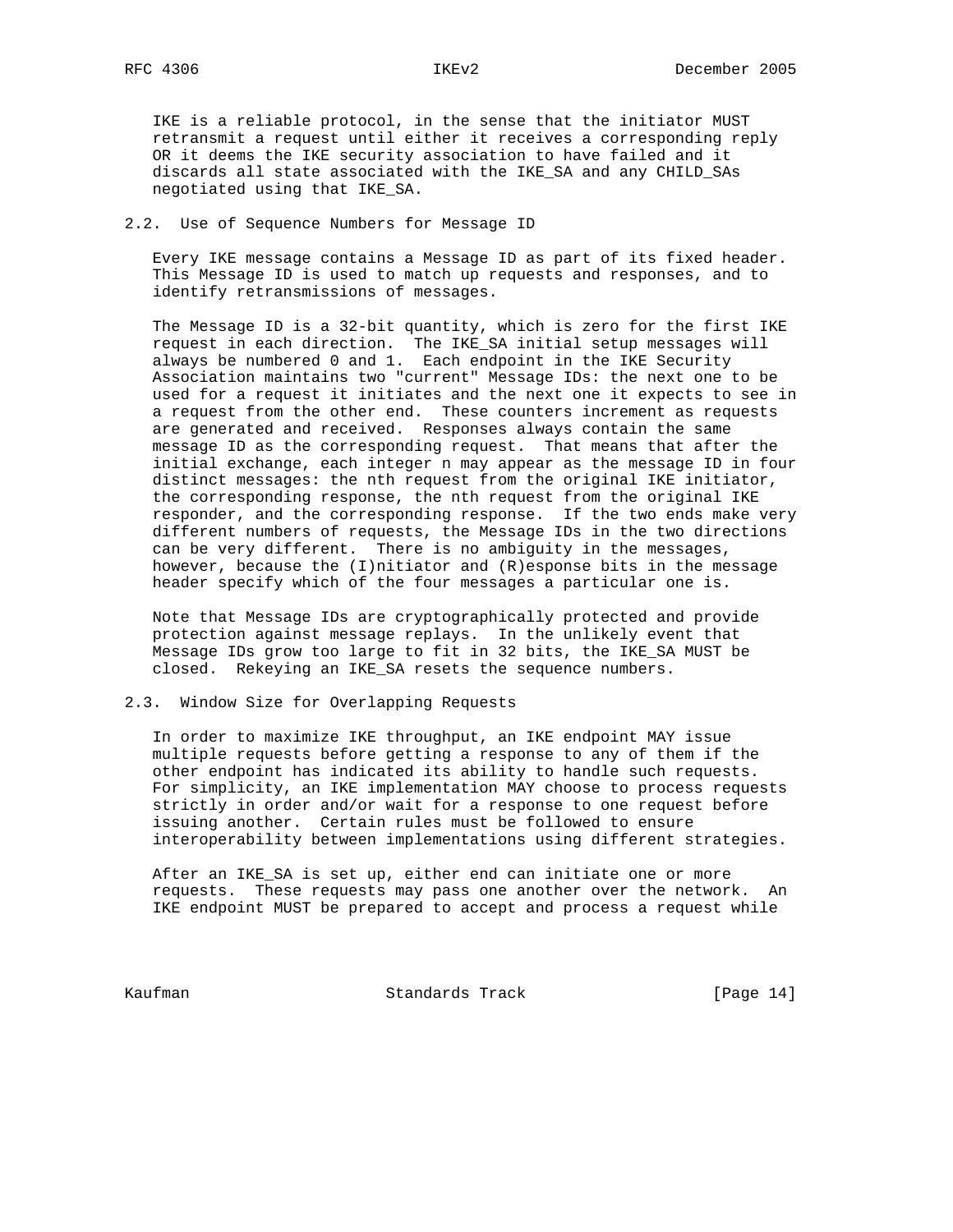it has a request outstanding in order to avoid a deadlock in this situation. An IKE endpoint SHOULD be prepared to accept and process multiple requests while it has a request outstanding.

 An IKE endpoint MUST wait for a response to each of its messages before sending a subsequent message unless it has received a SET\_WINDOW\_SIZE Notify message from its peer informing it that the peer is prepared to maintain state for multiple outstanding messages in order to allow greater throughput.

 An IKE endpoint MUST NOT exceed the peer's stated window size for transmitted IKE requests. In other words, if the responder stated its window size is N, then when the initiator needs to make a request X, it MUST wait until it has received responses to all requests up through request X-N. An IKE endpoint MUST keep a copy of (or be able to regenerate exactly) each request it has sent until it receives the corresponding response. An IKE endpoint MUST keep a copy of (or be able to regenerate exactly) the number of previous responses equal to its declared window size in case its response was lost and the initiator requests its retransmission by retransmitting the request.

 An IKE endpoint supporting a window size greater than one SHOULD be capable of processing incoming requests out of order to maximize performance in the event of network failures or packet reordering.

### 2.4. State Synchronization and Connection Timeouts

 An IKE endpoint is allowed to forget all of its state associated with an IKE\_SA and the collection of corresponding CHILD\_SAs at any time. This is the anticipated behavior in the event of an endpoint crash and restart. It is important when an endpoint either fails or reinitializes its state that the other endpoint detect those conditions and not continue to waste network bandwidth by sending packets over discarded SAs and having them fall into a black hole.

 Since IKE is designed to operate in spite of Denial of Service (DoS) attacks from the network, an endpoint MUST NOT conclude that the other endpoint has failed based on any routing information (e.g., ICMP messages) or IKE messages that arrive without cryptographic protection (e.g., Notify messages complaining about unknown SPIs). An endpoint MUST conclude that the other endpoint has failed only when repeated attempts to contact it have gone unanswered for a timeout period or when a cryptographically protected INITIAL\_CONTACT notification is received on a different IKE\_SA to the same authenticated identity. An endpoint SHOULD suspect that the other endpoint has failed based on routing information and initiate a request to see whether the other endpoint is alive. To check whether the other side is alive, IKE specifies an empty INFORMATIONAL message

Kaufman **Standards Track** [Page 15]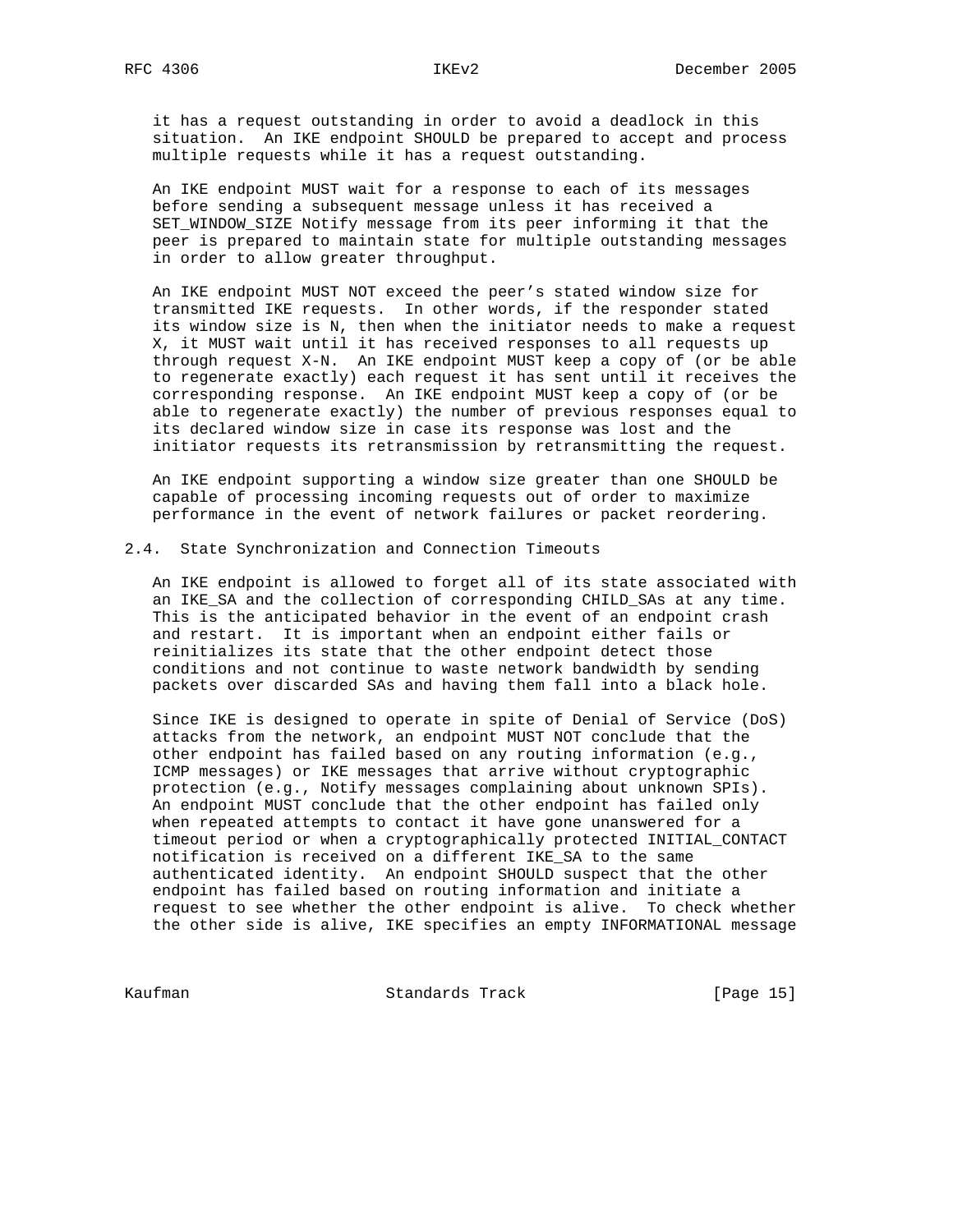that (like all IKE requests) requires an acknowledgement (note that within the context of an IKE\_SA, an "empty" message consists of an IKE header followed by an Encrypted payload that contains no payloads). If a cryptographically protected message has been received from the other side recently, unprotected notifications MAY be ignored. Implementations MUST limit the rate at which they take actions based on unprotected messages.

 Numbers of retries and lengths of timeouts are not covered in this specification because they do not affect interoperability. It is suggested that messages be retransmitted at least a dozen times over a period of at least several minutes before giving up on an SA, but different environments may require different rules. To be a good network citizen, retranmission times MUST increase exponentially to avoid flooding the network and making an existing congestion situation worse. If there has only been outgoing traffic on all of the SAs associated with an IKE\_SA, it is essential to confirm liveness of the other endpoint to avoid black holes. If no cryptographically protected messages have been received on an IKE\_SA or any of its CHILD\_SAs recently, the system needs to perform a liveness check in order to prevent sending messages to a dead peer. Receipt of a fresh cryptographically protected message on an IKE\_SA or any of its CHILD\_SAs ensures liveness of the IKE\_SA and all of its CHILD\_SAs. Note that this places requirements on the failure modes of an IKE endpoint. An implementation MUST NOT continue sending on any SA if some failure prevents it from receiving on all of the associated SAs. If CHILD\_SAs can fail independently from one another without the associated IKE\_SA being able to send a delete message, then they MUST be negotiated by separate IKE\_SAs.

 There is a Denial of Service attack on the initiator of an IKE\_SA that can be avoided if the initiator takes the proper care. Since the first two messages of an SA setup are not cryptographically protected, an attacker could respond to the initiator's message before the genuine responder and poison the connection setup attempt. To prevent this, the initiator MAY be willing to accept multiple responses to its first message, treat each as potentially legitimate, respond to it, and then discard all the invalid half-open connections when it receives a valid cryptographically protected response to any one of its requests. Once a cryptographically valid response is received, all subsequent responses should be ignored whether or not they are cryptographically valid.

 Note that with these rules, there is no reason to negotiate and agree upon an SA lifetime. If IKE presumes the partner is dead, based on repeated lack of acknowledgement to an IKE message, then the IKE SA and all CHILD\_SAs set up through that IKE\_SA are deleted.

Kaufman **Standards Track** [Page 16]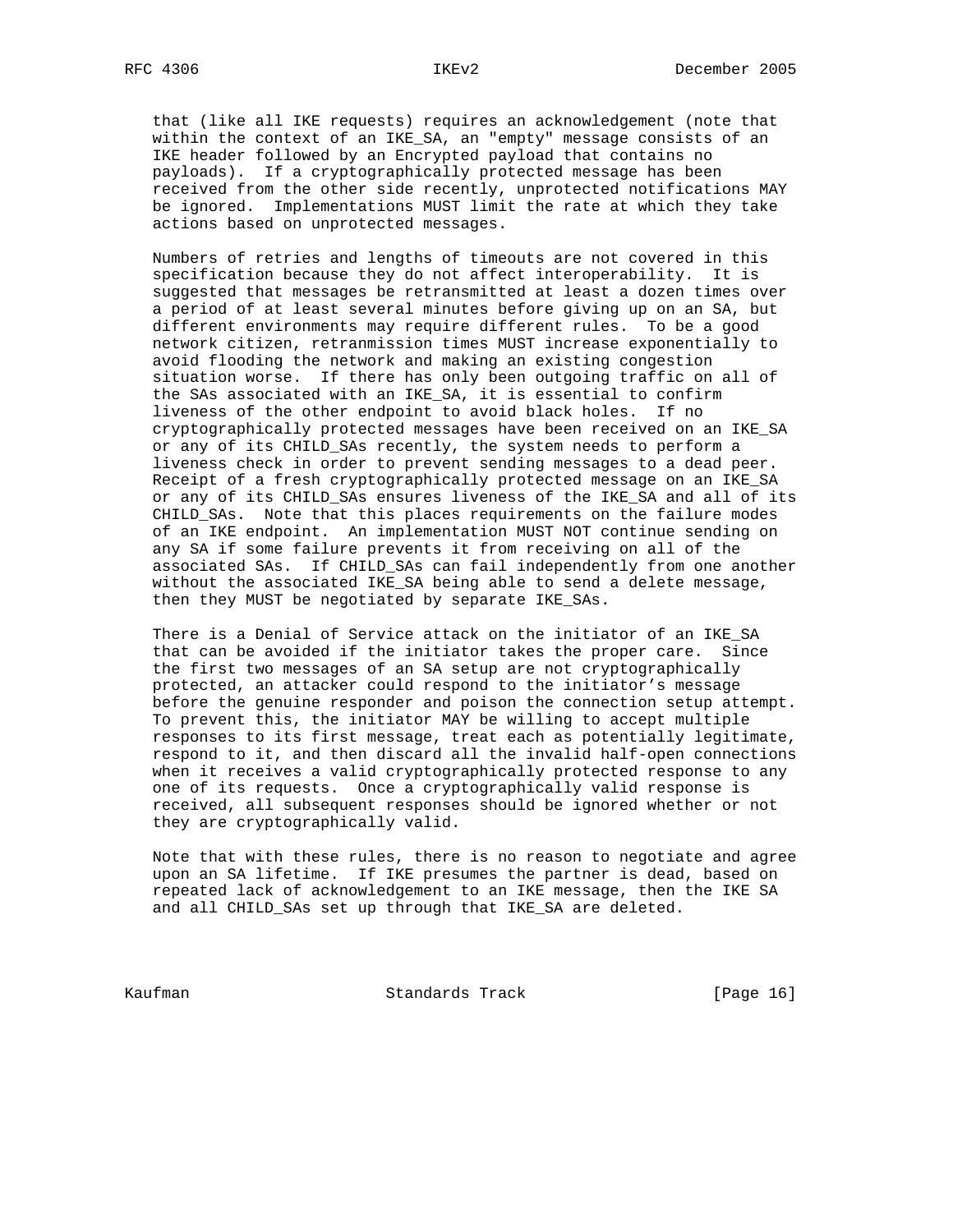An IKE endpoint may at any time delete inactive CHILD\_SAs to recover resources used to hold their state. If an IKE endpoint chooses to delete CHILD\_SAs, it MUST send Delete payloads to the other end notifying it of the deletion. It MAY similarly time out the IKE\_SA. Closing the IKE\_SA implicitly closes all associated CHILD\_SAs. In this case, an IKE endpoint SHOULD send a Delete payload indicating that it has closed the IKE\_SA.

### 2.5. Version Numbers and Forward Compatibility

 This document describes version 2.0 of IKE, meaning the major version number is 2 and the minor version number is zero. It is likely that some implementations will want to support both version 1.0 and version 2.0, and in the future, other versions.

 The major version number should be incremented only if the packet formats or required actions have changed so dramatically that an older version node would not be able to interoperate with a newer version node if it simply ignored the fields it did not understand and took the actions specified in the older specification. The minor version number indicates new capabilities, and MUST be ignored by a node with a smaller minor version number, but used for informational purposes by the node with the larger minor version number. For example, it might indicate the ability to process a newly defined notification message. The node with the larger minor version number would simply note that its correspondent would not be able to understand that message and therefore would not send it.

 If an endpoint receives a message with a higher major version number, it MUST drop the message and SHOULD send an unauthenticated notification message containing the highest version number it supports. If an endpoint supports major version n, and major version m, it MUST support all versions between n and m. If it receives a message with a major version that it supports, it MUST respond with that version number. In order to prevent two nodes from being tricked into corresponding with a lower major version number than the maximum that they both support, IKE has a flag that indicates that the node is capable of speaking a higher major version number.

 Thus, the major version number in the IKE header indicates the version number of the message, not the highest version number that the transmitter supports. If the initiator is capable of speaking versions n, n+1, and n+2, and the responder is capable of speaking versions n and n+1, then they will negotiate speaking n+1, where the initiator will set the flag indicating its ability to speak a higher version. If they mistakenly (perhaps through an active attacker

Kaufman **Standards Track** [Page 17]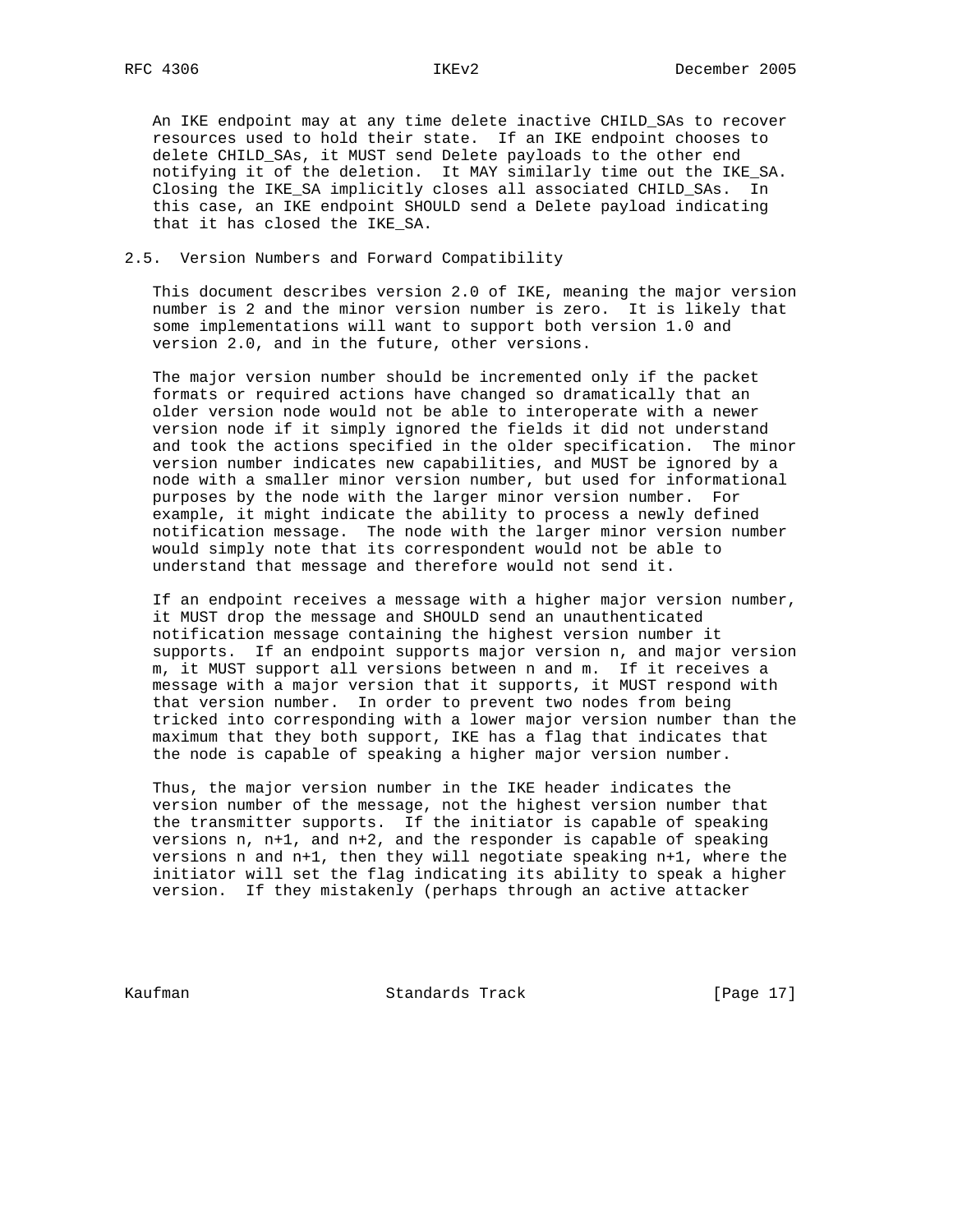sending error messages) negotiate to version n, then both will notice that the other side can support a higher version number, and they MUST break the connection and reconnect using version n+1.

 Note that IKEv1 does not follow these rules, because there is no way in v1 of noting that you are capable of speaking a higher version number. So an active attacker can trick two v2-capable nodes into speaking v1. When a v2-capable node negotiates down to v1, it SHOULD note that fact in its logs.

 Also for forward compatibility, all fields marked RESERVED MUST be set to zero by a version 2.0 implementation and their content MUST be ignored by a version 2.0 implementation ("Be conservative in what you send and liberal in what you receive"). In this way, future versions of the protocol can use those fields in a way that is guaranteed to be ignored by implementations that do not understand them. Similarly, payload types that are not defined are reserved for future use; implementations of version 2.0 MUST skip over those payloads and ignore their contents.

 IKEv2 adds a "critical" flag to each payload header for further flexibility for forward compatibility. If the critical flag is set and the payload type is unrecognized, the message MUST be rejected and the response to the IKE request containing that payload MUST include a Notify payload UNSUPPORTED\_CRITICAL\_PAYLOAD, indicating an unsupported critical payload was included. If the critical flag is not set and the payload type is unsupported, that payload MUST be ignored.

 Although new payload types may be added in the future and may appear interleaved with the fields defined in this specification, implementations MUST send the payloads defined in this specification in the order shown in the figures in section 2 and implementations SHOULD reject as invalid a message with those payloads in any other order.

# 2.6. Cookies

 The term "cookies" originates with Karn and Simpson [RFC2522] in Photuris, an early proposal for key management with IPsec, and it has persisted. The Internet Security Association and Key Management Protocol (ISAKMP) [MSST98] fixed message header includes two eight octet fields titled "cookies", and that syntax is used by both IKEv1 and IKEv2 though in IKEv2 they are referred to as the IKE SPI and there is a new separate field in a Notify payload holding the cookie. The initial two eight-octet fields in the header are used as a connection identifier at the beginning of IKE packets. Each endpoint

Kaufman **Standards Track** [Page 18]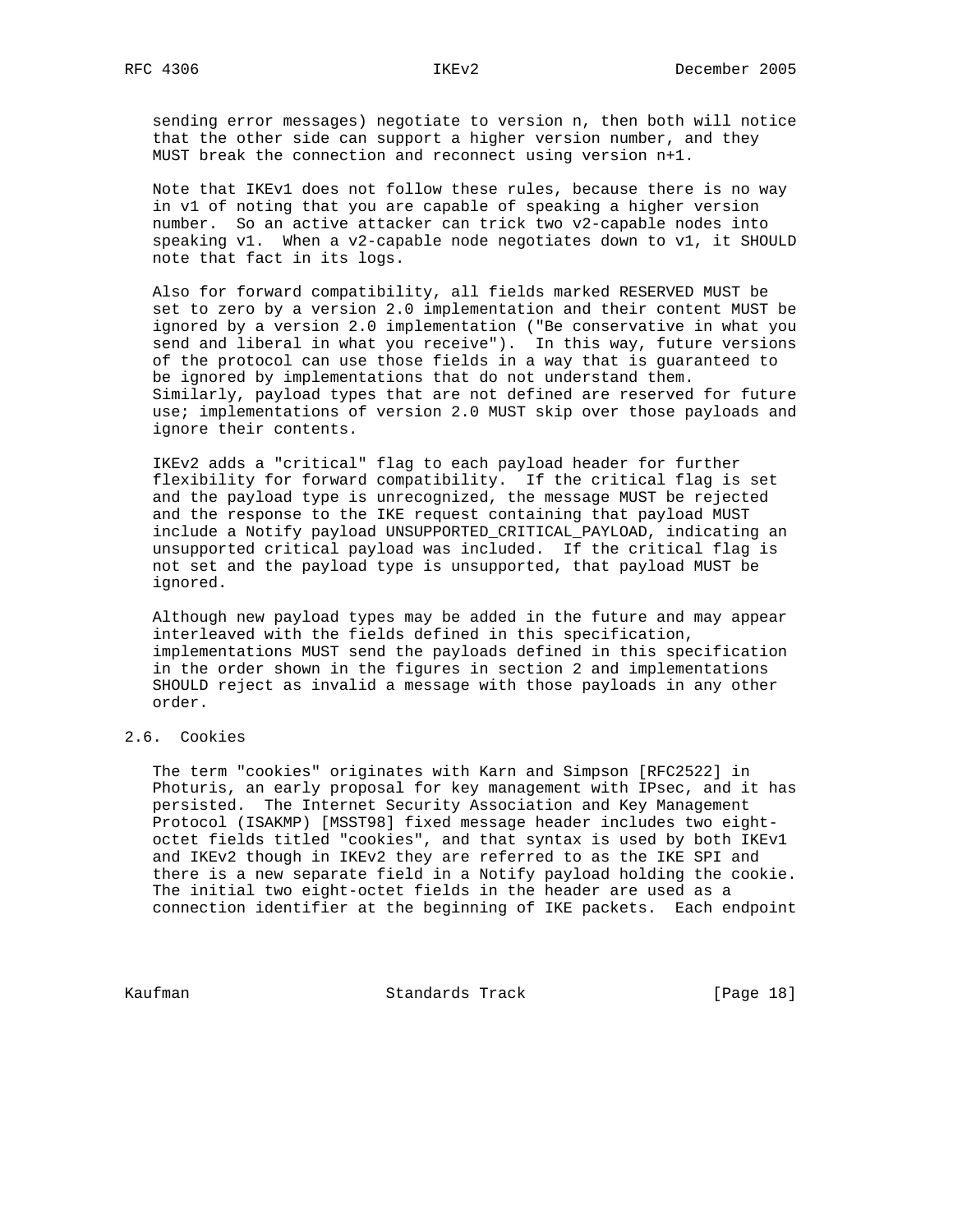chooses one of the two SPIs and SHOULD choose them so as to be unique identifiers of an IKE\_SA. An SPI value of zero is special and indicates that the remote SPI value is not yet known by the sender.

 Unlike ESP and AH where only the recipient's SPI appears in the header of a message, in IKE the sender's SPI is also sent in every message. Since the SPI chosen by the original initiator of the IKE\_SA is always sent first, an endpoint with multiple IKE\_SAs open that wants to find the appropriate IKE\_SA using the SPI it assigned must look at the I(nitiator) Flag bit in the header to determine whether it assigned the first or the second eight octets.

 In the first message of an initial IKE exchange, the initiator will not know the responder's SPI value and will therefore set that field to zero.

 An expected attack against IKE is state and CPU exhaustion, where the target is flooded with session initiation requests from forged IP addresses. This attack can be made less effective if an implementation of a responder uses minimal CPU and commits no state to an SA until it knows the initiator can receive packets at the address from which it claims to be sending them. To accomplish this, a responder SHOULD -- when it detects a large number of half-open IKE\_SAs -- reject initial IKE messages unless they contain a Notify payload of type COOKIE. It SHOULD instead send an unprotected IKE message as a response and include COOKIE Notify payload with the cookie data to be returned. Initiators who receive such responses MUST retry the IKE\_SA\_INIT with a Notify payload of type COOKIE containing the responder supplied cookie data as the first payload and all other payloads unchanged. The initial exchange will then be as follows:

Initiator Responder ----------- -----------  $HDR(A, 0)$ , SAi1, KEi, Ni  $- \leftarrow$  -- HDR(A,0), N(COOKIE)  $HDR(A,0)$ ,  $N(COOKIE)$ ,  $SAI$ ,  $KEi$ ,  $Ni$  --> <-- HDR(A,B), SAr1, KEr, Nr, [CERTREQ] HDR(A,B), SK {IDi, [CERT,] [CERTREQ,] [IDr,] AUTH, SAi2, TSi, TSr} -->  $\leftarrow -$  HDR(A,B), SK  $\{IDr, [CERT, ] AUTH,$ SAr2, TSi, TSr}

Kaufman **Standards Track** [Page 19]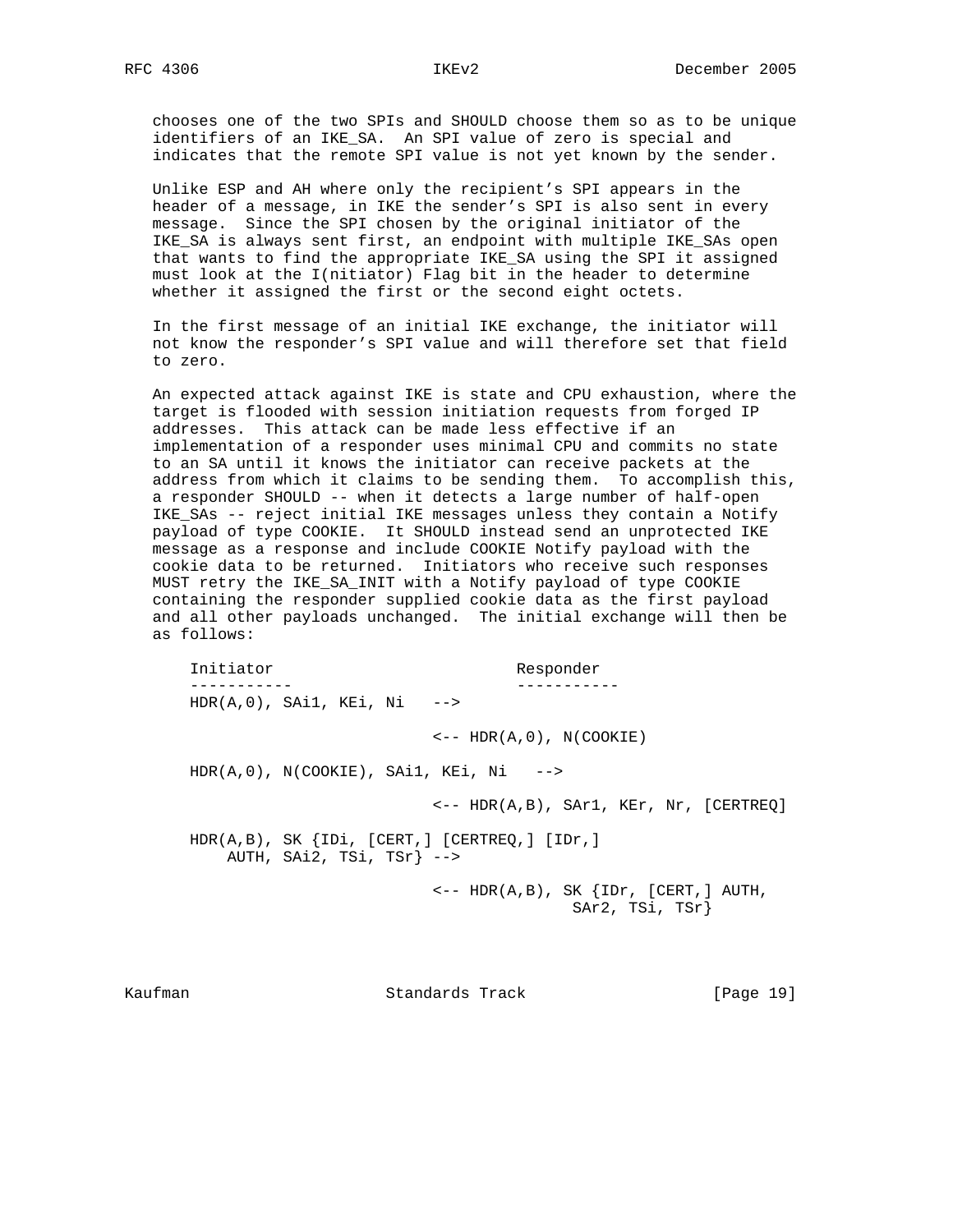The first two messages do not affect any initiator or responder state except for communicating the cookie. In particular, the message sequence numbers in the first four messages will all be zero and the message sequence numbers in the last two messages will be one. 'A' is the SPI assigned by the initiator, while 'B' is the SPI assigned by the responder.

 An IKE implementation SHOULD implement its responder cookie generation in such a way as to not require any saved state to recognize its valid cookie when the second IKE\_SA\_INIT message arrives. The exact algorithms and syntax they use to generate cookies do not affect interoperability and hence are not specified here. The following is an example of how an endpoint could use cookies to implement limited DOS protection.

A good way to do this is to set the responder cookie to be:

Cookie = <VersionIDofSecret> | Hash(Ni | IPi | SPIi | <secret>)

where <secret> is a randomly generated secret known only to the responder and periodically changed and | indicates concatenation. <VersionIDofSecret> should be changed whenever <secret> is regenerated. The cookie can be recomputed when the IKE\_SA\_INIT arrives the second time and compared to the cookie in the received message. If it matches, the responder knows that the cookie was generated since the last change to <secret> and that IPi must be the same as the source address it saw the first time. Incorporating SPIi into the calculation ensures that if multiple IKE\_SAs are being set up in parallel they will all get different cookies (assuming the initiator chooses unique SPIi's). Incorporating Ni into the hash ensures that an attacker who sees only message 2 can't successfully forge a message 3.

If a new value for <secret> is chosen while there are connections in the process of being initialized, an IKE\_SA\_INIT might be returned with other than the current <VersionIDofSecret>. The responder in that case MAY reject the message by sending another response with a new cookie or it MAY keep the old value of <secret> around for a short time and accept cookies computed from either one. The responder SHOULD NOT accept cookies indefinitely after <secret> is changed, since that would defeat part of the denial of service protection. The responder SHOULD change the value of <secret> frequently, especially if under attack.

Kaufman **Standards Track** [Page 20]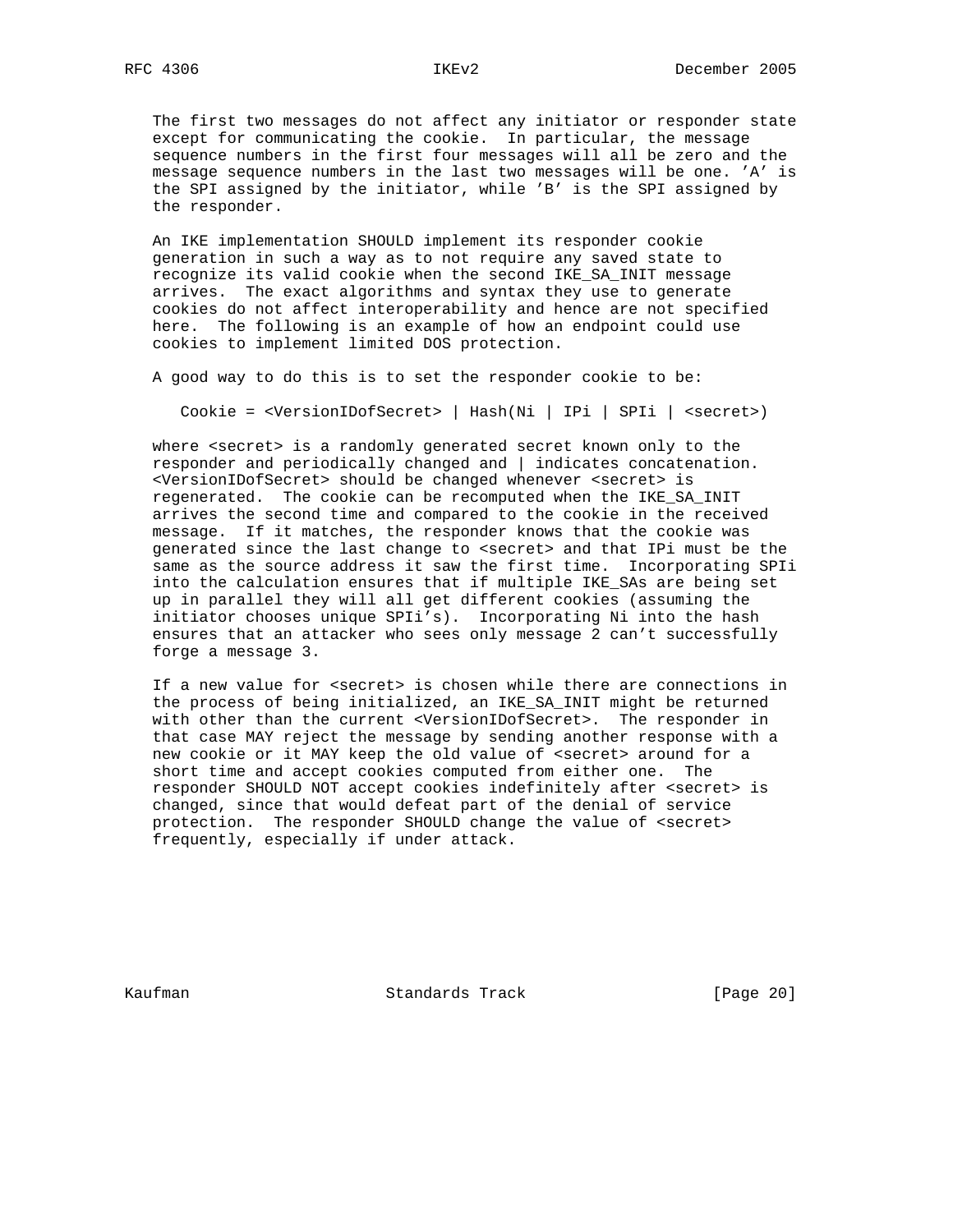### 2.7. Cryptographic Algorithm Negotiation

 The payload type known as "SA" indicates a proposal for a set of choices of IPsec protocols (IKE, ESP, and/or AH) for the SA as well as cryptographic algorithms associated with each protocol.

 An SA payload consists of one or more proposals. Each proposal includes one or more protocols (usually one). Each protocol contains one or more transforms -- each specifying a cryptographic algorithm. Each transform contains zero or more attributes (attributes are needed only if the transform identifier does not completely specify the cryptographic algorithm).

 This hierarchical structure was designed to efficiently encode proposals for cryptographic suites when the number of supported suites is large because multiple values are acceptable for multiple transforms. The responder MUST choose a single suite, which MAY be any subset of the SA proposal following the rules below:

 Each proposal contains one or more protocols. If a proposal is accepted, the SA response MUST contain the same protocols in the same order as the proposal. The responder MUST accept a single proposal or reject them all and return an error. (Example: if a single proposal contains ESP and AH and that proposal is accepted, both ESP and AH MUST be accepted. If ESP and AH are included in separate proposals, the responder MUST accept only one of them).

 Each IPsec protocol proposal contains one or more transforms. Each transform contains a transform type. The accepted cryptographic suite MUST contain exactly one transform of each type included in the proposal. For example: if an ESP proposal includes transforms ENCR\_3DES, ENCR\_AES w/keysize 128, ENCR\_AES w/keysize 256, AUTH\_HMAC\_MD5, and AUTH\_HMAC\_SHA, the accepted suite MUST contain one of the ENCR\_ transforms and one of the AUTH\_ transforms. Thus, six combinations are acceptable.

 Since the initiator sends its Diffie-Hellman value in the IKE\_SA\_INIT, it must guess the Diffie-Hellman group that the responder will select from its list of supported groups. If the initiator guesses wrong, the responder will respond with a Notify payload of type INVALID\_KE\_PAYLOAD indicating the selected group. In this case, the initiator MUST retry the IKE\_SA\_INIT with the corrected Diffie-Hellman group. The initiator MUST again propose its full set of acceptable cryptographic suites because the rejection message was unauthenticated and otherwise an active attacker could trick the endpoints into negotiating a weaker suite than a stronger one that they both prefer.

Kaufman **Standards Track** [Page 21]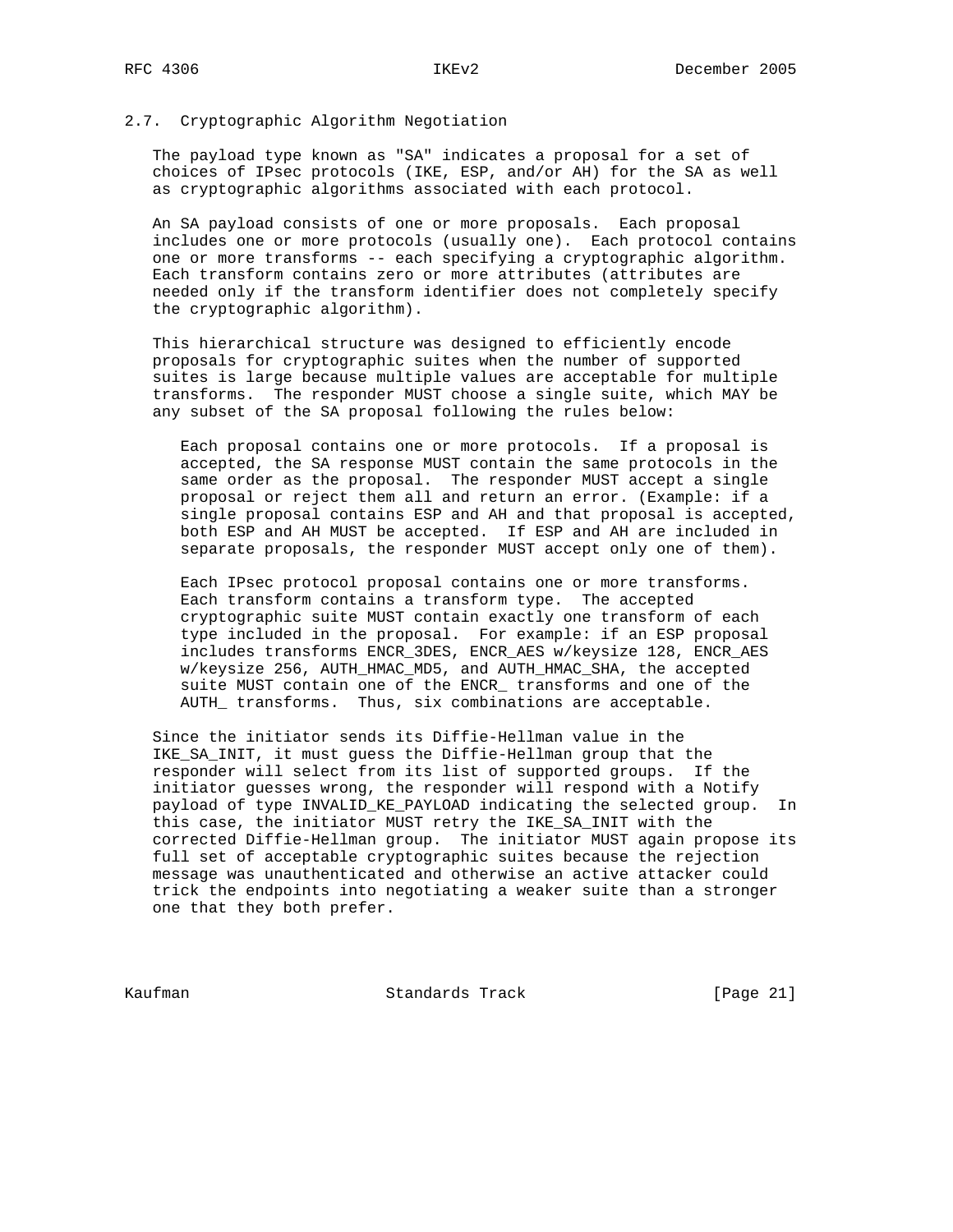# 2.8. Rekeying

 IKE, ESP, and AH security associations use secret keys that SHOULD be used only for a limited amount of time and to protect a limited amount of data. This limits the lifetime of the entire security association. When the lifetime of a security association expires, the security association MUST NOT be used. If there is demand, new security associations MAY be established. Reestablishment of security associations to take the place of ones that expire is referred to as "rekeying".

 To allow for minimal IPsec implementations, the ability to rekey SAs without restarting the entire IKE SA is optional. An implementation MAY refuse all CREATE\_CHILD\_SA requests within an IKE\_SA. If an SA has expired or is about to expire and rekeying attempts using the mechanisms described here fail, an implementation MUST close the IKE\_SA and any associated CHILD\_SAs and then MAY start new ones. Implementations SHOULD support in-place rekeying of SAs, since doing so offers better performance and is likely to reduce the number of packets lost during the transition.

 To rekey a CHILD\_SA within an existing IKE\_SA, create a new, equivalent SA (see section 2.17 below), and when the new one is established, delete the old one. To rekey an IKE\_SA, establish a new equivalent IKE\_SA (see section 2.18 below) with the peer to whom the old IKE\_SA is shared using a CREATE\_CHILD\_SA within the existing IKE\_SA. An IKE\_SA so created inherits all of the original IKE\_SA's CHILD\_SAs. Use the new IKE\_SA for all control messages needed to maintain the CHILD\_SAs created by the old IKE\_SA, and delete the old IKE\_SA. The Delete payload to delete itself MUST be the last request sent over an IKE\_SA.

 SAs SHOULD be rekeyed proactively, i.e., the new SA should be established before the old one expires and becomes unusable. Enough time should elapse between the time the new SA is established and the old one becomes unusable so that traffic can be switched over to the new SA.

 A difference between IKEv1 and IKEv2 is that in IKEv1 SA lifetimes were negotiated. In IKEv2, each end of the SA is responsible for enforcing its own lifetime policy on the SA and rekeying the SA when necessary. If the two ends have different lifetime policies, the end with the shorter lifetime will end up always being the one to request the rekeying. If an SA bundle has been inactive for a long time and if an endpoint would not initiate the SA in the absence of traffic, the endpoint MAY choose to close the SA instead of rekeying it when its lifetime expires. It SHOULD do so if there has been no traffic since the last time the SA was rekeyed.

Kaufman **Standards Track** [Page 22]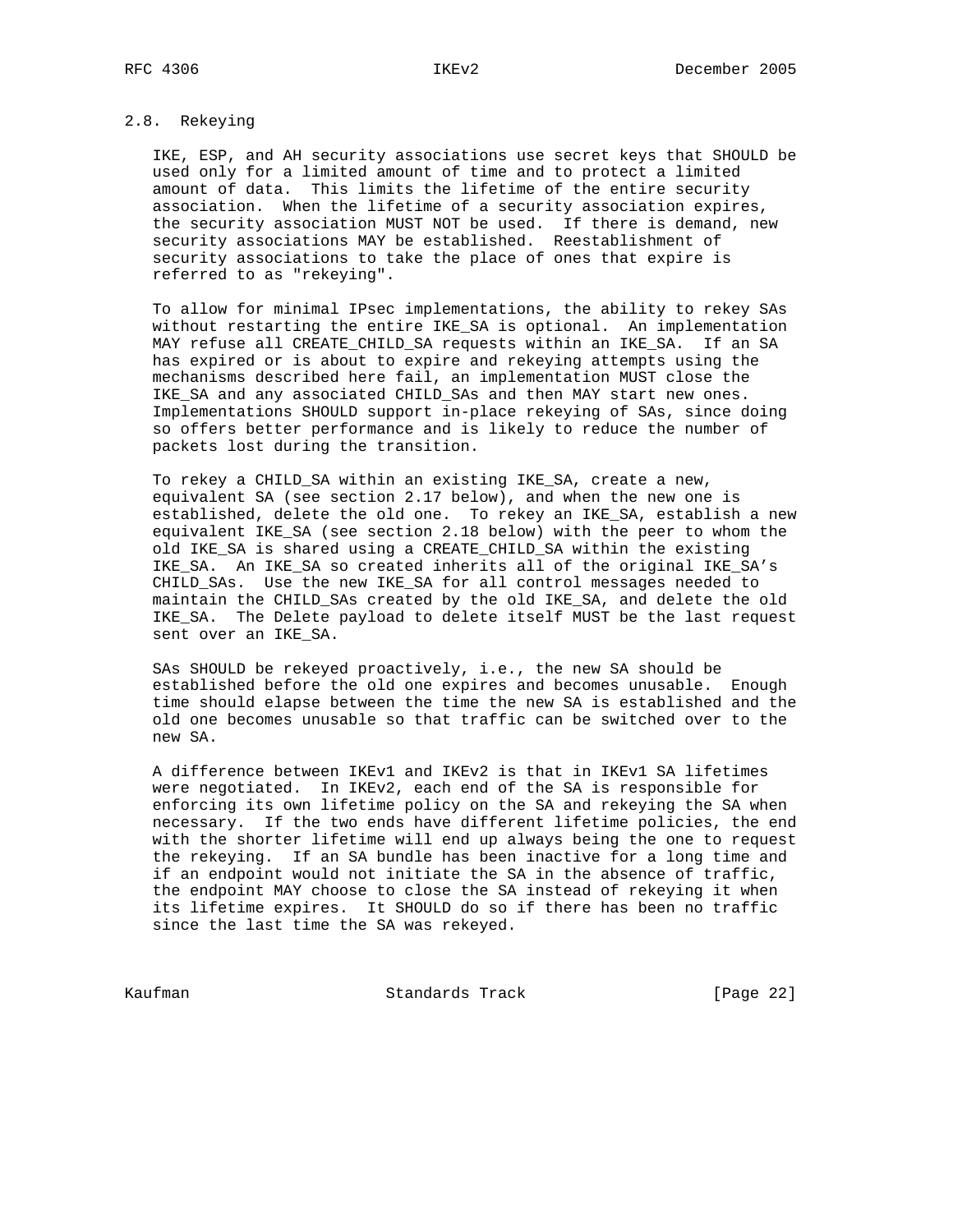If the two ends have the same lifetime policies, it is possible that both will initiate a rekeying at the same time (which will result in redundant SAs). To reduce the probability of this happening, the timing of rekeying requests SHOULD be jittered (delayed by a random amount of time after the need for rekeying is noticed).

 This form of rekeying may temporarily result in multiple similar SAs between the same pairs of nodes. When there are two SAs eligible to receive packets, a node MUST accept incoming packets through either SA. If redundant SAs are created though such a collision, the SA created with the lowest of the four nonces used in the two exchanges SHOULD be closed by the endpoint that created it.

 Note that IKEv2 deliberately allows parallel SAs with the same traffic selectors between common endpoints. One of the purposes of this is to support traffic quality of service (QoS) differences among the SAs (see [RFC2474], [RFC2475], and section 4.1 of [RFC2983]). Hence unlike IKEv1, the combination of the endpoints and the traffic selectors may not uniquely identify an SA between those endpoints, so the IKEv1 rekeying heuristic of deleting SAs on the basis of duplicate traffic selectors SHOULD NOT be used.

 The node that initiated the surviving rekeyed SA SHOULD delete the replaced SA after the new one is established.

 There are timing windows -- particularly in the presence of lost packets -- where endpoints may not agree on the state of an SA. The responder to a CREATE\_CHILD\_SA MUST be prepared to accept messages on an SA before sending its response to the creation request, so there is no ambiguity for the initiator. The initiator MAY begin sending on an SA as soon as it processes the response. The initiator, however, cannot receive on a newly created SA until it receives and processes the response to its CREATE\_CHILD\_SA request. How, then, is the responder to know when it is OK to send on the newly created SA?

 From a technical correctness and interoperability perspective, the responder MAY begin sending on an SA as soon as it sends its response to the CREATE\_CHILD\_SA request. In some situations, however, this could result in packets unnecessarily being dropped, so an implementation MAY want to defer such sending.

 The responder can be assured that the initiator is prepared to receive messages on an SA if either (1) it has received a cryptographically valid message on the new SA, or (2) the new SA rekeys an existing SA and it receives an IKE request to close the replaced SA. When rekeying an SA, the responder SHOULD continue to send messages on the old SA until one of those events occurs. When establishing a new SA, the responder MAY defer sending messages on a

Kaufman **Standards Track** [Page 23]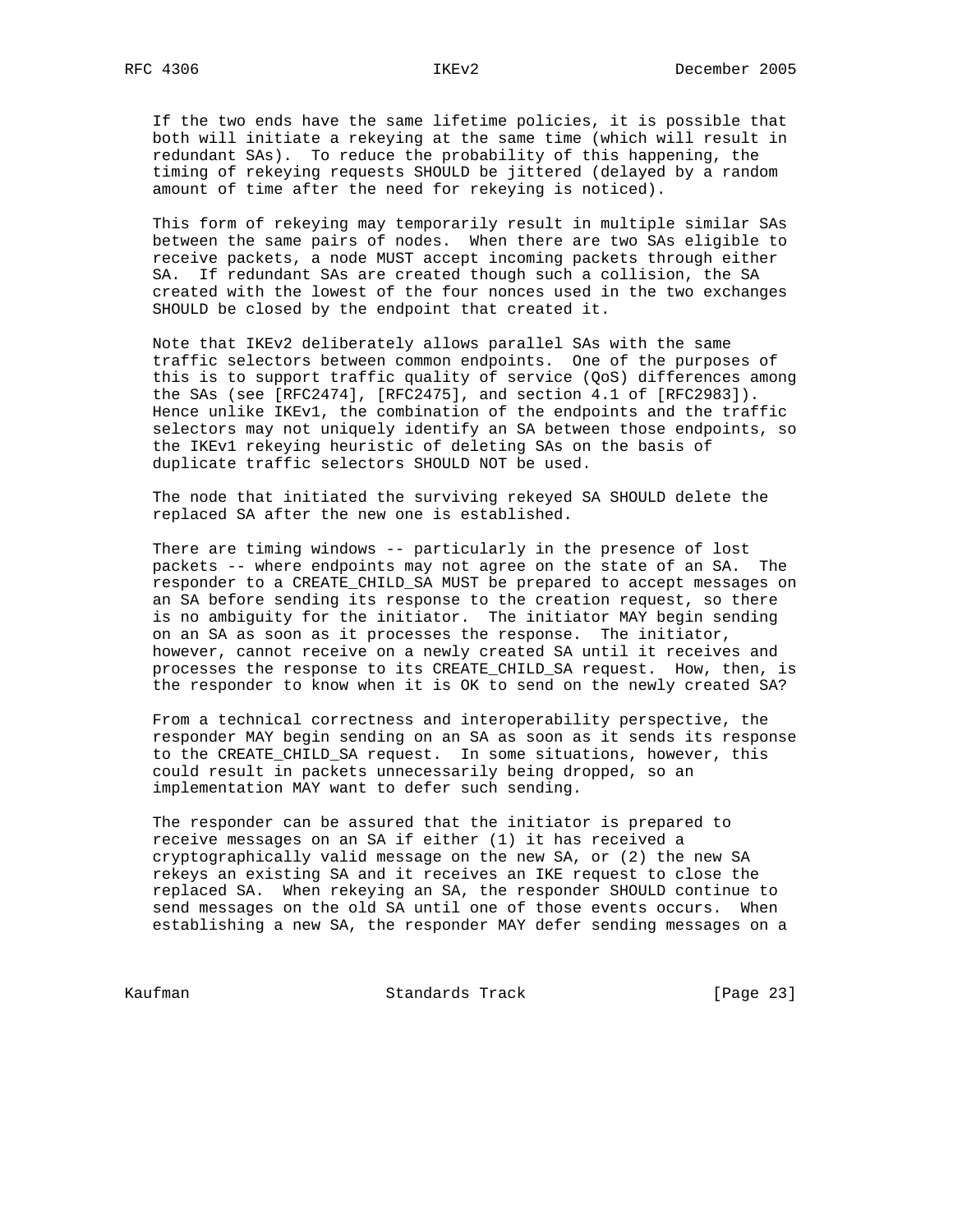new SA until either it receives one or a timeout has occurred. If an initiator receives a message on an SA for which it has not received a response to its CREATE\_CHILD\_SA request, it SHOULD interpret that as a likely packet loss and retransmit the CREATE\_CHILD\_SA request. An initiator MAY send a dummy message on a newly created SA if it has no messages queued in order to assure the responder that the initiator is ready to receive messages.

## 2.9. Traffic Selector Negotiation

 When an IP packet is received by an RFC4301-compliant IPsec subsystem and matches a "protect" selector in its Security Policy Database (SPD), the subsystem MUST protect that packet with IPsec. When no SA exists yet, it is the task of IKE to create it. Maintenance of a system's SPD is outside the scope of IKE (see [PFKEY] for an example protocol), though some implementations might update their SPD in connection with the running of IKE (for an example scenario, see section 1.1.3).

 Traffic Selector (TS) payloads allow endpoints to communicate some of the information from their SPD to their peers. TS payloads specify the selection criteria for packets that will be forwarded over the newly set up SA. This can serve as a consistency check in some scenarios to assure that the SPDs are consistent. In others, it guides the dynamic update of the SPD.

 Two TS payloads appear in each of the messages in the exchange that creates a CHILD\_SA pair. Each TS payload contains one or more Traffic Selectors. Each Traffic Selector consists of an address range (IPv4 or IPv6), a port range, and an IP protocol ID. In support of the scenario described in section 1.1.3, an initiator may request that the responder assign an IP address and tell the initiator what it is.

 IKEv2 allows the responder to choose a subset of the traffic proposed by the initiator. This could happen when the configurations of the two endpoints are being updated but only one end has received the new information. Since the two endpoints may be configured by different people, the incompatibility may persist for an extended period even in the absence of errors. It also allows for intentionally different configurations, as when one end is configured to tunnel all addresses and depends on the other end to have the up-to-date list.

 The first of the two TS payloads is known as TSi (Traffic Selector initiator). The second is known as TSr (Traffic Selector-responder). TSi specifies the source address of traffic forwarded from (or the destination address of traffic forwarded to) the initiator of the CHILD\_SA pair. TSr specifies the destination address of the traffic

Kaufman Standards Track [Page 24]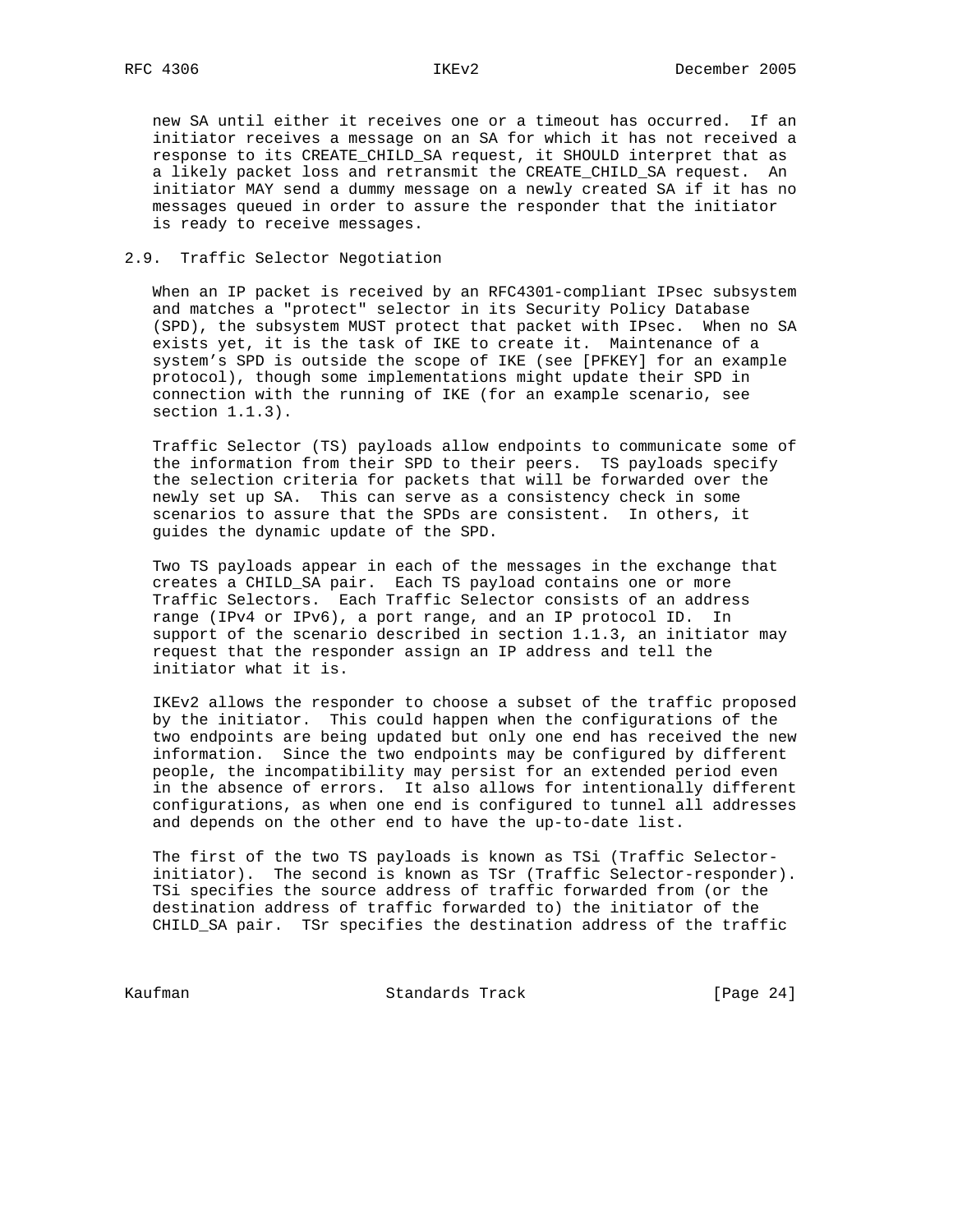forwarded to (or the source address of the traffic forwarded from) the responder of the CHILD\_SA pair. For example, if the original initiator request the creation of a CHILD\_SA pair, and wishes to tunnel all traffic from subnet 192.0.1.\* on the initiator's side to subnet 192.0.2.\* on the responder's side, the initiator would include a single traffic selector in each TS payload. TSi would specify the address range  $(192.0.1.0 - 192.0.1.255)$  and TSr would specify the address range  $(192.0.2.0 - 192.0.2.255)$ . Assuming that proposal was acceptable to the responder, it would send identical TS payloads back. (Note: The IP address range 192.0.2.\* has been reserved for use in examples in RFCs and similar documents. This document needed two such ranges, and so also used 192.0.1.\*. This should not be confused with any actual address.)

 The responder is allowed to narrow the choices by selecting a subset of the traffic, for instance by eliminating or narrowing the range of one or more members of the set of traffic selectors, provided the set does not become the NULL set.

 It is possible for the responder's policy to contain multiple smaller ranges, all encompassed by the initiator's traffic selector, and with the responder's policy being that each of those ranges should be sent over a different SA. Continuing the example above, the responder might have a policy of being willing to tunnel those addresses to and from the initiator, but might require that each address pair be on a separately negotiated CHILD\_SA. If the initiator generated its request in response to an incoming packet from 192.0.1.43 to 192.0.2.123, there would be no way for the responder to determine which pair of addresses should be included in this tunnel, and it would have to make a guess or reject the request with a status of SINGLE PAIR REQUIRED.

 To enable the responder to choose the appropriate range in this case, if the initiator has requested the SA due to a data packet, the initiator SHOULD include as the first traffic selector in each of TSi and TSr a very specific traffic selector including the addresses in the packet triggering the request. In the example, the initiator would include in TSi two traffic selectors: the first containing the address range  $(192.0.1.43 - 192.0.1.43)$  and the source port and IP protocol from the packet and the second containing (192.0.1.0 - 192.0.1.255) with all ports and IP protocols. The initiator would similarly include two traffic selectors in TSr.

 If the responder's policy does not allow it to accept the entire set of traffic selectors in the initiator's request, but does allow him to accept the first selector of TSi and TSr, then the responder MUST narrow the traffic selectors to a subset that includes the

Kaufman **Standards Track** [Page 25]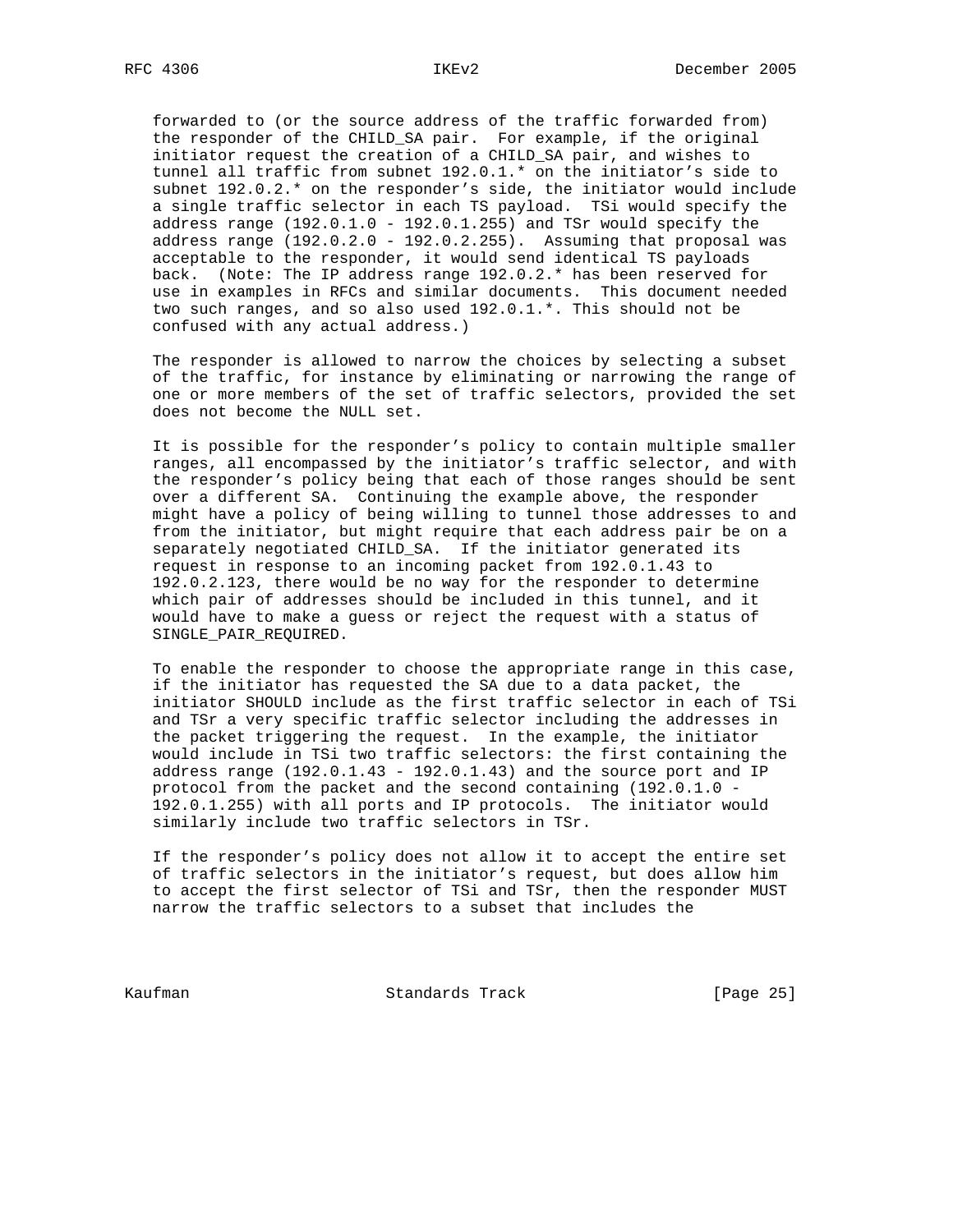initiator's first choices. In this example, the responder might respond with TSi being (192.0.1.43 - 192.0.1.43) with all ports and IP protocols.

 If the initiator creates the CHILD\_SA pair not in response to an arriving packet, but rather, say, upon startup, then there may be no specific addresses the initiator prefers for the initial tunnel over any other. In that case, the first values in TSi and TSr MAY be ranges rather than specific values, and the responder chooses a subset of the initiator's TSi and TSr that are acceptable. If more than one subset is acceptable but their union is not, the responder MUST accept some subset and MAY include a Notify payload of type ADDITIONAL\_TS\_POSSIBLE to indicate that the initiator might want to try again. This case will occur only when the initiator and responder are configured differently from one another. If the initiator and responder agree on the granularity of tunnels, the initiator will never request a tunnel wider than the responder will accept. Such misconfigurations SHOULD be recorded in error logs.

#### 2.10. Nonces

 The IKE\_SA\_INIT messages each contain a nonce. These nonces are used as inputs to cryptographic functions. The CREATE\_CHILD\_SA request and the CREATE\_CHILD\_SA response also contain nonces. These nonces are used to add freshness to the key derivation technique used to obtain keys for CHILD\_SA, and to ensure creation of strong pseudo random bits from the Diffie-Hellman key. Nonces used in IKEv2 MUST be randomly chosen, MUST be at least 128 bits in size, and MUST be at least half the key size of the negotiated prf. ("prf" refers to "pseudo-random function", one of the cryptographic algorithms negotiated in the IKE exchange.) If the same random number source is used for both keys and nonces, care must be taken to ensure that the latter use does not compromise the former.

### 2.11. Address and Port Agility

 IKE runs over UDP ports 500 and 4500, and implicitly sets up ESP and AH associations for the same IP addresses it runs over. The IP addresses and ports in the outer header are, however, not themselves cryptographically protected, and IKE is designed to work even through Network Address Translation (NAT) boxes. An implementation MUST accept incoming requests even if the source port is not 500 or 4500, and MUST respond to the address and port from which the request was received. It MUST specify the address and port at which the request was received as the source address and port in the response. IKE functions identically over IPv4 or IPv6.

Kaufman **Standards Track** [Page 26]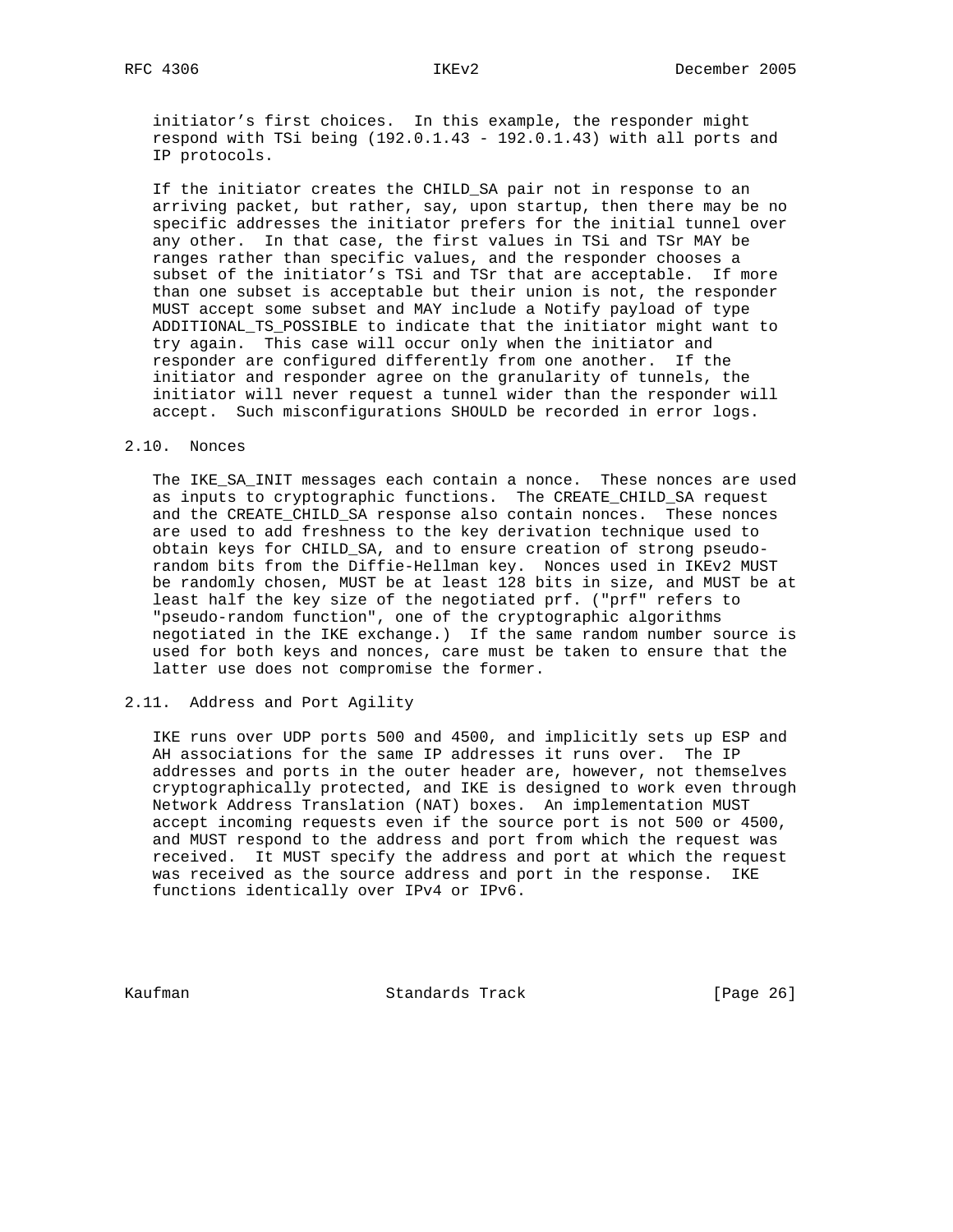## 2.12. Reuse of Diffie-Hellman Exponentials

 IKE generates keying material using an ephemeral Diffie-Hellman exchange in order to gain the property of "perfect forward secrecy". This means that once a connection is closed and its corresponding keys are forgotten, even someone who has recorded all of the data from the connection and gets access to all of the long-term keys of the two endpoints cannot reconstruct the keys used to protect the conversation without doing a brute force search of the session key space.

 Achieving perfect forward secrecy requires that when a connection is closed, each endpoint MUST forget not only the keys used by the connection but also any information that could be used to recompute those keys. In particular, it MUST forget the secrets used in the Diffie-Hellman calculation and any state that may persist in the state of a pseudo-random number generator that could be used to recompute the Diffie-Hellman secrets.

 Since the computing of Diffie-Hellman exponentials is computationally expensive, an endpoint may find it advantageous to reuse those exponentials for multiple connection setups. There are several reasonable strategies for doing this. An endpoint could choose a new exponential only periodically though this could result in less-than perfect forward secrecy if some connection lasts for less than the lifetime of the exponential. Or it could keep track of which exponential was used for each connection and delete the information associated with the exponential only when some corresponding connection was closed. This would allow the exponential to be reused without losing perfect forward secrecy at the cost of maintaining more state.

 Decisions as to whether and when to reuse Diffie-Hellman exponentials is a private decision in the sense that it will not affect interoperability. An implementation that reuses exponentials MAY choose to remember the exponential used by the other endpoint on past exchanges and if one is reused to avoid the second half of the calculation.

2.13. Generating Keying Material

 In the context of the IKE\_SA, four cryptographic algorithms are negotiated: an encryption algorithm, an integrity protection algorithm, a Diffie-Hellman group, and a pseudo-random function (prf). The pseudo-random function is used for the construction of keying material for all of the cryptographic algorithms used in both the IKE\_SA and the CHILD\_SAs.

Kaufman **Standards Track** [Page 27]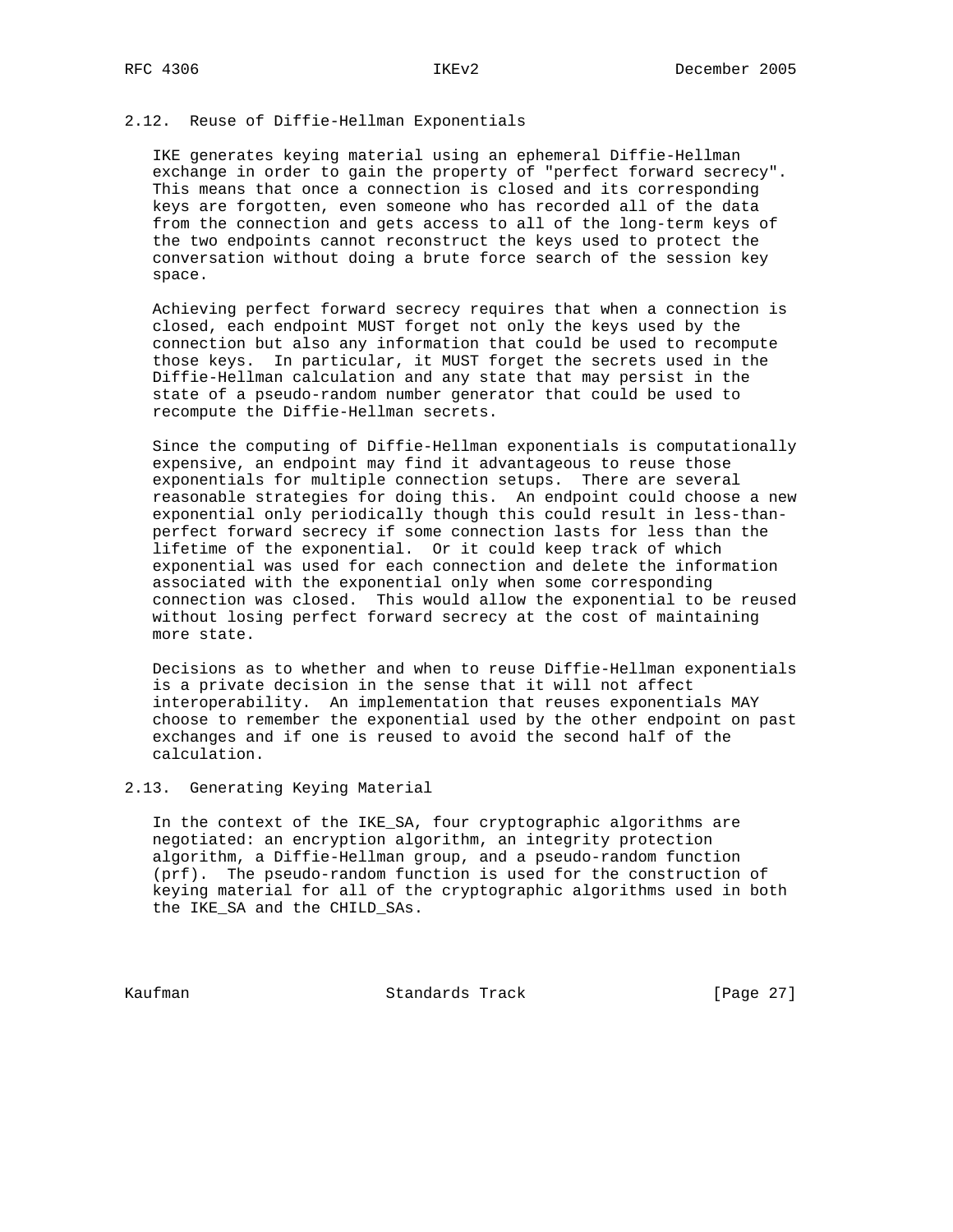We assume that each encryption algorithm and integrity protection algorithm uses a fixed-size key and that any randomly chosen value of that fixed size can serve as an appropriate key. For algorithms that accept a variable length key, a fixed key size MUST be specified as part of the cryptographic transform negotiated. For algorithms for which not all values are valid keys (such as DES or 3DES with key parity), the algorithm by which keys are derived from arbitrary values MUST be specified by the cryptographic transform. For integrity protection functions based on Hashed Message Authentication Code (HMAC), the fixed key size is the size of the output of the underlying hash function. When the prf function takes a variable length key, variable length data, and produces a fixed-length output (e.g., when using HMAC), the formulas in this document apply. When the key for the prf function has fixed length, the data provided as a key is truncated or padded with zeros as necessary unless exceptional processing is explained following the formula.

 Keying material will always be derived as the output of the negotiated prf algorithm. Since the amount of keying material needed may be greater than the size of the output of the prf algorithm, we will use the prf iteratively. We will use the terminology prf+ to describe the function that outputs a pseudo-random stream based on the inputs to a prf as follows: (where  $\vert$  indicates concatenation)

prf+  $(K, S) = T1 | T2 | T3 | T4 | ...$ 

 where:  $T1 = prf (K, S | 0x01)$  T2 = prf (K, T1 | S | 0x02) T3 = prf (K, T2 | S | 0x03)  $T4 = prf (K, T3 | S | 0x04)$ 

 continuing as needed to compute all required keys. The keys are taken from the output string without regard to boundaries (e.g., if the required keys are a 256-bit Advanced Encryption Standard (AES) key and a 160-bit HMAC key, and the prf function generates 160 bits, the AES key will come from T1 and the beginning of T2, while the HMAC key will come from the rest of T2 and the beginning of T3).

 The constant concatenated to the end of each string feeding the prf is a single octet. prf+ in this document is not defined beyond 255 times the size of the prf output.

2.14. Generating Keying Material for the IKE\_SA

 The shared keys are computed as follows. A quantity called SKEYSEED is calculated from the nonces exchanged during the IKE\_SA\_INIT exchange and the Diffie-Hellman shared secret established during that

Kaufman **Standards Track** [Page 28]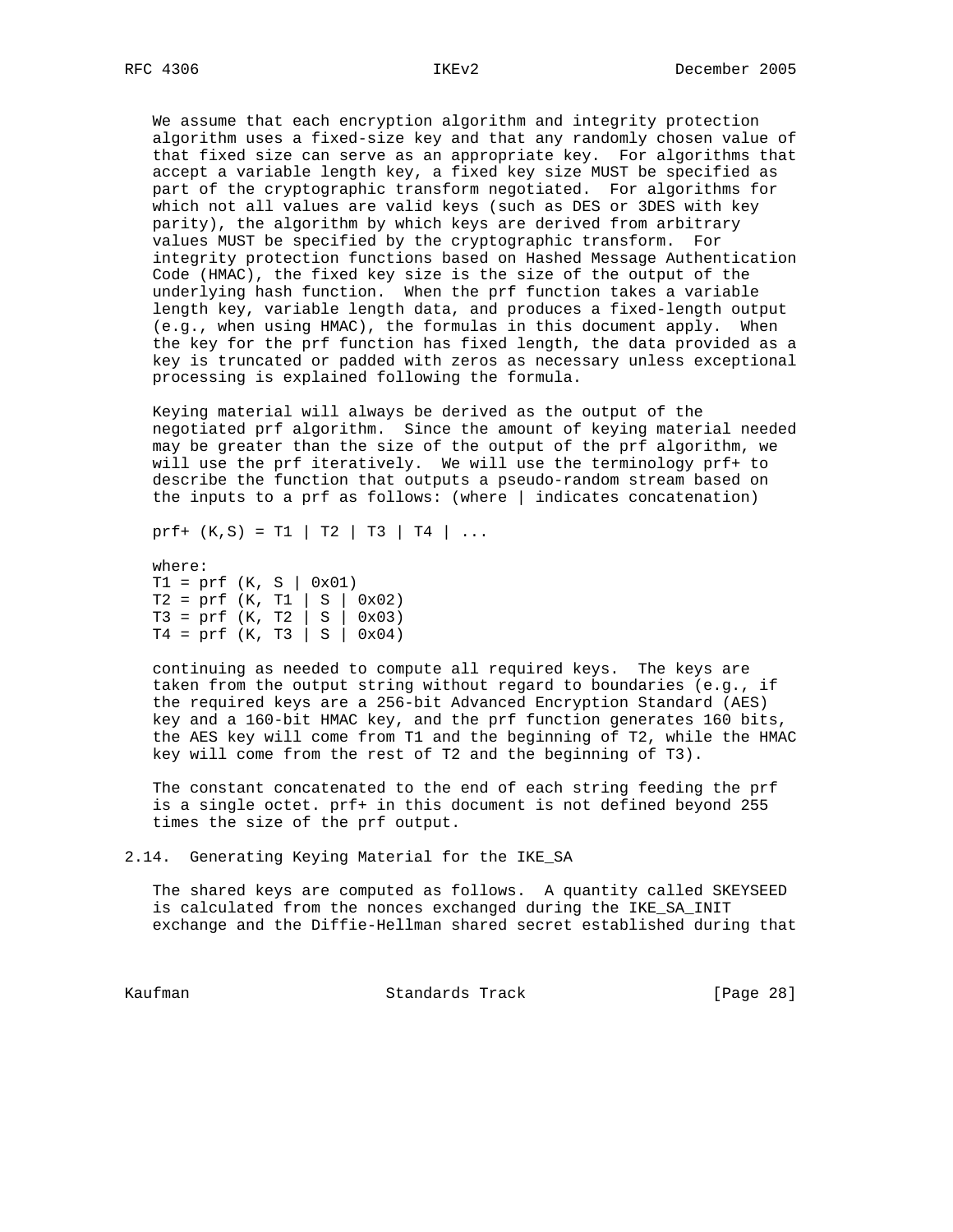exchange. SKEYSEED is used to calculate seven other secrets: SK\_d used for deriving new keys for the CHILD\_SAs established with this IKE\_SA; SK\_ai and SK\_ar used as a key to the integrity protection algorithm for authenticating the component messages of subsequent exchanges; SK\_ei and SK\_er used for encrypting (and of course decrypting) all subsequent exchanges; and SK\_pi and SK\_pr, which are used when generating an AUTH payload.

SKEYSEED and its derivatives are computed as follows:

SKEYSEED =  $prf(Ni \mid Nr, g^i)r)$ 

 {SK\_d | SK\_ai | SK\_ar | SK\_ei | SK\_er | SK\_pi | SK\_pr } = prf+ (SKEYSEED, Ni | Nr | SPIi | SPIr )

 (indicating that the quantities SK\_d, SK\_ai, SK\_ar, SK\_ei, SK\_er, SK\_pi, and SK\_pr are taken in order from the generated bits of the prf+). g^ir is the shared secret from the ephemeral Diffie-Hellman exchange. g^ir is represented as a string of octets in big endian order padded with zeros if necessary to make it the length of the modulus. Ni and Nr are the nonces, stripped of any headers. If the negotiated prf takes a fixed-length key and the lengths of Ni and Nr do not add up to that length, half the bits must come from Ni and half from Nr, taking the first bits of each.

 The two directions of traffic flow use different keys. The keys used to protect messages from the original initiator are SK\_ai and SK\_ei. The keys used to protect messages in the other direction are SK\_ar and SK\_er. Each algorithm takes a fixed number of bits of keying material, which is specified as part of the algorithm. For integrity algorithms based on a keyed hash, the key size is always equal to the length of the output of the underlying hash function.

2.15. Authentication of the IKE\_SA

 When not using extensible authentication (see section 2.16), the peers are authenticated by having each sign (or MAC using a shared secret as the key) a block of data. For the responder, the octets to be signed start with the first octet of the first SPI in the header of the second message and end with the last octet of the last payload in the second message. Appended to this (for purposes of computing the signature) are the initiator's nonce Ni (just the value, not the payload containing it), and the value prf(SK\_pr,IDr') where IDr' is the responder's ID payload excluding the fixed header. Note that neither the nonce Ni nor the value prf(SK\_pr,IDr') are transmitted. Similarly, the initiator signs the first message, starting with the first octet of the first SPI in the header and ending with the last octet of the last payload. Appended to this (for purposes of

Kaufman **Standards Track** [Page 29]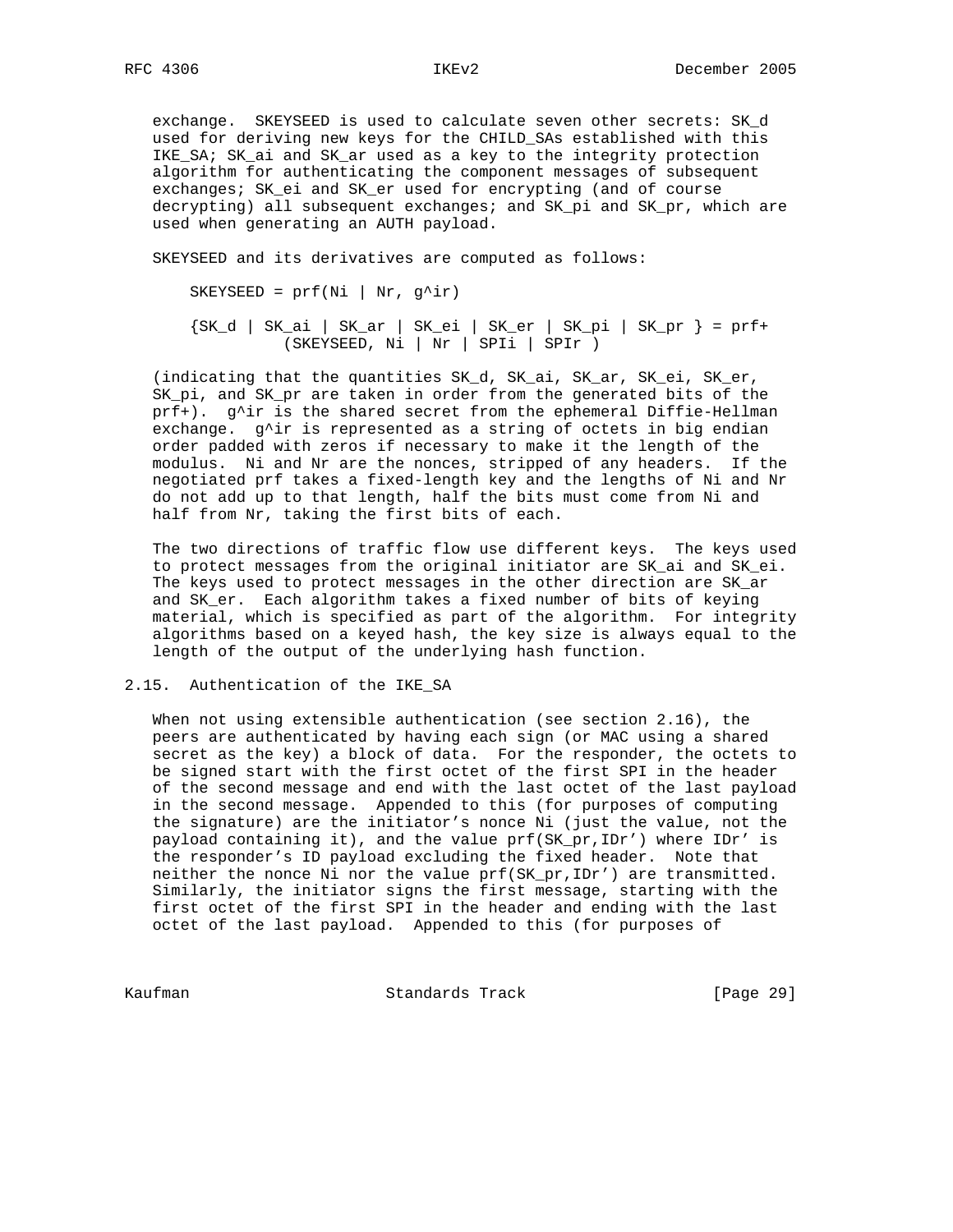computing the signature) are the responder's nonce Nr, and the value prf(SK\_pi,IDi'). In the above calculation, IDi' and IDr' are the entire ID payloads excluding the fixed header. It is critical to the security of the exchange that each side sign the other side's nonce.

 Note that all of the payloads are included under the signature, including any payload types not defined in this document. If the first message of the exchange is sent twice (the second time with a responder cookie and/or a different Diffie-Hellman group), it is the second version of the message that is signed.

 Optionally, messages 3 and 4 MAY include a certificate, or certificate chain providing evidence that the key used to compute a digital signature belongs to the name in the ID payload. The signature or MAC will be computed using algorithms dictated by the type of key used by the signer, and specified by the Auth Method field in the Authentication payload. There is no requirement that the initiator and responder sign with the same cryptographic algorithms. The choice of cryptographic algorithms depends on the type of key each has. In particular, the initiator may be using a shared key while the responder may have a public signature key and certificate. It will commonly be the case (but it is not required) that if a shared secret is used for authentication that the same key is used in both directions. Note that it is a common but typically insecure practice to have a shared key derived solely from a user chosen password without incorporating another source of randomness.

 This is typically insecure because user-chosen passwords are unlikely to have sufficient unpredictability to resist dictionary attacks and these attacks are not prevented in this authentication method. (Applications using password-based authentication for bootstrapping and IKE\_SA should use the authentication method in section 2.16, which is designed to prevent off-line dictionary attacks.) The pre shared key SHOULD contain as much unpredictability as the strongest key being negotiated. In the case of a pre-shared key, the AUTH value is computed as:

AUTH = prf(prf(Shared Secret,"Key Pad for IKEv2"), <msg octets>)

 where the string "Key Pad for IKEv2" is 17 ASCII characters without null termination. The shared secret can be variable length. The pad string is added so that if the shared secret is derived from a password, the IKE implementation need not store the password in cleartext, but rather can store the value prf(Shared Secret,"Key Pad for IKEv2"), which could not be used as a password equivalent for protocols other than IKEv2. As noted above, deriving the shared secret from a password is not secure. This construction is used because it is anticipated that people will do it anyway. The

Kaufman **Standards Track** [Page 30]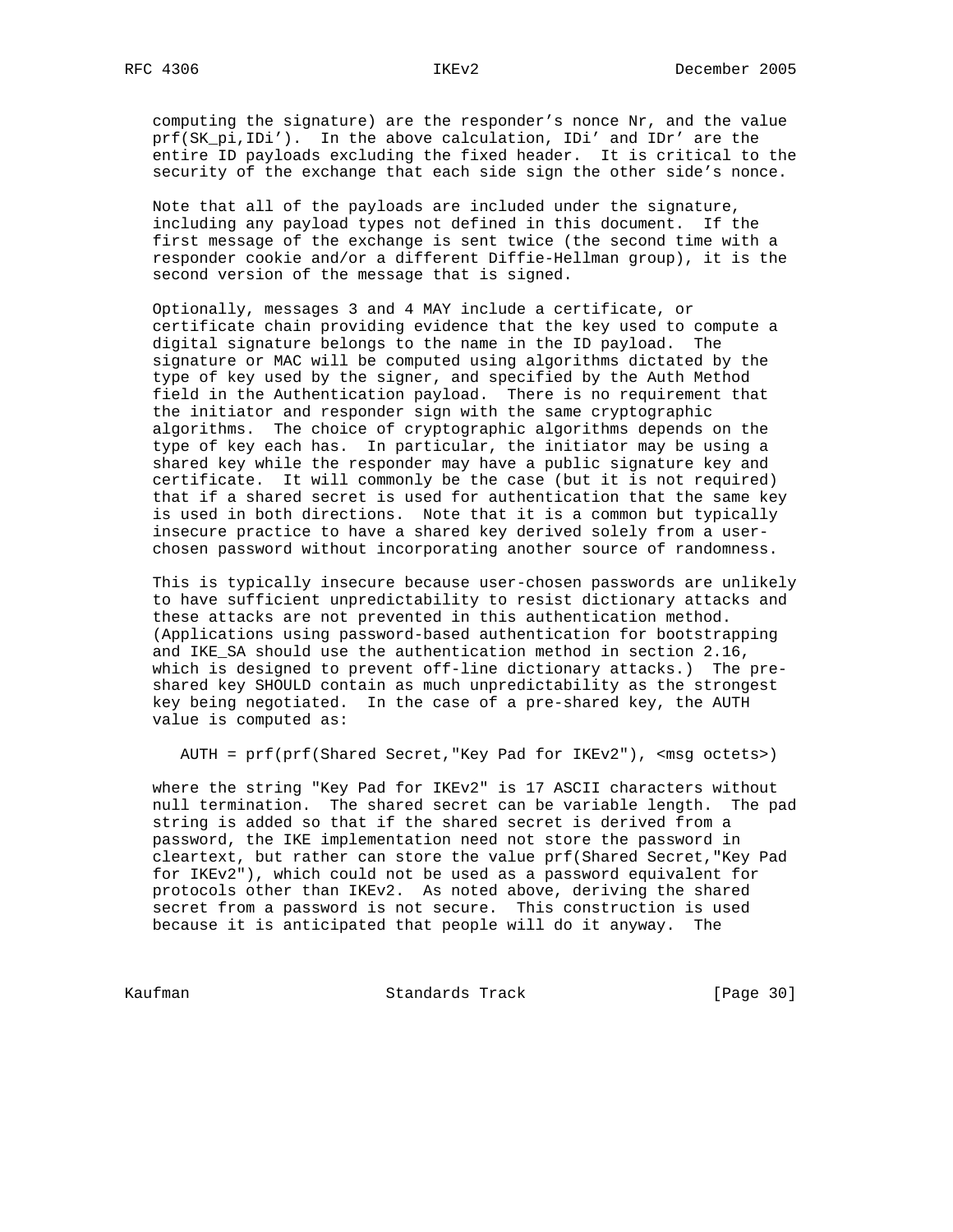management interface by which the Shared Secret is provided MUST accept ASCII strings of at least 64 octets and MUST NOT add a null terminator before using them as shared secrets. It MUST also accept a HEX encoding of the Shared Secret. The management interface MAY accept other encodings if the algorithm for translating the encoding to a binary string is specified. If the negotiated prf takes a fixed-size key, the shared secret MUST be of that fixed size.

### 2.16. Extensible Authentication Protocol Methods

 In addition to authentication using public key signatures and shared secrets, IKE supports authentication using methods defined in RFC 3748 [EAP]. Typically, these methods are asymmetric (designed for a user authenticating to a server), and they may not be mutual. For this reason, these protocols are typically used to authenticate the initiator to the responder and MUST be used in conjunction with a public key signature based authentication of the responder to the initiator. These methods are often associated with mechanisms referred to as "Legacy Authentication" mechanisms.

 While this memo references [EAP] with the intent that new methods can be added in the future without updating this specification, some simpler variations are documented here and in section 3.16. [EAP] defines an authentication protocol requiring a variable number of messages. Extensible Authentication is implemented in IKE as additional IKE\_AUTH exchanges that MUST be completed in order to initialize the IKE\_SA.

 An initiator indicates a desire to use extensible authentication by leaving out the AUTH payload from message 3. By including an IDi payload but not an AUTH payload, the initiator has declared an identity but has not proven it. If the responder is willing to use an extensible authentication method, it will place an Extensible Authentication Protocol (EAP) payload in message 4 and defer sending SAr2, TSi, and TSr until initiator authentication is complete in a subsequent IKE\_AUTH exchange. In the case of a minimal extensible authentication, the initial SA establishment will appear as follows:

Kaufman **Standards Track** [Page 31]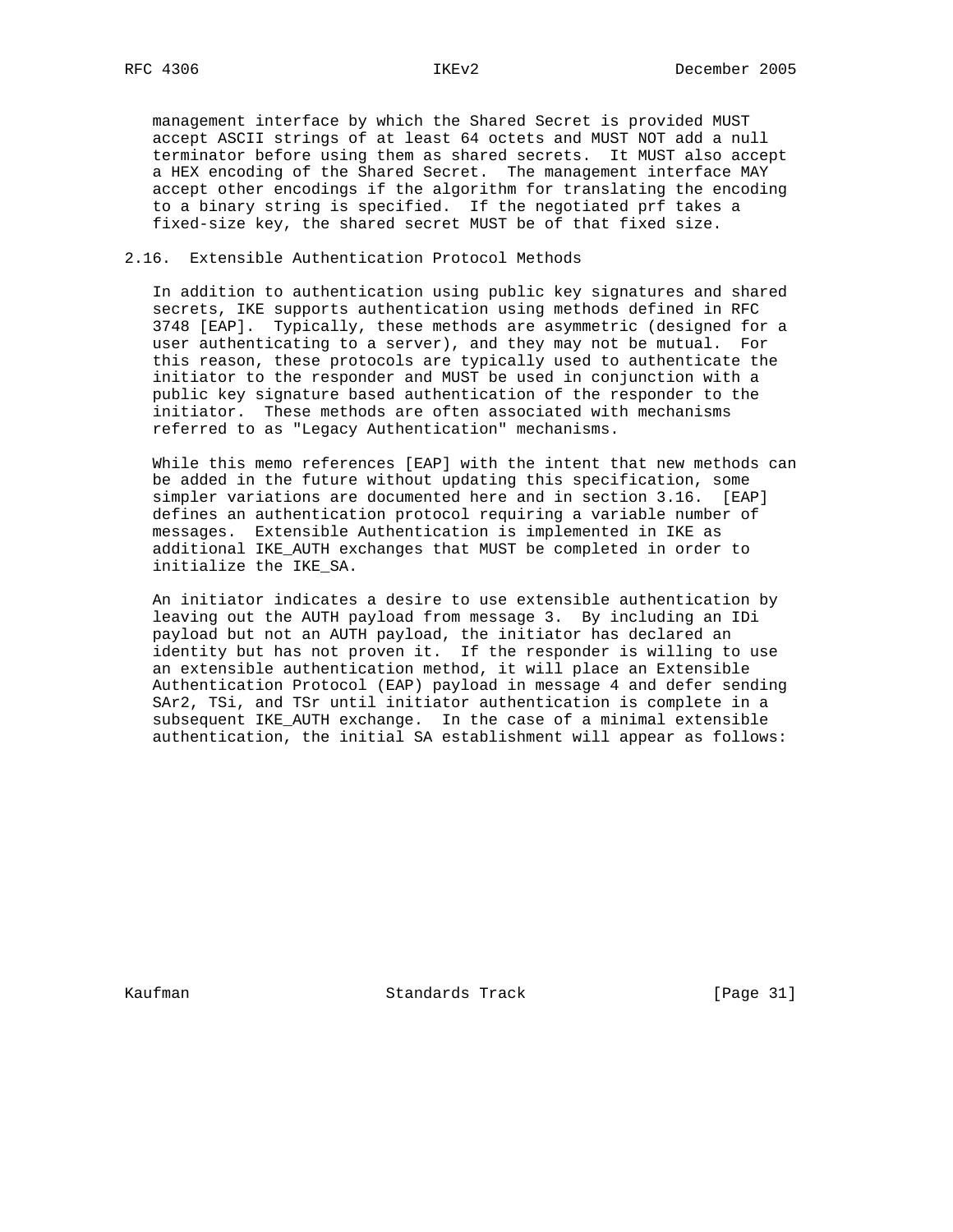Initiator Responder ----------- ----------- HDR, SAi1, KEi, Ni --> <-- HDR, SAr1, KEr, Nr, [CERTREQ] HDR, SK {IDi, [CERTREQ,] [IDr,] SAi2, TSi, TSr} --> <-- HDR, SK {IDr, [CERT,] AUTH,  $\begin{array}{c}\texttt{EAP} \end{array} \big\}$ HDR, SK  ${EAP}$  --> <-- HDR, SK {EAP (success)}  $HDR$ , SK  $\{AUTH\}$  --> <-- HDR, SK {AUTH, SAr2, TSi, TSr }

 For EAP methods that create a shared key as a side effect of authentication, that shared key MUST be used by both the initiator and responder to generate AUTH payloads in messages 7 and 8 using the syntax for shared secrets specified in section 2.15. The shared key from EAP is the field from the EAP specification named MSK. The shared key generated during an IKE exchange MUST NOT be used for any other purpose.

 EAP methods that do not establish a shared key SHOULD NOT be used, as they are subject to a number of man-in-the-middle attacks [EAPMITM] if these EAP methods are used in other protocols that do not use a server-authenticated tunnel. Please see the Security Considerations section for more details. If EAP methods that do not generate a shared key are used, the AUTH payloads in messages 7 and 8 MUST be generated using SK\_pi and SK\_pr, respectively.

 The initiator of an IKE\_SA using EAP SHOULD be capable of extending the initial protocol exchange to at least ten IKE\_AUTH exchanges in the event the responder sends notification messages and/or retries the authentication prompt. Once the protocol exchange defined by the chosen EAP authentication method has successfully terminated, the responder MUST send an EAP payload containing the Success message. Similarly, if the authentication method has failed, the responder MUST send an EAP payload containing the Failure message. The responder MAY at any time terminate the IKE exchange by sending an EAP payload containing the Failure message.

Kaufman Standards Track [Page 32]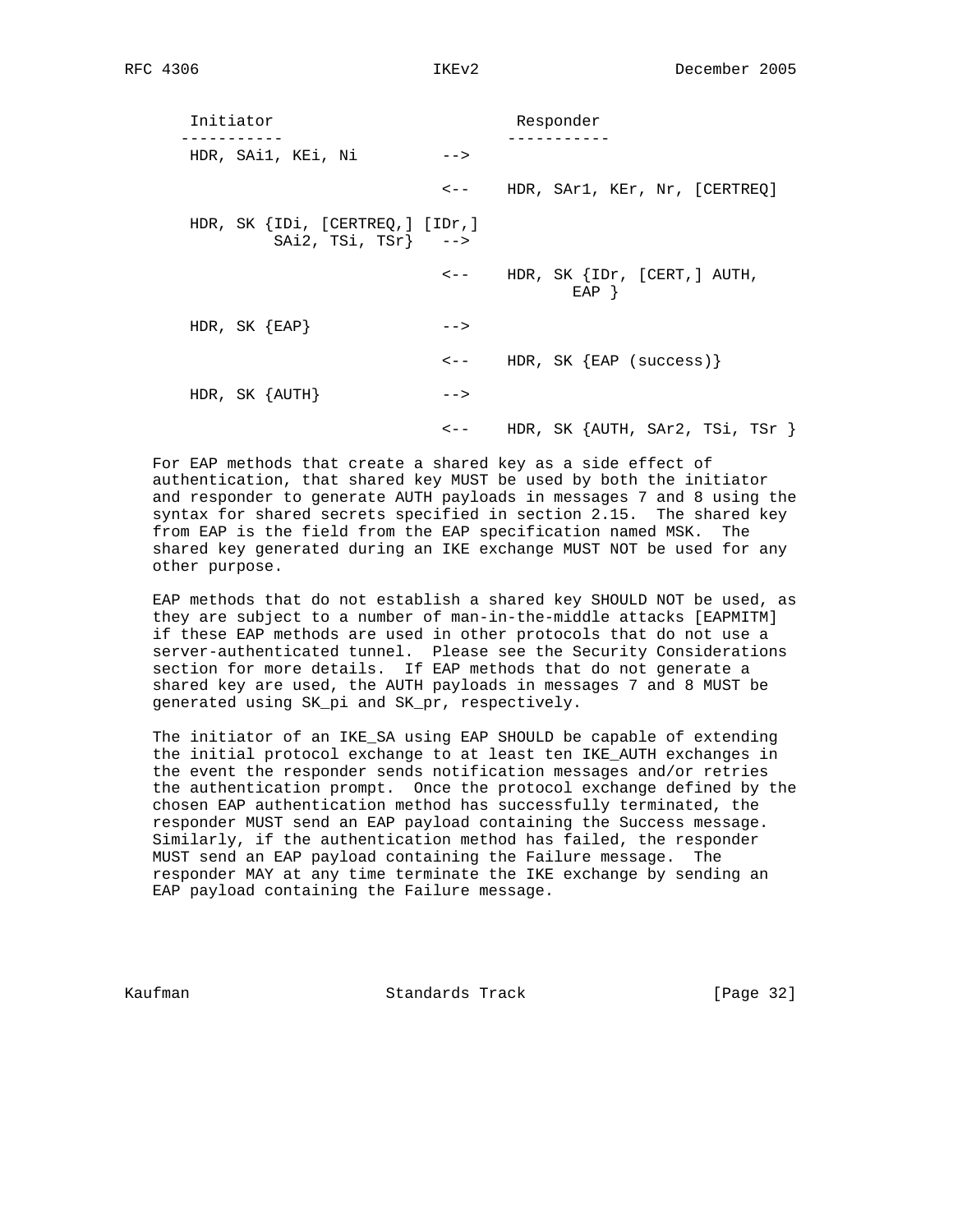Following such an extended exchange, the EAP AUTH payloads MUST be included in the two messages following the one containing the EAP Success message.

2.17. Generating Keying Material for CHILD\_SAs

 A single CHILD\_SA is created by the IKE\_AUTH exchange, and additional CHILD\_SAs can optionally be created in CREATE\_CHILD\_SA exchanges. Keying material for them is generated as follows:

 $KEYMAT = prf + (SK_d, Ni | Nr)$ 

 Where Ni and Nr are the nonces from the IKE\_SA\_INIT exchange if this request is the first CHILD\_SA created or the fresh Ni and Nr from the CREATE\_CHILD\_SA exchange if this is a subsequent creation.

 For CREATE\_CHILD\_SA exchanges including an optional Diffie-Hellman exchange, the keying material is defined as:

KEYMAT =  $prf+(SK_d, g^i)r$  (new) | Ni | Nr )

where  $g^{\wedge}$ ir (new) is the shared secret from the ephemeral Diffie- Hellman exchange of this CREATE\_CHILD\_SA exchange (represented as an octet string in big endian order padded with zeros in the high-order bits if necessary to make it the length of the modulus).

 A single CHILD\_SA negotiation may result in multiple security associations. ESP and AH SAs exist in pairs (one in each direction), and four SAs could be created in a single CHILD\_SA negotiation if a combination of ESP and AH is being negotiated.

 Keying material MUST be taken from the expanded KEYMAT in the following order:

 All keys for SAs carrying data from the initiator to the responder are taken before SAs going in the reverse direction.

 If multiple IPsec protocols are negotiated, keying material is taken in the order in which the protocol headers will appear in the encapsulated packet.

 If a single protocol has both encryption and authentication keys, the encryption key is taken from the first octets of KEYMAT and the authentication key is taken from the next octets.

 Each cryptographic algorithm takes a fixed number of bits of keying material specified as part of the algorithm.

Kaufman **Standards Track** [Page 33]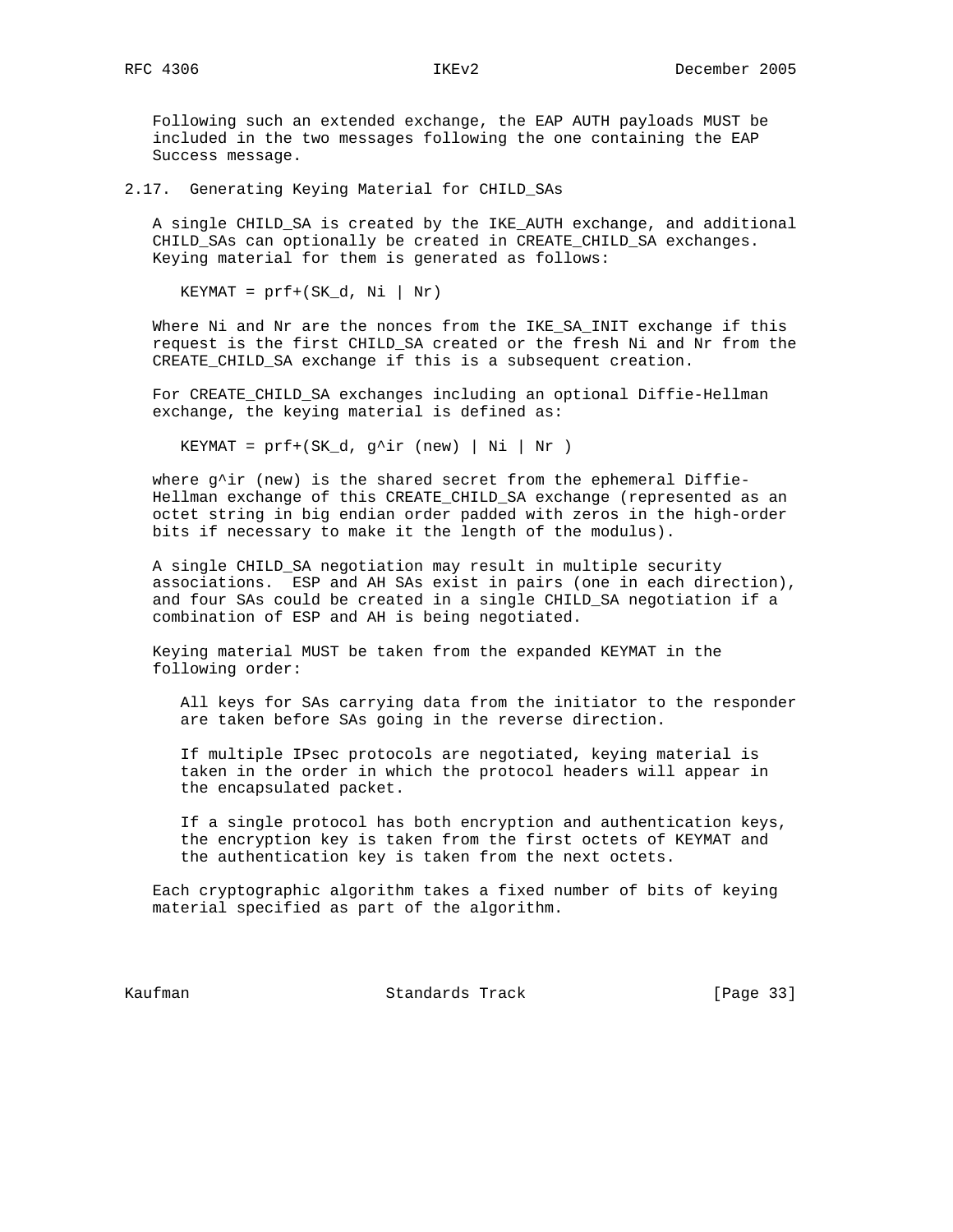2.18. Rekeying IKE\_SAs Using a CREATE\_CHILD\_SA exchange

 The CREATE\_CHILD\_SA exchange can be used to rekey an existing IKE\_SA (see section 2.8). New initiator and responder SPIs are supplied in the SPI fields. The TS payloads are omitted when rekeying an IKE\_SA. SKEYSEED for the new IKE\_SA is computed using SK\_d from the existing IKE\_SA as follows:

SKEYSEED =  $prf(SK_d (old), [g^iir (new)] | Ni | Nr)$ 

where g^ir (new) is the shared secret from the ephemeral Diffie- Hellman exchange of this CREATE\_CHILD\_SA exchange (represented as an octet string in big endian order padded with zeros if necessary to make it the length of the modulus) and Ni and Nr are the two nonces stripped of any headers.

The new IKE\_SA MUST reset its message counters to 0.

 SK\_d, SK\_ai, SK\_ar, SK\_ei, and SK\_er are computed from SKEYSEED as specified in section 2.14.

2.19. Requesting an Internal Address on a Remote Network

 Most commonly occurring in the endpoint-to-security-gateway scenario, an endpoint may need an IP address in the network protected by the security gateway and may need to have that address dynamically assigned. A request for such a temporary address can be included in any request to create a CHILD\_SA (including the implicit request in message 3) by including a CP payload.

 This function provides address allocation to an IPsec Remote Access Client (IRAC) trying to tunnel into a network protected by an IPsec Remote Access Server (IRAS). Since the IKE\_AUTH exchange creates an IKE\_SA and a CHILD\_SA, the IRAC MUST request the IRAS-controlled address (and optionally other information concerning the protected network) in the IKE\_AUTH exchange. The IRAS may procure an address for the IRAC from any number of sources such as a DHCP/BOOTP server or its own address pool.

| Initiator                                                                               |                   | Responder                                                         |
|-----------------------------------------------------------------------------------------|-------------------|-------------------------------------------------------------------|
| HDR, SK {IDi, [CERT, ] [CERTREQ, ]<br>[IDr, ] AUTH, CP(CFG REOUEST),<br>SAi2, TSi, TSr} | $--$<br>$\lt$ $-$ | HDR, SK {IDr, [CERT, ] AUTH,<br>CP(CFG REPLY), SAr2,<br>TSi, TSr} |
|                                                                                         |                   |                                                                   |

Kaufman Standards Track [Page 34]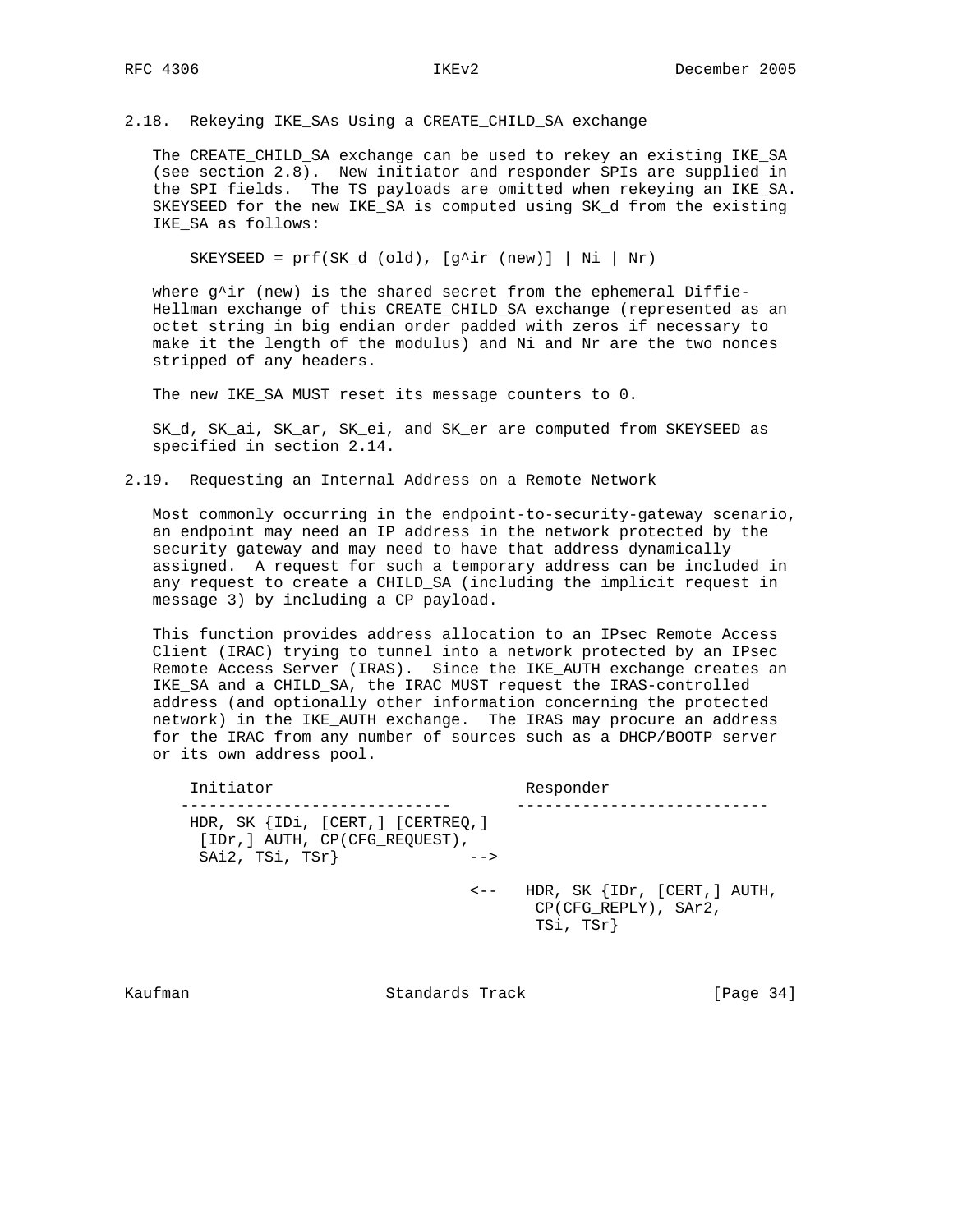In all cases, the CP payload MUST be inserted before the SA payload. In variations of the protocol where there are multiple IKE\_AUTH exchanges, the CP payloads MUST be inserted in the messages containing the SA payloads.

 CP(CFG\_REQUEST) MUST contain at least an INTERNAL\_ADDRESS attribute (either IPv4 or IPv6) but MAY contain any number of additional attributes the initiator wants returned in the response.

 For example, message from initiator to responder: CP(CFG\_REQUEST)= INTERNAL\_ADDRESS(0.0.0.0) INTERNAL\_NETMASK(0.0.0.0) INTERNAL\_DNS(0.0.0.0) TSi = (0, 0-65535,0.0.0.0-255.255.255.255) TSr = (0, 0-65535,0.0.0.0-255.255.255.255)

 NOTE: Traffic Selectors contain (protocol, port range, address range).

Message from responder to initiator:

 CP(CFG\_REPLY)= INTERNAL\_ADDRESS(192.0.2.202) INTERNAL\_NETMASK(255.255.255.0) INTERNAL\_SUBNET(192.0.2.0/255.255.255.0) TSi = (0, 0-65535,192.0.2.202-192.0.2.202) TSr = (0, 0-65535,192.0.2.0-192.0.2.255)

 All returned values will be implementation dependent. As can be seen in the above example, the IRAS MAY also send other attributes that were not included in CP(CFG\_REQUEST) and MAY ignore the non-mandatory attributes that it does not support.

 The responder MUST NOT send a CFG\_REPLY without having first received a CP(CFG\_REQUEST) from the initiator, because we do not want the IRAS to perform an unnecessary configuration lookup if the IRAC cannot process the REPLY. In the case where the IRAS's configuration requires that CP be used for a given identity IDi, but IRAC has failed to send a CP(CFG\_REQUEST), IRAS MUST fail the request, and terminate the IKE exchange with a FAILED\_CP\_REQUIRED error.

2.20. Requesting the Peer's Version

 An IKE peer wishing to inquire about the other peer's IKE software version information MAY use the method below. This is an example of a configuration request within an INFORMATIONAL exchange, after the IKE\_SA and first CHILD\_SA have been created.

Kaufman Standards Track [Page 35]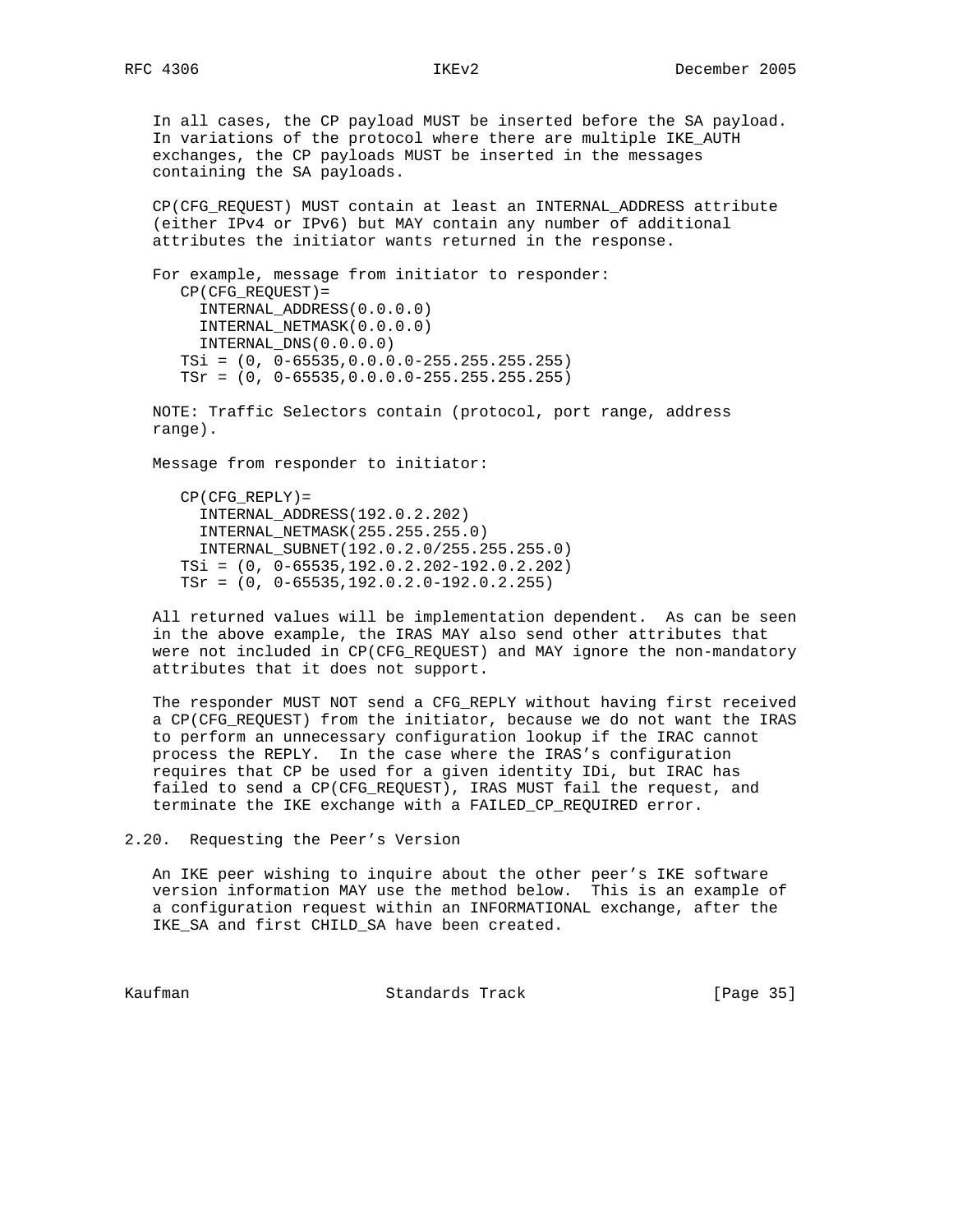An IKE implementation MAY decline to give out version information prior to authentication or even after authentication to prevent trolling in case some implementation is known to have some security weakness. In that case, it MUST either return an empty string or no CP payload if CP is not supported.

| Initiator                   |                   | Responder                 |
|-----------------------------|-------------------|---------------------------|
| HDR, $SK{CP(CFG\_REQUEST)}$ | $--$<br>$\lt$ $-$ | HDR, $SK{CP(CFG\_REPLY)}$ |

 CP(CFG\_REQUEST)= APPLICATION\_VERSION("")

 CP(CFG\_REPLY) APPLICATION\_VERSION("foobar v1.3beta, (c) Foo Bar  $Inc.")$ 

#### 2.21. Error Handling

 There are many kinds of errors that can occur during IKE processing. If a request is received that is badly formatted or unacceptable for reasons of policy (e.g., no matching cryptographic algorithms), the response MUST contain a Notify payload indicating the error. If an error occurs outside the context of an IKE request (e.g., the node is getting ESP messages on a nonexistent SPI), the node SHOULD initiate an INFORMATIONAL exchange with a Notify payload describing the problem.

 Errors that occur before a cryptographically protected IKE\_SA is established must be handled very carefully. There is a trade-off between wanting to be helpful in diagnosing a problem and responding to it and wanting to avoid being a dupe in a denial of service attack based on forged messages.

 If a node receives a message on UDP port 500 or 4500 outside the context of an IKE\_SA known to it (and not a request to start one), it may be the result of a recent crash of the node. If the message is marked as a response, the node MAY audit the suspicious event but MUST NOT respond. If the message is marked as a request, the node MAY audit the suspicious event and MAY send a response. If a response is sent, the response MUST be sent to the IP address and port from whence it came with the same IKE SPIs and the Message ID copied. The response MUST NOT be cryptographically protected and MUST contain a Notify payload indicating INVALID\_IKE\_SPI.

 A node receiving such an unprotected Notify payload MUST NOT respond and MUST NOT change the state of any existing SAs. The message might be a forgery or might be a response the genuine correspondent was

Kaufman **Standards Track** [Page 36]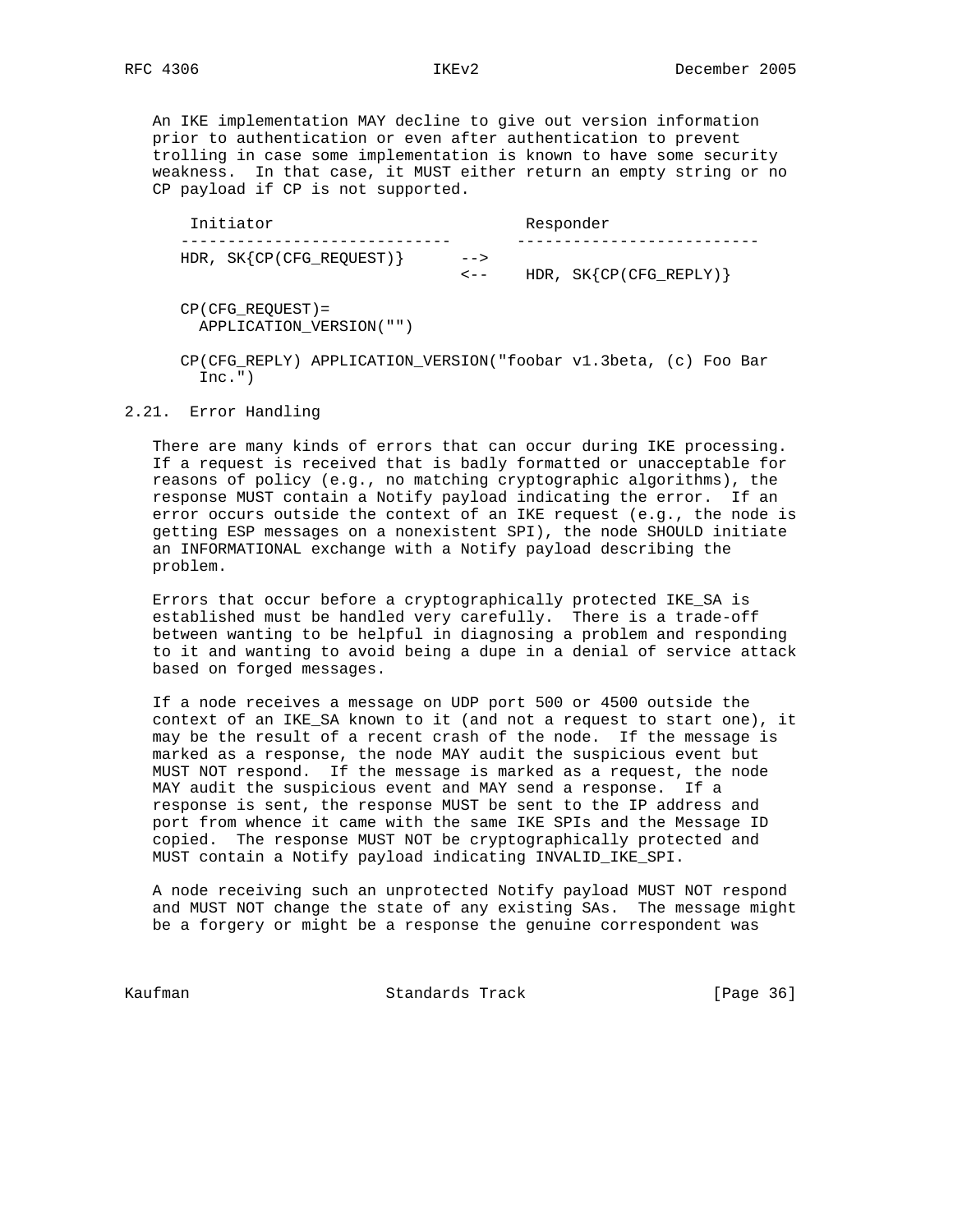tricked into sending. A node SHOULD treat such a message (and also a network message like ICMP destination unreachable) as a hint that there might be problems with SAs to that IP address and SHOULD initiate a liveness test for any such IKE\_SA. An implementation SHOULD limit the frequency of such tests to avoid being tricked into participating in a denial of service attack.

 A node receiving a suspicious message from an IP address with which it has an IKE\_SA MAY send an IKE Notify payload in an IKE INFORMATIONAL exchange over that SA. The recipient MUST NOT change the state of any SA's as a result but SHOULD audit the event to aid in diagnosing malfunctions. A node MUST limit the rate at which it will send messages in response to unprotected messages.

# 2.22. IPComp

 Use of IP compression [IPCOMP] can be negotiated as part of the setup of a CHILD\_SA. While IP compression involves an extra header in each packet and a compression parameter index (CPI), the virtual "compression association" has no life outside the ESP or AH SA that contains it. Compression associations disappear when the corresponding ESP or AH SA goes away. It is not explicitly mentioned in any DELETE payload.

 Negotiation of IP compression is separate from the negotiation of cryptographic parameters associated with a CHILD\_SA. A node requesting a CHILD\_SA MAY advertise its support for one or more compression algorithms through one or more Notify payloads of type IPCOMP\_SUPPORTED. The response MAY indicate acceptance of a single compression algorithm with a Notify payload of type IPCOMP\_SUPPORTED. These payloads MUST NOT occur in messages that do not contain SA payloads.

 Although there has been discussion of allowing multiple compression algorithms to be accepted and to have different compression algorithms available for the two directions of a CHILD\_SA, implementations of this specification MUST NOT accept an IPComp algorithm that was not proposed, MUST NOT accept more than one, and MUST NOT compress using an algorithm other than one proposed and accepted in the setup of the CHILD\_SA.

 A side effect of separating the negotiation of IPComp from cryptographic parameters is that it is not possible to propose multiple cryptographic suites and propose IP compression with some of them but not others.

Kaufman **Standards Track** [Page 37]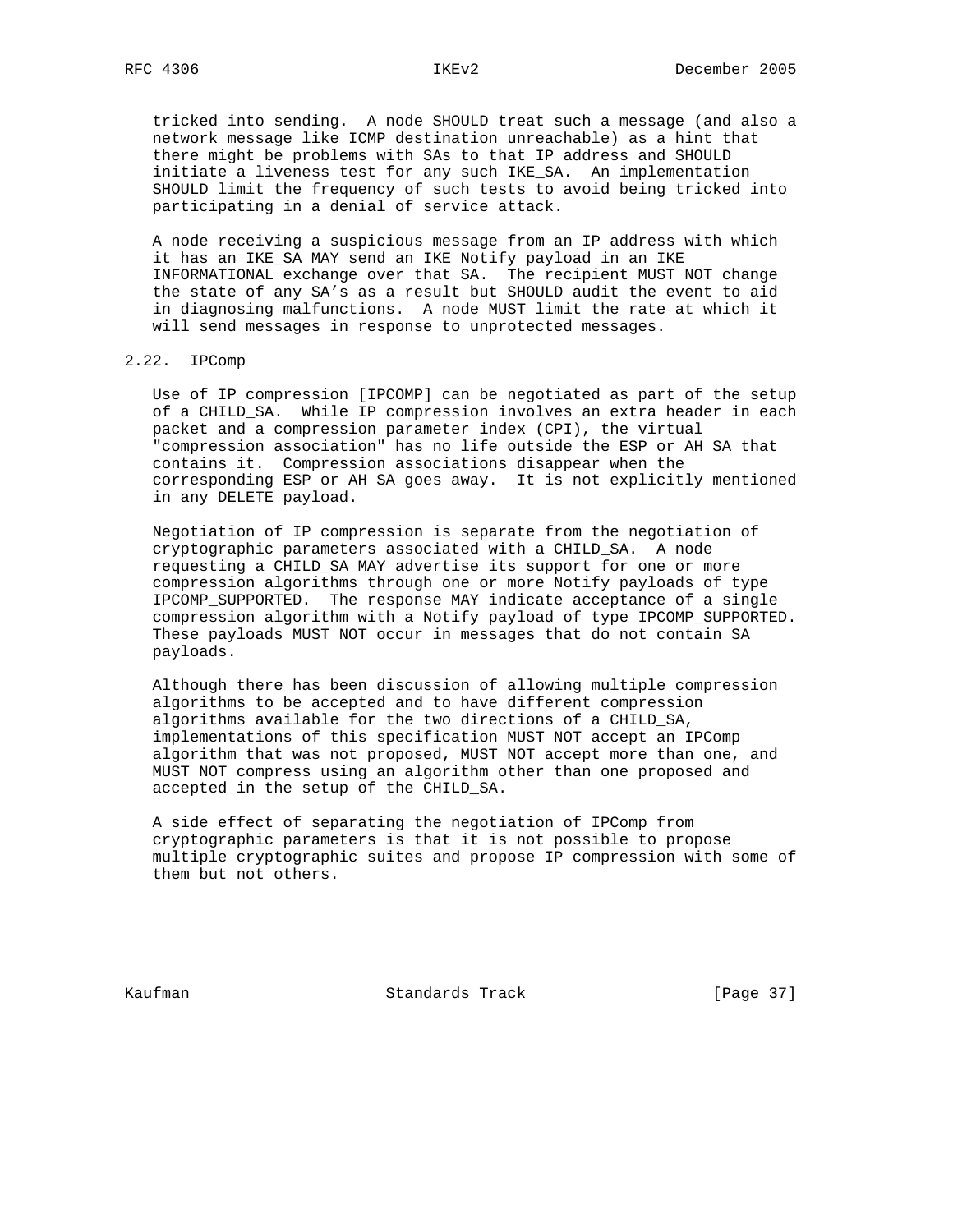# 2.23. NAT Traversal

 Network Address Translation (NAT) gateways are a controversial subject. This section briefly describes what they are and how they are likely to act on IKE traffic. Many people believe that NATs are evil and that we should not design our protocols so as to make them work better. IKEv2 does specify some unintuitive processing rules in order that NATs are more likely to work.

 NATs exist primarily because of the shortage of IPv4 addresses, though there are other rationales. IP nodes that are "behind" a NAT have IP addresses that are not globally unique, but rather are assigned from some space that is unique within the network behind the NAT but that are likely to be reused by nodes behind other NATs. Generally, nodes behind NATs can communicate with other nodes behind the same NAT and with nodes with globally unique addresses, but not with nodes behind other NATs. There are exceptions to that rule. When those nodes make connections to nodes on the real Internet, the NAT gateway "translates" the IP source address to an address that will be routed back to the gateway. Messages to the gateway from the Internet have their destination addresses "translated" to the internal address that will route the packet to the correct endnode.

 NATs are designed to be "transparent" to endnodes. Neither software on the node behind the NAT nor the node on the Internet requires modification to communicate through the NAT. Achieving this transparency is more difficult with some protocols than with others. Protocols that include IP addresses of the endpoints within the payloads of the packet will fail unless the NAT gateway understands the protocol and modifies the internal references as well as those in the headers. Such knowledge is inherently unreliable, is a network layer violation, and often results in subtle problems.

 Opening an IPsec connection through a NAT introduces special problems. If the connection runs in transport mode, changing the IP addresses on packets will cause the checksums to fail and the NAT cannot correct the checksums because they are cryptographically protected. Even in tunnel mode, there are routing problems because transparently translating the addresses of AH and ESP packets requires special logic in the NAT and that logic is heuristic and unreliable in nature. For that reason, IKEv2 can negotiate UDP encapsulation of IKE and ESP packets. This encoding is slightly less efficient but is easier for NATs to process. In addition, firewalls may be configured to pass IPsec traffic over UDP but not ESP/AH or vice versa.

Kaufman Standards Track [Page 38]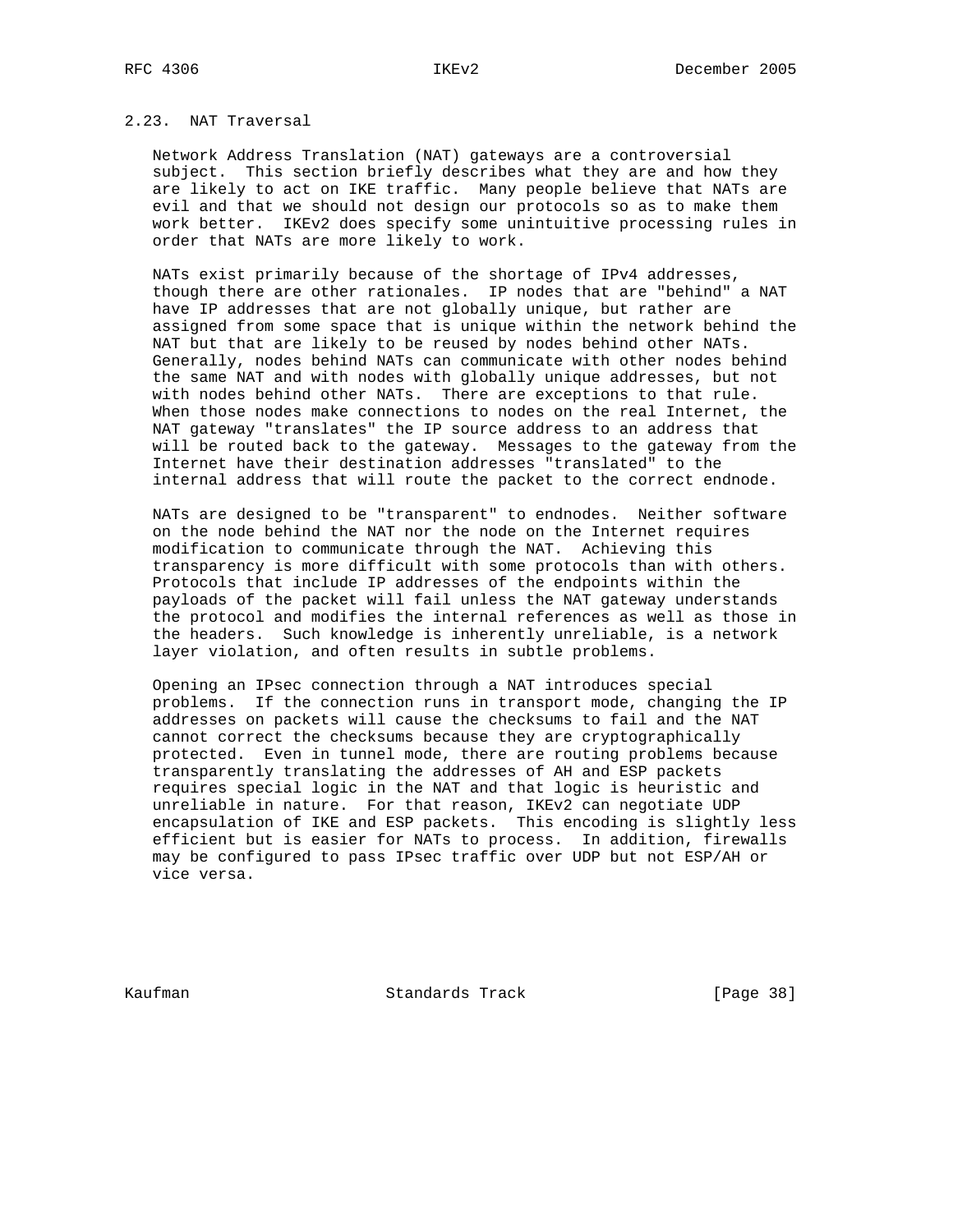It is a common practice of NATs to translate TCP and UDP port numbers as well as addresses and use the port numbers of inbound packets to decide which internal node should get a given packet. For this reason, even though IKE packets MUST be sent from and to UDP port 500, they MUST be accepted coming from any port and responses MUST be sent to the port from whence they came. This is because the ports may be modified as the packets pass through NATs. Similarly, IP addresses of the IKE endpoints are generally not included in the IKE payloads because the payloads are cryptographically protected and could not be transparently modified by NATs.

 Port 4500 is reserved for UDP-encapsulated ESP and IKE. When working through a NAT, it is generally better to pass IKE packets over port 4500 because some older NATs handle IKE traffic on port 500 cleverly in an attempt to transparently establish IPsec connections between endpoints that don't handle NAT traversal themselves. Such NATs may interfere with the straightforward NAT traversal envisioned by this document, so an IPsec endpoint that discovers a NAT between it and its correspondent MUST send all subsequent traffic to and from port 4500, which NATs should not treat specially (as they might with port 500).

 The specific requirements for supporting NAT traversal [RFC3715] are listed below. Support for NAT traversal is optional. In this section only, requirements listed as MUST apply only to implementations supporting NAT traversal.

 IKE MUST listen on port 4500 as well as port 500. IKE MUST respond to the IP address and port from which packets arrived.

 Both IKE initiator and responder MUST include in their IKE\_SA\_INIT packets Notify payloads of type NAT\_DETECTION\_SOURCE\_IP and NAT\_DETECTION\_DESTINATION\_IP. Those payloads can be used to detect if there is NAT between the hosts, and which end is behind the NAT. The location of the payloads in the IKE\_SA\_INIT packets are just after the Ni and Nr payloads (before the optional CERTREQ payload).

 If none of the NAT\_DETECTION\_SOURCE\_IP payload(s) received matches the hash of the source IP and port found from the IP header of the packet containing the payload, it means that the other end is behind NAT (i.e., someone along the route changed the source address of the original packet to match the address of the NAT box). In this case, this end should allow dynamic update of the other ends IP address, as described later.

Kaufman Standards Track [Page 39]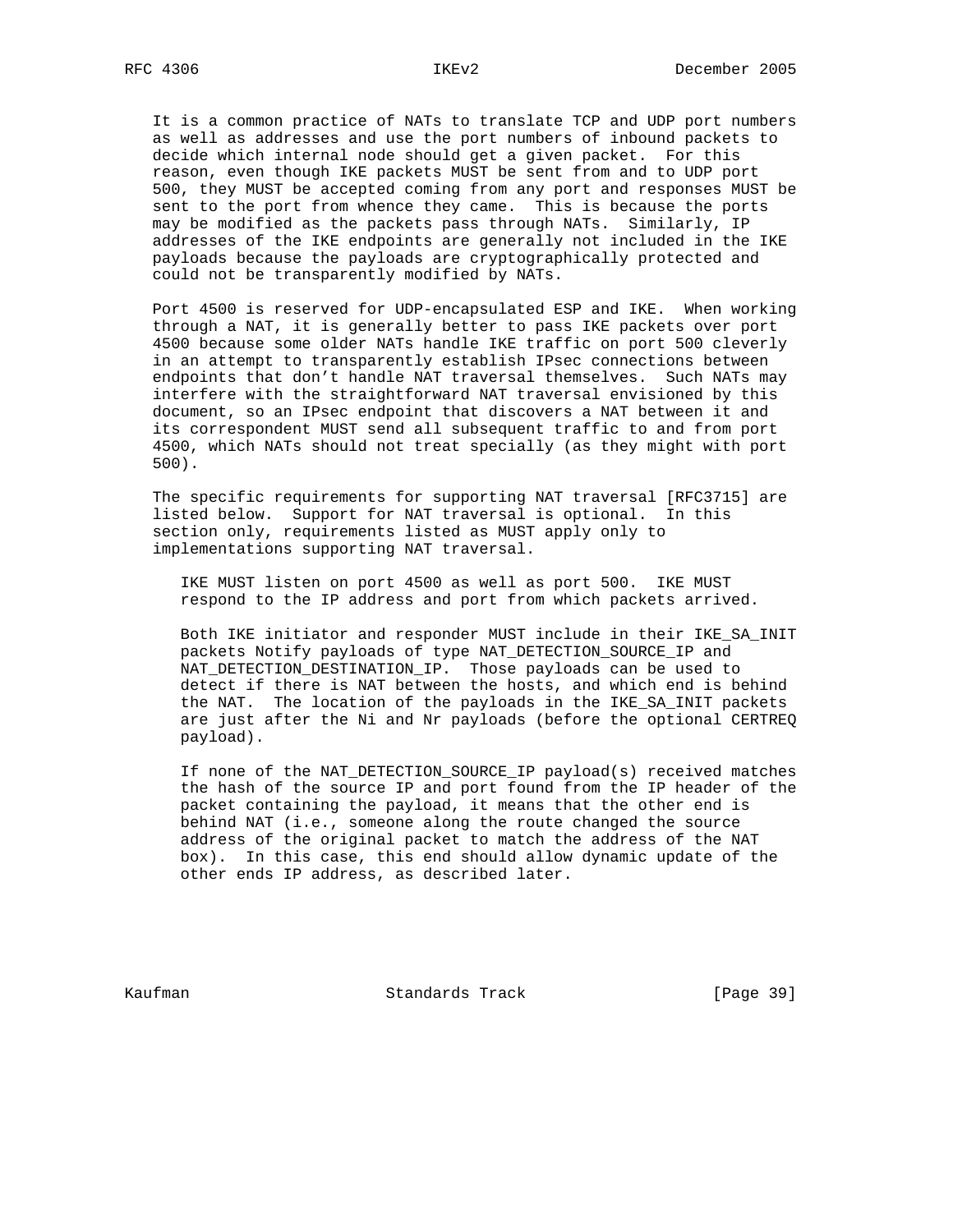If the NAT\_DETECTION\_DESTINATION\_IP payload received does not match the hash of the destination IP and port found from the IP header of the packet containing the payload, it means that this end is behind a NAT. In this case, this end SHOULD start sending keepalive packets as explained in [Hutt05].

 The IKE initiator MUST check these payloads if present and if they do not match the addresses in the outer packet MUST tunnel all future IKE and ESP packets associated with this IKE\_SA over UDP port 4500.

 To tunnel IKE packets over UDP port 4500, the IKE header has four octets of zero prepended and the result immediately follows the UDP header. To tunnel ESP packets over UDP port 4500, the ESP header immediately follows the UDP header. Since the first four bytes of the ESP header contain the SPI, and the SPI cannot validly be zero, it is always possible to distinguish ESP and IKE messages.

 The original source and destination IP address required for the transport mode TCP and UDP packet checksum fixup (see [Hutt05]) are obtained from the Traffic Selectors associated with the exchange. In the case of NAT traversal, the Traffic Selectors MUST contain exactly one IP address, which is then used as the original IP address.

 There are cases where a NAT box decides to remove mappings that are still alive (for example, the keepalive interval is too long, or the NAT box is rebooted). To recover in these cases, hosts that are not behind a NAT SHOULD send all packets (including retransmission packets) to the IP address and port from the last valid authenticated packet from the other end (i.e., dynamically update the address). A host behind a NAT SHOULD NOT do this because it opens a DoS attack possibility. Any authenticated IKE packet or any authenticated UDP-encapsulated ESP packet can be used to detect that the IP address or the port has changed.

 Note that similar but probably not identical actions will likely be needed to make IKE work with Mobile IP, but such processing is not addressed by this document.

2.24. Explicit Congestion Notification (ECN)

 When IPsec tunnels behave as originally specified in [RFC2401], ECN usage is not appropriate for the outer IP headers because tunnel decapsulation processing discards ECN congestion indications to the detriment of the network. ECN support for IPsec tunnels for IKEv1 based IPsec requires multiple operating modes and negotiation (see

Kaufman **Standards Track** [Page 40]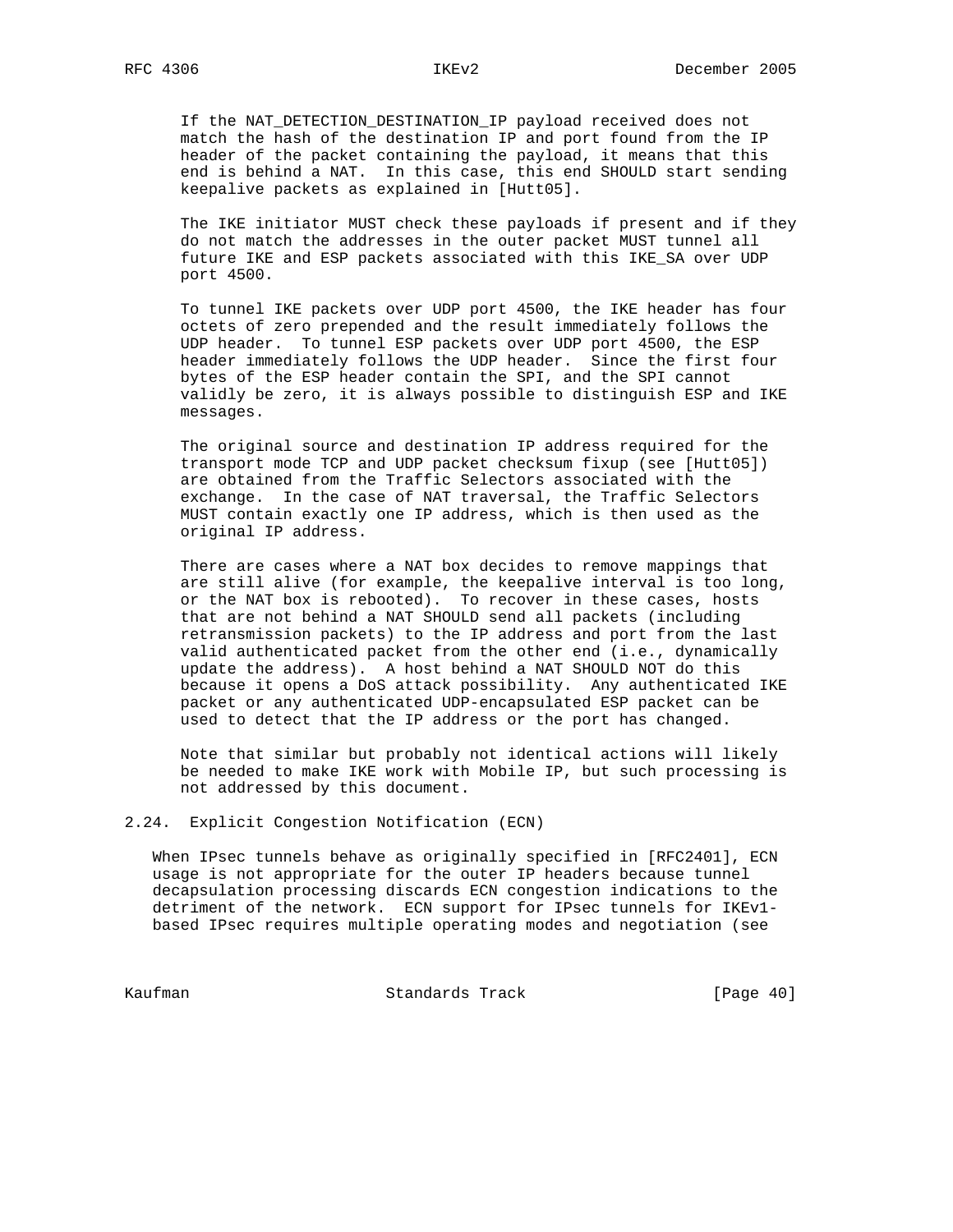[RFC3168]). IKEv2 simplifies this situation by requiring that ECN be usable in the outer IP headers of all tunnel-mode IPsec SAs created by IKEv2. Specifically, tunnel encapsulators and decapsulators for all tunnel-mode SAs created by IKEv2 MUST support the ECN full functionality option for tunnels specified in [RFC3168] and MUST implement the tunnel encapsulation and decapsulation processing specified in [RFC4301] to prevent discarding of ECN congestion indications.

3. Header and Payload Formats

# 3.1. The IKE Header

 IKE messages use UDP ports 500 and/or 4500, with one IKE message per UDP datagram. Information from the beginning of the packet through the UDP header is largely ignored except that the IP addresses and UDP ports from the headers are reversed and used for return packets. When sent on UDP port 500, IKE messages begin immediately following the UDP header. When sent on UDP port 4500, IKE messages have prepended four octets of zero. These four octets of zero are not part of the IKE message and are not included in any of the length fields or checksums defined by IKE. Each IKE message begins with the IKE header, denoted HDR in this memo. Following the header are one or more IKE payloads each identified by a "Next Payload" field in the preceding payload. Payloads are processed in the order in which they appear in an IKE message by invoking the appropriate processing routine according to the "Next Payload" field in the IKE header and subsequently according to the "Next Payload" field in the IKE payload itself until a "Next Payload" field of zero indicates that no payloads follow. If a payload of type "Encrypted" is found, that payload is decrypted and its contents parsed as additional payloads. An Encrypted payload MUST be the last payload in a packet and an Encrypted payload MUST NOT contain another Encrypted payload.

 The Recipient SPI in the header identifies an instance of an IKE security association. It is therefore possible for a single instance of IKE to multiplex distinct sessions with multiple peers.

 All multi-octet fields representing integers are laid out in big endian order (aka most significant byte first, or network byte order).

The format of the IKE header is shown in Figure 4.

Kaufman **Standards Track** [Page 41]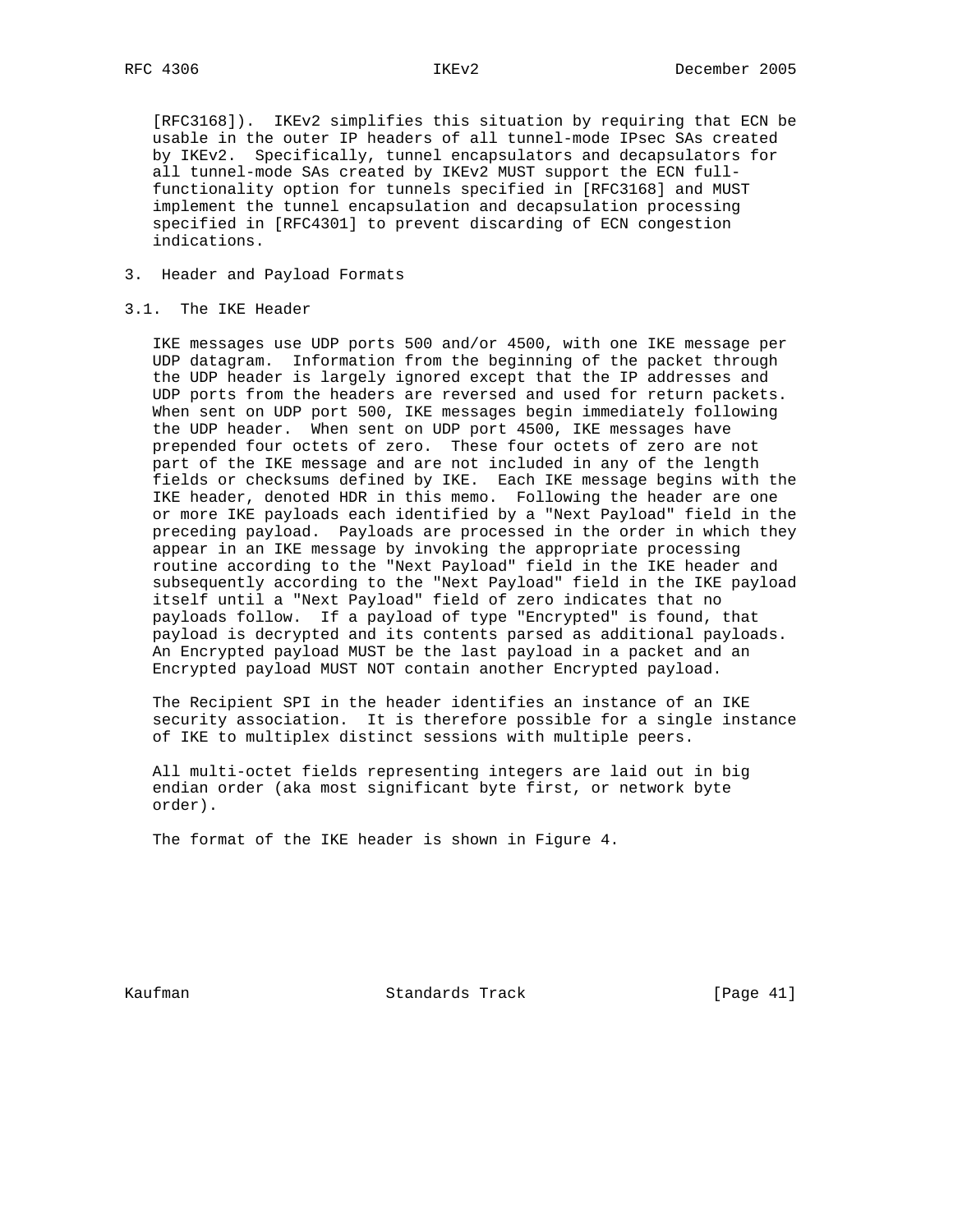| 0 1 2 3 4 5 6 7 8 9 0 1 2 3 4 5 6 7 8 9 0 1 2 3 4 5 6 7 8 9 0 1 |                        |                           |       |
|-----------------------------------------------------------------|------------------------|---------------------------|-------|
|                                                                 |                        |                           |       |
|                                                                 | IKE SA Initiator's SPI |                           |       |
|                                                                 |                        |                           |       |
|                                                                 |                        |                           |       |
|                                                                 | IKE SA Responder's SPI |                           |       |
|                                                                 |                        |                           |       |
|                                                                 |                        |                           |       |
| Next Payload ! MjVer ! MnVer ! Exchange Type !                  |                        |                           | Flags |
|                                                                 |                        | -+-+-+-+-+-+-+-+-+-+-+-+- |       |
|                                                                 | Message ID             |                           |       |
|                                                                 |                        |                           |       |
|                                                                 | Length                 |                           |       |
|                                                                 | $-+ - + - + - + - +$   |                           |       |

- o Initiator's SPI (8 octets) A value chosen by the initiator to identify a unique IKE security association. This value MUST NOT be zero.
- o Responder's SPI (8 octets) A value chosen by the responder to identify a unique IKE security association. This value MUST be zero in the first message of an IKE Initial Exchange (including repeats of that message including a cookie) and MUST NOT be zero in any other message.
- o Next Payload (1 octet) Indicates the type of payload that immediately follows the header. The format and value of each payload are defined below.
- o Major Version (4 bits) Indicates the major version of the IKE protocol in use. Implementations based on this version of IKE MUST set the Major Version to 2. Implementations based on previous versions of IKE and ISAKMP MUST set the Major Version to 1. Implementations based on this version of IKE MUST reject or ignore messages containing a version number greater than 2.
- o Minor Version (4 bits) Indicates the minor version of the IKE protocol in use. Implementations based on this version of IKE MUST set the Minor Version to 0. They MUST ignore the minor version number of received messages.
- o Exchange Type (1 octet) Indicates the type of exchange being used. This constrains the payloads sent in each message and orderings of messages in an exchange.

Kaufman **Standards Track** [Page 42]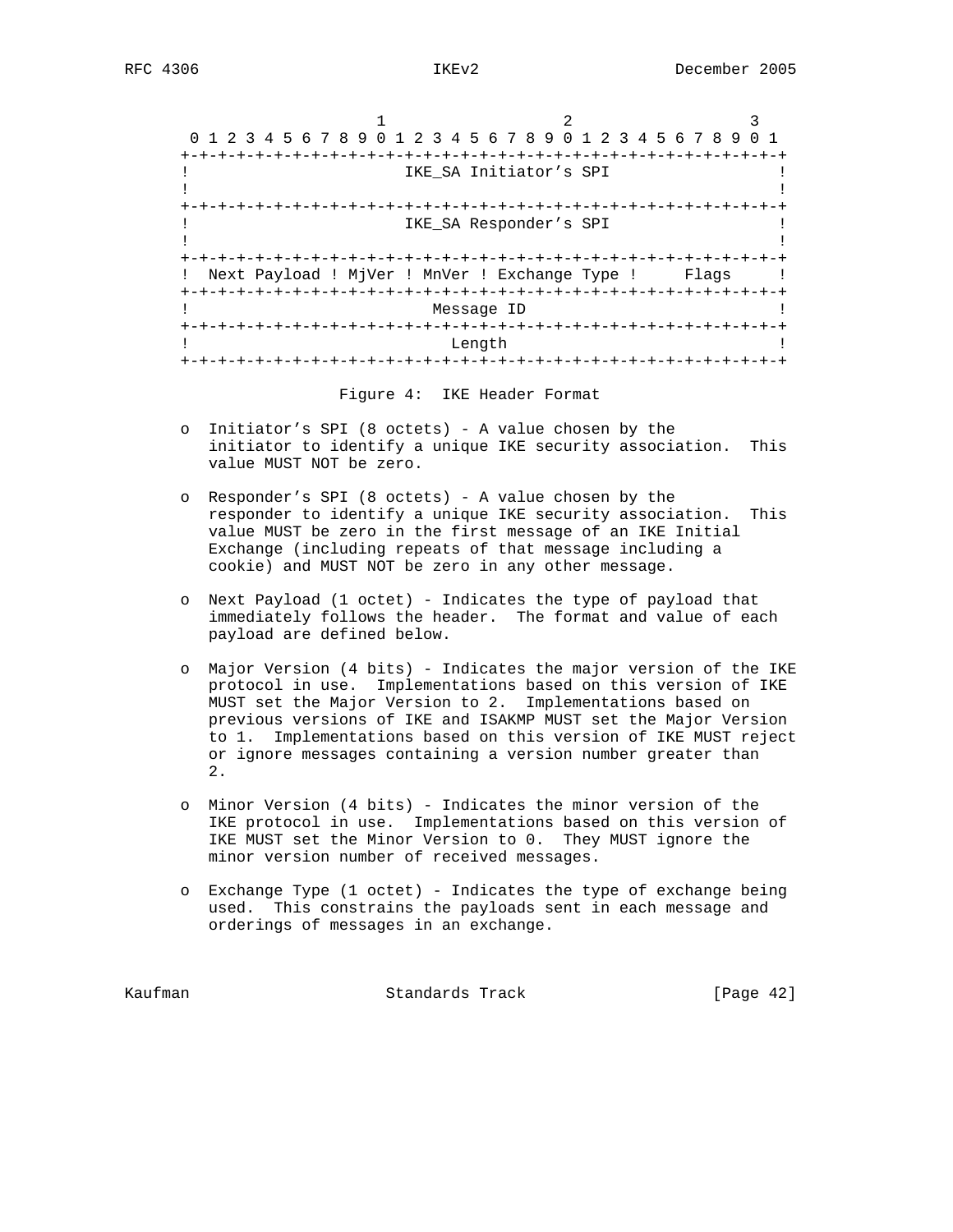Exchange Type **Value** 

| RESERVED                         | $0 - 33$   |
|----------------------------------|------------|
| IKE SA INIT                      | 34         |
| IKE AUTH                         | 35         |
| CREATE CHILD SA                  | 36         |
| INFORMATIONAL                    | 37         |
| RESERVED TO IANA                 | $38 - 239$ |
| Reserved for private use 240-255 |            |

- o Flags (1 octet) Indicates specific options that are set for the message. Presence of options are indicated by the appropriate bit in the flags field being set. The bits are defined LSB first, so bit 0 would be the least significant bit of the Flags octet. In the description below, a bit being 'set' means its value is '1', while 'cleared' means its value is '0'.
	- -- X(reserved) (bits 0-2) These bits MUST be cleared when sending and MUST be ignored on receipt.
	- -- I(nitiator) (bit 3 of Flags) This bit MUST be set in messages sent by the original initiator of the IKE\_SA and MUST be cleared in messages sent by the original responder. It is used by the recipient to determine which eight octets of the SPI were generated by the recipient.
	- -- V(ersion) (bit 4 of Flags) This bit indicates that the transmitter is capable of speaking a higher major version number of the protocol than the one indicated in the major version number field. Implementations of IKEv2 must clear this bit when sending and MUST ignore it in incoming messages.
	- -- R(esponse) (bit 5 of Flags) This bit indicates that this message is a response to a message containing the same message ID. This bit MUST be cleared in all request messages and MUST be set in all responses. An IKE endpoint MUST NOT generate a response to a message that is marked as being a response.
	- -- X(reserved) (bits 6-7 of Flags) These bits MUST be cleared when sending and MUST be ignored on receipt.

Kaufman Standards Track [Page 43]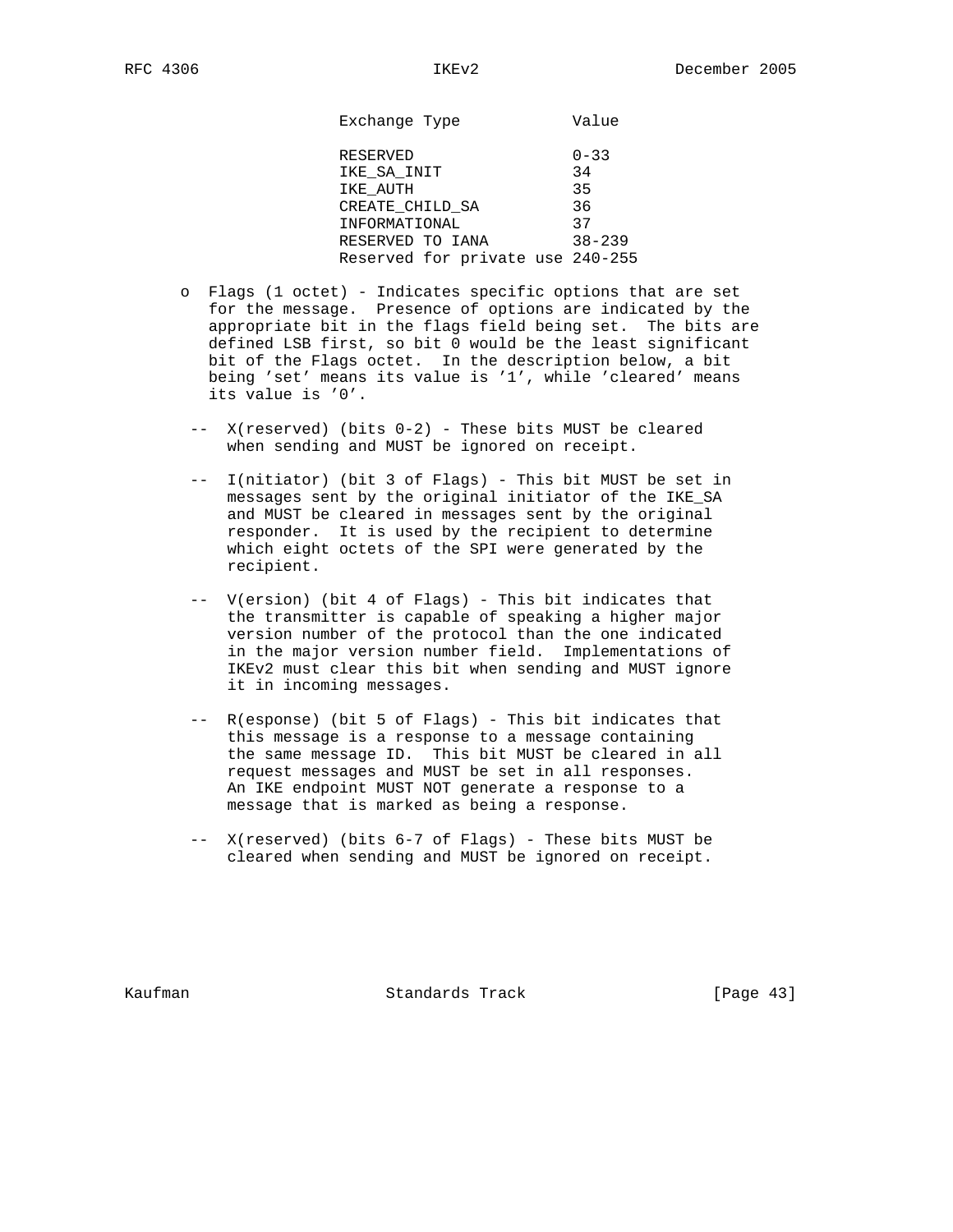o Message ID (4 octets) - Message identifier used to control retransmission of lost packets and matching of requests and responses. It is essential to the security of the protocol because it is used to prevent message replay attacks. See sections 2.1 and 2.2.

 o Length (4 octets) - Length of total message (header + payloads) in octets.

# 3.2. Generic Payload Header

 Each IKE payload defined in sections 3.3 through 3.16 begins with a generic payload header, shown in Figure 5. Figures for each payload below will include the generic payload header, but for brevity the description of each field will be omitted.

1 2 3 0 1 2 3 4 5 6 7 8 9 0 1 2 3 4 5 6 7 8 9 0 1 2 3 4 5 6 7 8 9 0 1 +-+-+-+-+-+-+-+-+-+-+-+-+-+-+-+-+-+-+-+-+-+-+-+-+-+-+-+-+-+-+-+-+ ! Next Payload !C! RESERVED ! Payload Length ! +-+-+-+-+-+-+-+-+-+-+-+-+-+-+-+-+-+-+-+-+-+-+-+-+-+-+-+-+-+-+-+-+

## Figure 5: Generic Payload Header

The Generic Payload Header fields are defined as follows:

 o Next Payload (1 octet) - Identifier for the payload type of the next payload in the message. If the current payload is the last in the message, then this field will be 0. This field provides a "chaining" capability whereby additional payloads can be added to a message by appending it to the end of the message and setting the "Next Payload" field of the preceding payload to indicate the new payload's type. An Encrypted payload, which must always be the last payload of a message, is an exception. It contains data structures in the format of additional payloads. In the header of an Encrypted payload, the Next Payload field is set to the payload type of the first contained payload (instead of 0).

Payload Type Values

| Next Payload Type                                                              | Notation Value   |                            |
|--------------------------------------------------------------------------------|------------------|----------------------------|
| No Next Payload                                                                |                  |                            |
| RESERVED<br>Security Association<br>Key Exchange<br>Identification - Initiator | SA<br>KF.<br>TDi | $1 - 32$<br>33<br>34<br>35 |

Kaufman **Standards Track** [Page 44]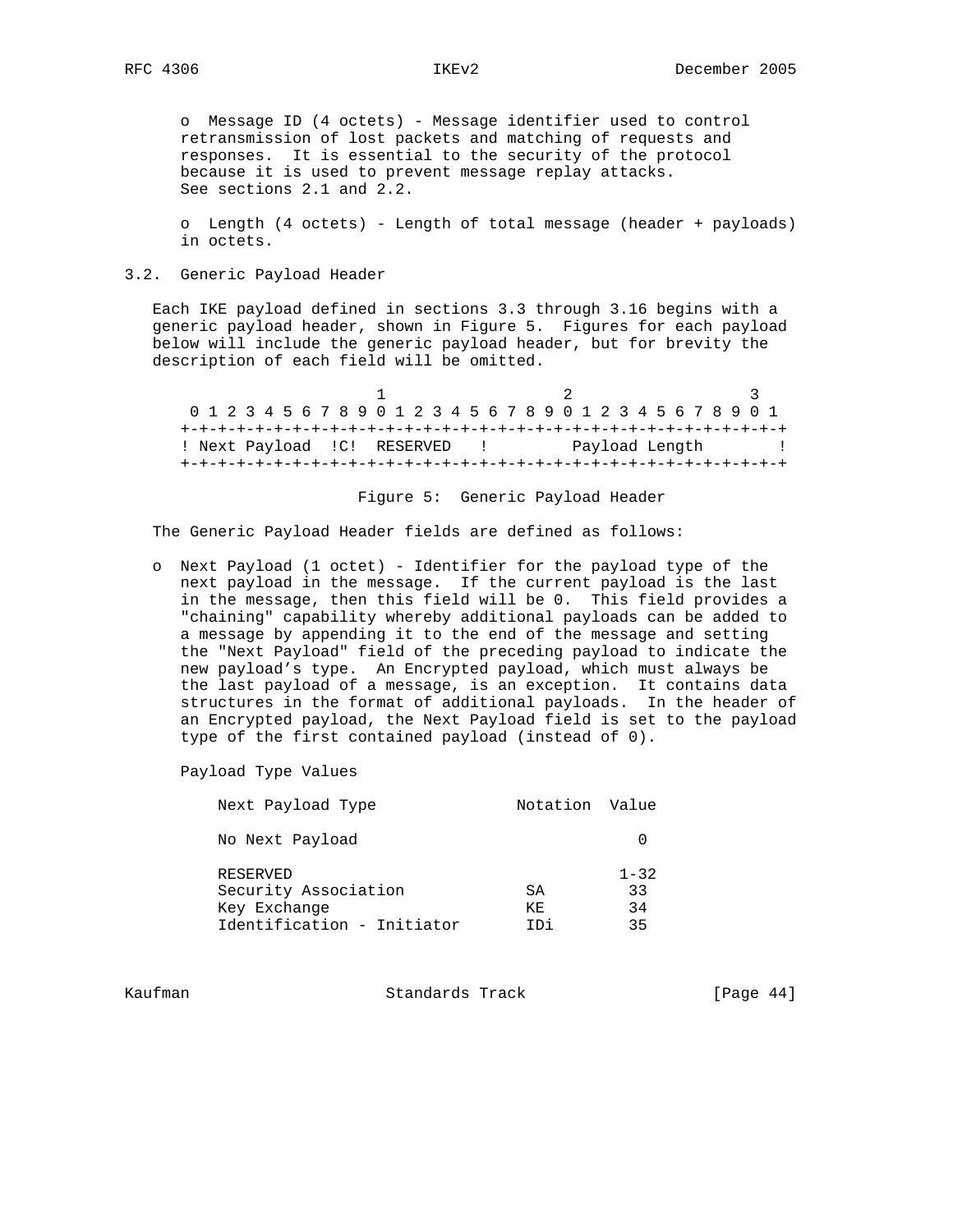| Identification - Responder   | IDr     | 36          |
|------------------------------|---------|-------------|
| Certificate                  | CERT    | 37          |
| Certificate Request          | CERTREO | 38          |
| Authentication               | AUTH    | 39          |
| Nonce                        | Ni, Nr  | 40          |
| Notify                       | N       | 41          |
| Delete                       | D       | 42          |
| Vendor ID                    | V       | 43          |
| Traffic Selector - Initiator | TSi     | 44          |
| Traffic Selector - Responder | TSr     | 45          |
| Encrypted                    | Е       | 46          |
| Configuration                | CP      | 47          |
| Extensible Authentication    | EAP     | 48          |
| RESERVED TO IANA             |         | $49 - 127$  |
| PRIVATE USE                  |         | $128 - 255$ |

 Payload type values 1-32 should not be used so that there is no overlap with the code assignments for IKEv1. Payload type values 49-127 are reserved to IANA for future assignment in IKEv2 (see section 6). Payload type values 128-255 are for private use among mutually consenting parties.

- o Critical (1 bit) MUST be set to zero if the sender wants the recipient to skip this payload if it does not understand the payload type code in the Next Payload field of the previous payload. MUST be set to one if the sender wants the recipient to reject this entire message if it does not understand the payload type. MUST be ignored by the recipient if the recipient understands the payload type code. MUST be set to zero for payload types defined in this document. Note that the critical bit applies to the current payload rather than the "next" payload whose type code appears in the first octet. The reasoning behind not setting the critical bit for payloads defined in this document is that all implementations MUST understand all payload types defined in this document and therefore must ignore the Critical bit's value. Skipped payloads are expected to have valid Next Payload and Payload Length fields.
- o RESERVED (7 bits) MUST be sent as zero; MUST be ignored on receipt.
- o Payload Length (2 octets) Length in octets of the current payload, including the generic payload header.

Kaufman **Standards Track** [Page 45]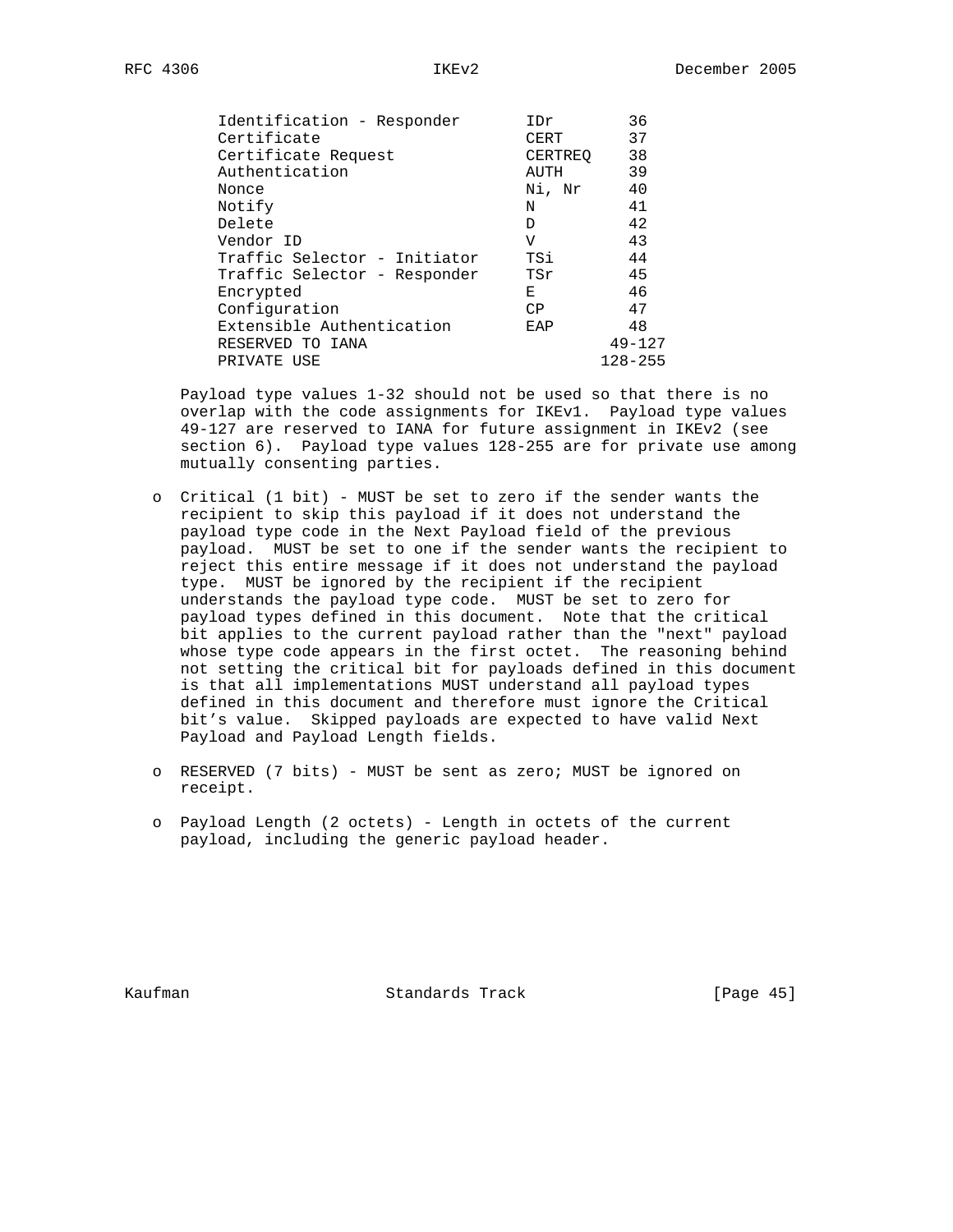# 3.3. Security Association Payload

 The Security Association Payload, denoted SA in this memo, is used to negotiate attributes of a security association. Assembly of Security Association Payloads requires great peace of mind. An SA payload MAY contain multiple proposals. If there is more than one, they MUST be ordered from most preferred to least preferred. Each proposal may contain multiple IPsec protocols (where a protocol is IKE, ESP, or AH), each protocol MAY contain multiple transforms, and each transform MAY contain multiple attributes. When parsing an SA, an implementation MUST check that the total Payload Length is consistent with the payload's internal lengths and counts. Proposals, Transforms, and Attributes each have their own variable length encodings. They are nested such that the Payload Length of an SA includes the combined contents of the SA, Proposal, Transform, and Attribute information. The length of a Proposal includes the lengths of all Transforms and Attributes it contains. The length of a Transform includes the lengths of all Attributes it contains.

 The syntax of Security Associations, Proposals, Transforms, and Attributes is based on ISAKMP; however, the semantics are somewhat different. The reason for the complexity and the hierarchy is to allow for multiple possible combinations of algorithms to be encoded in a single SA. Sometimes there is a choice of multiple algorithms, whereas other times there is a combination of algorithms. For example, an initiator might want to propose using (AH w/MD5 and ESP w/3DES) OR (ESP w/MD5 and 3DES).

 One of the reasons the semantics of the SA payload has changed from ISAKMP and IKEv1 is to make the encodings more compact in common cases.

 The Proposal structure contains within it a Proposal # and an IPsec protocol ID. Each structure MUST have the same Proposal # as the previous one or be one (1) greater. The first Proposal MUST have a Proposal # of one (1). If two successive structures have the same Proposal number, it means that the proposal consists of the first structure AND the second. So a proposal of AH AND ESP would have two proposal structures, one for AH and one for ESP and both would have Proposal #1. A proposal of AH OR ESP would have two proposal structures, one for AH with Proposal #1 and one for ESP with Proposal #2.

 Each Proposal/Protocol structure is followed by one or more transform structures. The number of different transforms is generally determined by the Protocol. AH generally has a single transform: an integrity check algorithm. ESP generally has two: an encryption algorithm and an integrity check algorithm. IKE generally has four

Kaufman **Standards Track** [Page 46]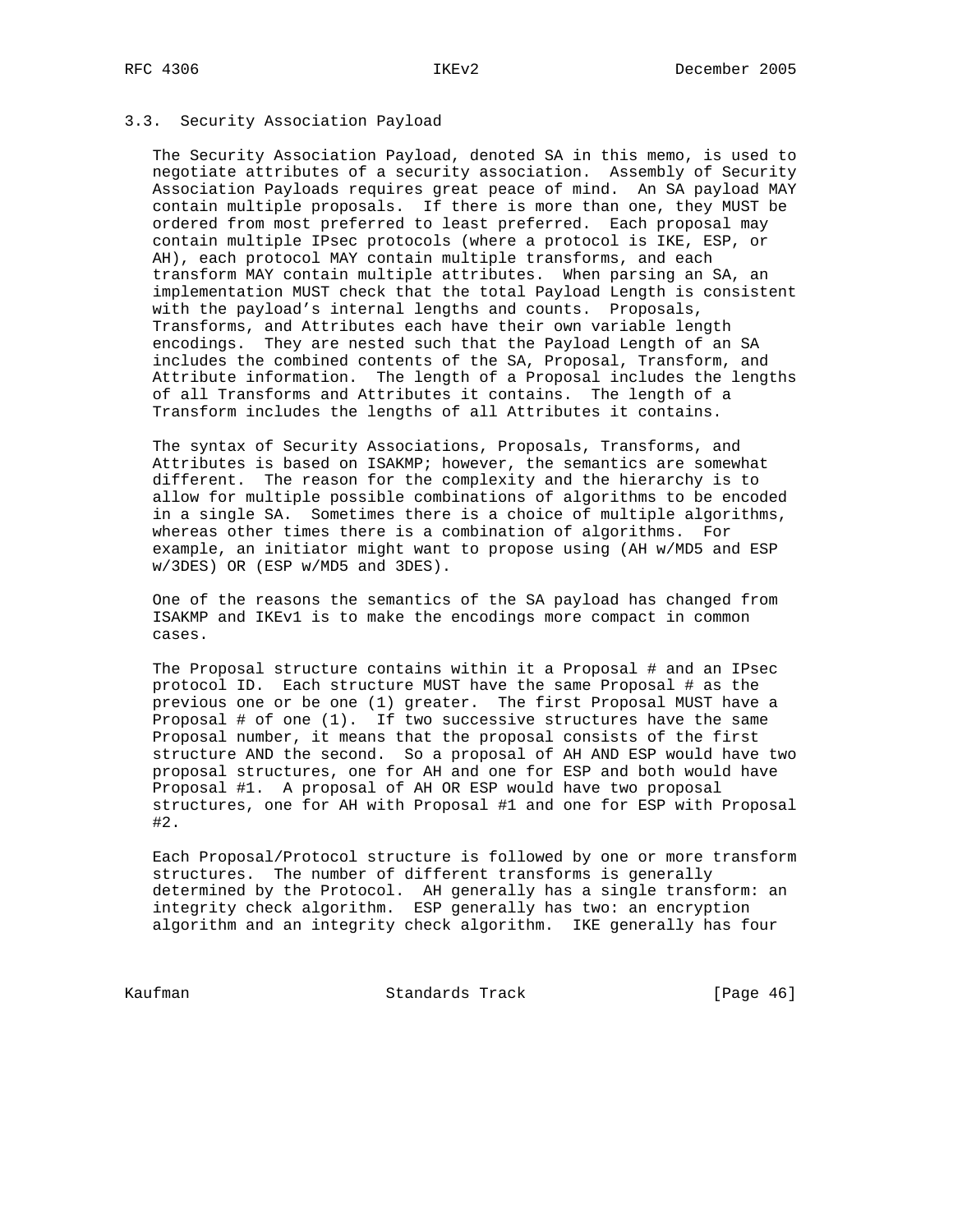transforms: a Diffie-Hellman group, an integrity check algorithm, a prf algorithm, and an encryption algorithm. If an algorithm that combines encryption and integrity protection is proposed, it MUST be proposed as an encryption algorithm and an integrity protection algorithm MUST NOT be proposed. For each Protocol, the set of permissible transforms is assigned transform ID numbers, which appear in the header of each transform.

 If there are multiple transforms with the same Transform Type, the proposal is an OR of those transforms. If there are multiple Transforms with different Transform Types, the proposal is an AND of the different groups. For example, to propose ESP with (3DES or IDEA) and (HMAC\_MD5 or HMAC\_SHA), the ESP proposal would contain two Transform Type 1 candidates (one for 3DES and one for IDEA) and two Transform Type 2 candidates (one for HMAC\_MD5 and one for HMAC\_SHA). This effectively proposes four combinations of algorithms. If the initiator wanted to propose only a subset of those, for example (3DES and HMAC\_MD5) or (IDEA and HMAC\_SHA), there is no way to encode that as multiple transforms within a single Proposal. Instead, the initiator would have to construct two different Proposals, each with two transforms.

 A given transform MAY have one or more Attributes. Attributes are necessary when the transform can be used in more than one way, as when an encryption algorithm has a variable key size. The transform would specify the algorithm and the attribute would specify the key size. Most transforms do not have attributes. A transform MUST NOT have multiple attributes of the same type. To propose alternate values for an attribute (for example, multiple key sizes for the AES encryption algorithm), and implementation MUST include multiple Transforms with the same Transform Type each with a single Attribute.

 Note that the semantics of Transforms and Attributes are quite different from those in IKEv1. In IKEv1, a single Transform carried multiple algorithms for a protocol with one carried in the Transform and the others carried in the Attributes.

1 2 3 0 1 2 3 4 5 6 7 8 9 0 1 2 3 4 5 6 7 8 9 0 1 2 3 4 5 6 7 8 9 0 1 +-+-+-+-+-+-+-+-+-+-+-+-+-+-+-+-+-+-+-+-+-+-+-+-+-+-+-+-+-+-+-+-+ ! Next Payload !C! RESERVED ! Payload Length ! +-+-+-+-+-+-+-+-+-+-+-+-+-+-+-+-+-+-+-+-+-+-+-+-+-+-+-+-+-+-+-+-+ . The contract of the contract of the contract of the contract of the contract of the contract of the contract ˜ <Proposals> ˜ . The contract of the contract of the contract of the contract of the contract of the contract of the contract +-+-+-+-+-+-+-+-+-+-+-+-+-+-+-+-+-+-+-+-+-+-+-+-+-+-+-+-+-+-+-+-+

Figure 6: Security Association Payload

Kaufman **Standards Track** [Page 47]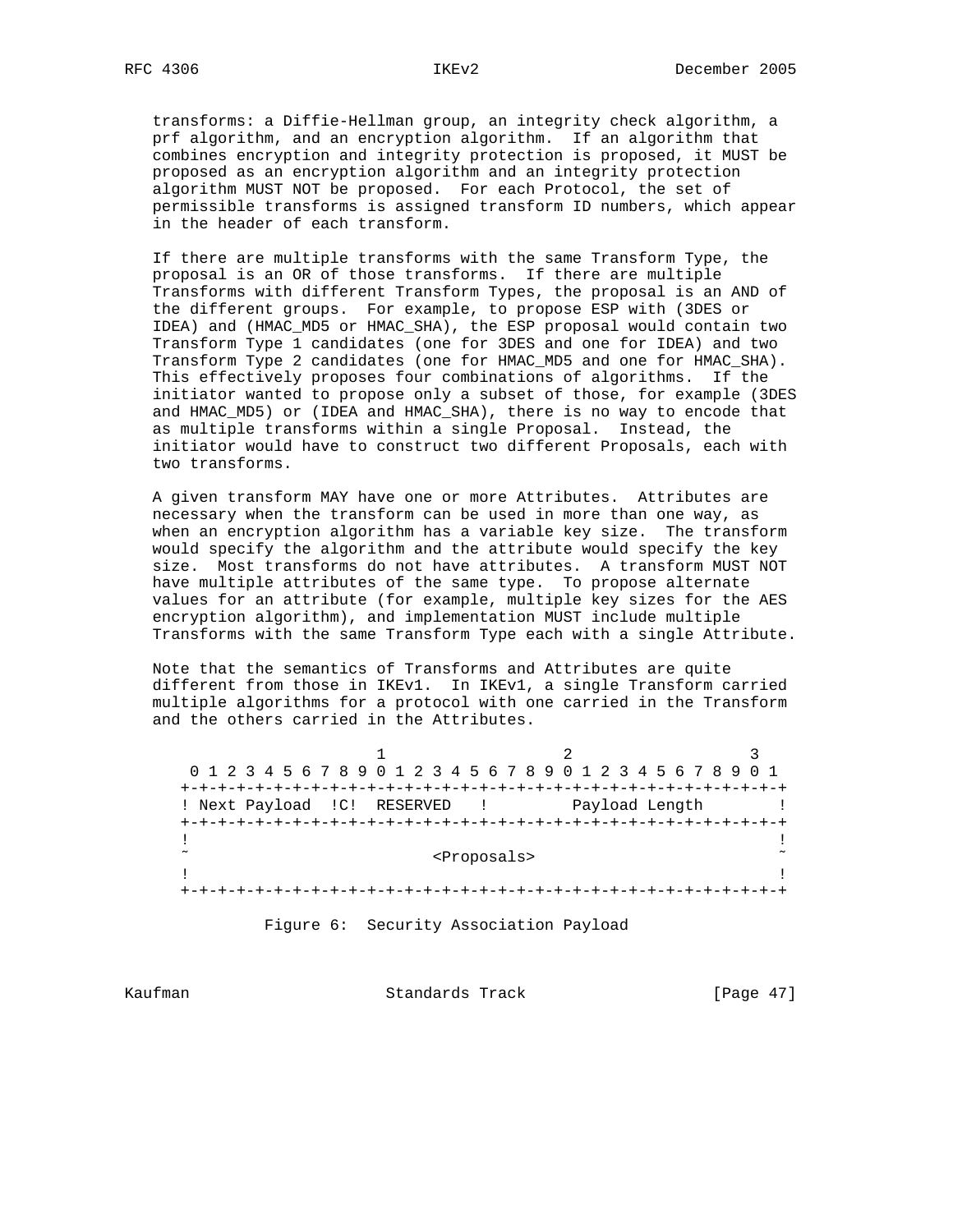o Proposals (variable) - One or more proposal substructures.

 The payload type for the Security Association Payload is thirty three (33).

3.3.1. Proposal Substructure

1 2 3 0 1 2 3 4 5 6 7 8 9 0 1 2 3 4 5 6 7 8 9 0 1 2 3 4 5 6 7 8 9 0 1 +-+-+-+-+-+-+-+-+-+-+-+-+-+-+-+-+-+-+-+-+-+-+-+-+-+-+-+-+-+-+-+-+ ! 0 (last) or 2 ! RESERVED ! Proposal Length ! +-+-+-+-+-+-+-+-+-+-+-+-+-+-+-+-+-+-+-+-+-+-+-+-+-+-+-+-+-+-+-+-+ ! Proposal # ! Protocol ID ! SPI Size !# of Transforms! +-+-+-+-+-+-+-+-+-+-+-+-+-+-+-+-+-+-+-+-+-+-+-+-+-+-+-+-+-+-+-+-+ SPI (variable) +-+-+-+-+-+-+-+-+-+-+-+-+-+-+-+-+-+-+-+-+-+-+-+-+-+-+-+-+-+-+-+-+ . The contract of the contract of the contract of the contract of the contract of the contract of the contract ˜ <Transforms> ˜ . The contract of the contract of the contract of the contract of the contract of the contract of the contract +-+-+-+-+-+-+-+-+-+-+-+-+-+-+-+-+-+-+-+-+-+-+-+-+-+-+-+-+-+-+-+-+

Figure 7: Proposal Substructure

- o 0 (last) or 2 (more) (1 octet) Specifies whether this is the last Proposal Substructure in the SA. This syntax is inherited from ISAKMP, but is unnecessary because the last Proposal could be identified from the length of the SA. The value (2) corresponds to a Payload Type of Proposal in IKEv1, and the first 4 octets of the Proposal structure are designed to look somewhat like the header of a Payload.
- o RESERVED (1 octet) MUST be sent as zero; MUST be ignored on receipt.
- o Proposal Length (2 octets) Length of this proposal, including all transforms and attributes that follow.
- o Proposal # (1 octet) When a proposal is made, the first proposal in an SA payload MUST be #1, and subsequent proposals MUST either be the same as the previous proposal (indicating an AND of the two proposals) or one more than the previous proposal (indicating an OR of the two proposals). When a proposal is accepted, all of the proposal numbers in the SA payload MUST be the same and MUST match the number on the proposal sent that was accepted.

Kaufman **Standards Track** [Page 48]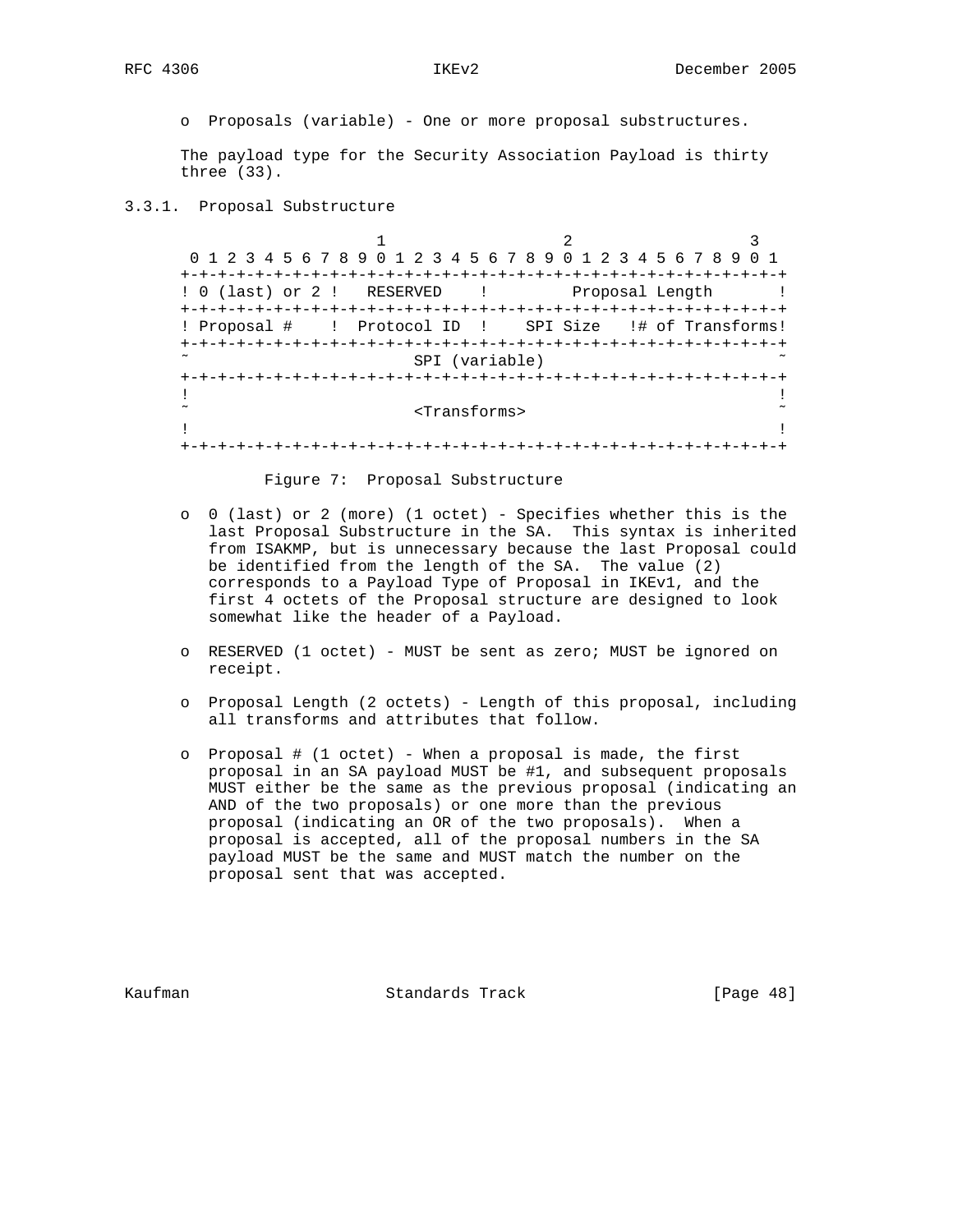o Protocol ID (1 octet) - Specifies the IPsec protocol identifier for the current negotiation. The defined values are:

| Protocol         | Protocol ID |
|------------------|-------------|
| RESERVED         |             |
| TKF.             |             |
| AH               | っ           |
| <b>ESP</b>       |             |
| RESERVED TO IANA | $4 - 200$   |
| PRIVATE USE      | $201 - 255$ |

- o SPI Size (1 octet) For an initial IKE\_SA negotiation, this field MUST be zero; the SPI is obtained from the outer header. During subsequent negotiations, it is equal to the size, in octets, of the SPI of the corresponding protocol (8 for IKE, 4 for ESP and AH).
- o # of Transforms (1 octet) Specifies the number of transforms in this proposal.
- o SPI (variable) The sending entity's SPI. Even if the SPI Size is not a multiple of 4 octets, there is no padding applied to the payload. When the SPI Size field is zero, this field is not present in the Security Association payload.
- o Transforms (variable) One or more transform substructures.

3.3.2. Transform Substructure

1 2 3 0 1 2 3 4 5 6 7 8 9 0 1 2 3 4 5 6 7 8 9 0 1 2 3 4 5 6 7 8 9 0 1 +-+-+-+-+-+-+-+-+-+-+-+-+-+-+-+-+-+-+-+-+-+-+-+-+-+-+-+-+-+-+-+-+ ! 0 (last) or 3 ! RESERVED ! Transform Length ! +-+-+-+-+-+-+-+-+-+-+-+-+-+-+-+-+-+-+-+-+-+-+-+-+-+-+-+-+-+-+-+-+ !Transform Type ! RESERVED ! Transform ID +-+-+-+-+-+-+-+-+-+-+-+-+-+-+-+-+-+-+-+-+-+-+-+-+-+-+-+-+-+-+-+-+ . The contract of the contract of the contract of the contract of the contract of the contract of the contract Transform Attributes  $\sim$ . The contract of the contract of the contract of the contract of the contract of the contract of the contract +-+-+-+-+-+-+-+-+-+-+-+-+-+-+-+-+-+-+-+-+-+-+-+-+-+-+-+-+-+-+-+-+

Figure 8: Transform Substructure

 o 0 (last) or 3 (more) (1 octet) - Specifies whether this is the last Transform Substructure in the Proposal. This syntax is inherited from ISAKMP, but is unnecessary because the last Proposal could be identified from the length of the SA. The

Kaufman Standards Track [Page 49]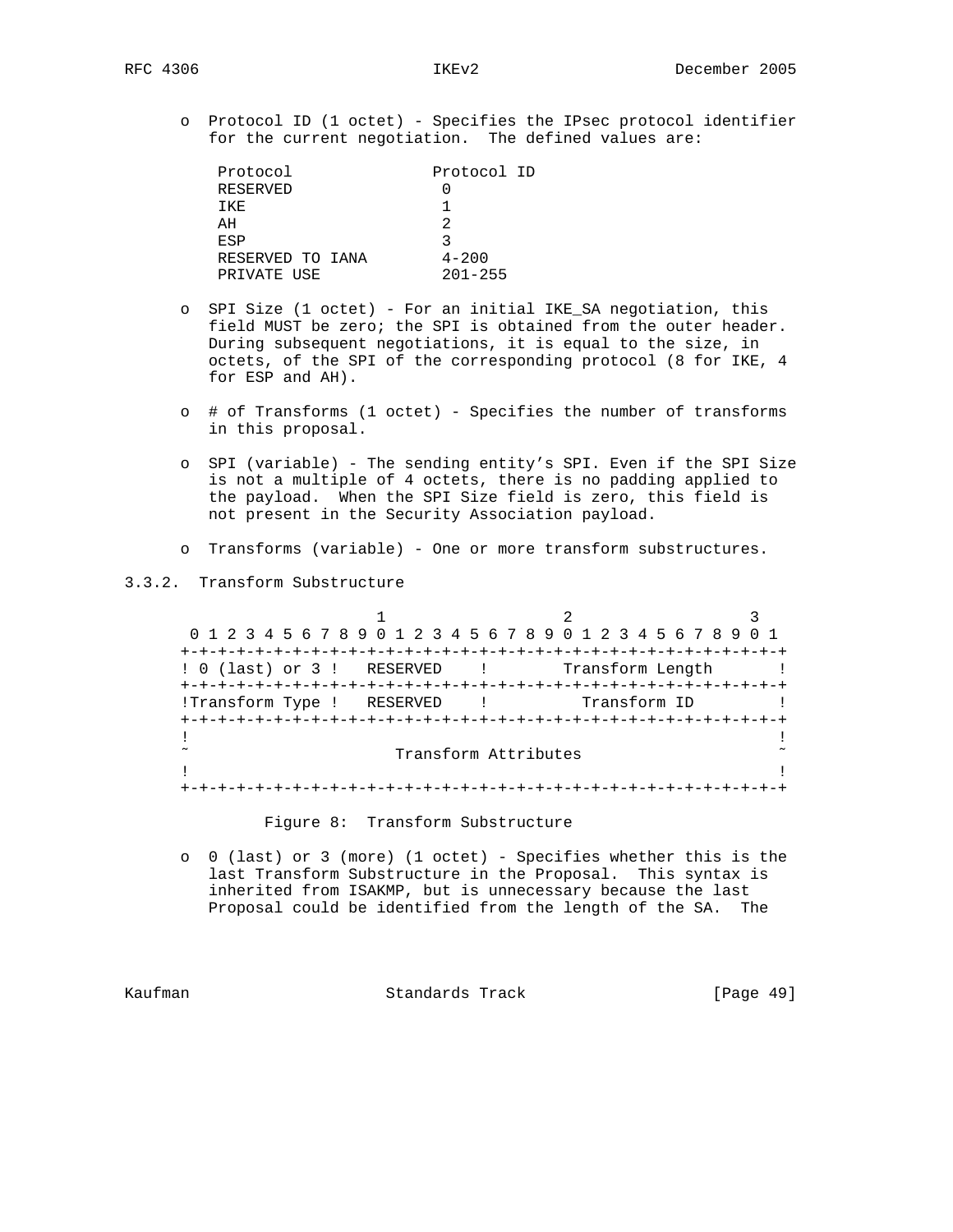value (3) corresponds to a Payload Type of Transform in IKEv1, and the first 4 octets of the Transform structure are designed to look somewhat like the header of a Payload.

- o RESERVED MUST be sent as zero; MUST be ignored on receipt.
- o Transform Length The length (in octets) of the Transform Substructure including Header and Attributes.
- o Transform Type (1 octet) The type of transform being specified in this transform. Different protocols support different transform types. For some protocols, some of the transforms may be optional. If a transform is optional and the initiator wishes to propose that the transform be omitted, no transform of the given type is included in the proposal. If the initiator wishes to make use of the transform optional to the responder, it includes a transform substructure with transform ID = 0 as one of the options.
- o Transform ID (2 octets) The specific instance of the transform type being proposed.

Transform Type Values

|                                                | Transform Used In |                 |                               |  |
|------------------------------------------------|-------------------|-----------------|-------------------------------|--|
|                                                | Type              |                 |                               |  |
| RESERVED                                       | 0                 |                 |                               |  |
| Encryption Algorithm (ENCR)                    |                   | 1 (IKE and ESP) |                               |  |
| Pseudo-random Function (PRF) 2 (IKE)           |                   |                 |                               |  |
| Integrity Algorithm (INTEG)                    |                   |                 | 3 (IKE, AH, optional in ESP)  |  |
| Diffie-Hellman Group (D-H)                     |                   |                 | 4 (IKE, optional in AH & ESP) |  |
| Extended Sequence Numbers (ESN) 5 (AH and ESP) |                   |                 |                               |  |
| RESERVED TO IANA                               |                   | $6 - 240$       |                               |  |
| PRIVATE USE                                    |                   | $241 - 255$     |                               |  |
|                                                |                   |                 |                               |  |

 For Transform Type 1 (Encryption Algorithm), defined Transform IDs are:

| Name          | Number | Defined In        |
|---------------|--------|-------------------|
| RESERVED      |        |                   |
| ENCR DES IV64 |        | (RFC1827)         |
| ENCR DES      | 2      | (RFC2405), [DES]  |
| ENCR 3DES     |        | (RFC2451)         |
| ENCR RC5      | 4      | (RFC2451)         |
| ENCR IDEA     | 5      | (RFC2451), [IDEA] |
| ENCR CAST     | 6      | (RFC2451)         |
| ENCR BLOWFISH |        | (RFC2451)         |
| ENCR 3IDEA    | 8      | (RFC2451)         |
|               |        |                   |

Kaufman Standards Track [Page 50]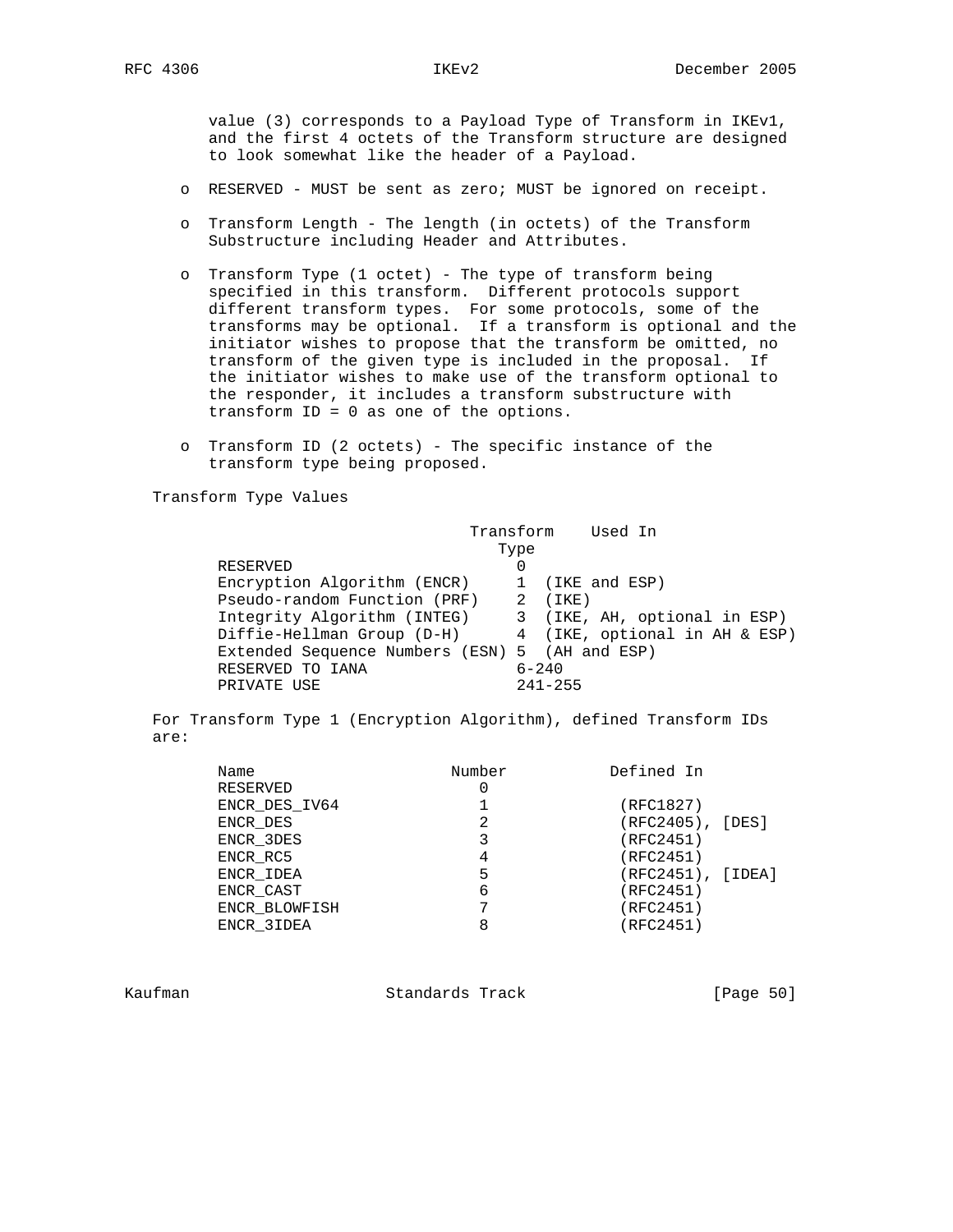values 14-1023 are reserved to IANA. Values 1024-65535 are for private use among mutually consenting parties.

 For Transform Type 2 (Pseudo-random Function), defined Transform IDs are:

| Name            | Number | Defined In            |
|-----------------|--------|-----------------------|
| RESERVED        |        |                       |
| PRF HMAC MD5    |        | $(RFC2104)$ , $[MD5]$ |
| PRF HMAC SHA1   |        | $(RFC2104)$ , [SHA]   |
| PRF HMAC TIGER  |        | (RFC2104)             |
| PRF AES128 XCBC |        | (RFC3664)             |

 values 5-1023 are reserved to IANA. Values 1024-65535 are for private use among mutually consenting parties.

 For Transform Type 3 (Integrity Algorithm), defined Transform IDs are:

| Name              | Number | Defined In |
|-------------------|--------|------------|
| NONE              |        |            |
| AUTH HMAC MD5 96  |        | (RFC2403)  |
| AUTH HMAC SHA1 96 |        | (RFC2404)  |
| AUTH DES MAC      |        |            |
| AUTH KPDK MD5     |        | (RFC1826)  |
| AUTH AES XCBC 96  | 5      | (RFC3566)  |

 values 6-1023 are reserved to IANA. Values 1024-65535 are for private use among mutually consenting parties.

 For Transform Type 4 (Diffie-Hellman Group), defined Transform IDs are:

| Name                  | Number               |
|-----------------------|----------------------|
| NONE                  |                      |
| Defined in Appendix B | $1 - 2$              |
| <b>RESERVED</b>       | $\mathcal{R}$<br>- 4 |
| Defined in [ADDGROUP] | 5                    |
| RESERVED TO IANA      | $6 - 13$             |
| Defined in [ADDGROUP] | $14 - 18$            |
| RESERVED TO IANA      | $19 - 1023$          |
| PRIVATE USE           | $1024 - 65535$       |
|                       |                      |

Kaufman **Standards Track** [Page 51]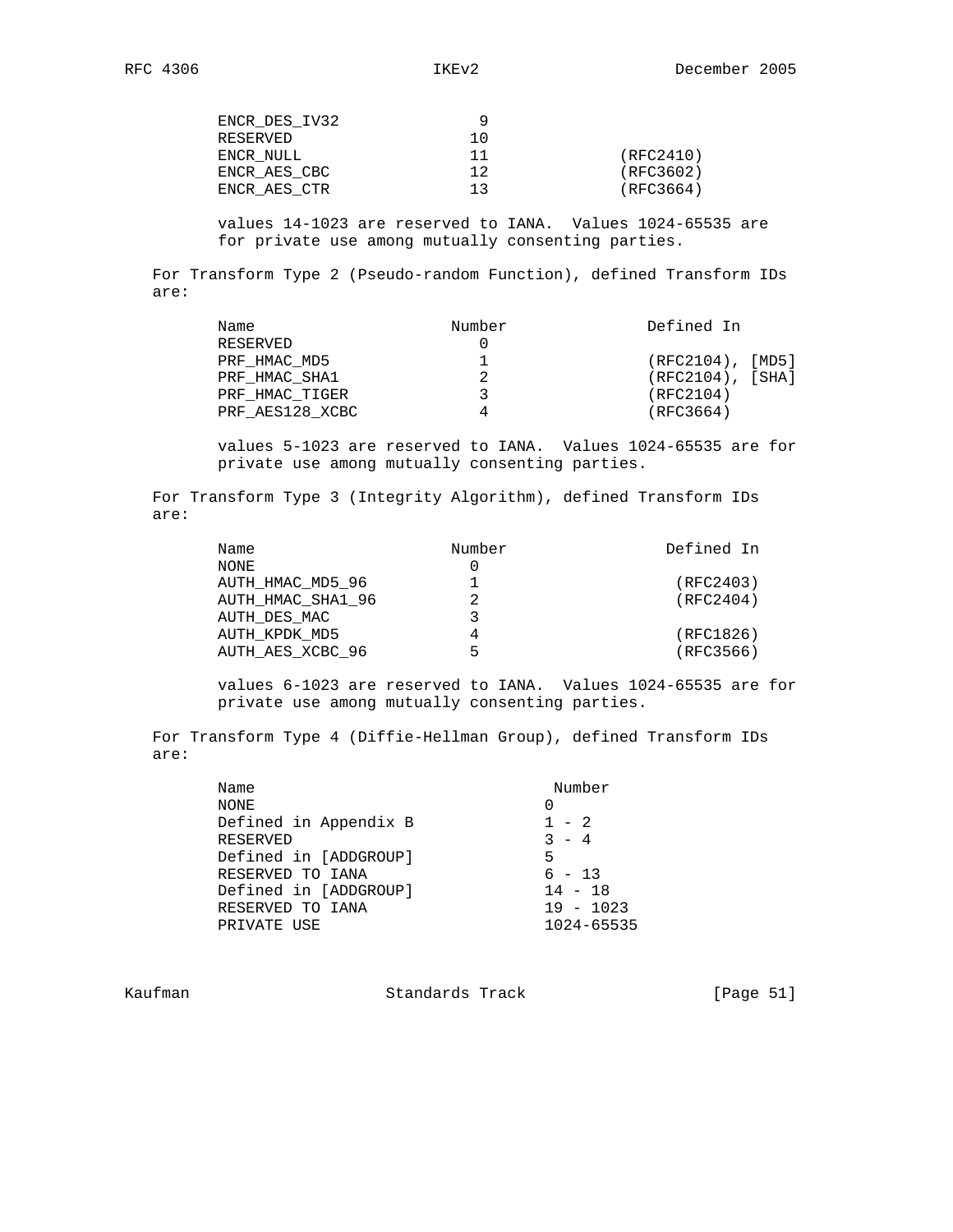For Transform Type 5 (Extended Sequence Numbers), defined Transform IDs are:

| Name                         | Number      |
|------------------------------|-------------|
| No Extended Sequence Numbers |             |
| Extended Sequence Numbers    |             |
| RESERVED                     | $2 - 65535$ |

# 3.3.3. Valid Transform Types by Protocol

 The number and type of transforms that accompany an SA payload are dependent on the protocol in the SA itself. An SA payload proposing the establishment of an SA has the following mandatory and optional transform types. A compliant implementation MUST understand all mandatory and optional types for each protocol it supports (though it need not accept proposals with unacceptable suites). A proposal MAY omit the optional types if the only value for them it will accept is NONE.

|      | Protocol Mandatory Types | Optional Types |
|------|--------------------------|----------------|
| TKF. | ENCR, PRF, INTEG, D-H    |                |
| ESP  | ENCR, ESN                | INTEG, D-H     |
| AH   | INTEG, ESN               | D-H            |

# 3.3.4. Mandatory Transform IDs

 The specification of suites that MUST and SHOULD be supported for interoperability has been removed from this document because they are likely to change more rapidly than this document evolves.

 An important lesson learned from IKEv1 is that no system should only implement the mandatory algorithms and expect them to be the best choice for all customers. For example, at the time that this document was written, many IKEv1 implementers were starting to migrate to AES in Cipher Block Chaining (CBC) mode for Virtual Private Network (VPN) applications. Many IPsec systems based on IKEv2 will implement AES, additional Diffie-Hellman groups, and additional hash algorithms, and some IPsec customers already require these algorithms in addition to the ones listed above.

 It is likely that IANA will add additional transforms in the future, and some users may want to use private suites, especially for IKE where implementations should be capable of supporting different parameters, up to certain size limits. In support of this goal, all implementations of IKEv2 SHOULD include a management facility that allows specification (by a user or system administrator) of Diffie- Hellman (DH) parameters (the generator, modulus, and exponent lengths and values) for new DH groups. Implementations SHOULD provide a

Kaufman Standards Track [Page 52]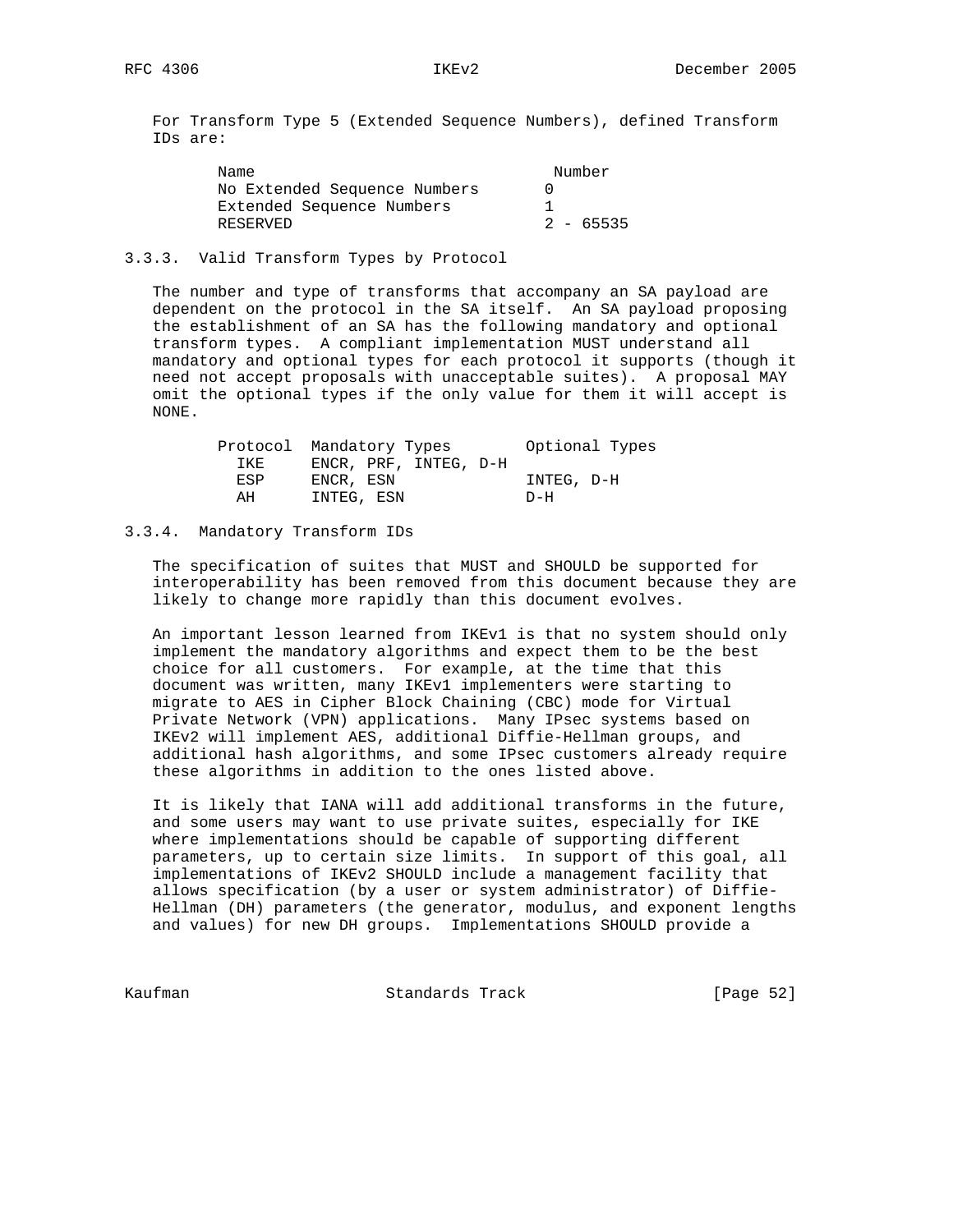management interface via which these parameters and the associated transform IDs may be entered (by a user or system administrator), to enable negotiating such groups.

 All implementations of IKEv2 MUST include a management facility that enables a user or system administrator to specify the suites that are acceptable for use with IKE. Upon receipt of a payload with a set of transform IDs, the implementation MUST compare the transmitted transform IDs against those locally configured via the management controls, to verify that the proposed suite is acceptable based on local policy. The implementation MUST reject SA proposals that are not authorized by these IKE suite controls. Note that cryptographic suites that MUST be implemented need not be configured as acceptable to local policy.

## 3.3.5. Transform Attributes

 Each transform in a Security Association payload may include attributes that modify or complete the specification of the transform. These attributes are type/value pairs and are defined below. For example, if an encryption algorithm has a variable-length key, the key length to be used may be specified as an attribute. Attributes can have a value with a fixed two octet length or a variable-length value. For the latter, the attribute is encoded as type/length/value.

|         |                | 0 1 2 3 4 5 6 7 8 9 0 1 2 3 4 5 6 7 8 9 0 1 2 3 4 5 6 7 8 9 0 1 |  |
|---------|----------------|-----------------------------------------------------------------|--|
|         |                |                                                                 |  |
| $!$ A ! | Attribute Type | ! AF=0 Attribute Length                                         |  |
| IF!     |                | AF=1 Attribute Value                                            |  |
|         |                |                                                                 |  |
|         |                | AF=0 Attribute Value                                            |  |
|         |                | AF=1 Not Transmitted                                            |  |
|         |                |                                                                 |  |

# Figure 9: Data Attributes

 o Attribute Type (2 octets) - Unique identifier for each type of attribute (see below).

 The most significant bit of this field is the Attribute Format bit (AF). It indicates whether the data attributes follow the Type/Length/Value (TLV) format or a shortened Type/Value (TV) format. If the AF bit is zero (0), then the Data Attributes are of the Type/Length/Value (TLV) form. If the AF bit is a one (1), then the Data Attributes are of the Type/Value form.

Kaufman **Standards Track** [Page 53]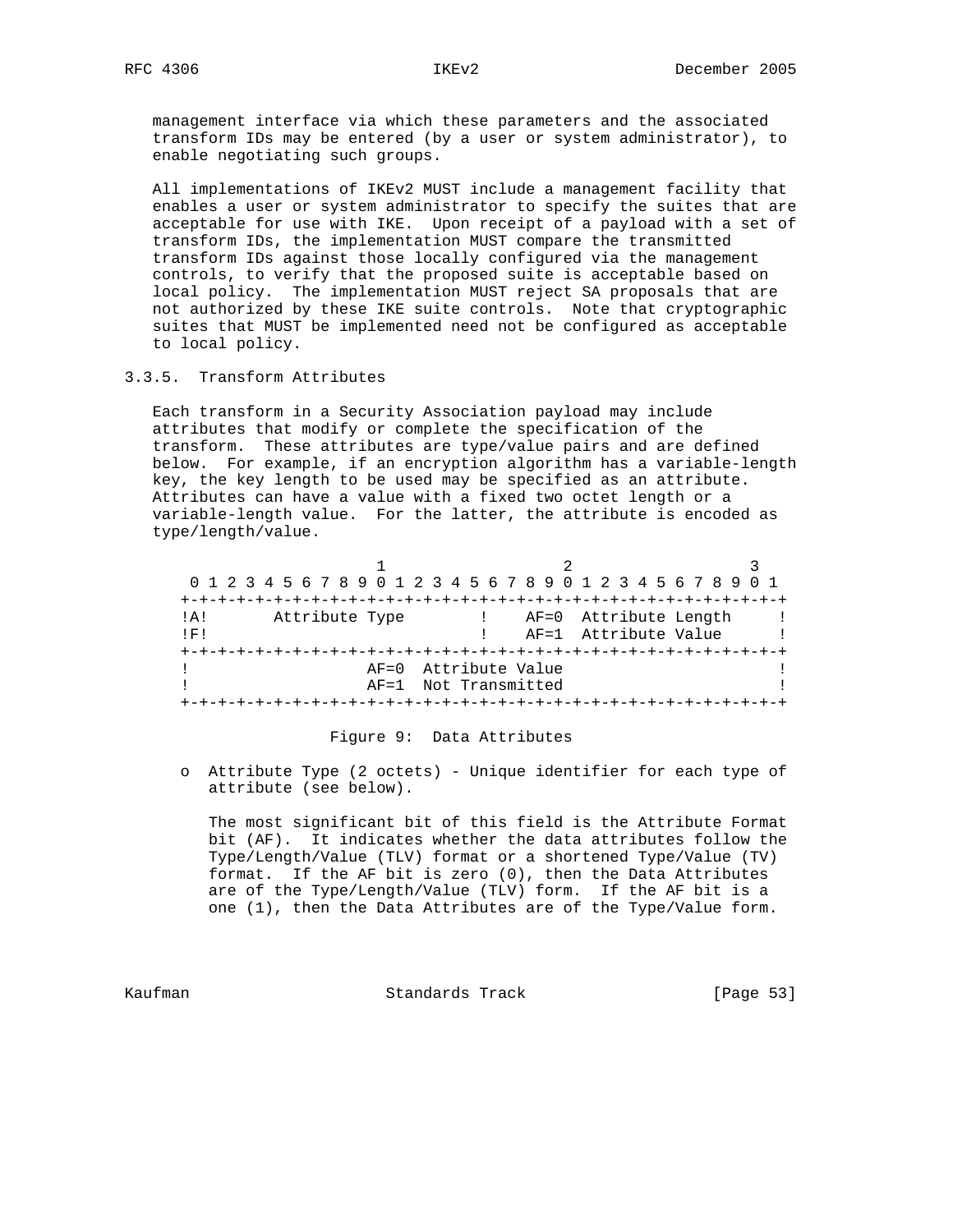- o Attribute Length (2 octets) Length in octets of the Attribute Value. When the AF bit is a one (1), the Attribute Value is only 2 octets and the Attribute Length field is not present.
- o Attribute Value (variable length) Value of the Attribute associated with the Attribute Type. If the AF bit is a zero (0), this field has a variable length defined by the Attribute Length field. If the AF bit is a one (1), the Attribute Value has a length of 2 octets.

 Note that only a single attribute type (Key Length) is defined, and it is fixed length. The variable-length encoding specification is included only for future extensions. The only algorithms defined in this document that accept attributes are the AES-based encryption, integrity, and pseudo-random functions, which require a single attribute specifying key width.

 Attributes described as basic MUST NOT be encoded using the variable-length encoding. Variable-length attributes MUST NOT be encoded as basic even if their value can fit into two octets. NOTE: This is a change from IKEv1, where increased flexibility may have simplified the composer of messages but certainly complicated the parser.

| Attribute Type                  |             | Value | Attribute Format                       |
|---------------------------------|-------------|-------|----------------------------------------|
| RESERVED<br>14                  | TV RESERVED |       | 0-13 Key Length (in bits)<br>$15 - 17$ |
| RESERVED TO IANA<br>16384-32767 |             |       | 18-16383 PRIVATE USE                   |

 Values 0-13 and 15-17 were used in a similar context in IKEv1 and should not be assigned except to matching values. Values 18-16383 are reserved to IANA. Values 16384-32767 are for private use among mutually consenting parties.

- Key Length

 When using an Encryption Algorithm that has a variable-length key, this attribute specifies the key length in bits (MUST use network byte order). This attribute MUST NOT be used when the specified Encryption Algorithm uses a fixed-length key.

Kaufman **Standards Track** [Page 54]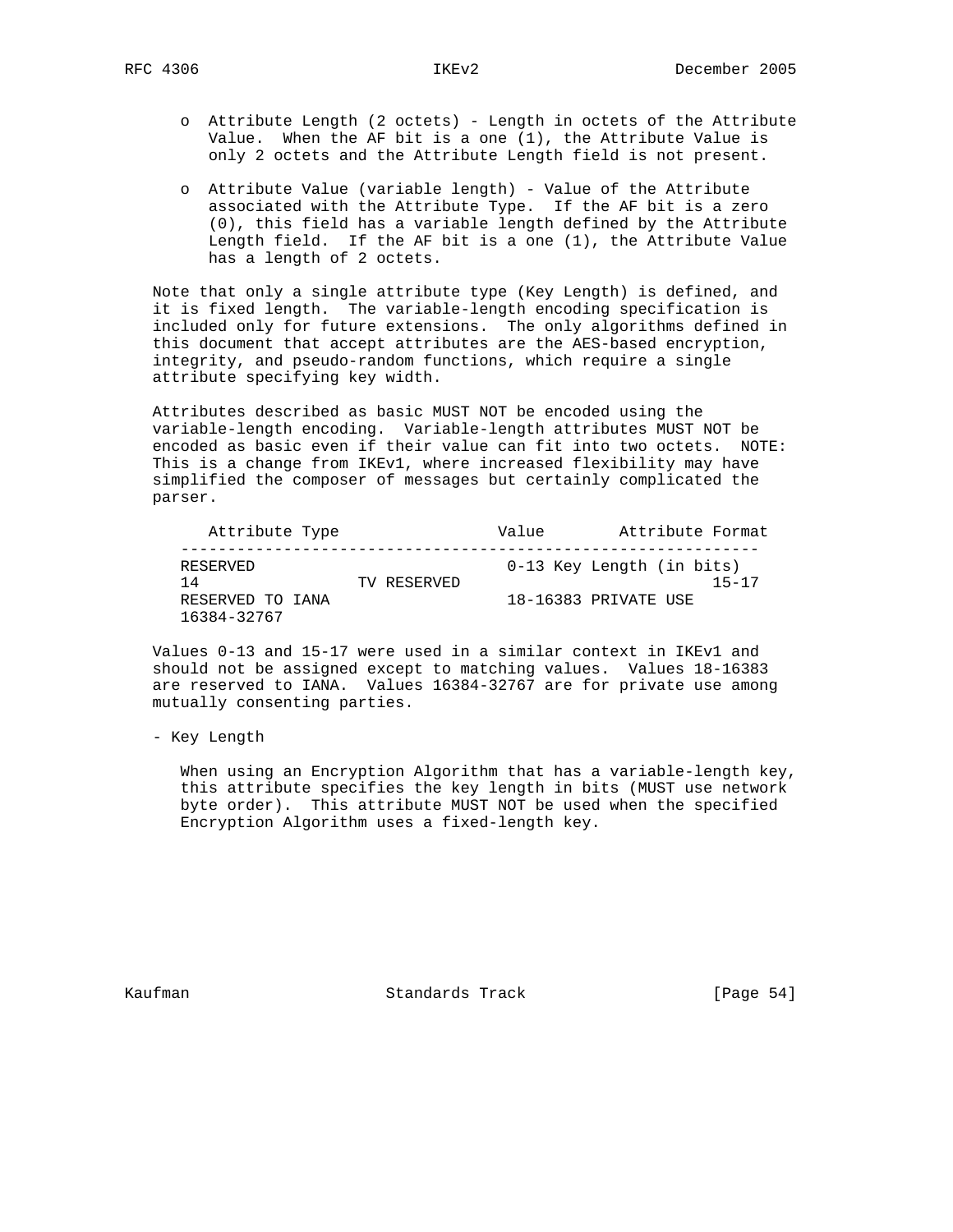## 3.3.6. Attribute Negotiation

 During security association negotiation, initiators present offers to responders. Responders MUST select a single complete set of parameters from the offers (or reject all offers if none are acceptable). If there are multiple proposals, the responder MUST choose a single proposal number and return all of the Proposal substructures with that Proposal number. If there are multiple Transforms with the same type, the responder MUST choose a single one. Any attributes of a selected transform MUST be returned unmodified. The initiator of an exchange MUST check that the accepted offer is consistent with one of its proposals, and if not that response MUST be rejected.

 Negotiating Diffie-Hellman groups presents some special challenges. SA offers include proposed attributes and a Diffie-Hellman public number (KE) in the same message. If in the initial exchange the initiator offers to use one of several Diffie-Hellman groups, it SHOULD pick the one the responder is most likely to accept and include a KE corresponding to that group. If the guess turns out to be wrong, the responder will indicate the correct group in the response and the initiator SHOULD pick an element of that group for its KE value when retrying the first message. It SHOULD, however, continue to propose its full supported set of groups in order to prevent a man-in-the-middle downgrade attack.

Implementation Note:

 Certain negotiable attributes can have ranges or could have multiple acceptable values. These include the key length of a variable key length symmetric cipher. To further interoperability and to support upgrading endpoints independently, implementers of this protocol SHOULD accept values that they deem to supply greater security. For instance, if a peer is configured to accept a variable-length cipher with a key length of X bits and is offered that cipher with a larger key length, the implementation SHOULD accept the offer if it supports use of the longer key.

 Support of this capability allows an implementation to express a concept of "at least" a certain level of security -- "a key length of \_at least\_ X bits for cipher Y".

Kaufman **Standards Track** [Page 55]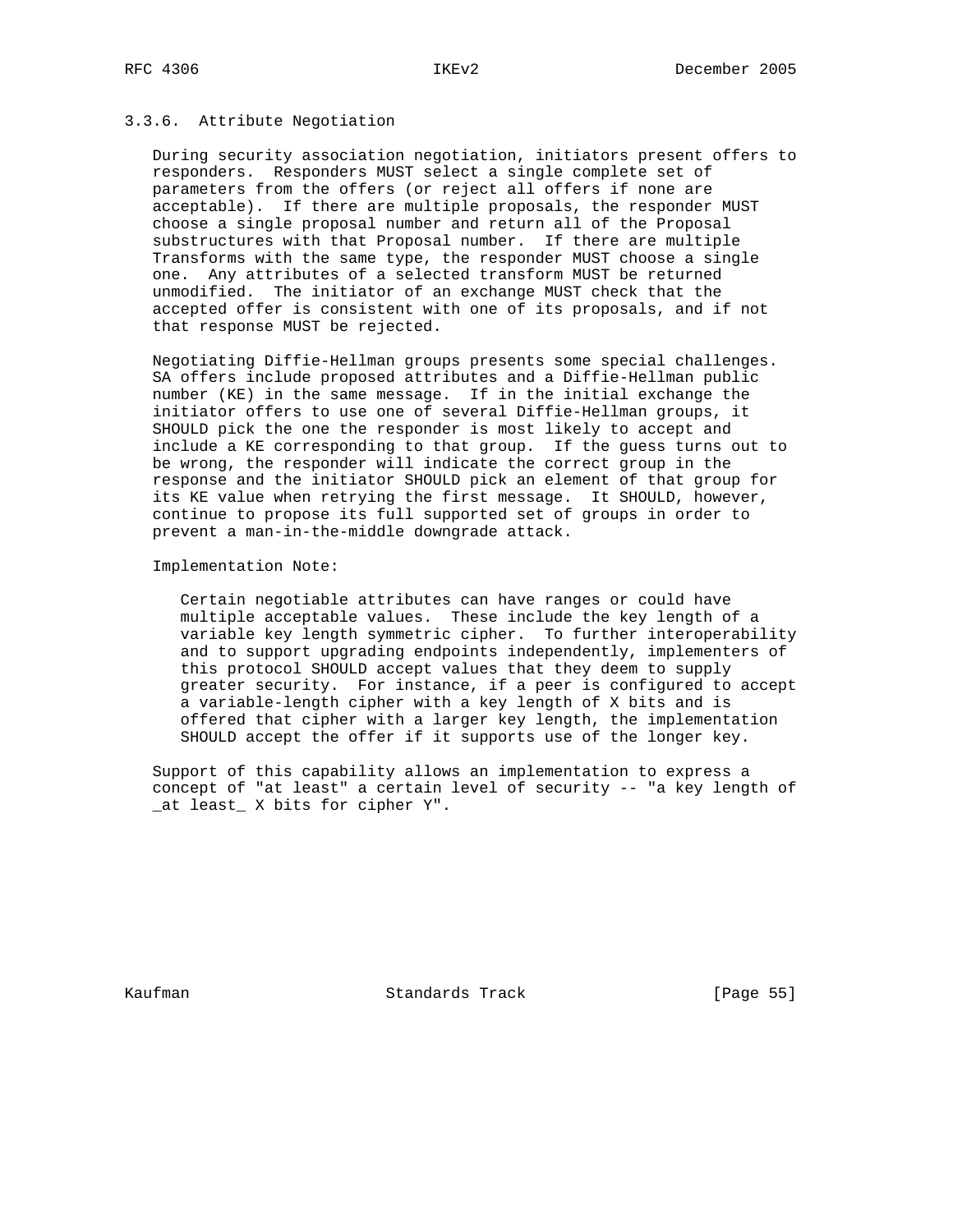## 3.4. Key Exchange Payload

 The Key Exchange Payload, denoted KE in this memo, is used to exchange Diffie-Hellman public numbers as part of a Diffie-Hellman key exchange. The Key Exchange Payload consists of the IKE generic payload header followed by the Diffie-Hellman public value itself.

| 0 1 2 3 4 5 6 7 8 9 0 1 2 3 4 5 6 7 8 9 0 1 2 3 4 5 6 7 8 9 |                                  |                |  |
|-------------------------------------------------------------|----------------------------------|----------------|--|
|                                                             |                                  |                |  |
| ! Next Payload !C! RESERVED                                 | and The Control                  | Payload Length |  |
|                                                             | +-+-+-+-+-+-+-+-+-+-+-+-+-+-+-+- |                |  |
| DH Group #                                                  |                                  | RESERVED       |  |
|                                                             |                                  |                |  |
|                                                             |                                  |                |  |
|                                                             | Key Exchange Data                |                |  |
|                                                             |                                  |                |  |
|                                                             |                                  |                |  |

Figure 10: Key Exchange Payload Format

 A key exchange payload is constructed by copying one's Diffie-Hellman public value into the "Key Exchange Data" portion of the payload. The length of the Diffie-Hellman public value MUST be equal to the length of the prime modulus over which the exponentiation was performed, prepending zero bits to the value if necessary.

 The DH Group # identifies the Diffie-Hellman group in which the Key Exchange Data was computed (see section 3.3.2). If the selected proposal uses a different Diffie-Hellman group, the message MUST be rejected with a Notify payload of type INVALID\_KE\_PAYLOAD.

The payload type for the Key Exchange payload is thirty four (34).

# 3.5. Identification Payloads

 The Identification Payloads, denoted IDi and IDr in this memo, allow peers to assert an identity to one another. This identity may be used for policy lookup, but does not necessarily have to match anything in the CERT payload; both fields may be used by an implementation to perform access control decisions.

 NOTE: In IKEv1, two ID payloads were used in each direction to hold Traffic Selector (TS) information for data passing over the SA. In IKEv2, this information is carried in TS payloads (see section 3.13).

Kaufman **Standards Track** [Page 56]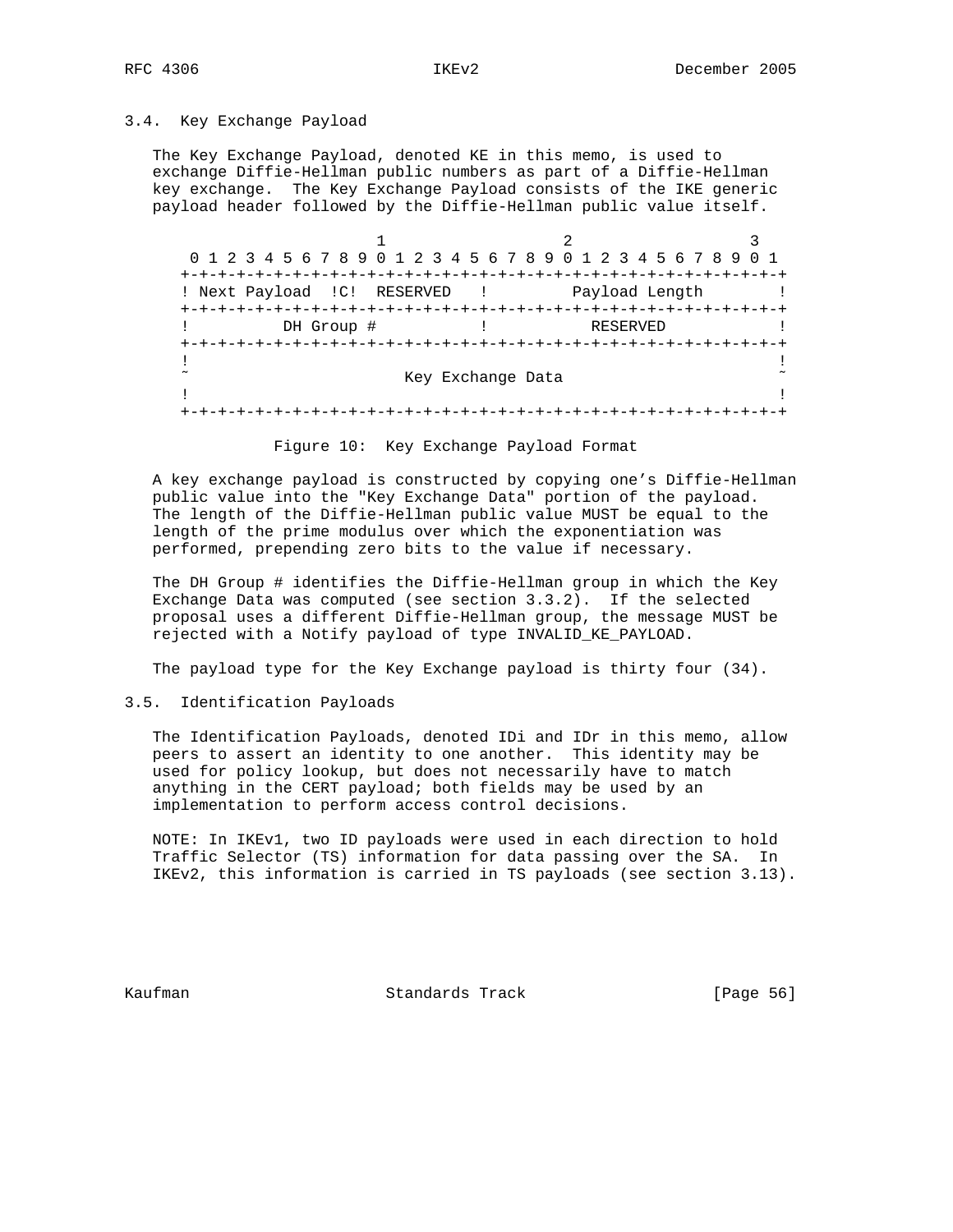The Identification Payload consists of the IKE generic payload header followed by identification fields as follows:

1 2 3 0 1 2 3 4 5 6 7 8 9 0 1 2 3 4 5 6 7 8 9 0 1 2 3 4 5 6 7 8 9 0 1 +-+-+-+-+-+-+-+-+-+-+-+-+-+-+-+-+-+-+-+-+-+-+-+-+-+-+-+-+-+-+-+-+ ! Next Payload !C! RESERVED ! Payload Length ! +-+-+-+-+-+-+-+-+-+-+-+-+-+-+-+-+-+-+-+-+-+-+-+-+-+-+-+-+-+-+-+-+ ! ID Type ! RESERVED +-+-+-+-+-+-+-+-+-+-+-+-+-+-+-+-+-+-+-+-+-+-+-+-+-+-+-+-+-+-+-+-+ . The contract of the contract of the contract of the contract of the contract of the contract of the contract  $\tilde{a}$  and  $\tilde{b}$  Identification Data  $\tilde{a}$ . The contract of the contract of the contract of the contract of the contract of the contract of the contract +-+-+-+-+-+-+-+-+-+-+-+-+-+-+-+-+-+-+-+-+-+-+-+-+-+-+-+-+-+-+-+-+

Figure 11: Identification Payload Format

- o ID Type (1 octet) Specifies the type of Identification being used.
- o RESERVED MUST be sent as zero; MUST be ignored on receipt.
- o Identification Data (variable length) Value, as indicated by the Identification Type. The length of the Identification Data is computed from the size in the ID payload header.

 The payload types for the Identification Payload are thirty five (35) for IDi and thirty six (36) for IDr.

 The following table lists the assigned values for the Identification Type field, followed by a description of the Identification Data which follows:

| ID Type      | Value |
|--------------|-------|
|              |       |
| RESERVED     |       |
| ID_IPV4_ADDR |       |

A single four (4) octet IPv4 address.

ID\_FQDN 2

 A fully-qualified domain name string. An example of a ID\_FQDN is, "example.com". The string MUST not contain any terminators (e.g., NULL, CR, etc.).

Kaufman **Standards Track** [Page 57]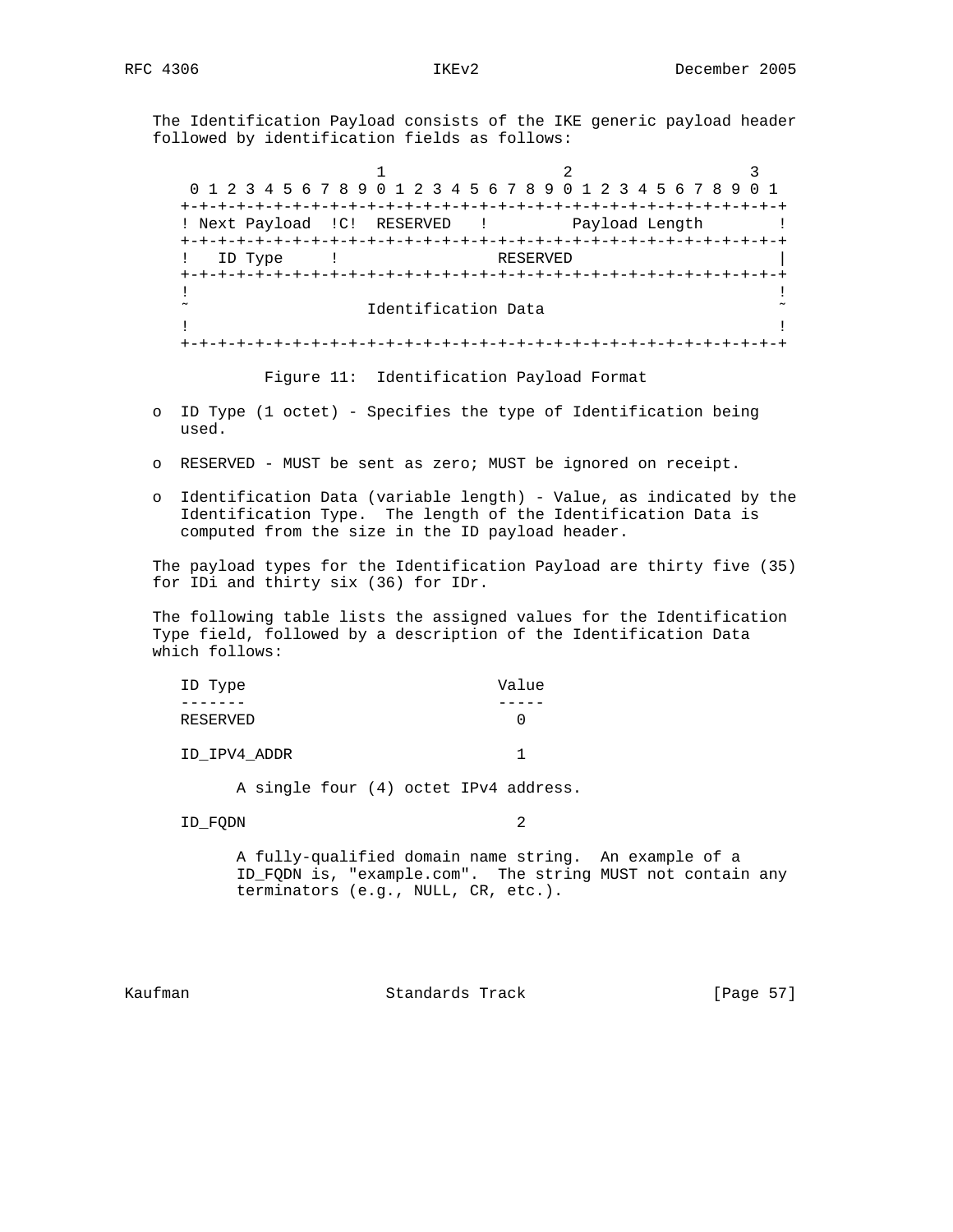ID\_RFC822\_ADDR 3 A fully-qualified RFC822 email address string, An example of a ID\_RFC822\_ADDR is, "jsmith@example.com". The string MUST not contain any terminators. Reserved to IANA 4 ID\_IPV6\_ADDR 5 A single sixteen (16) octet IPv6 address. Reserved to  $IANA$  6 - 8 ID\_DER\_ASN1\_DN 9 The binary Distinguished Encoding Rules (DER) encoding of an ASN.1 X.500 Distinguished Name [X.501]. ID\_DER\_ASN1\_GN 10 The binary DER encoding of an ASN.1 X.500 GeneralName [X.509]. ID\_KEY\_ID 11 An opaque octet stream which may be used to pass vendor specific information necessary to do certain proprietary types of identification. Reserved to IANA 12-200 Reserved for private use 201-255

 Two implementations will interoperate only if each can generate a type of ID acceptable to the other. To assure maximum interoperability, implementations MUST be configurable to send at least one of ID\_IPV4\_ADDR, ID\_FQDN, ID\_RFC822\_ADDR, or ID\_KEY\_ID, and MUST be configurable to accept all of these types. Implementations SHOULD be capable of generating and accepting all of these types. IPv6-capable implementations MUST additionally be configurable to accept ID\_IPV6\_ADDR. IPv6-only implementations MAY be configurable to send only ID\_IPV6\_ADDR.

Kaufman **Standards Track** [Page 58]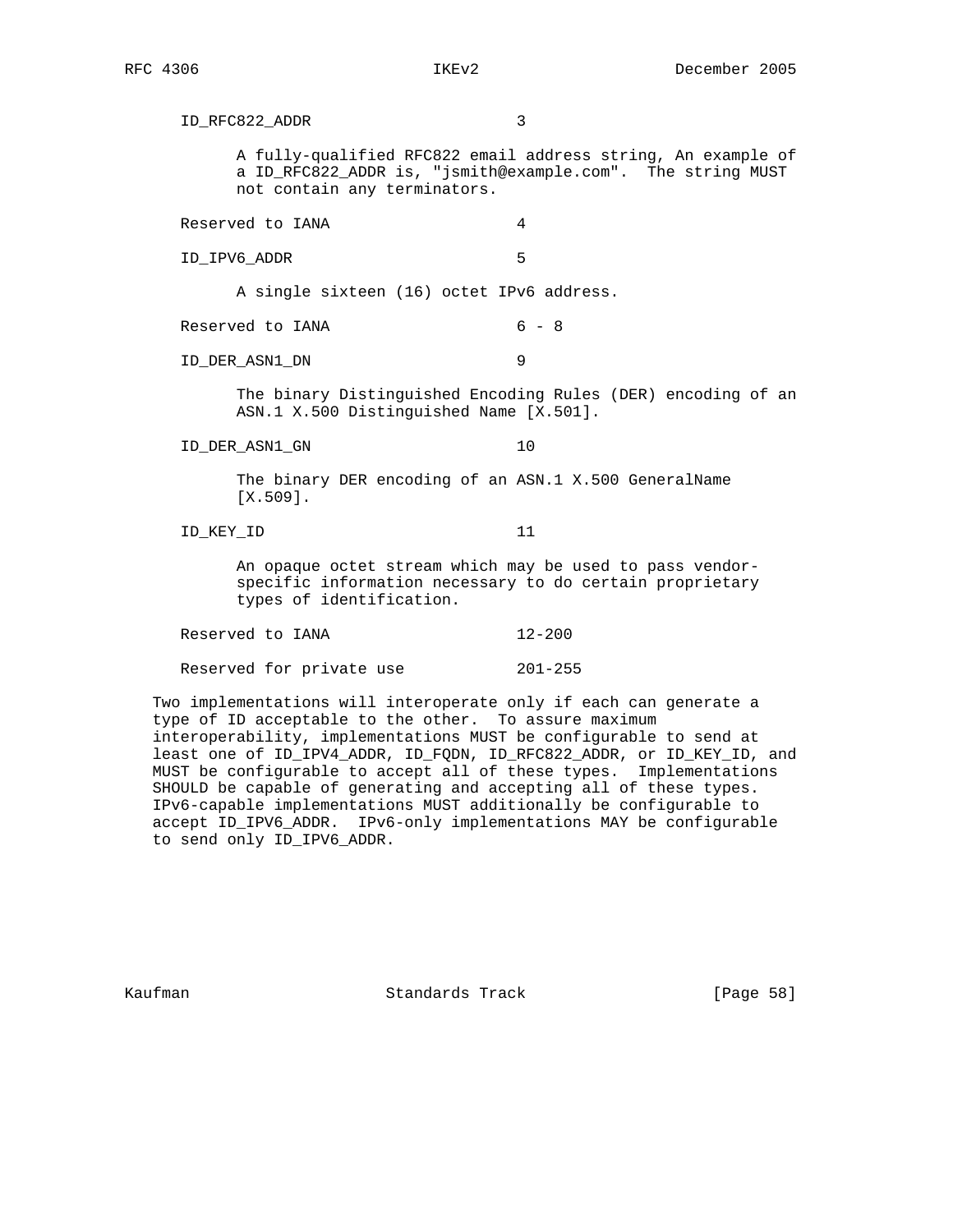# 3.6. Certificate Payload

 The Certificate Payload, denoted CERT in this memo, provides a means to transport certificates or other authentication-related information via IKE. Certificate payloads SHOULD be included in an exchange if certificates are available to the sender unless the peer has indicated an ability to retrieve this information from elsewhere using an HTTP\_CERT\_LOOKUP\_SUPPORTED Notify payload. Note that the term "Certificate Payload" is somewhat misleading, because not all authentication mechanisms use certificates and data other than certificates may be passed in this payload.

The Certificate Payload is defined as follows:

| 0 1 2 3 4 5 6 7 8 9 0 1 2 3 4 5 6 7 8 9 0 1 2 3 4 5 6 7 8 9 0 1 |                               |                |  |
|-----------------------------------------------------------------|-------------------------------|----------------|--|
|                                                                 |                               |                |  |
| ! Next Payload !C! RESERVED !                                   |                               | Payload Length |  |
|                                                                 | ----------------------------- |                |  |
| ! Cert Encoding !                                               |                               |                |  |
| +-+-+-+-+-+-+-+-+                                               |                               |                |  |
| $\tilde{}$                                                      | Certificate Data              |                |  |
|                                                                 |                               |                |  |
|                                                                 |                               |                |  |

Figure 12: Certificate Payload Format

 o Certificate Encoding (1 octet) - This field indicates the type of certificate or certificate-related information contained in the Certificate Data field.

| Certificate Encoding              | Value          |        |
|-----------------------------------|----------------|--------|
|                                   |                |        |
| RESERVED                          | 0              |        |
| PKCS #7 wrapped X.509 certificate |                |        |
| PGP Certificate                   | $\overline{2}$ |        |
| DNS Signed Key                    | 3              |        |
| X.509 Certificate - Signature     | 4              |        |
| Kerberos Token                    | 6              |        |
| Certificate Revocation List (CRL) | 7              |        |
| Authority Revocation List (ARL)   | 8              |        |
| SPKI Certificate                  | 9              |        |
| X.509 Certificate - Attribute     | 10             |        |
| Raw RSA Key                       | 11             |        |
| Hash and URL of X.509 certificate | 12             |        |
| Hash and URL of X.509 bundle      | 13             |        |
| RESERVED to IANA                  | $14 - 200$     |        |
| PRIVATE USE                       | 201            | $-255$ |
|                                   |                |        |

Kaufman **Standards Track** [Page 59]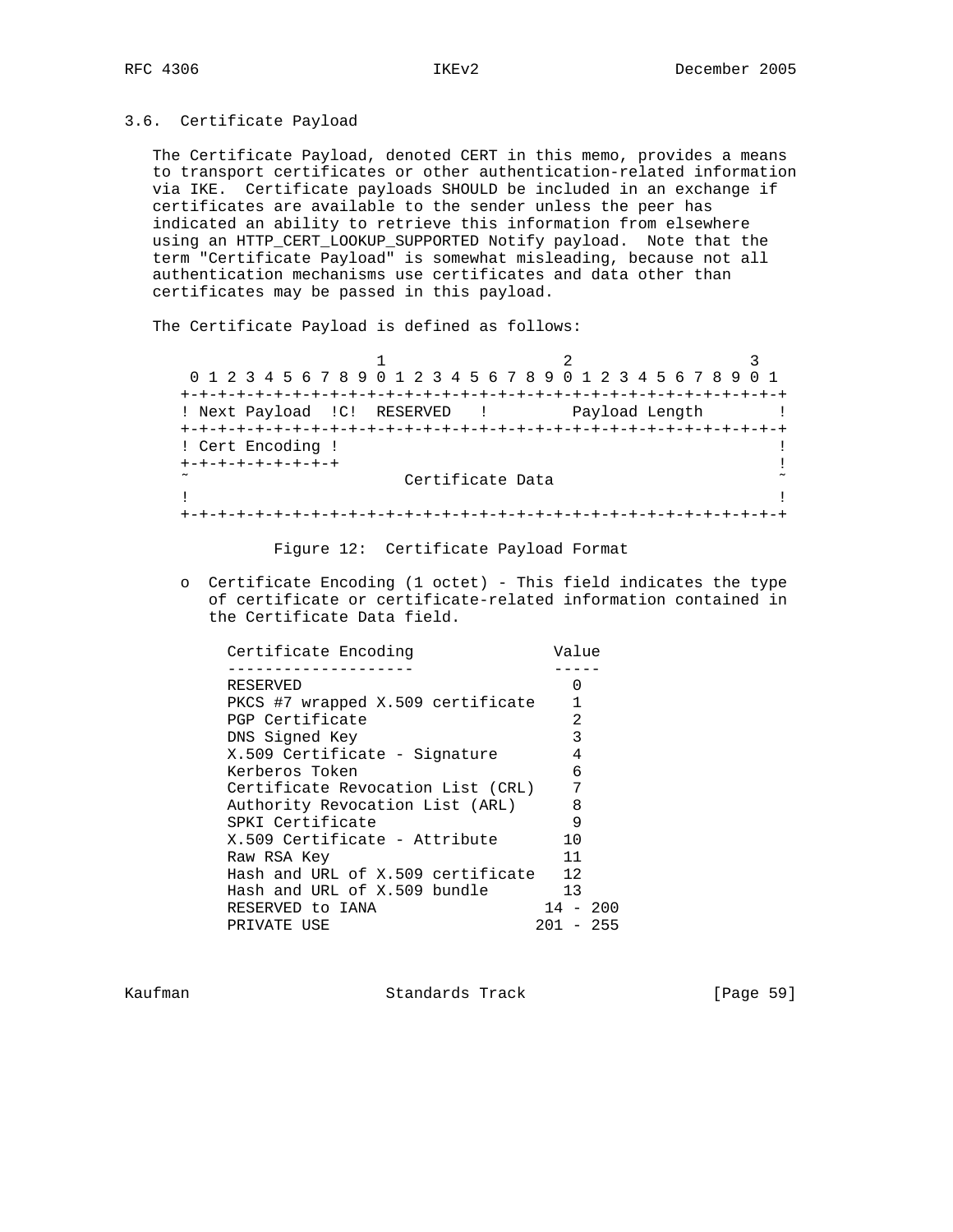o Certificate Data (variable length) - Actual encoding of certificate data. The type of certificate is indicated by the Certificate Encoding field.

The payload type for the Certificate Payload is thirty seven (37).

 Specific syntax is for some of the certificate type codes above is not defined in this document. The types whose syntax is defined in this document are:

 X.509 Certificate - Signature (4) contains a DER encoded X.509 certificate whose public key is used to validate the sender's AUTH payload.

 Certificate Revocation List (7) contains a DER encoded X.509 certificate revocation list.

 Raw RSA Key (11) contains a PKCS #1 encoded RSA key (see [RSA] and [PKCS1]).

 Hash and URL encodings (12-13) allow IKE messages to remain short by replacing long data structures with a 20 octet SHA-1 hash (see [SHA]) of the replaced value followed by a variable-length URL that resolves to the DER encoded data structure itself. This improves efficiency when the endpoints have certificate data cached and makes IKE less subject to denial of service attacks that become easier to mount when IKE messages are large enough to require IP fragmentation [KPS03].

Use the following ASN.1 definition for an X.509 bundle:

 CertBundle  $\{ iso(1) *identified-organization(3)  $dod(6) *internet(1)*$*$  security(5) mechanisms(5) pkix(7) id-mod(0) id-mod-cert-bundle(34) }

 DEFINITIONS EXPLICIT TAGS ::= BEGIN

 IMPORTS Certificate, CertificateList FROM PKIX1Explicit88 { iso(1) identified-organization(3) dod(6) internet(1) security(5) mechanisms(5) pkix(7) id-mod(0) id-pkix1-explicit(18) } ;

Kaufman **Standards Track** [Page 60]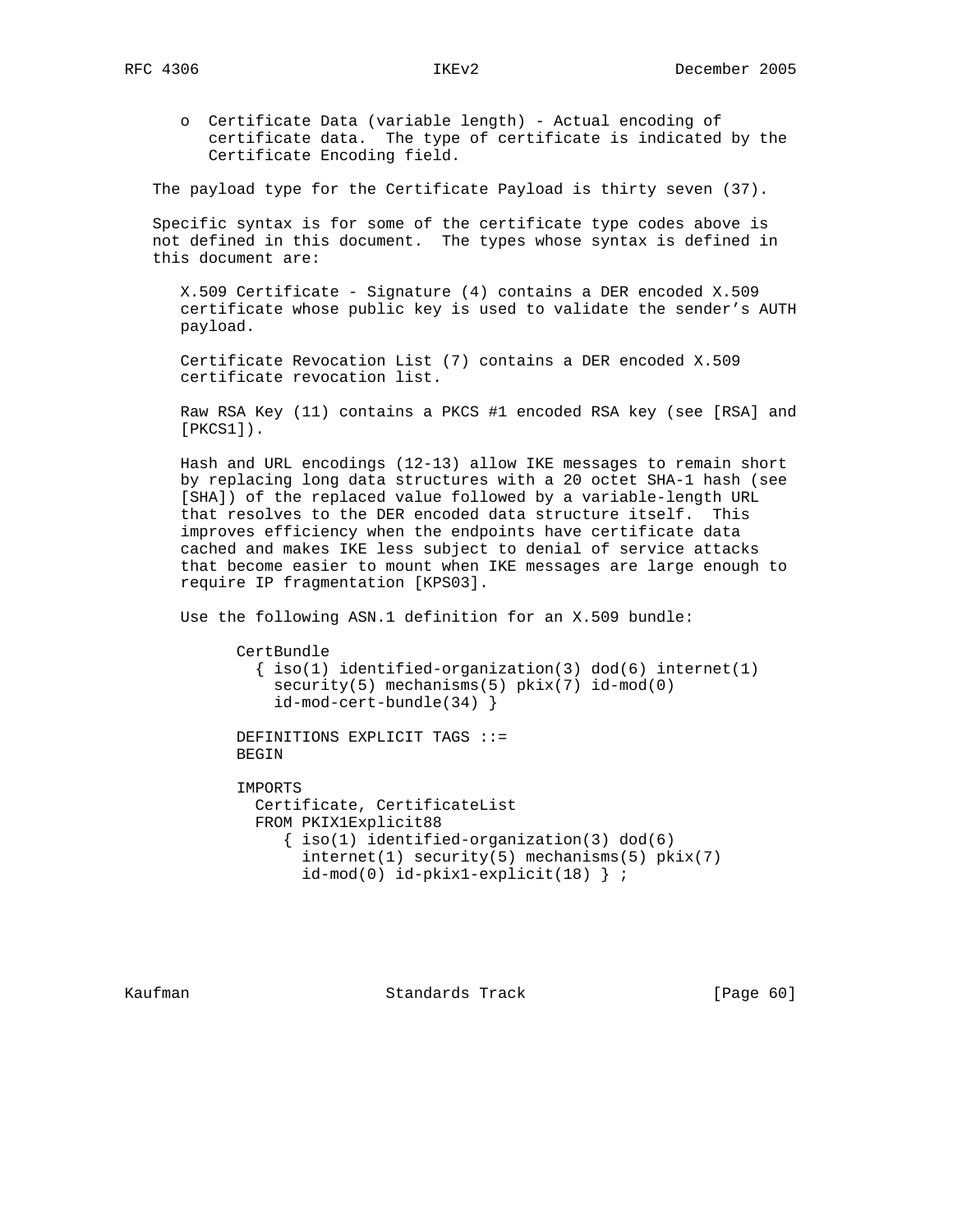CertificateOrCRL ::= CHOICE { cert [0] Certificate, crl [1] CertificateList } CertificateBundle ::= SEQUENCE OF CertificateOrCRL

END

 Implementations MUST be capable of being configured to send and accept up to four X.509 certificates in support of authentication, and also MUST be capable of being configured to send and accept the first two Hash and URL formats (with HTTP URLs). Implementations SHOULD be capable of being configured to send and accept Raw RSA keys. If multiple certificates are sent, the first certificate MUST contain the public key used to sign the AUTH payload. The other certificates may be sent in any order.

3.7. Certificate Request Payload

 The Certificate Request Payload, denoted CERTREQ in this memo, provides a means to request preferred certificates via IKE and can appear in the IKE\_INIT\_SA response and/or the IKE\_AUTH request. Certificate Request payloads MAY be included in an exchange when the sender needs to get the certificate of the receiver. If multiple CAs are trusted and the cert encoding does not allow a list, then multiple Certificate Request payloads SHOULD be transmitted.

The Certificate Request Payload is defined as follows:

1 2 3 0 1 2 3 4 5 6 7 8 9 0 1 2 3 4 5 6 7 8 9 0 1 2 3 4 5 6 7 8 9 0 1 +-+-+-+-+-+-+-+-+-+-+-+-+-+-+-+-+-+-+-+-+-+-+-+-+-+-+-+-+-+-+-+-+ ! Next Payload !C! RESERVED ! Payload Length ! +-+-+-+-+-+-+-+-+-+-+-+-+-+-+-+-+-+-+-+-+-+-+-+-+-+-+-+-+-+-+-+-+ ! Cert Encoding ! ! +-+-+-+-+-+-+-+-+ ! Certification Authority . The contract of the contract of the contract of the contract of the contract of the contract of the contract +-+-+-+-+-+-+-+-+-+-+-+-+-+-+-+-+-+-+-+-+-+-+-+-+-+-+-+-+-+-+-+-+

Figure 13: Certificate Request Payload Format

 o Certificate Encoding (1 octet) - Contains an encoding of the type or format of certificate requested. Values are listed in section 3.6.

Kaufman **Standards Track** [Page 61]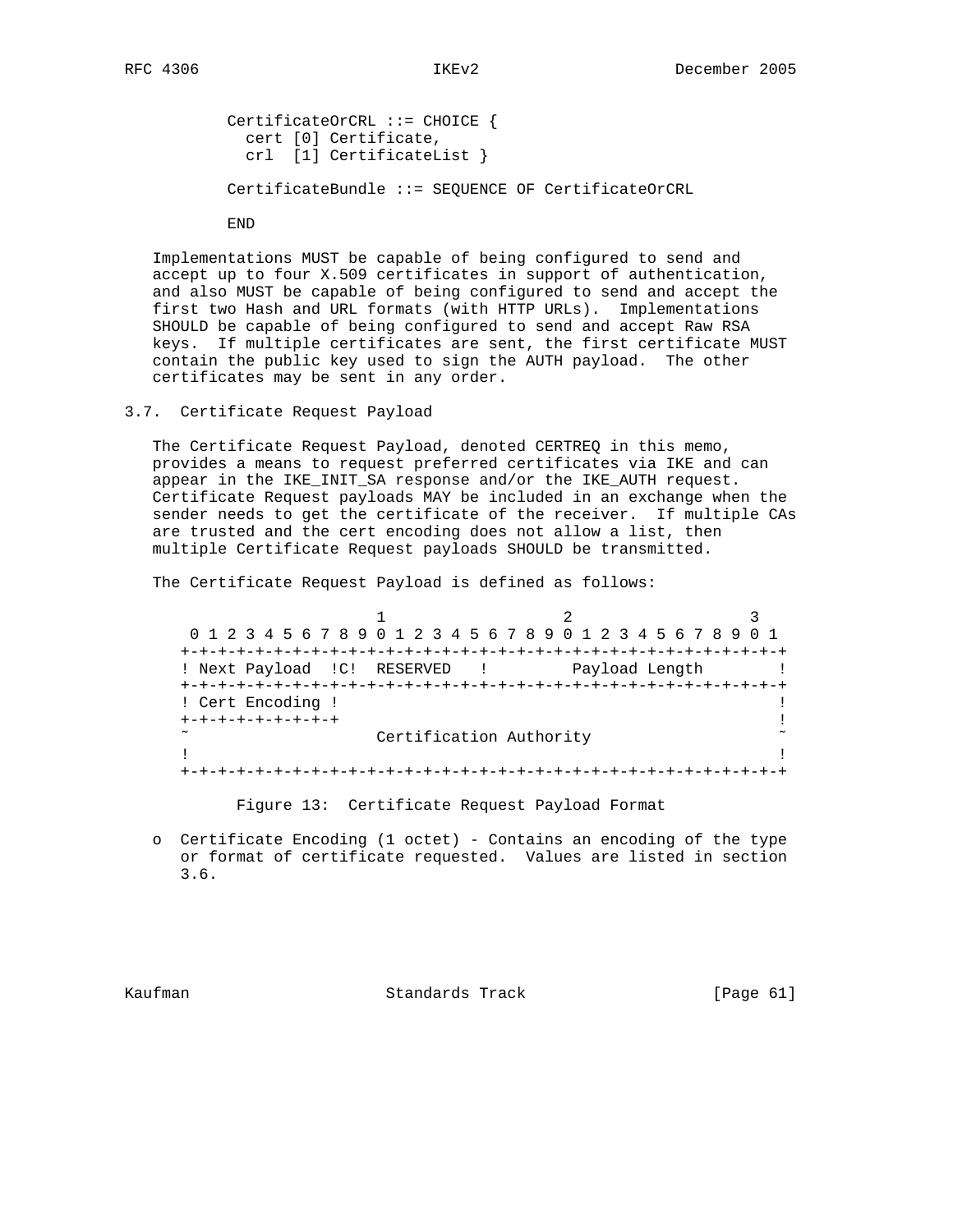o Certification Authority (variable length) - Contains an encoding of an acceptable certification authority for the type of certificate requested.

 The payload type for the Certificate Request Payload is thirty eight (38).

 The Certificate Encoding field has the same values as those defined in section 3.6. The Certification Authority field contains an indicator of trusted authorities for this certificate type. The Certification Authority value is a concatenated list of SHA-1 hashes of the public keys of trusted Certification Authorities (CAs). Each is encoded as the SHA-1 hash of the Subject Public Key Info element (see section 4.1.2.7 of [RFC3280]) from each Trust Anchor certificate. The twenty-octet hashes are concatenated and included with no other formatting.

 Note that the term "Certificate Request" is somewhat misleading, in that values other than certificates are defined in a "Certificate" payload and requests for those values can be present in a Certificate Request Payload. The syntax of the Certificate Request payload in such cases is not defined in this document.

 The Certificate Request Payload is processed by inspecting the "Cert Encoding" field to determine whether the processor has any certificates of this type. If so, the "Certification Authority" field is inspected to determine if the processor has any certificates that can be validated up to one of the specified certification authorities. This can be a chain of certificates.

 If an end-entity certificate exists that satisfies the criteria specified in the CERTREQ, a certificate or certificate chain SHOULD be sent back to the certificate requestor if the recipient of the CERTREQ:

- is configured to use certificate authentication,
- is allowed to send a CERT payload,
- has matching CA trust policy governing the current negotiation, and
- has at least one time-wise and usage appropriate end-entity certificate chaining to a CA provided in the CERTREQ.

 Certificate revocation checking must be considered during the chaining process used to select a certificate. Note that even if two peers are configured to use two different CAs, cross-certification relationships should be supported by appropriate selection logic.

Kaufman **Standards Track** [Page 62]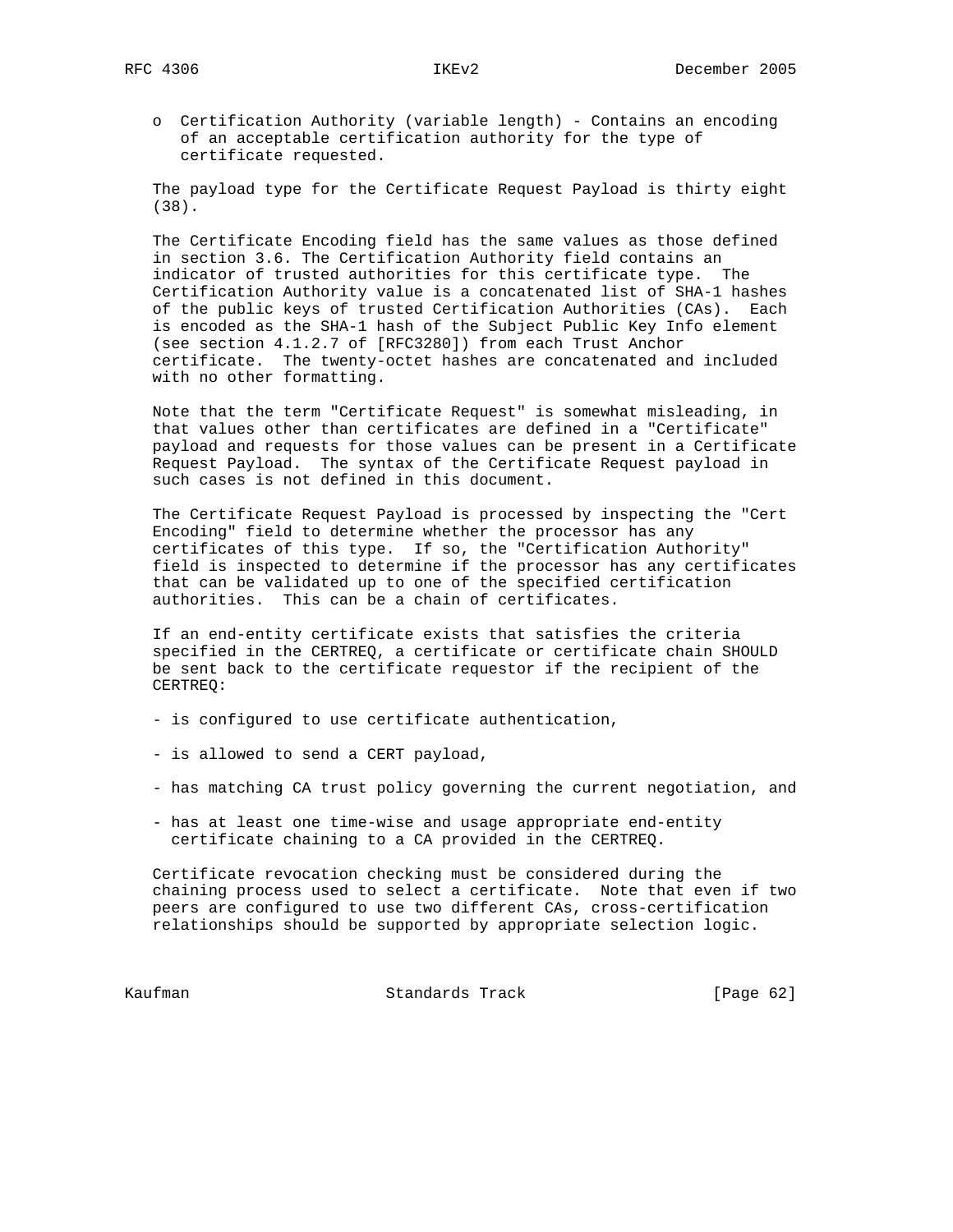The intent is not to prevent communication through the strict adherence of selection of a certificate based on CERTREQ, when an alternate certificate could be selected by the sender that would still enable the recipient to successfully validate and trust it through trust conveyed by cross-certification, CRLs, or other out of-band configured means. Thus, the processing of a CERTREQ should be seen as a suggestion for a certificate to select, not a mandated one. If no certificates exist, then the CERTREQ is ignored. This is not an error condition of the protocol. There may be cases where there is a preferred CA sent in the CERTREQ, but an alternate might be acceptable (perhaps after prompting a human operator).

# 3.8. Authentication Payload

 The Authentication Payload, denoted AUTH in this memo, contains data used for authentication purposes. The syntax of the Authentication data varies according to the Auth Method as specified below.

The Authentication Payload is defined as follows:

1 2 3 0 1 2 3 4 5 6 7 8 9 0 1 2 3 4 5 6 7 8 9 0 1 2 3 4 5 6 7 8 9 0 1 +-+-+-+-+-+-+-+-+-+-+-+-+-+-+-+-+-+-+-+-+-+-+-+-+-+-+-+-+-+-+-+-+ ! Next Payload ! C! RESERVED ! Payload Length ! +-+-+-+-+-+-+-+-+-+-+-+-+-+-+-+-+-+-+-+-+-+-+-+-+-+-+-+-+-+-+-+-+ ! Auth Method ! RESERVED ! +-+-+-+-+-+-+-+-+-+-+-+-+-+-+-+-+-+-+-+-+-+-+-+-+-+-+-+-+-+-+-+-+ . The contract of the contract of the contract of the contract of the contract of the contract of the contract ˜ Authentication Data ˜ . The contract of the contract of the contract of the contract of the contract of the contract of the contract +-+-+-+-+-+-+-+-+-+-+-+-+-+-+-+-+-+-+-+-+-+-+-+-+-+-+-+-+-+-+-+-+

Figure 14: Authentication Payload Format

 o Auth Method (1 octet) - Specifies the method of authentication used. Values defined are:

RSA Digital Signature  $(1)$  - Computed as specified in section 2.15 using an RSA private key over a PKCS#1 padded hash (see [RSA] and [PKCS1]).

 Shared Key Message Integrity Code (2) - Computed as specified in section 2.15 using the shared key associated with the identity in the ID payload and the negotiated prf function

 DSS Digital Signature (3) - Computed as specified in section 2.15 using a DSS private key (see [DSS]) over a SHA-1 hash.

Kaufman **Standards Track** [Page 63]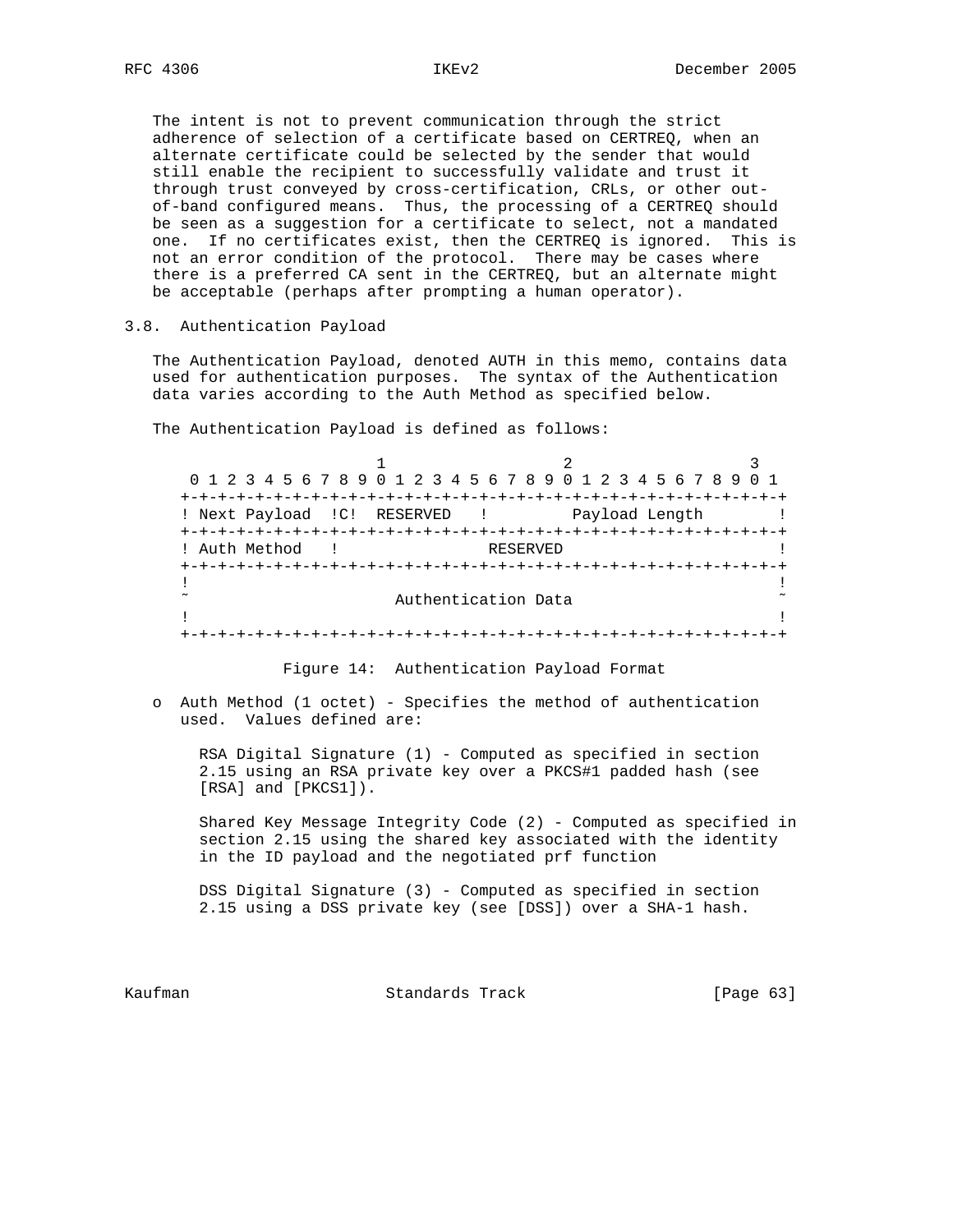The values 0 and 4-200 are reserved to IANA. The values 201-255 are available for private use.

o Authentication Data (variable length) - see section 2.15.

The payload type for the Authentication Payload is thirty nine (39).

3.9. Nonce Payload

 The Nonce Payload, denoted Ni and Nr in this memo for the initiator's and responder's nonce respectively, contains random data used to guarantee liveness during an exchange and protect against replay attacks.

The Nonce Payload is defined as follows:

1 2 3 0 1 2 3 4 5 6 7 8 9 0 1 2 3 4 5 6 7 8 9 0 1 2 3 4 5 6 7 8 9 0 1 +-+-+-+-+-+-+-+-+-+-+-+-+-+-+-+-+-+-+-+-+-+-+-+-+-+-+-+-+-+-+-+-+ ! Next Payload !C! RESERVED ! Payload Length ! +-+-+-+-+-+-+-+-+-+-+-+-+-+-+-+-+-+-+-+-+-+-+-+-+-+-+-+-+-+-+-+-+ . The contract of the contract of the contract of the contract of the contract of the contract of the contract Nonce Data  $\sim$ . The contract of the contract of the contract of the contract of the contract of the contract of the contract +-+-+-+-+-+-+-+-+-+-+-+-+-+-+-+-+-+-+-+-+-+-+-+-+-+-+-+-+-+-+-+-+

Figure 15: Nonce Payload Format

 o Nonce Data (variable length) - Contains the random data generated by the transmitting entity.

The payload type for the Nonce Payload is forty (40).

 The size of a Nonce MUST be between 16 and 256 octets inclusive. Nonce values MUST NOT be reused.

3.10. Notify Payload

 The Notify Payload, denoted N in this document, is used to transmit informational data, such as error conditions and state transitions, to an IKE peer. A Notify Payload may appear in a response message (usually specifying why a request was rejected), in an INFORMATIONAL Exchange (to report an error not in an IKE request), or in any other message to indicate sender capabilities or to modify the meaning of the request.

Kaufman **Standards Track** [Page 64]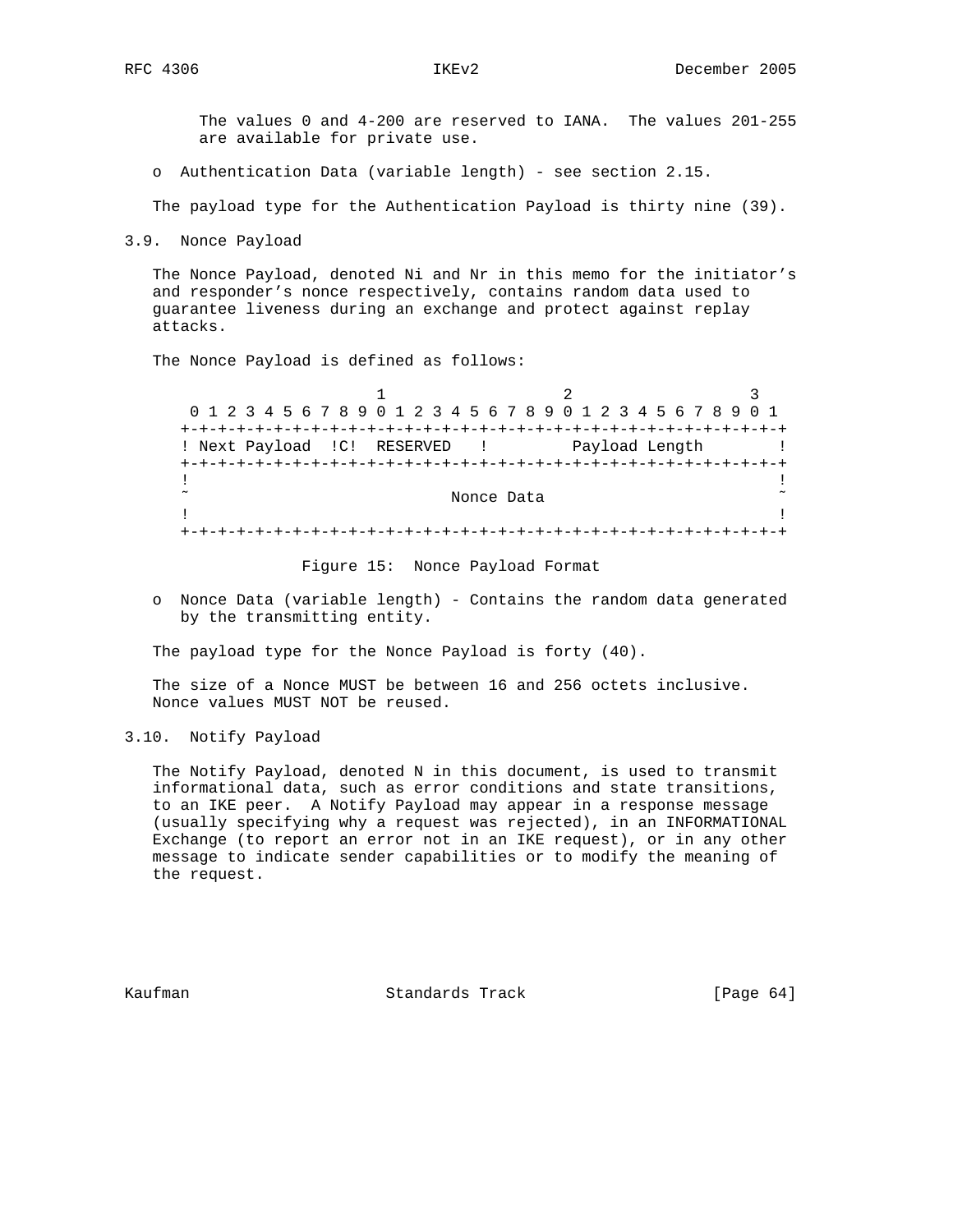The Notify Payload is defined as follows:

1 2 3 0 1 2 3 4 5 6 7 8 9 0 1 2 3 4 5 6 7 8 9 0 1 2 3 4 5 6 7 8 9 0 1 +-+-+-+-+-+-+-+-+-+-+-+-+-+-+-+-+-+-+-+-+-+-+-+-+-+-+-+-+-+-+-+-+ ! Next Payload ! C! RESERVED ! Payload Length ! +-+-+-+-+-+-+-+-+-+-+-+-+-+-+-+-+-+-+-+-+-+-+-+-+-+-+-+-+-+-+-+-+ ! Protocol ID ! SPI Size ! Notify Message Type ! +-+-+-+-+-+-+-+-+-+-+-+-+-+-+-+-+-+-+-+-+-+-+-+-+-+-+-+-+-+-+-+-+ . The contract of the contract of the contract of the contract of the contract of the contract of the contract Security Parameter Index (SPI) . The contract of the contract of the contract of the contract of the contract of the contract of the contract +-+-+-+-+-+-+-+-+-+-+-+-+-+-+-+-+-+-+-+-+-+-+-+-+-+-+-+-+-+-+-+-+ . The contract of the contract of the contract of the contract of the contract of the contract of the contract Notification Data . The contract of the contract of the contract of the contract of the contract of the contract of the contract +-+-+-+-+-+-+-+-+-+-+-+-+-+-+-+-+-+-+-+-+-+-+-+-+-+-+-+-+-+-+-+-+

Figure 16: Notify Payload Format

- o Protocol ID (1 octet) If this notification concerns an existing SA, this field indicates the type of that SA. For IKE\_SA notifications, this field MUST be one (1). For notifications concerning IPsec SAs this field MUST contain either (2) to indicate AH or (3) to indicate ESP. For notifications that do not relate to an existing SA, this field MUST be sent as zero and MUST be ignored on receipt. All other values for this field are reserved to IANA for future assignment.
- o SPI Size (1 octet) Length in octets of the SPI as defined by the IPsec protocol ID or zero if no SPI is applicable. For a notification concerning the IKE\_SA, the SPI Size MUST be zero.
- o Notify Message Type (2 octets) Specifies the type of notification message.
- o SPI (variable length) Security Parameter Index.
- o Notification Data (variable length) Informational or error data transmitted in addition to the Notify Message Type. Values for this field are type specific (see below).

The payload type for the Notify Payload is forty one (41).

Kaufman **Standards Track** [Page 65]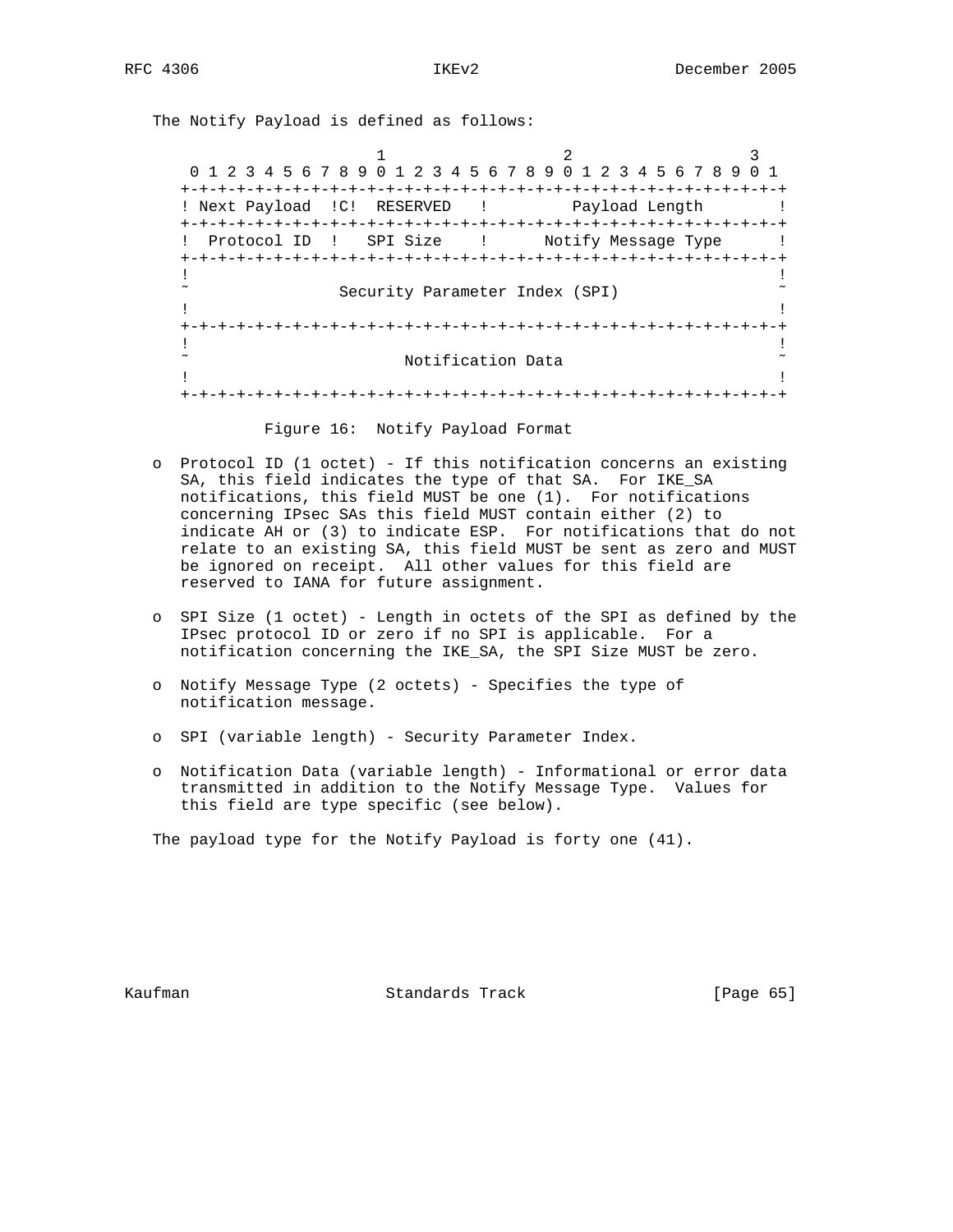# 3.10.1. Notify Message Types

 Notification information can be error messages specifying why an SA could not be established. It can also be status data that a process managing an SA database wishes to communicate with a peer process. The table below lists the Notification messages and their corresponding values. The number of different error statuses was greatly reduced from IKEv1 both for simplification and to avoid giving configuration information to probers.

 Types in the range 0 - 16383 are intended for reporting errors. An implementation receiving a Notify payload with one of these types that it does not recognize in a response MUST assume that the corresponding request has failed entirely. Unrecognized error types in a request and status types in a request or response MUST be ignored except that they SHOULD be logged.

 Notify payloads with status types MAY be added to any message and MUST be ignored if not recognized. They are intended to indicate capabilities, and as part of SA negotiation are used to negotiate non-cryptographic parameters.

|          | NOTIFY MESSAGES - ERROR TYPES |  |  | Value |
|----------|-------------------------------|--|--|-------|
|          |                               |  |  |       |
| RESERVED |                               |  |  |       |
|          |                               |  |  |       |

UNSUPPORTED\_CRITICAL\_PAYLOAD 1

 Sent if the payload has the "critical" bit set and the payload type is not recognized. Notification Data contains the one-octet payload type.

## INVALID\_IKE\_SPI 4

 Indicates an IKE message was received with an unrecognized destination SPI. This usually indicates that the recipient has rebooted and forgotten the existence of an IKE\_SA.

## INVALID\_MAJOR\_VERSION 5

 Indicates the recipient cannot handle the version of IKE specified in the header. The closest version number that the recipient can support will be in the reply header.

## INVALID\_SYNTAX 7

 Indicates the IKE message that was received was invalid because some type, length, or value was out of range or

Kaufman **Standards Track** [Page 66]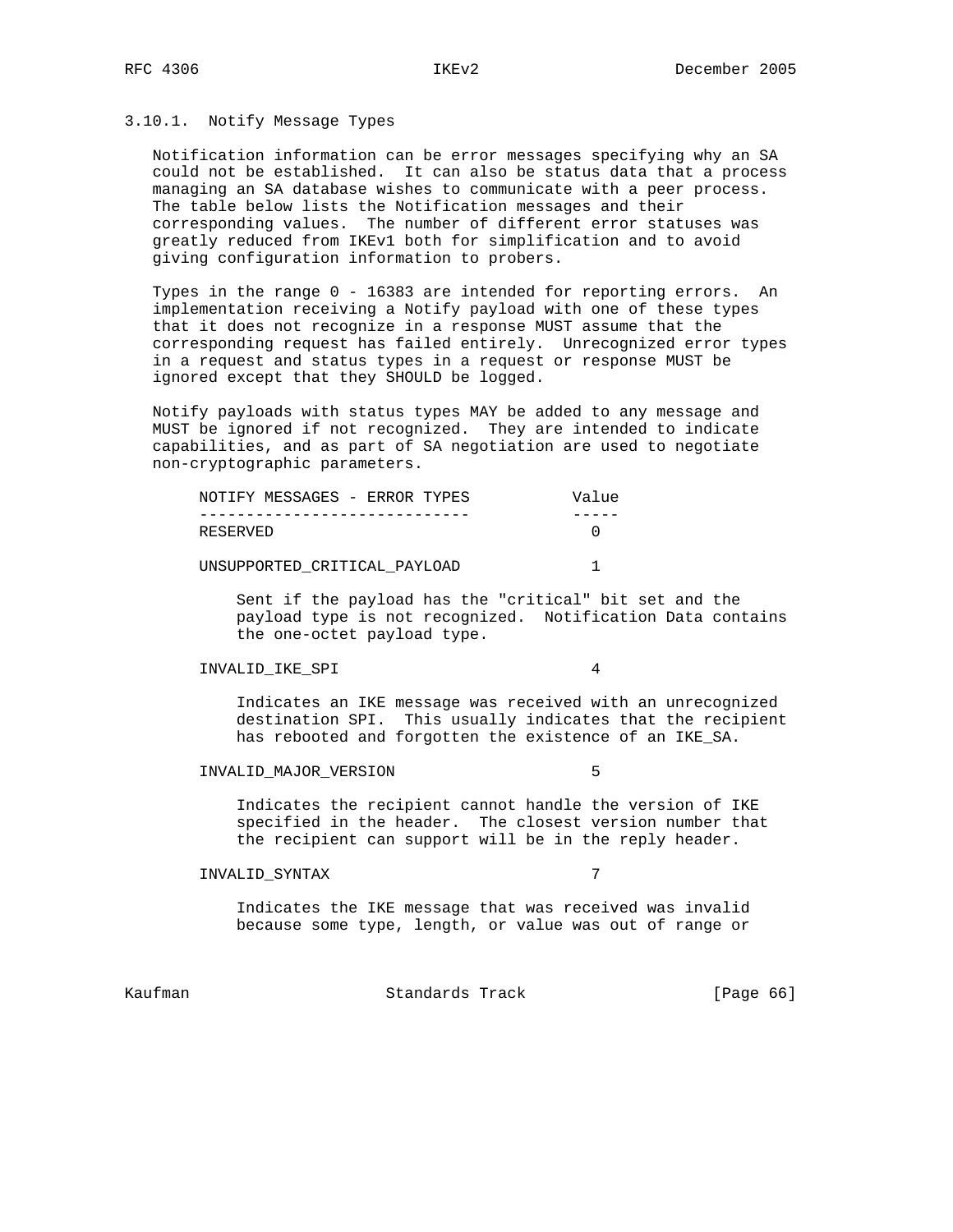because the request was rejected for policy reasons. To avoid a denial of service attack using forged messages, this status may only be returned for and in an encrypted packet if the message ID and cryptographic checksum were valid. To avoid leaking information to someone probing a node, this status MUST be sent in response to any error not covered by one of the other status types. To aid debugging, more detailed error information SHOULD be written to a console or log.

## INVALID\_MESSAGE\_ID 9

 Sent when an IKE message ID outside the supported window is received. This Notify MUST NOT be sent in a response; the invalid request MUST NOT be acknowledged. Instead, inform the other side by initiating an INFORMATIONAL exchange with Notification data containing the four octet invalid message ID. Sending this notification is optional, and notifications of this type MUST be rate limited.

### INVALID\_SPI 11

 MAY be sent in an IKE INFORMATIONAL exchange when a node receives an ESP or AH packet with an invalid SPI. The Notification Data contains the SPI of the invalid packet. This usually indicates a node has rebooted and forgotten an SA. If this Informational Message is sent outside the context of an IKE\_SA, it should be used by the recipient only as a "hint" that something might be wrong (because it could easily be forged).

## NO\_PROPOSAL\_CHOSEN 14

None of the proposed crypto suites was acceptable.

INVALID\_KE\_PAYLOAD 17

 The D-H Group # field in the KE payload is not the group # selected by the responder for this exchange. There are two octets of data associated with this notification: the accepted D-H Group # in big endian order.

## AUTHENTICATION\_FAILED 24

 Sent in the response to an IKE\_AUTH message when for some reason the authentication failed. There is no associated data.

Kaufman **Standards Track** [Page 67]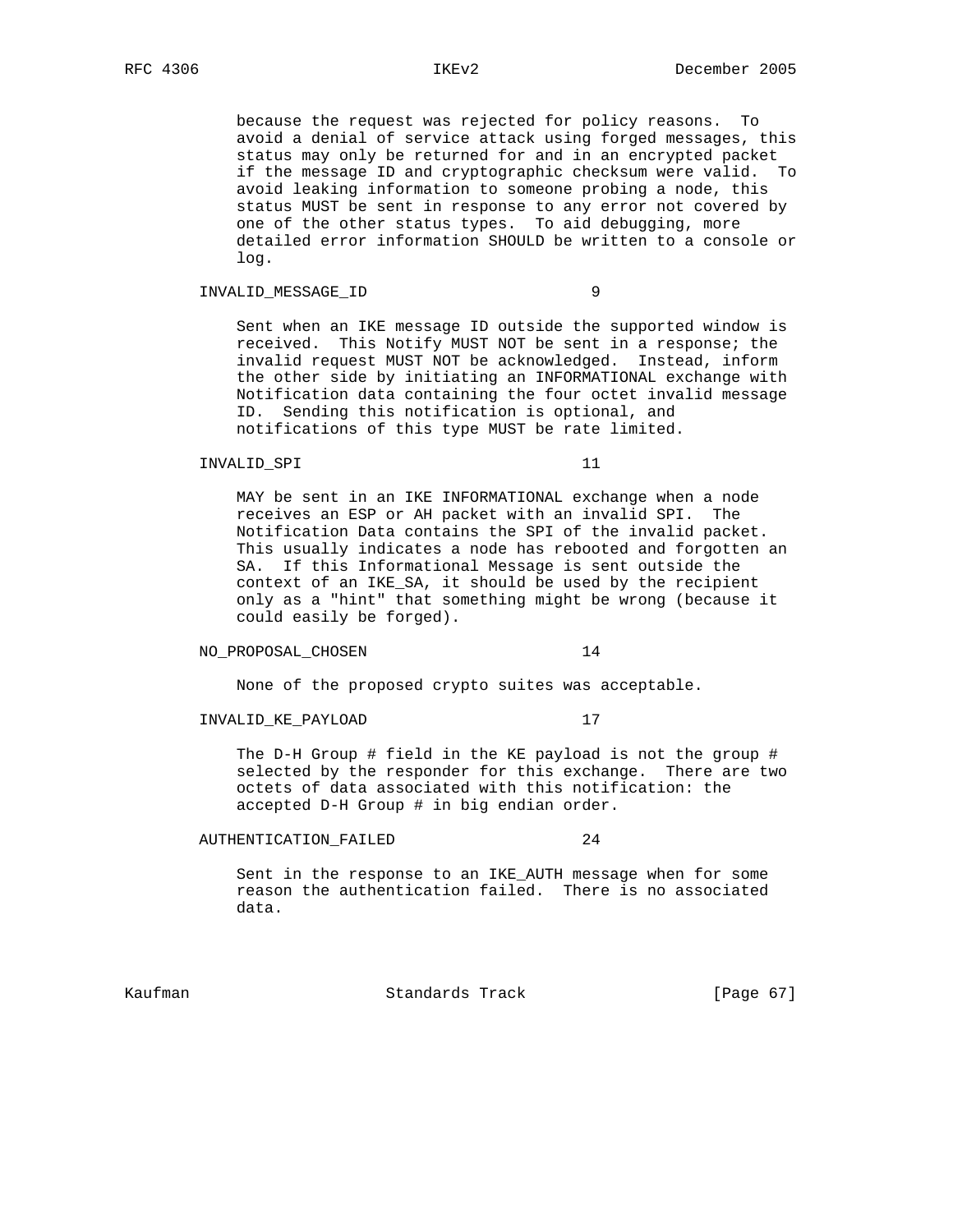# SINGLE\_PAIR\_REQUIRED 34

 This error indicates that a CREATE\_CHILD\_SA request is unacceptable because its sender is only willing to accept traffic selectors specifying a single pair of addresses. The requestor is expected to respond by requesting an SA for only the specific traffic it is trying to forward.

## NO\_ADDITIONAL\_SAS 35

 This error indicates that a CREATE\_CHILD\_SA request is unacceptable because the responder is unwilling to accept any more CHILD\_SAs on this IKE\_SA. Some minimal implementations may only accept a single CHILD\_SA setup in the context of an initial IKE exchange and reject any subsequent attempts to add more.

### INTERNAL\_ADDRESS\_FAILURE 36

 Indicates an error assigning an internal address (i.e., INTERNAL\_IP4\_ADDRESS or INTERNAL\_IP6\_ADDRESS) during the processing of a Configuration Payload by a responder. If this error is generated within an IKE\_AUTH exchange, no CHILD\_SA will be created.

## FAILED\_CP\_REQUIRED 37

 Sent by responder in the case where CP(CFG\_REQUEST) was expected but not received, and so is a conflict with locally configured policy. There is no associated data.

TS UNACCEPTABLE 38

 Indicates that none of the addresses/protocols/ports in the supplied traffic selectors is acceptable.

## INVALID\_SELECTORS 39

 MAY be sent in an IKE INFORMATIONAL exchange when a node receives an ESP or AH packet whose selectors do not match those of the SA on which it was delivered (and that caused the packet to be dropped). The Notification Data contains the start of the offending packet (as in ICMP messages) and the SPI field of the notification is set to match the SPI of the IPsec SA.

 RESERVED TO IANA - Error types 40 - 8191 Private Use - Errors 8192 - 16383

Kaufman **Standards Track** [Page 68]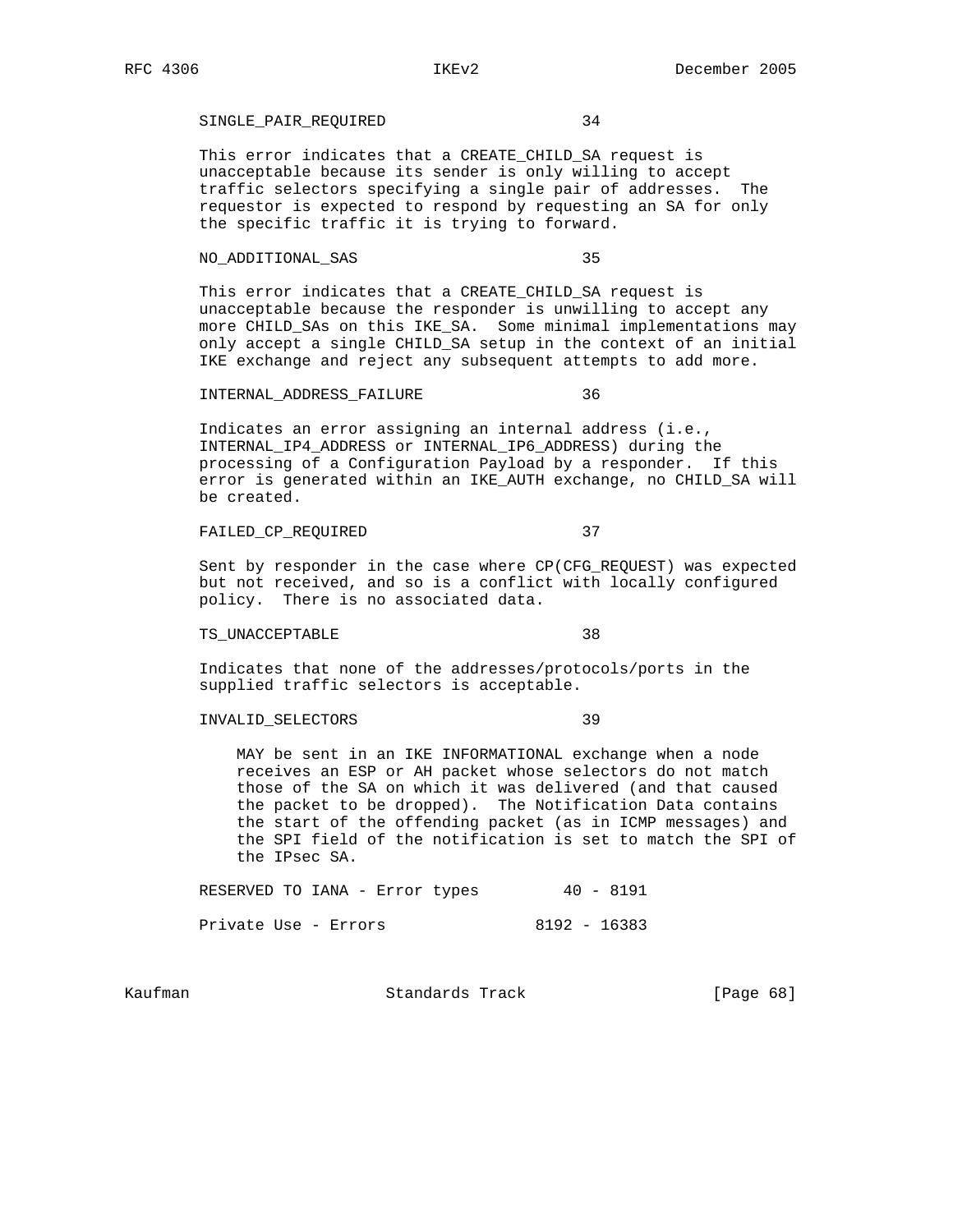| NOTIFY MESSAGES - STATUS TYPES |  |  | Value |
|--------------------------------|--|--|-------|
|                                |  |  |       |
|                                |  |  |       |

# INITIAL CONTACT 16384

 This notification asserts that this IKE\_SA is the only IKE\_SA currently active between the authenticated identities. It MAY be sent when an IKE\_SA is established after a crash, and the recipient MAY use this information to delete any other IKE\_SAs it has to the same authenticated identity without waiting for a timeout. This notification MUST NOT be sent by an entity that may be replicated (e.g., a roaming user's credentials where the user is allowed to connect to the corporate firewall from two remote systems at the same time).

## SET\_WINDOW\_SIZE 16385

 This notification asserts that the sending endpoint is capable of keeping state for multiple outstanding exchanges, permitting the recipient to send multiple requests before getting a response to the first. The data associated with a SET\_WINDOW\_SIZE notification MUST be 4 octets long and contain the big endian representation of the number of messages the sender promises to keep. Window size is always one until the initial exchanges complete.

### ADDITIONAL TS POSSIBLE 16386

 This notification asserts that the sending endpoint narrowed the proposed traffic selectors but that other traffic selectors would also have been acceptable, though only in a separate SA (see section 2.9). There is no data associated with this Notify type. It may be sent only as an additional payload in a message including accepted TSs.

# IPCOMP\_SUPPORTED 16387

 This notification may be included only in a message containing an SA payload negotiating a CHILD\_SA and indicates a willingness by its sender to use IPComp on this SA. The data associated with this notification includes a two-octet IPComp CPI followed by a one-octet transform ID optionally followed by attributes whose length and format are defined by that transform ID. A message proposing an SA may contain multiple IPCOMP\_SUPPORTED notifications to indicate multiple supported algorithms. A message accepting an SA may contain at most one.

Kaufman Standards Track [Page 69]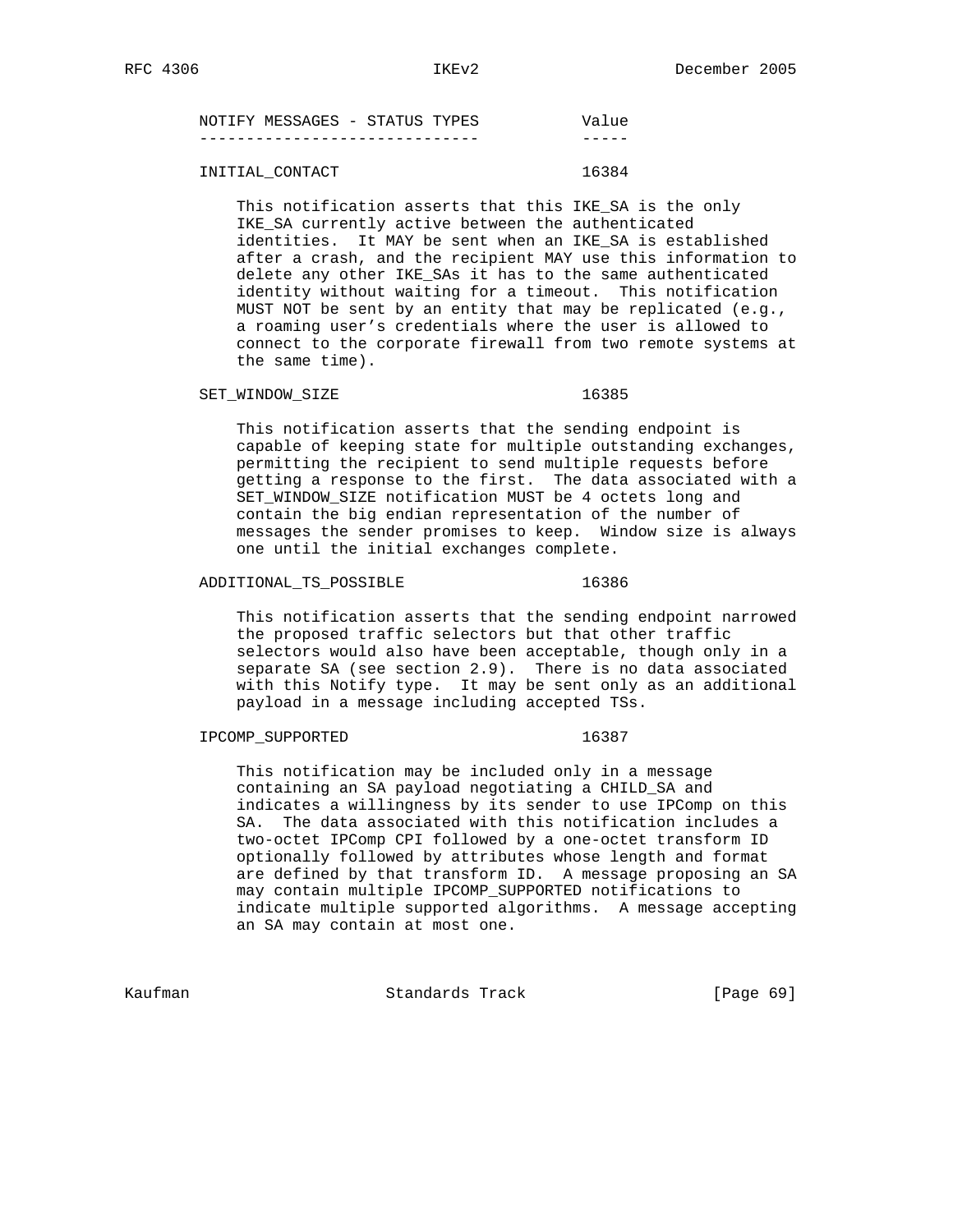The transform IDs currently defined are:

| NAME             |   | NUMBER DEFINED IN |
|------------------|---|-------------------|
|                  |   |                   |
| RESERVED         |   |                   |
| IPCOMP OUI       |   |                   |
| IPCOMP DEFLATE 2 |   | RFC 2394          |
| IPCOMP LZS       | ર | RFC 2395          |
| IPCOMP LZJH      |   | RFC 3051          |

 values 5-240 are reserved to IANA. Values 241-255 are for private use among mutually consenting parties.

## NAT\_DETECTION\_SOURCE\_IP 16388

 This notification is used by its recipient to determine whether the source is behind a NAT box. The data associated with this notification is a SHA-1 digest of the SPIs (in the order they appear in the header), IP address, and port on which this packet was sent. There MAY be multiple Notify payloads of this type in a message if the sender does not know which of several network attachments will be used to send the packet. The recipient of this notification MAY compare the supplied value to a SHA-1 hash of the SPIs, source IP address, and port, and if they don't match it SHOULD enable NAT traversal (see section 2.23). Alternately, it MAY reject the connection attempt if NAT traversal is not supported.

NAT\_DETECTION\_DESTINATION\_IP 16389

 This notification is used by its recipient to determine whether it is behind a NAT box. The data associated with this notification is a SHA-1 digest of the SPIs (in the order they appear in the header), IP address, and port to which this packet was sent. The recipient of this notification MAY compare the supplied value to a hash of the SPIs, destination IP address, and port, and if they don't match it SHOULD invoke NAT traversal (see section 2.23). If they don't match, it means that this end is behind a NAT and this end SHOULD start sending keepalive packets as defined in [Hutt05]. Alternately, it MAY reject the connection attempt if NAT traversal is not supported.

Kaufman **Standards Track** [Page 70]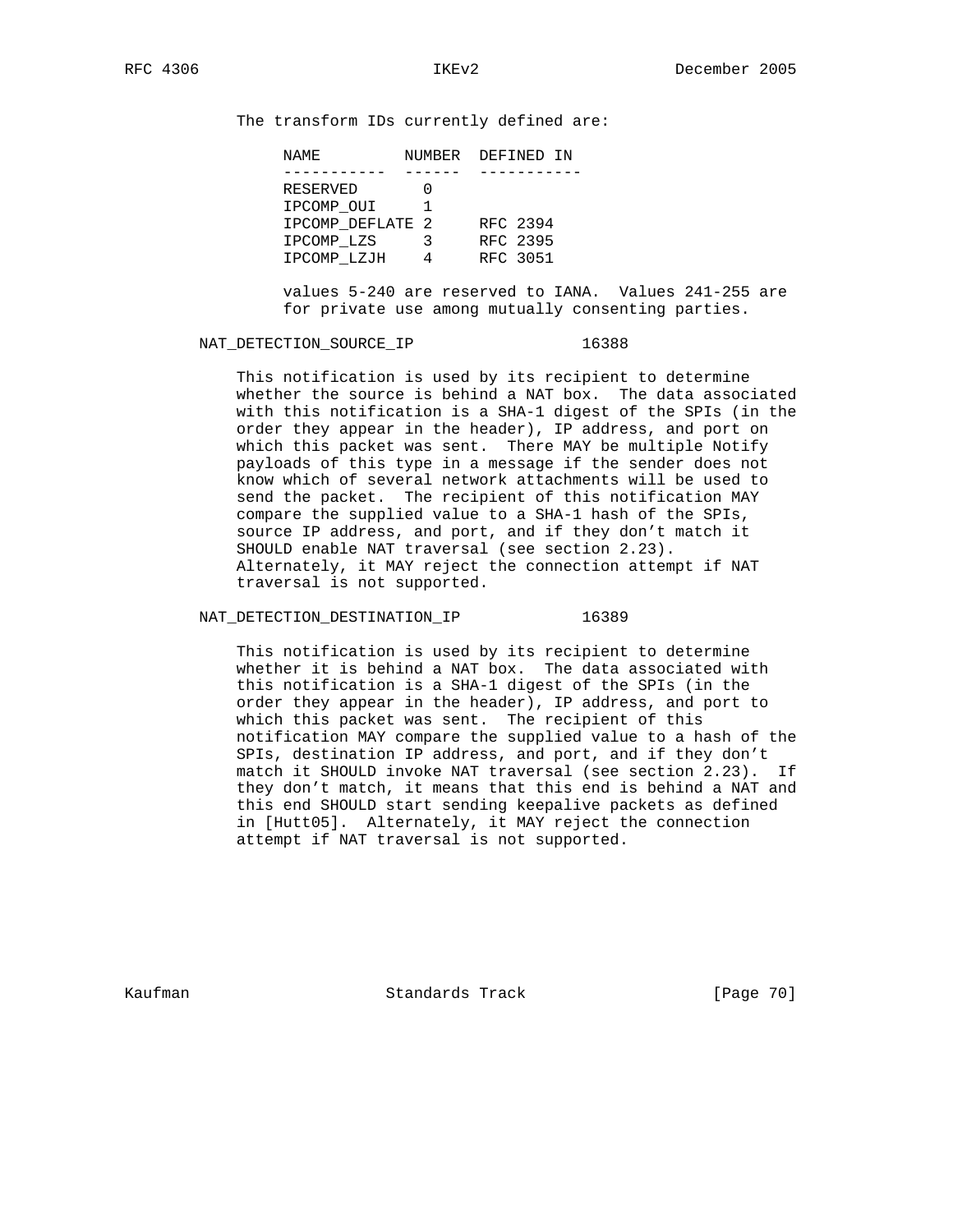## COOKIE 2000 16390

 This notification MAY be included in an IKE\_SA\_INIT response. It indicates that the request should be retried with a copy of this notification as the first payload. This notification MUST be included in an IKE\_SA\_INIT request retry if a COOKIE notification was included in the initial response. The data associated with this notification MUST be between 1 and 64 octets in length (inclusive).

USE\_TRANSPORT\_MODE 16391

 This notification MAY be included in a request message that also includes an SA payload requesting a CHILD\_SA. It requests that the CHILD\_SA use transport mode rather than tunnel mode for the SA created. If the request is accepted, the response MUST also include a notification of type USE\_TRANSPORT\_MODE. If the responder declines the request, the CHILD\_SA will be established in tunnel mode. If this is unacceptable to the initiator, the initiator MUST delete the SA. Note: Except when using this option to negotiate transport mode, all CHILD\_SAs will use tunnel mode.

 Note: The ECN decapsulation modifications specified in [RFC4301] MUST be performed for every tunnel mode SA created by IKEv2.

HTTP CERT LOOKUP SUPPORTED 16392

 This notification MAY be included in any message that can include a CERTREQ payload and indicates that the sender is capable of looking up certificates based on an HTTP-based URL (and hence presumably would prefer to receive certificate specifications in that format).

# REKEY\_SA 16393

 This notification MUST be included in a CREATE\_CHILD\_SA exchange if the purpose of the exchange is to replace an existing ESP or AH SA. The SPI field identifies the SA being rekeyed. There is no data.

ESP\_TFC\_PADDING\_NOT\_SUPPORTED 16394

 This notification asserts that the sending endpoint will NOT accept packets that contain Flow Confidentiality (TFC) padding.

Kaufman Standards Track [Page 71]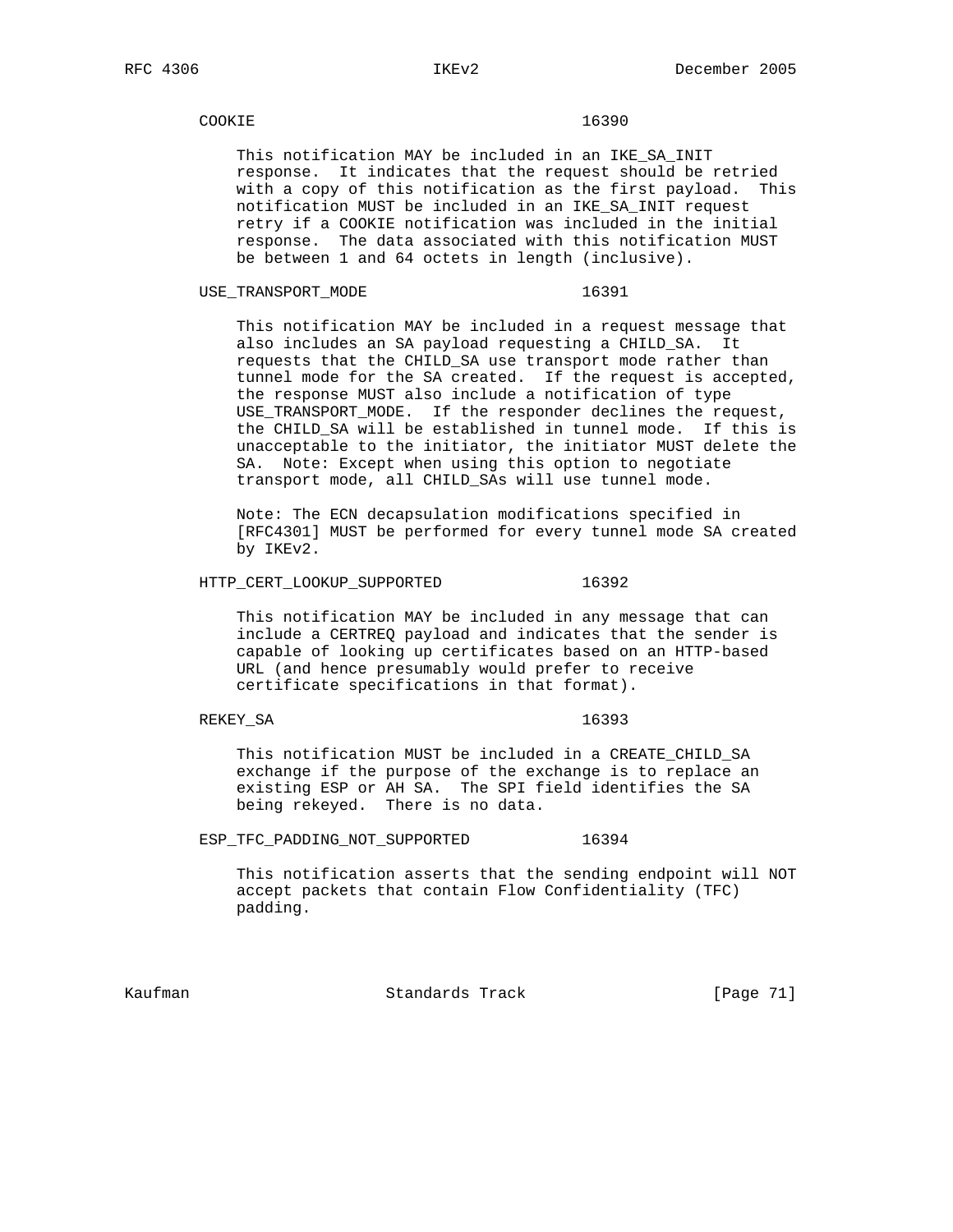NON\_FIRST\_FRAGMENTS\_ALSO 16395 Used for fragmentation control. See [RFC4301] for explanation. RESERVED TO IANA - STATUS TYPES 16396 - 40959 Private Use - STATUS TYPES 40960 - 65535

3.11. Delete Payload

 The Delete Payload, denoted D in this memo, contains a protocol specific security association identifier that the sender has removed from its security association database and is, therefore, no longer valid. Figure 17 shows the format of the Delete Payload. It is possible to send multiple SPIs in a Delete payload; however, each SPI MUST be for the same protocol. Mixing of protocol identifiers MUST NOT be performed in a Delete payload. It is permitted, however, to include multiple Delete payloads in a single INFORMATIONAL exchange where each Delete payload lists SPIs for a different protocol.

 Deletion of the IKE\_SA is indicated by a protocol ID of 1 (IKE) but no SPIs. Deletion of a CHILD\_SA, such as ESP or AH, will contain the IPsec protocol ID of that protocol (2 for AH, 3 for ESP), and the SPI is the SPI the sending endpoint would expect in inbound ESP or AH packets.

The Delete Payload is defined as follows:

1 2 3 0 1 2 3 4 5 6 7 8 9 0 1 2 3 4 5 6 7 8 9 0 1 2 3 4 5 6 7 8 9 0 1 +-+-+-+-+-+-+-+-+-+-+-+-+-+-+-+-+-+-+-+-+-+-+-+-+-+-+-+-+-+-+-+-+ ! Next Payload !C! RESERVED ! Payload Length ! +-+-+-+-+-+-+-+-+-+-+-+-+-+-+-+-+-+-+-+-+-+-+-+-+-+-+-+-+-+-+-+-+ ! Protocol ID ! SPI Size ! # of SPIs +-+-+-+-+-+-+-+-+-+-+-+-+-+-+-+-+-+-+-+-+-+-+-+-+-+-+-+-+-+-+-+-+ . The contract of the contract of the contract of the contract of the contract of the contract of the contract ˜ Security Parameter Index(es) (SPI) ˜ . The contract of the contract of the contract of the contract of the contract of the contract of the contract +-+-+-+-+-+-+-+-+-+-+-+-+-+-+-+-+-+-+-+-+-+-+-+-+-+-+-+-+-+-+-+-+

Figure 17: Delete Payload Format

 o Protocol ID (1 octet) - Must be 1 for an IKE\_SA, 2 for AH, or 3 for ESP.

Kaufman **Standards Track** [Page 72]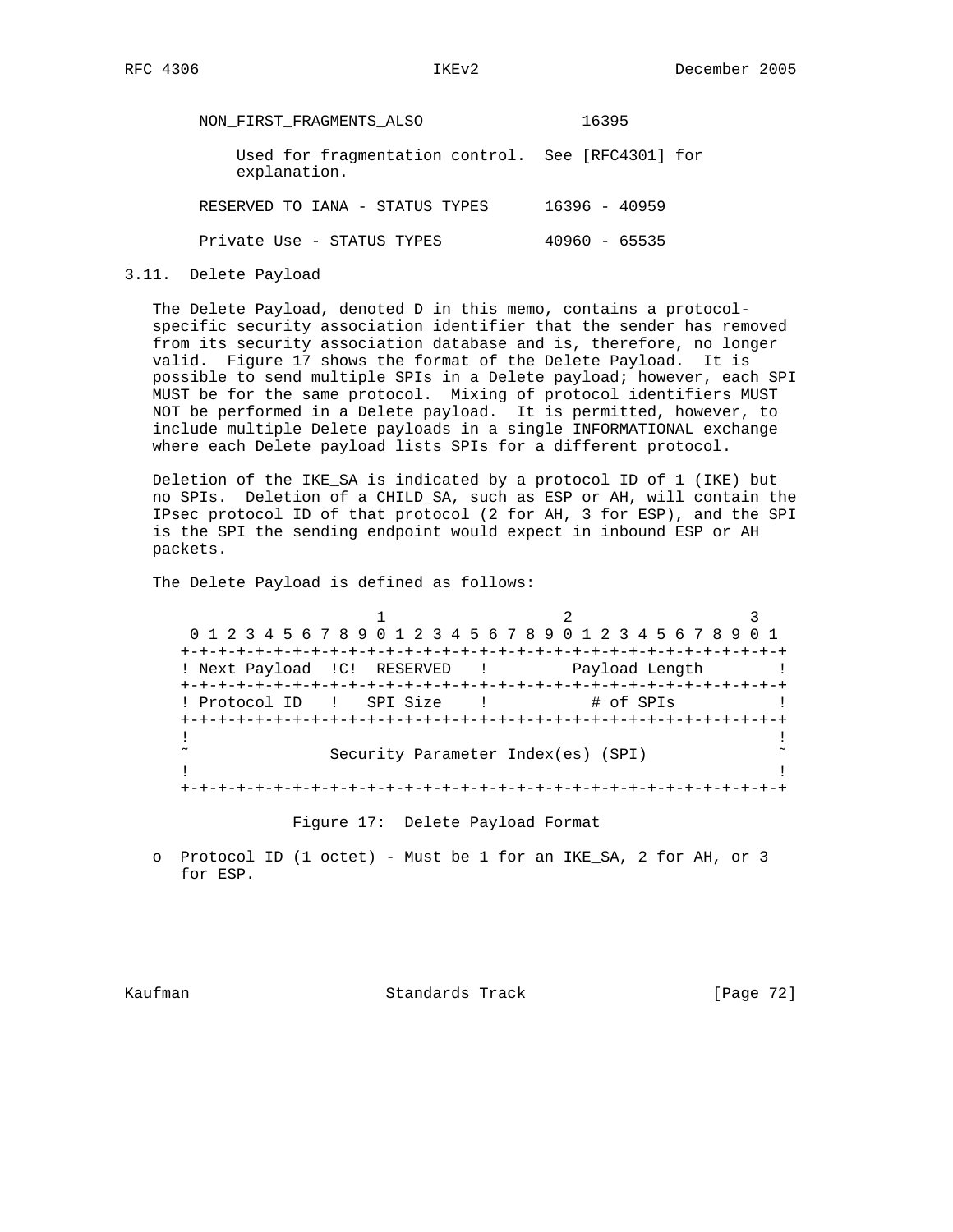- o SPI Size (1 octet) Length in octets of the SPI as defined by the protocol ID. It MUST be zero for IKE (SPI is in message header) or four for AH and ESP.
- o # of SPIs (2 octets) The number of SPIs contained in the Delete payload. The size of each SPI is defined by the SPI Size field.
- o Security Parameter Index(es) (variable length) Identifies the specific security association(s) to delete. The length of this field is determined by the SPI Size and # of SPIs fields.

The payload type for the Delete Payload is forty two (42).

## 3.12. Vendor ID Payload

 The Vendor ID Payload, denoted V in this memo, contains a vendor defined constant. The constant is used by vendors to identify and recognize remote instances of their implementations. This mechanism allows a vendor to experiment with new features while maintaining backward compatibility.

 A Vendor ID payload MAY announce that the sender is capable to accepting certain extensions to the protocol, or it MAY simply identify the implementation as an aid in debugging. A Vendor ID payload MUST NOT change the interpretation of any information defined in this specification (i.e., the critical bit MUST be set to 0). Multiple Vendor ID payloads MAY be sent. An implementation is NOT REQUIRED to send any Vendor ID payload at all.

 A Vendor ID payload may be sent as part of any message. Reception of a familiar Vendor ID payload allows an implementation to make use of Private USE numbers described throughout this memo -- private payloads, private exchanges, private notifications, etc. Unfamiliar Vendor IDs MUST be ignored.

 Writers of Internet-Drafts who wish to extend this protocol MUST define a Vendor ID payload to announce the ability to implement the extension in the Internet-Draft. It is expected that Internet-Drafts that gain acceptance and are standardized will be given "magic numbers" out of the Future Use range by IANA, and the requirement to use a Vendor ID will go away.

Kaufman **Standards Track** [Page 73]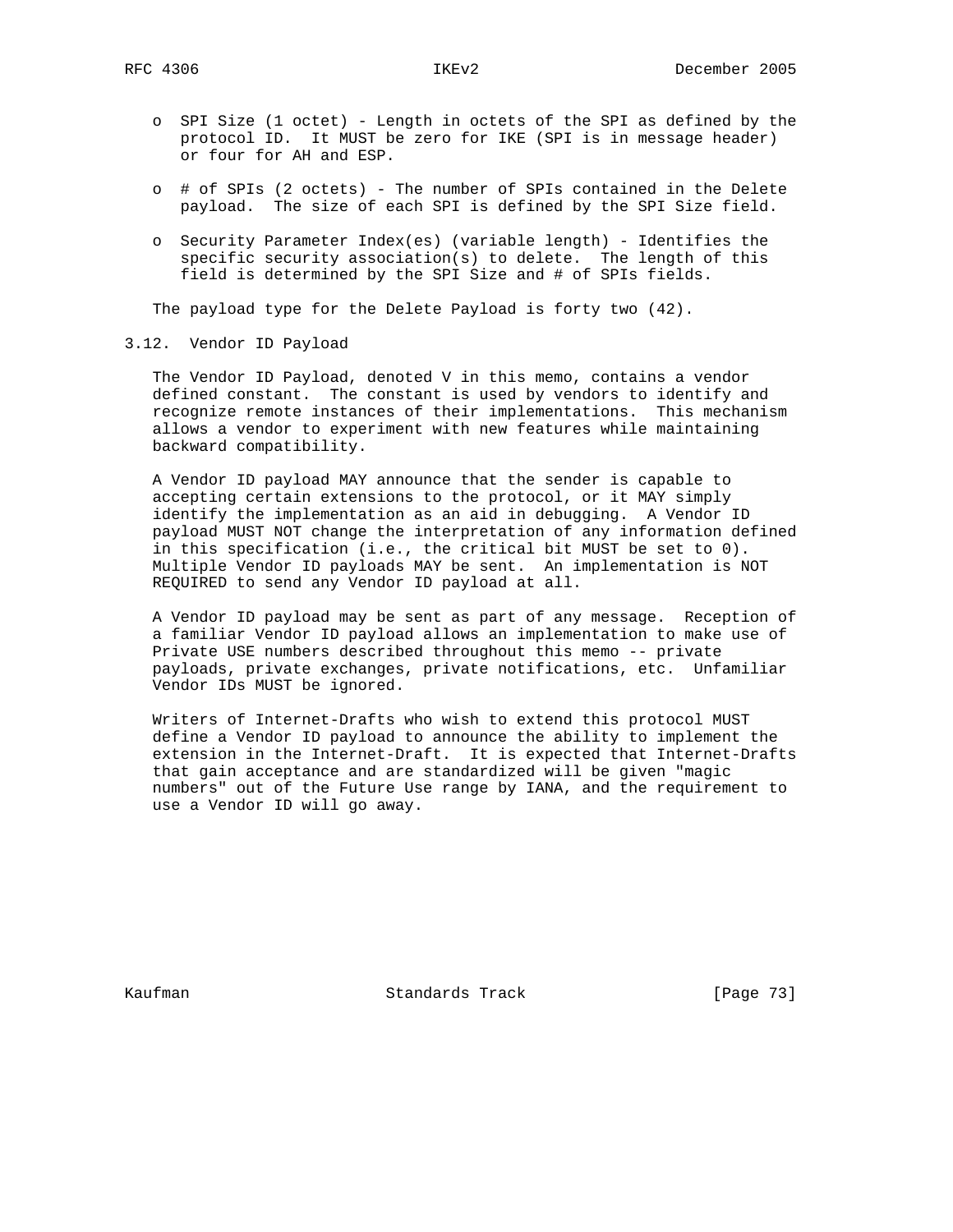The Vendor ID Payload fields are defined as follows:

1 2 3 0 1 2 3 4 5 6 7 8 9 0 1 2 3 4 5 6 7 8 9 0 1 2 3 4 5 6 7 8 9 0 1 +-+-+-+-+-+-+-+-+-+-+-+-+-+-+-+-+-+-+-+-+-+-+-+-+-+-+-+-+-+-+-+-+ ! Next Payload ! C! RESERVED ! Payload Length ! +-+-+-+-+-+-+-+-+-+-+-+-+-+-+-+-+-+-+-+-+-+-+-+-+-+-+-+-+-+-+-+-+ . The contract of the contract of the contract of the contract of the contract of the contract of the contract Vendor ID (VID)  $\sim$ . The contract of the contract of the contract of the contract of the contract of the contract of the contract +-+-+-+-+-+-+-+-+-+-+-+-+-+-+-+-+-+-+-+-+-+-+-+-+-+-+-+-+-+-+-+-+

#### Figure 18: Vendor ID Payload Format

 o Vendor ID (variable length) - It is the responsibility of the person choosing the Vendor ID to assure its uniqueness in spite of the absence of any central registry for IDs. Good practice is to include a company name, a person name, or some such. If you want to show off, you might include the latitude and longitude and time where you were when you chose the ID and some random input. A message digest of a long unique string is preferable to the long unique string itself.

The payload type for the Vendor ID Payload is forty three (43).

3.13. Traffic Selector Payload

 The Traffic Selector Payload, denoted TS in this memo, allows peers to identify packet flows for processing by IPsec security services. The Traffic Selector Payload consists of the IKE generic payload header followed by individual traffic selectors as follows:

1 2 3 0 1 2 3 4 5 6 7 8 9 0 1 2 3 4 5 6 7 8 9 0 1 2 3 4 5 6 7 8 9 0 1 +-+-+-+-+-+-+-+-+-+-+-+-+-+-+-+-+-+-+-+-+-+-+-+-+-+-+-+-+-+-+-+-+ ! Next Payload !C! RESERVED ! Payload Length ! +-+-+-+-+-+-+-+-+-+-+-+-+-+-+-+-+-+-+-+-+-+-+-+-+-+-+-+-+-+-+-+-+ ! Number of TSs ! RESERVED +-+-+-+-+-+-+-+-+-+-+-+-+-+-+-+-+-+-+-+-+-+-+-+-+-+-+-+-+-+-+-+-+ . The contract of the contract of the contract of the contract of the contract of the contract of the contract ˜ <Traffic Selectors> ˜ . The contract of the contract of the contract of the contract of the contract of the contract of the contract +-+-+-+-+-+-+-+-+-+-+-+-+-+-+-+-+-+-+-+-+-+-+-+-+-+-+-+-+-+-+-+-+

Figure 19: Traffic Selectors Payload Format

 o Number of TSs (1 octet) - Number of traffic selectors being provided.

Kaufman Standards Track [Page 74]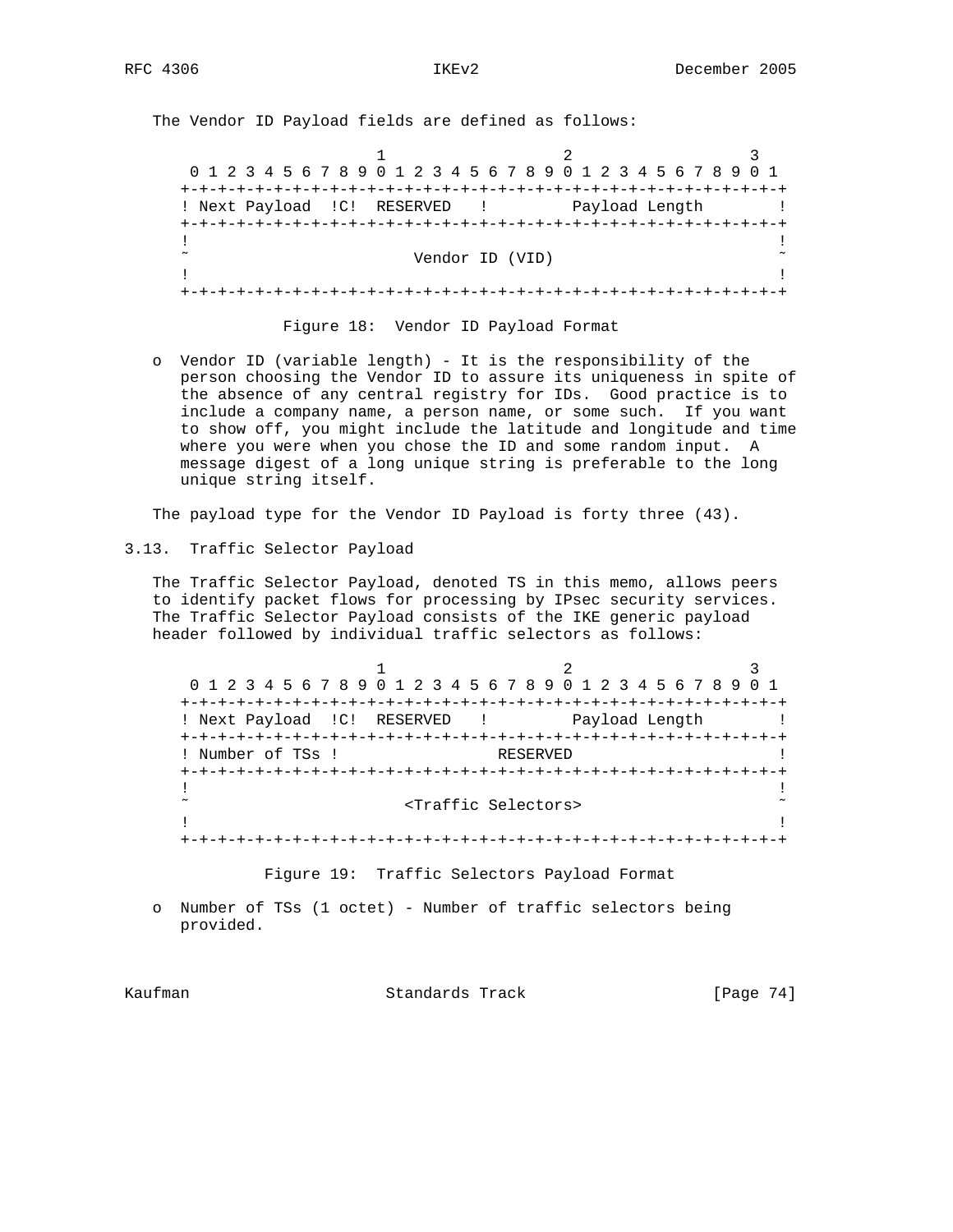- o RESERVED This field MUST be sent as zero and MUST be ignored on receipt.
- o Traffic Selectors (variable length) One or more individual traffic selectors.

 The length of the Traffic Selector payload includes the TS header and all the traffic selectors.

 The payload type for the Traffic Selector payload is forty four (44) for addresses at the initiator's end of the SA and forty five (45) for addresses at the responder's end.

# 3.13.1. Traffic Selector

 $1$   $2$   $3$  0 1 2 3 4 5 6 7 8 9 0 1 2 3 4 5 6 7 8 9 0 1 2 3 4 5 6 7 8 9 0 1 +-+-+-+-+-+-+-+-+-+-+-+-+-+-+-+-+-+-+-+-+-+-+-+-+-+-+-+-+-+-+-+-+ ! TS Type !IP Protocol ID\*| Selector Length | +-+-+-+-+-+-+-+-+-+-+-+-+-+-+-+-+-+-+-+-+-+-+-+-+-+-+-+-+-+-+-+-+ Start Port\* | End Port\* +-+-+-+-+-+-+-+-+-+-+-+-+-+-+-+-+-+-+-+-+-+-+-+-+-+-+-+-+-+-+-+-+ . The contract of the contract of the contract of the contract of the contract of the contract of the contract Starting Address\* . The contract of the contract of the contract of the contract of the contract of the contract of the contract +-+-+-+-+-+-+-+-+-+-+-+-+-+-+-+-+-+-+-+-+-+-+-+-+-+-+-+-+-+-+-+-+ . The contract of the contract of the contract of the contract of the contract of the contract of the contract ˜ Ending Address\* ˜ . The contract of the contract of the contract of the contract of the contract of the contract of the contract +-+-+-+-+-+-+-+-+-+-+-+-+-+-+-+-+-+-+-+-+-+-+-+-+-+-+-+-+-+-+-+-+

#### Figure 20: Traffic Selector

 \* Note: All fields other than TS Type and Selector Length depend on the TS Type. The fields shown are for TS Types 7 and 8, the only two values currently defined.

- o TS Type (one octet) Specifies the type of traffic selector.
- o IP protocol ID (1 octet) Value specifying an associated IP protocol ID (e.g., UDP/TCP/ICMP). A value of zero means that the protocol ID is not relevant to this traffic selector -- the SA can carry all protocols.
- o Selector Length Specifies the length of this Traffic Selector Substructure including the header.

Kaufman Standards Track [Page 75]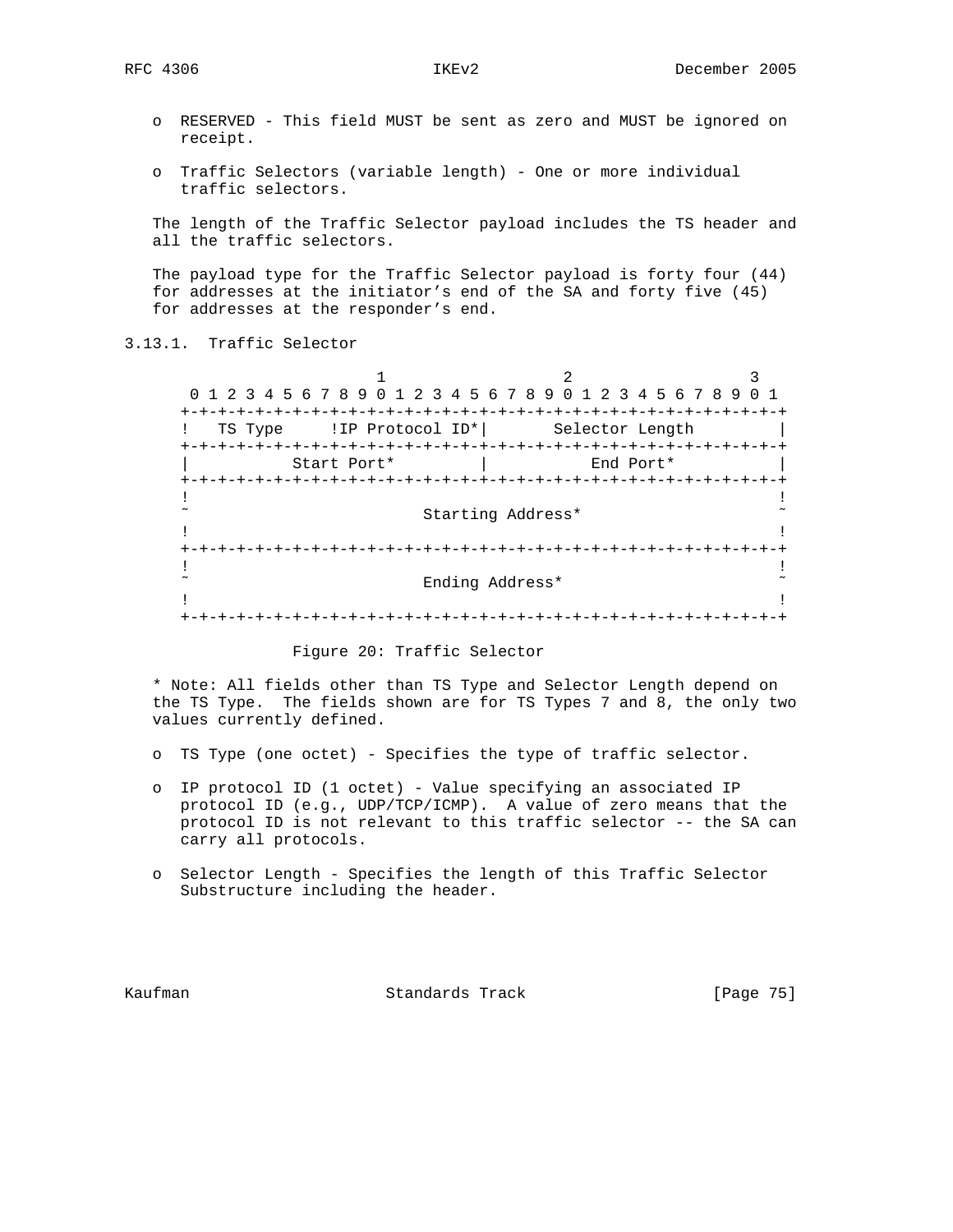- o Start Port (2 octets) Value specifying the smallest port number allowed by this Traffic Selector. For protocols for which port is undefined, or if all ports are allowed, this field MUST be zero. For the ICMP protocol, the two one-octet fields Type and Code are treated as a single 16-bit integer (with Type in the most significant eight bits and Code in the least significant eight bits) port number for the purposes of filtering based on this field.
- o End Port (2 octets) Value specifying the largest port number allowed by this Traffic Selector. For protocols for which port is undefined, or if all ports are allowed, this field MUST be 65535. For the ICMP protocol, the two one-octet fields Type and Code are treated as a single 16-bit integer (with Type in the most significant eight bits and Code in the least significant eight bits) port number for the purposed of filtering based on this field.
- o Starting Address The smallest address included in this Traffic Selector (length determined by TS type).
- o Ending Address The largest address included in this Traffic Selector (length determined by TS type).

 Systems that are complying with [RFC4301] that wish to indicate "ANY" ports MUST set the start port to 0 and the end port to 65535; note that according to [RFC4301], "ANY" includes "OPAQUE". Systems working with [RFC4301] that wish to indicate "OPAQUE" ports, but not "ANY" ports, MUST set the start port to 65535 and the end port to 0.

 The following table lists the assigned values for the Traffic Selector Type field and the corresponding Address Selector Data.

| TS Type  | Value   |
|----------|---------|
|          |         |
| RESERVED | $0 - 6$ |

TS\_IPV4\_ADDR\_RANGE 7

 A range of IPv4 addresses, represented by two four-octet values. The first value is the beginning IPv4 address (inclusive) and the second value is the ending IPv4 address (inclusive). All addresses falling between the two specified addresses are considered to be within the list.

Kaufman **Standards Track** [Page 76]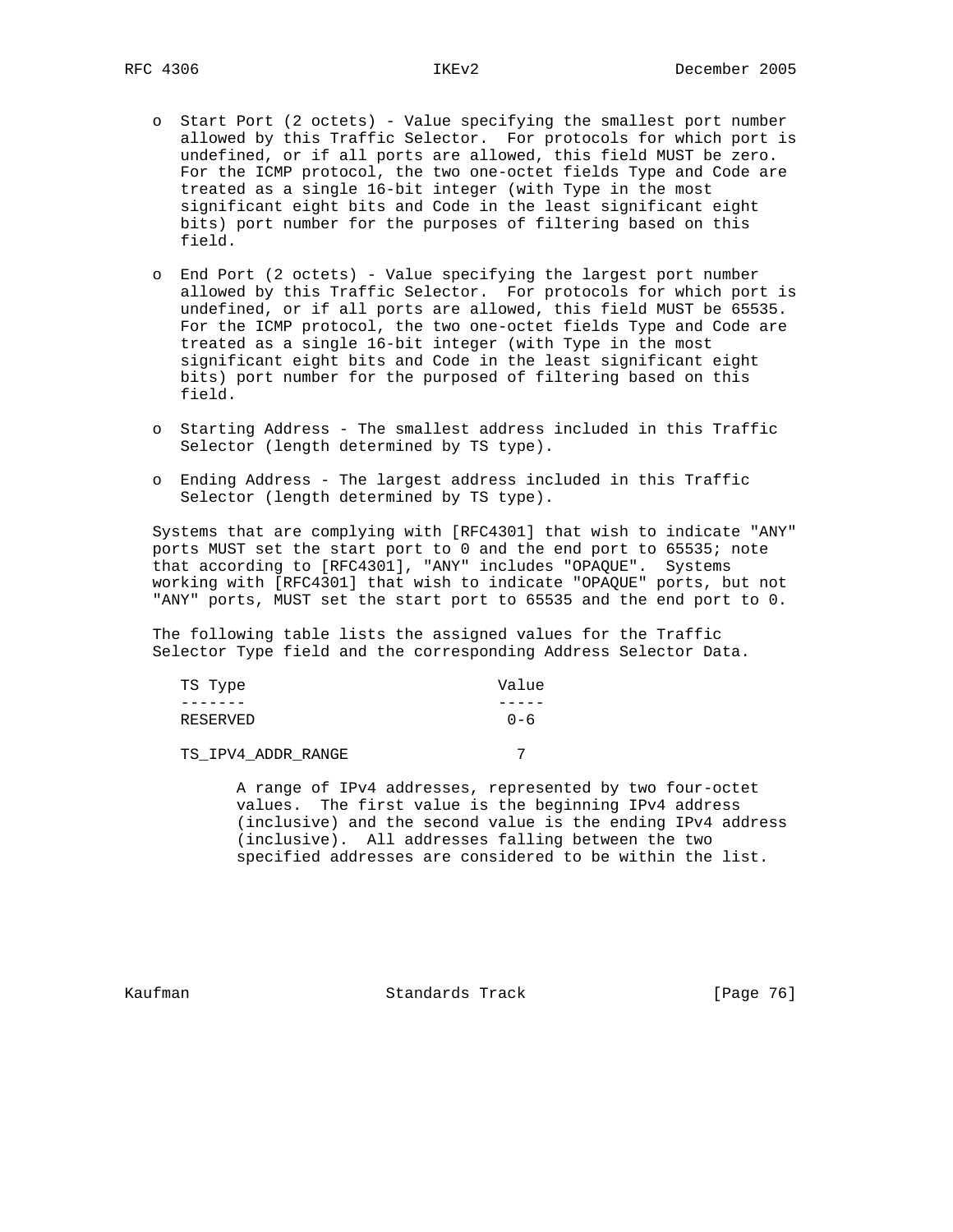TS\_IPV6\_ADDR\_RANGE 8

 A range of IPv6 addresses, represented by two sixteen-octet values. The first value is the beginning IPv6 address (inclusive) and the second value is the ending IPv6 address (inclusive). All addresses falling between the two specified addresses are considered to be within the list.

| RESERVED TO IANA | $9 - 240$   |
|------------------|-------------|
| PRIVATE USE      | $241 - 255$ |

## 3.14. Encrypted Payload

The Encrypted Payload, denoted  $SK{...}$  or E in this memo, contains other payloads in encrypted form. The Encrypted Payload, if present in a message, MUST be the last payload in the message. Often, it is the only payload in the message.

 The algorithms for encryption and integrity protection are negotiated during IKE\_SA setup, and the keys are computed as specified in sections 2.14 and 2.18.

 The encryption and integrity protection algorithms are modeled after the ESP algorithms described in RFCs 2104 [KBC96], 4303 [RFC4303], and 2451 [ESPCBC]. This document completely specifies the cryptographic processing of IKE data, but those documents should be consulted for design rationale. We require a block cipher with a fixed block size and an integrity check algorithm that computes a fixed-length checksum over a variable size message.

 The payload type for an Encrypted payload is forty six (46). The Encrypted Payload consists of the IKE generic payload header followed by individual fields as follows:

Kaufman **Standards Track** [Page 77]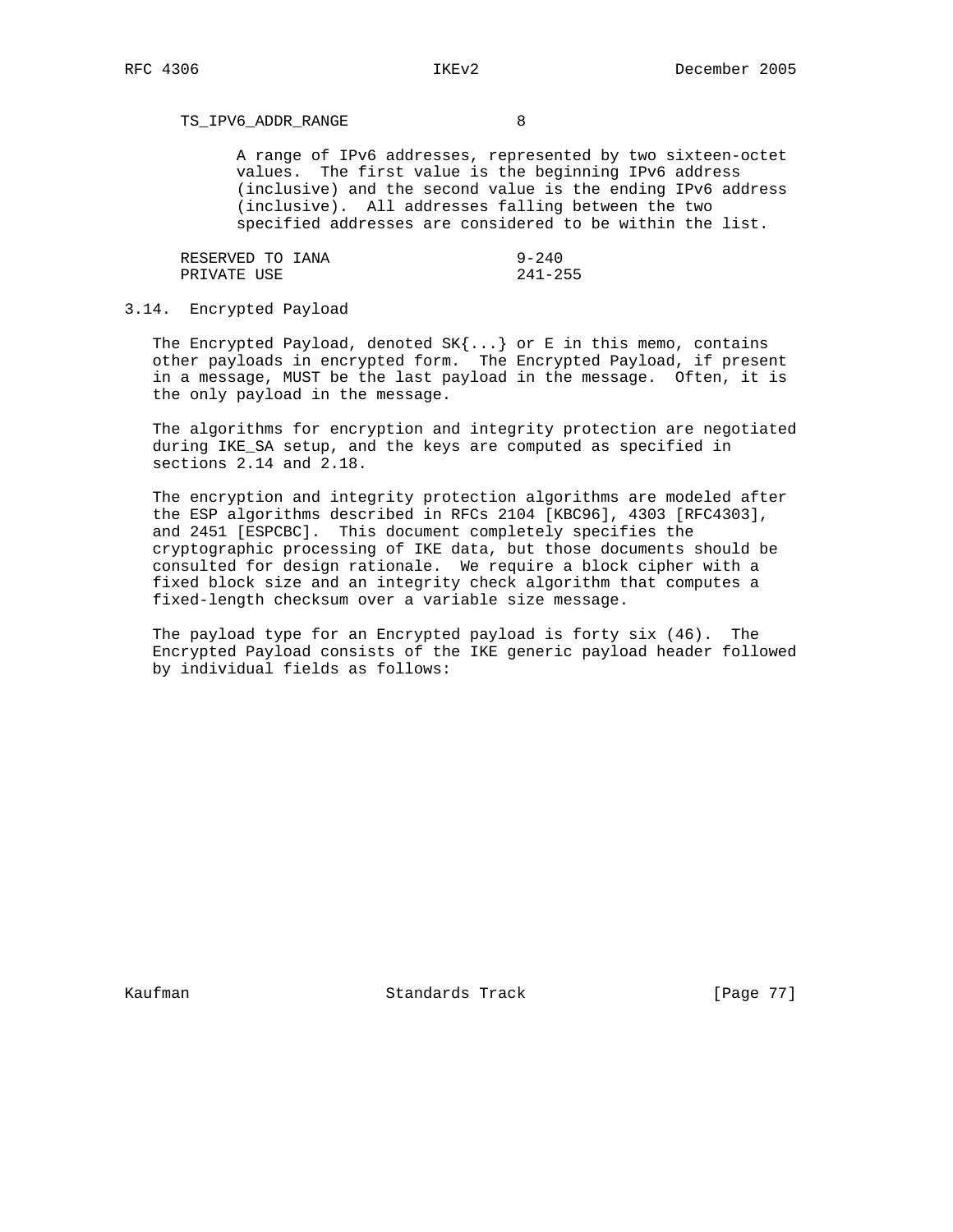|                          | 0 1 2 3 4 5 6 7 8 9 0 1 2 3 4 5 6 7 8 9 0 1 2 3 4 5 6 7 8 9 |                                   |                        |                    |  |
|--------------------------|-------------------------------------------------------------|-----------------------------------|------------------------|--------------------|--|
| ! Next Payload           | RESERVED<br>$\mathsf{IC}$ !                                 | and the state of the state of the |                        | Payload Length     |  |
|                          |                                                             | Initialization Vector             |                        |                    |  |
|                          | (length is block size for encryption algorithm)             |                                   |                        |                    |  |
| $\overline{\phantom{a}}$ |                                                             | Encrypted IKE Payloads            |                        | -+-+-+-+-+-+-+     |  |
| $\ddot{}$                |                                                             |                                   | Padding (0-255 octets) |                    |  |
|                          | +-+-+-+-+-+-+-+-+                                           |                                   |                        | +-+-+-+-+-+-+-+-+  |  |
|                          |                                                             |                                   |                        | Pad Length         |  |
|                          |                                                             |                                   |                        | -+-+-+-+-+-+-+-+-+ |  |
| ~                        |                                                             | Integrity Checksum Data           |                        |                    |  |
|                          |                                                             |                                   |                        |                    |  |

Figure 21: Encrypted Payload Format

- o Next Payload The payload type of the first embedded payload. Note that this is an exception in the standard header format, since the Encrypted payload is the last payload in the message and therefore the Next Payload field would normally be zero. But because the content of this payload is embedded payloads and there was no natural place to put the type of the first one, that type is placed here.
- o Payload Length Includes the lengths of the header, IV, Encrypted IKE Payloads, Padding, Pad Length, and Integrity Checksum Data.
- o Initialization Vector A randomly chosen value whose length is equal to the block length of the underlying encryption algorithm. Recipients MUST accept any value. Senders SHOULD either pick this value pseudo-randomly and independently for each message or use the final ciphertext block of the previous message sent. Senders MUST NOT use the same value for each message, use a sequence of values with low hamming distance (e.g., a sequence number), or use ciphertext from a received message.
- o IKE Payloads are as specified earlier in this section. This field is encrypted with the negotiated cipher.
- o Padding MAY contain any value chosen by the sender, and MUST have a length that makes the combination of the Payloads, the Padding, and the Pad Length to be a multiple of the encryption block size. This field is encrypted with the negotiated cipher.

Kaufman **Standards Track** [Page 78]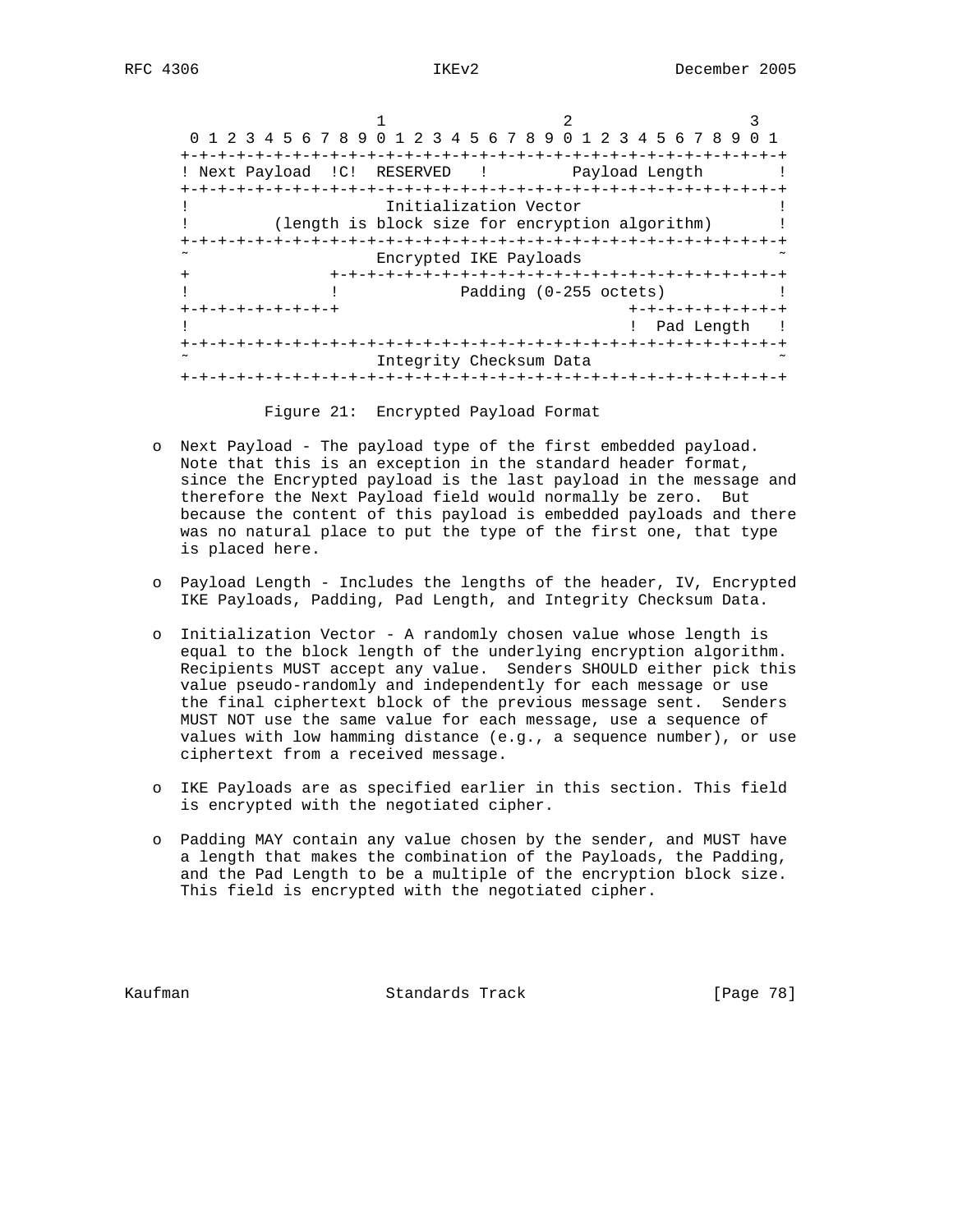- o Pad Length is the length of the Padding field. The sender SHOULD set the Pad Length to the minimum value that makes the combination of the Payloads, the Padding, and the Pad Length a multiple of the block size, but the recipient MUST accept any length that results in proper alignment. This field is encrypted with the negotiated cipher.
- o Integrity Checksum Data is the cryptographic checksum of the entire message starting with the Fixed IKE Header through the Pad Length. The checksum MUST be computed over the encrypted message. Its length is determined by the integrity algorithm negotiated.

## 3.15. Configuration Payload

 The Configuration payload, denoted CP in this document, is used to exchange configuration information between IKE peers. The exchange is for an IRAC to request an internal IP address from an IRAS and to exchange other information of the sort that one would acquire with Dynamic Host Configuration Protocol (DHCP) if the IRAC were directly connected to a LAN.

 Configuration payloads are of type CFG\_REQUEST/CFG\_REPLY or CFG\_SET/CFG\_ACK (see CFG Type in the payload description below). CFG\_REQUEST and CFG\_SET payloads may optionally be added to any IKE request. The IKE response MUST include either a corresponding CFG\_REPLY or CFG\_ACK or a Notify payload with an error type indicating why the request could not be honored. An exception is that a minimal implementation MAY ignore all CFG\_REQUEST and CFG\_SET payloads, so a response message without a corresponding CFG\_REPLY or CFG\_ACK MUST be accepted as an indication that the request was not supported.

 "CFG\_REQUEST/CFG\_REPLY" allows an IKE endpoint to request information from its peer. If an attribute in the CFG REQUEST Configuration Payload is not zero-length, it is taken as a suggestion for that attribute. The CFG\_REPLY Configuration Payload MAY return that value, or a new one. It MAY also add new attributes and not include some requested ones. Requestors MUST ignore returned attributes that they do not recognize.

 Some attributes MAY be multi-valued, in which case multiple attribute values of the same type are sent and/or returned. Generally, all values of an attribute are returned when the attribute is requested. For some attributes (in this version of the specification only internal addresses), multiple requests indicates a request that multiple values be assigned. For these attributes, the number of values returned SHOULD NOT exceed the number requested.

Kaufman **Standards Track** [Page 79]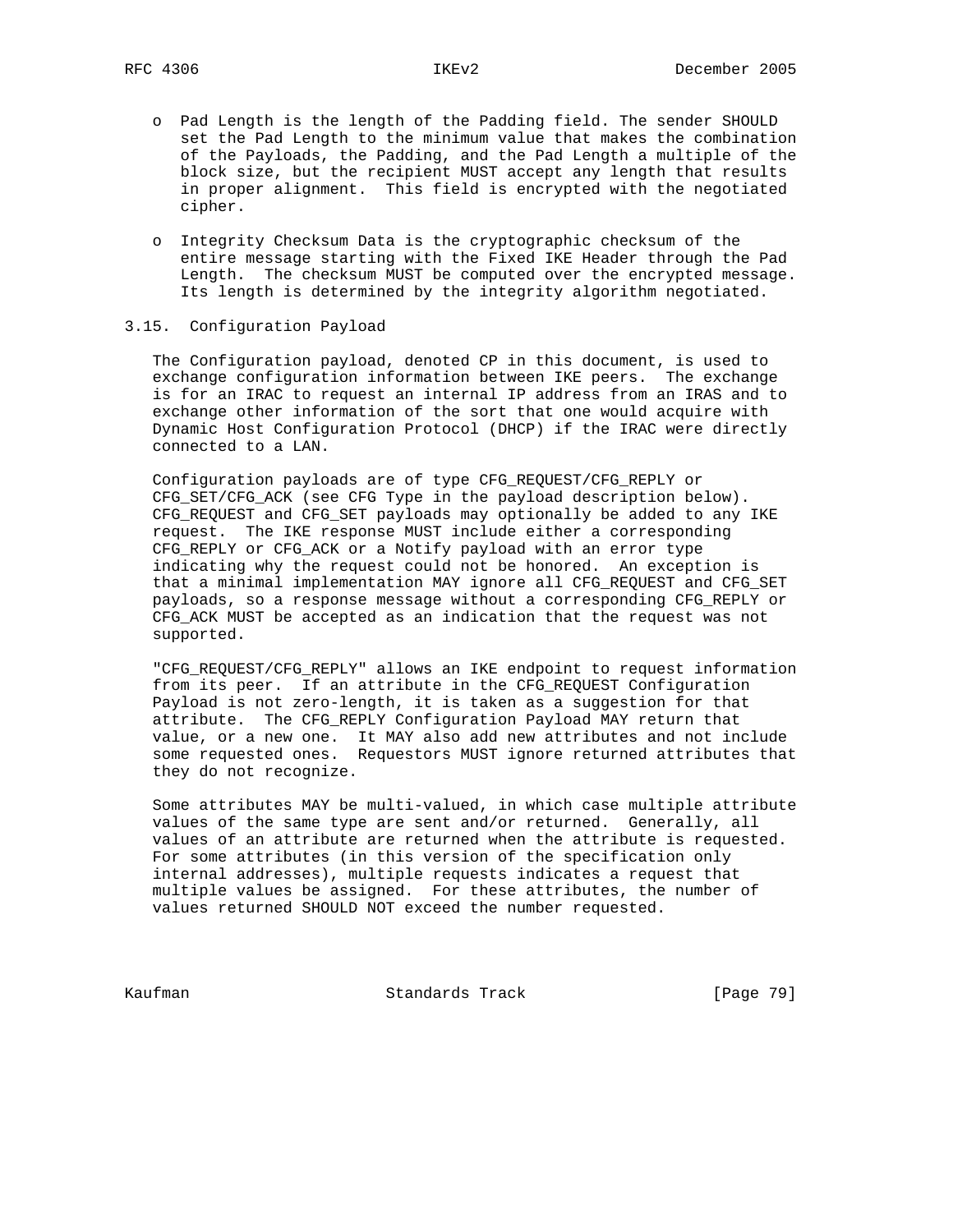If the data type requested in a CFG\_REQUEST is not recognized or not supported, the responder MUST NOT return an error type but rather MUST either send a CFG\_REPLY that MAY be empty or a reply not containing a CFG\_REPLY payload at all. Error returns are reserved for cases where the request is recognized but cannot be performed as requested or the request is badly formatted.

 "CFG\_SET/CFG\_ACK" allows an IKE endpoint to push configuration data to its peer. In this case, the CFG\_SET Configuration Payload contains attributes the initiator wants its peer to alter. The responder MUST return a Configuration Payload if it accepted any of the configuration data and it MUST contain the attributes that the responder accepted with zero-length data. Those attributes that it did not accept MUST NOT be in the CFG\_ACK Configuration Payload. If no attributes were accepted, the responder MUST return either an empty CFG\_ACK payload or a response message without a CFG\_ACK payload. There are currently no defined uses for the CFG\_SET/CFG\_ACK exchange, though they may be used in connection with extensions based on Vendor IDs. An minimal implementation of this specification MAY ignore CFG\_SET payloads.

 Extensions via the CP payload SHOULD NOT be used for general purpose management. Its main intent is to provide a bootstrap mechanism to exchange information within IPsec from IRAS to IRAC. While it MAY be useful to use such a method to exchange information between some Security Gateways (SGW) or small networks, existing management protocols such as DHCP [DHCP], RADIUS [RADIUS], SNMP, or LDAP [LDAP] should be preferred for enterprise management as well as subsequent information exchanges.

1 2 3 0 1 2 3 4 5 6 7 8 9 0 1 2 3 4 5 6 7 8 9 0 1 2 3 4 5 6 7 8 9 0 1 +-+-+-+-+-+-+-+-+-+-+-+-+-+-+-+-+-+-+-+-+-+-+-+-+-+-+-+-+-+-+-+-+ ! Next Payload ! C! RESERVED ! Payload Length ! +-+-+-+-+-+-+-+-+-+-+-+-+-+-+-+-+-+-+-+-+-+-+-+-+-+-+-+-+-+-+-+-+ ! CFG Type ! RESERVED +-+-+-+-+-+-+-+-+-+-+-+-+-+-+-+-+-+-+-+-+-+-+-+-+-+-+-+-+-+-+-+-+ . The contract of the contract of the contract of the contract of the contract of the contract of the contract Configuration Attributes . The contract of the contract of the contract of the contract of the contract of the contract of the contract +-+-+-+-+-+-+-+-+-+-+-+-+-+-+-+-+-+-+-+-+-+-+-+-+-+-+-+-+-+-+-+-+

The Configuration Payload is defined as follows:

Figure 22: Configuration Payload Format

The payload type for the Configuration Payload is forty seven (47).

Kaufman Standards Track [Page 80]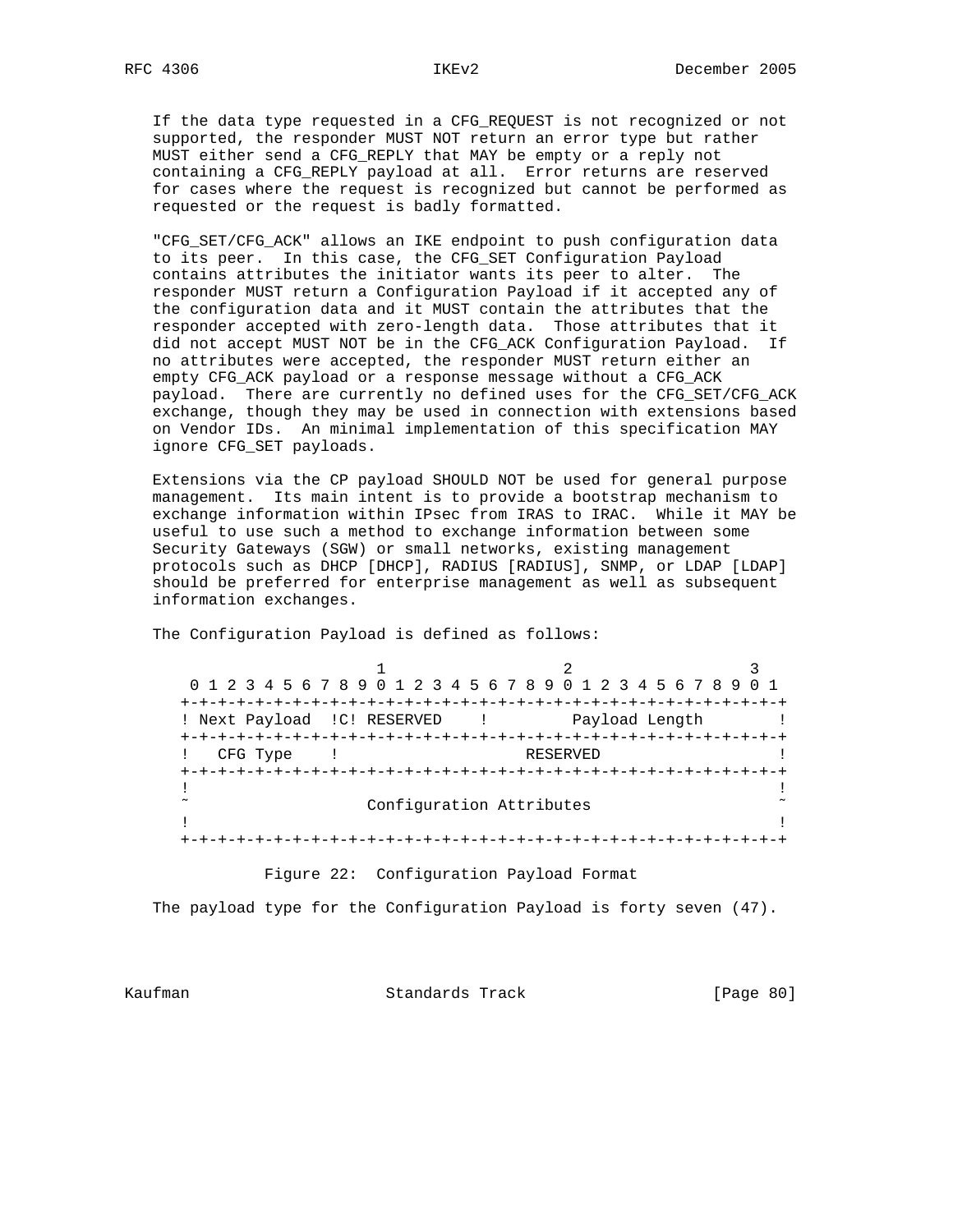o CFG Type (1 octet) - The type of exchange represented by the Configuration Attributes.

| CFG Type    | Value |
|-------------|-------|
|             |       |
| RESERVED    |       |
| CFG REOUEST |       |
| CFG REPLY   | 2.    |
| CFG SET     | २     |
| CFG ACK     |       |

 values 5-127 are reserved to IANA. Values 128-255 are for private use among mutually consenting parties.

- o RESERVED (3 octets) MUST be sent as zero; MUST be ignored on receipt.
- o Configuration Attributes (variable length) These are type length values specific to the Configuration Payload and are defined below. There may be zero or more Configuration Attributes in this payload.
- 3.15.1. Configuration Attributes

1 2 3 0 1 2 3 4 5 6 7 8 9 0 1 2 3 4 5 6 7 8 9 0 1 2 3 4 5 6 7 8 9 0 1 +-+-+-+-+-+-+-+-+-+-+-+-+-+-+-+-+-+-+-+-+-+-+-+-+-+-+-+-+-+-+-+-+ !R| Attribute Type ! Length | +-+-+-+-+-+-+-+-+-+-+-+-+-+-+-+-+-+-+-+-+-+-+-+-+-+-+-+-+-+-+-+-+ | | ˜ Value ˜ | | +-+-+-+-+-+-+-+-+-+-+-+-+-+-+-+-+-+-+-+-+-+-+-+-+-+-+-+-+-+-+-+-+

Figure 23: Configuration Attribute Format

- o Reserved (1 bit) This bit MUST be set to zero and MUST be ignored on receipt.
- o Attribute Type (15 bits) A unique identifier for each of the Configuration Attribute Types.
- o Length (2 octets) Length in octets of Value.
- o Value (0 or more octets) The variable-length value of this Configuration Attribute.

Kaufman **Standards Track** [Page 81]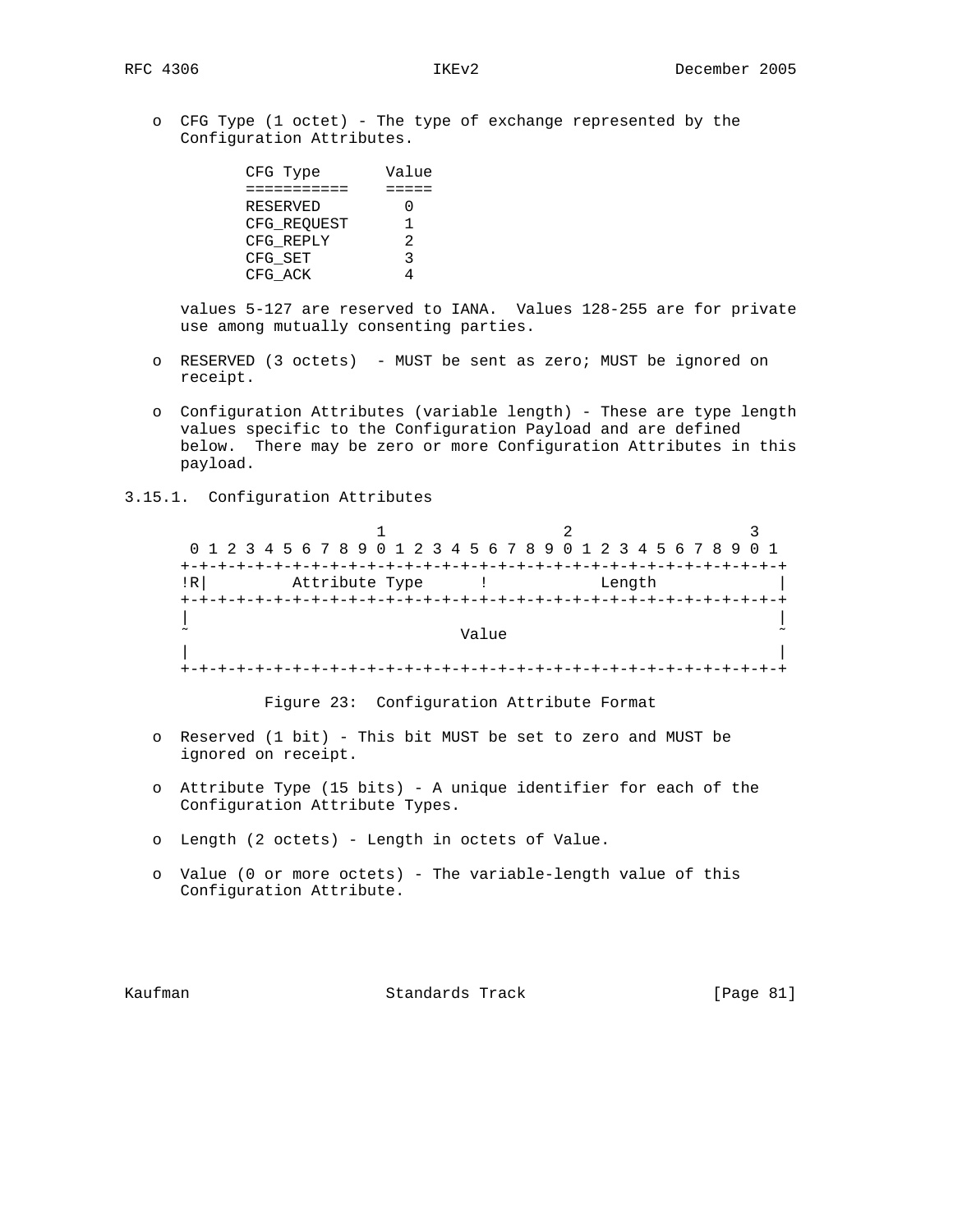The following attribute types have been defined:

|                         |                | Multi-              |                |
|-------------------------|----------------|---------------------|----------------|
| Attribute Type          |                | Value Valued Length |                |
|                         |                |                     |                |
| RESERVED                | 0              |                     |                |
| INTERNAL IP4 ADDRESS    | $\mathbf{1}$   | YES*                | 0 or 4 octets  |
| INTERNAL IP4 NETMASK    | $\overline{2}$ | NO                  | 0 or 4 octets  |
| INTERNAL IP4 DNS        | 3              | YES                 | 0 or 4 octets  |
| INTERNAL IP4 NBNS       | 4              | YES                 | 0 or 4 octets  |
| INTERNAL ADDRESS EXPIRY | 5              | NO L                | 0 or 4 octets  |
| INTERNAL IP4 DHCP       | 6              | YES                 | 0 or 4 octets  |
| APPLICATION VERSION     | 7              | NO L                | 0 or more      |
| INTERNAL IP6 ADDRESS    | 8              | YES*                | 0 or 17 octets |
| RESERVED                | 9              |                     |                |
| INTERNAL_IP6_DNS        | 10             | YES                 | 0 or 16 octets |
| INTERNAL IP6 NBNS       | 11             | YES                 | 0 or 16 octets |
| INTERNAL IP6 DHCP       | 12             | YES                 | 0 or 16 octets |
| INTERNAL_IP4_SUBNET     | 13             | YES                 | 0 or 8 octets  |
| SUPPORTED ATTRIBUTES    | 14             | NO                  | Multiple of 2  |
| INTERNAL IP6 SUBNET     | 15             | YES                 | 17 octets      |
|                         |                |                     |                |

 \* These attributes may be multi-valued on return only if multiple values were requested.

 Types 16-16383 are reserved to IANA. Values 16384-32767 are for private use among mutually consenting parties.

 o INTERNAL\_IP4\_ADDRESS, INTERNAL\_IP6\_ADDRESS - An address on the internal network, sometimes called a red node address or private address and MAY be a private address on the Internet. In a request message, the address specified is a requested address (or zero if no specific address is requested). If a specific address is requested, it likely indicates that a previous connection existed with this address and the requestor would like to reuse that address. With IPv6, a requestor MAY supply the low-order address bytes it wants to use. Multiple internal addresses MAY be requested by requesting multiple internal address attributes. The responder MAY only send up to the number of addresses requested. The INTERNAL\_IP6\_ADDRESS is made up of two fields: the first is a sixteen-octet IPv6 address and the second is a one-octet prefix-length as defined in [ADDRIPV6].

 The requested address is valid until the expiry time defined with the INTERNAL\_ADDRESS EXPIRY attribute or there are no IKE\_SAs between the peers.

Kaufman **Standards Track** [Page 82]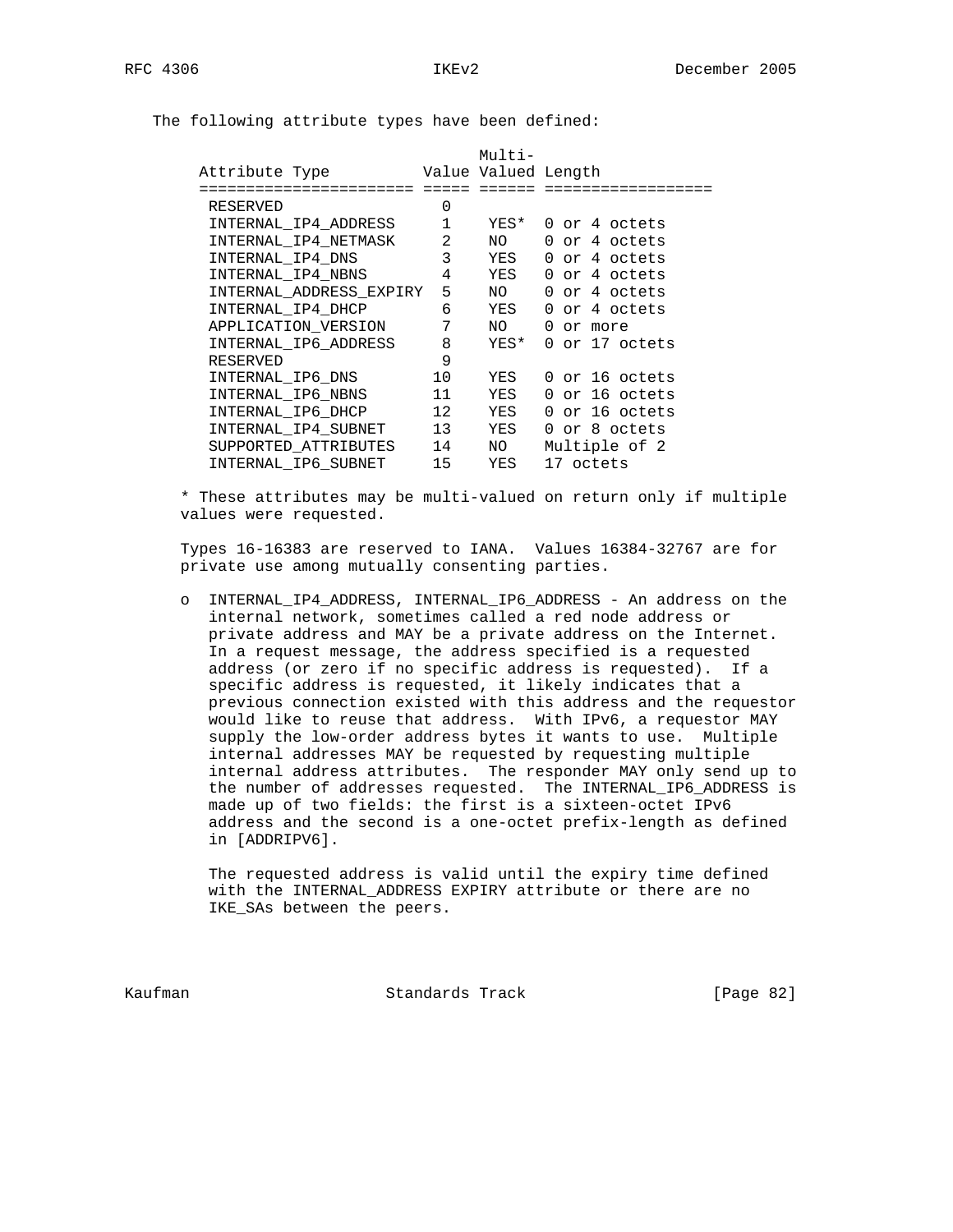- o INTERNAL\_IP4\_NETMASK The internal network's netmask. Only one netmask is allowed in the request and reply messages (e.g., 255.255.255.0), and it MUST be used only with an INTERNAL\_IP4\_ADDRESS attribute.
- o INTERNAL\_IP4\_DNS, INTERNAL\_IP6\_DNS Specifies an address of a DNS server within the network. Multiple DNS servers MAY be requested. The responder MAY respond with zero or more DNS server attributes.
- o INTERNAL\_IP4\_NBNS, INTERNAL\_IP6\_NBNS Specifies an address of a NetBios Name Server (WINS) within the network. Multiple NBNS servers MAY be requested. The responder MAY respond with zero or more NBNS server attributes.
- o INTERNAL\_ADDRESS\_EXPIRY Specifies the number of seconds that the host can use the internal IP address. The host MUST renew the IP address before this expiry time. Only one of these attributes MAY be present in the reply.
- o INTERNAL\_IP4\_DHCP, INTERNAL\_IP6\_DHCP Instructs the host to send any internal DHCP requests to the address contained within the attribute. Multiple DHCP servers MAY be requested. The responder MAY respond with zero or more DHCP server attributes.
- o APPLICATION\_VERSION The version or application information of the IPsec host. This is a string of printable ASCII characters that is NOT null terminated.
- o INTERNAL\_IP4\_SUBNET The protected sub-networks that this edge-device protects. This attribute is made up of two fields: the first is an IP address and the second is a netmask. Multiple sub-networks MAY be requested. The responder MAY respond with zero or more sub-network attributes.
- o SUPPORTED\_ATTRIBUTES When used within a Request, this attribute MUST be zero-length and specifies a query to the responder to reply back with all of the attributes that it supports. The response contains an attribute that contains a set of attribute identifiers each in 2 octets. The length divided by 2 (octets) would state the number of supported attributes contained in the response.

Kaufman **Standards Track** [Page 83]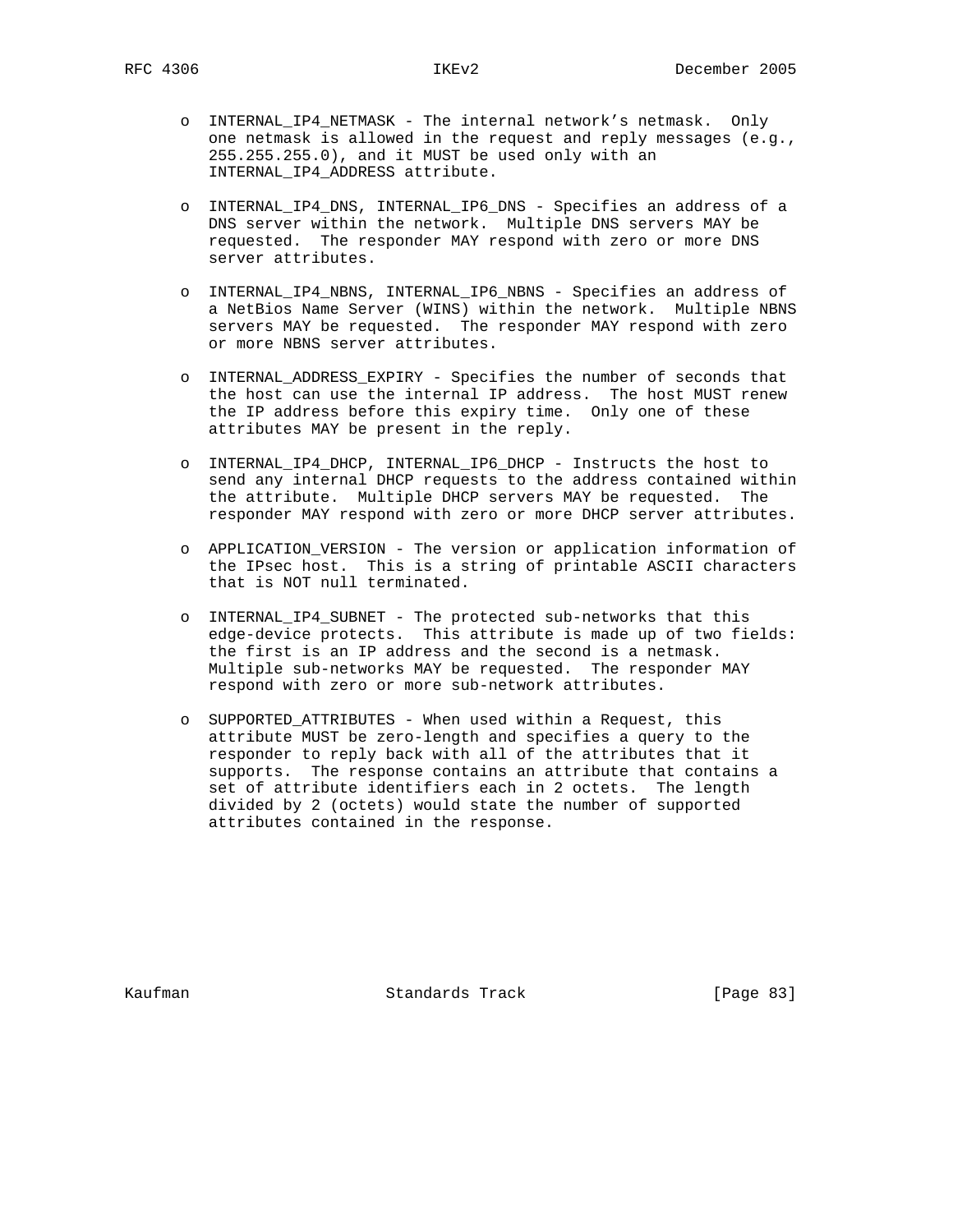o INTERNAL\_IP6\_SUBNET - The protected sub-networks that this edge-device protects. This attribute is made up of two fields: the first is a sixteen-octet IPv6 address and the second is a one-octet prefix-length as defined in [ADDRIPV6]. Multiple sub-networks MAY be requested. The responder MAY respond with zero or more sub-network attributes.

 Note that no recommendations are made in this document as to how an implementation actually figures out what information to send in a reply. That is, we do not recommend any specific method of an IRAS determining which DNS server should be returned to a requesting IRAC.

3.16. Extensible Authentication Protocol (EAP) Payload

 The Extensible Authentication Protocol Payload, denoted EAP in this memo, allows IKE\_SAs to be authenticated using the protocol defined in RFC 3748 [EAP] and subsequent extensions to that protocol. The full set of acceptable values for the payload is defined elsewhere, but a short summary of RFC 3748 is included here to make this document stand alone in the common cases.

| 0 1 2 3 4 5 6 7 8 9 0 1 2 3 4 5 6 7 8 9 0 1 2 3 4 5 6 7 8 9 0 1 |             |                |  |
|-----------------------------------------------------------------|-------------|----------------|--|
|                                                                 |             |                |  |
| ! Next Payload !C! RESERVED !                                   |             | Payload Length |  |
|                                                                 |             |                |  |
|                                                                 |             |                |  |
| $\sim$                                                          | EAP Message |                |  |
|                                                                 |             |                |  |
|                                                                 |             |                |  |

Figure 24: EAP Payload Format

The payload type for an EAP Payload is forty eight (48).

 $1$  2 3 0 1 2 3 4 5 6 7 8 9 0 1 2 3 4 5 6 7 8 9 0 1 2 3 4 5 6 7 8 9 0 1 +-+-+-+-+-+-+-+-+-+-+-+-+-+-+-+-+-+-+-+-+-+-+-+-+-+-+-+-+-+-+-+-+ ! Code ! Identifier ! Length ! +-+-+-+-+-+-+-+-+-+-+-+-+-+-+-+-+-+-+-+-+-+-+-+-+-+-+-+-+-+-+-+-+ ! Type ! Type\_Data... +-+-+-+-+-+-+-+-+-+-+-+-+-+-+-+-+-+-+-+-

Figure 25: EAP Message Format

 o Code (1 octet) indicates whether this message is a Request (1), Response (2), Success (3), or Failure (4).

Kaufman **Standards Track** [Page 84]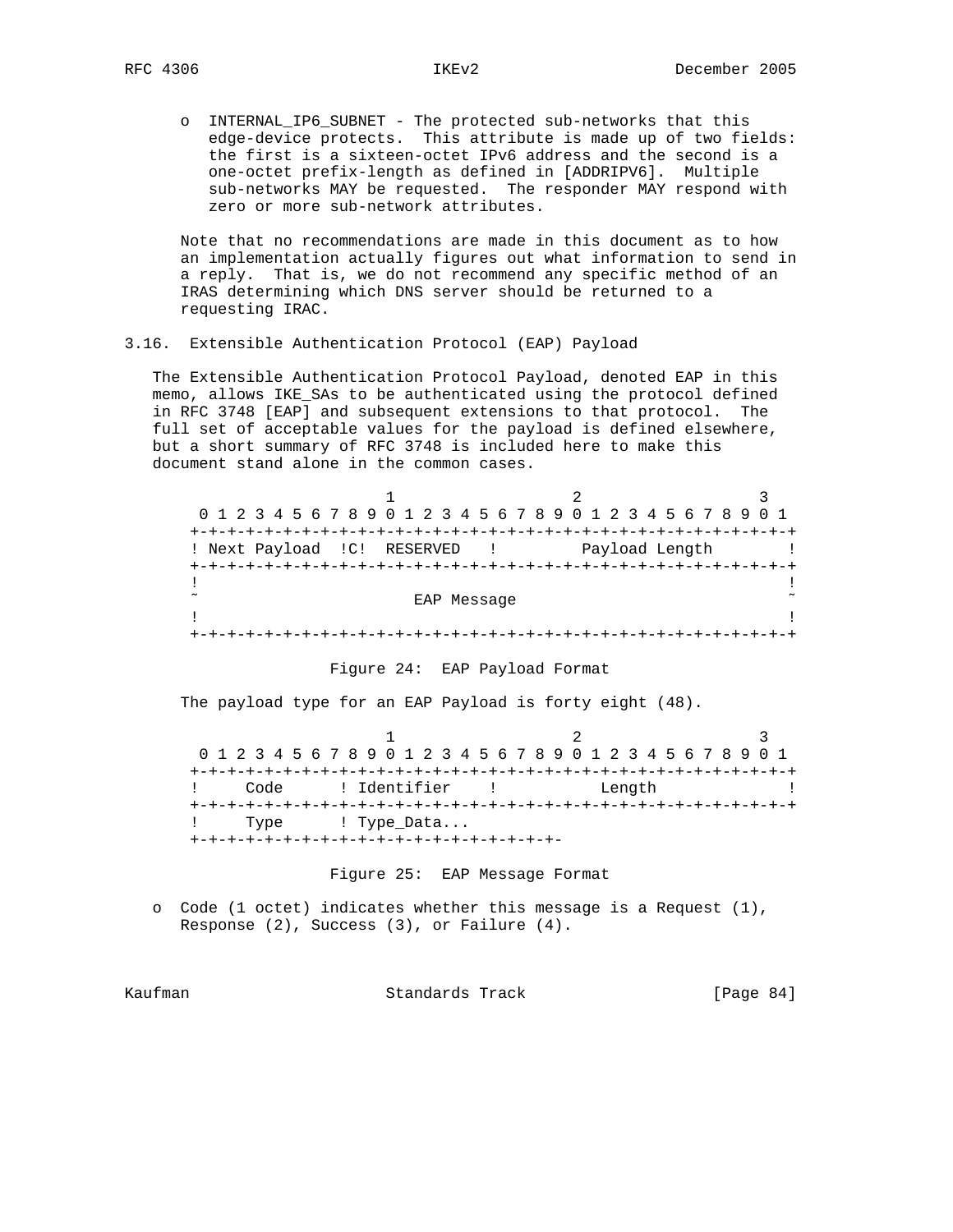- o Identifier (1 octet) is used in PPP to distinguish replayed messages from repeated ones. Since in IKE, EAP runs over a reliable protocol, it serves no function here. In a response message, this octet MUST be set to match the identifier in the corresponding request. In other messages, this field MAY be set to any value.
- o Length (2 octets) is the length of the EAP message and MUST be four less than the Payload Length of the encapsulating payload.
- o Type (1 octet) is present only if the Code field is Request (1) or Response (2). For other codes, the EAP message length MUST be four octets and the Type and Type\_Data fields MUST NOT be present. In a Request (1) message, Type indicates the data being requested. In a Response (2) message, Type MUST either be Nak or match the type of the data requested. The following types are defined in RFC 3748:
	- 1 Identity
	- 2 Notification
	- 3 Nak (Response Only)
	- 4 MD5-Challenge
	- 5 One-Time Password (OTP)
	- 6 Generic Token Card
- o Type\_Data (Variable Length) varies with the Type of Request and the associated Response. For the documentation of the EAP methods, see [EAP].

 Note that since IKE passes an indication of initiator identity in message 3 of the protocol, the responder SHOULD NOT send EAP Identity requests. The initiator SHOULD, however, respond to such requests if it receives them.

4. Conformance Requirements

 In order to assure that all implementations of IKEv2 can interoperate, there are "MUST support" requirements in addition to those listed elsewhere. Of course, IKEv2 is a security protocol, and one of its major functions is to allow only authorized parties to successfully complete establishment of SAs. So a particular implementation may be configured with any of a number of restrictions concerning algorithms and trusted authorities that will prevent universal interoperability.

Kaufman Standards Track [Page 85]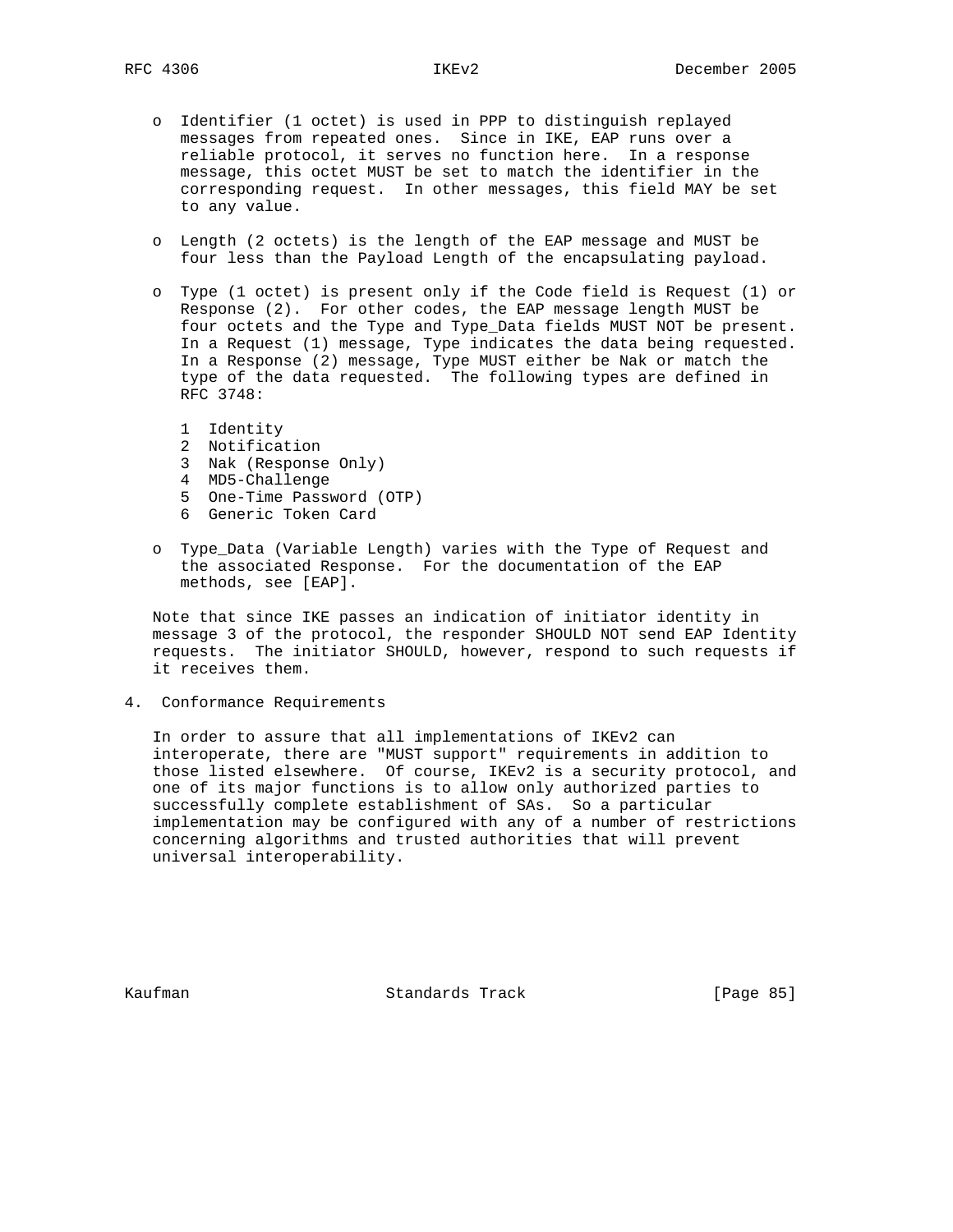IKEv2 is designed to permit minimal implementations that can interoperate with all compliant implementations. There are a series of optional features that can easily be ignored by a particular implementation if it does not support that feature. Those features include:

 Ability to negotiate SAs through a NAT and tunnel the resulting ESP SA over UDP.

 Ability to request (and respond to a request for) a temporary IP address on the remote end of a tunnel.

Ability to support various types of legacy authentication.

Ability to support window sizes greater than one.

 Ability to establish multiple ESP and/or AH SAs within a single IKE\_SA.

Ability to rekey SAs.

 To assure interoperability, all implementations MUST be capable of parsing all payload types (if only to skip over them) and to ignore payload types that it does not support unless the critical bit is set in the payload header. If the critical bit is set in an unsupported payload header, all implementations MUST reject the messages containing those payloads.

 Every implementation MUST be capable of doing four-message IKE\_SA\_INIT and IKE\_AUTH exchanges establishing two SAs (one for IKE, one for ESP and/or AH). Implementations MAY be initiate-only or respond-only if appropriate for their platform. Every implementation MUST be capable of responding to an INFORMATIONAL exchange, but a minimal implementation MAY respond to any INFORMATIONAL message with an empty INFORMATIONAL reply (note that within the context of an IKE\_SA, an "empty" message consists of an IKE header followed by an Encrypted payload with no payloads contained in it). A minimal implementation MAY support the CREATE\_CHILD\_SA exchange only in so far as to recognize requests and reject them with a Notify payload of type NO\_ADDITIONAL\_SAS. A minimal implementation need not be able to initiate CREATE\_CHILD\_SA or INFORMATIONAL exchanges. When an SA expires (based on locally configured values of either lifetime or octets passed), and implementation MAY either try to renew it with a CREATE\_CHILD\_SA exchange or it MAY delete (close) the old SA and create a new one. If the responder rejects the CREATE\_CHILD\_SA request with a NO\_ADDITIONAL\_SAS notification, the implementation MUST be capable of instead closing the old SA and creating a new one.

Kaufman **Standards Track** [Page 86]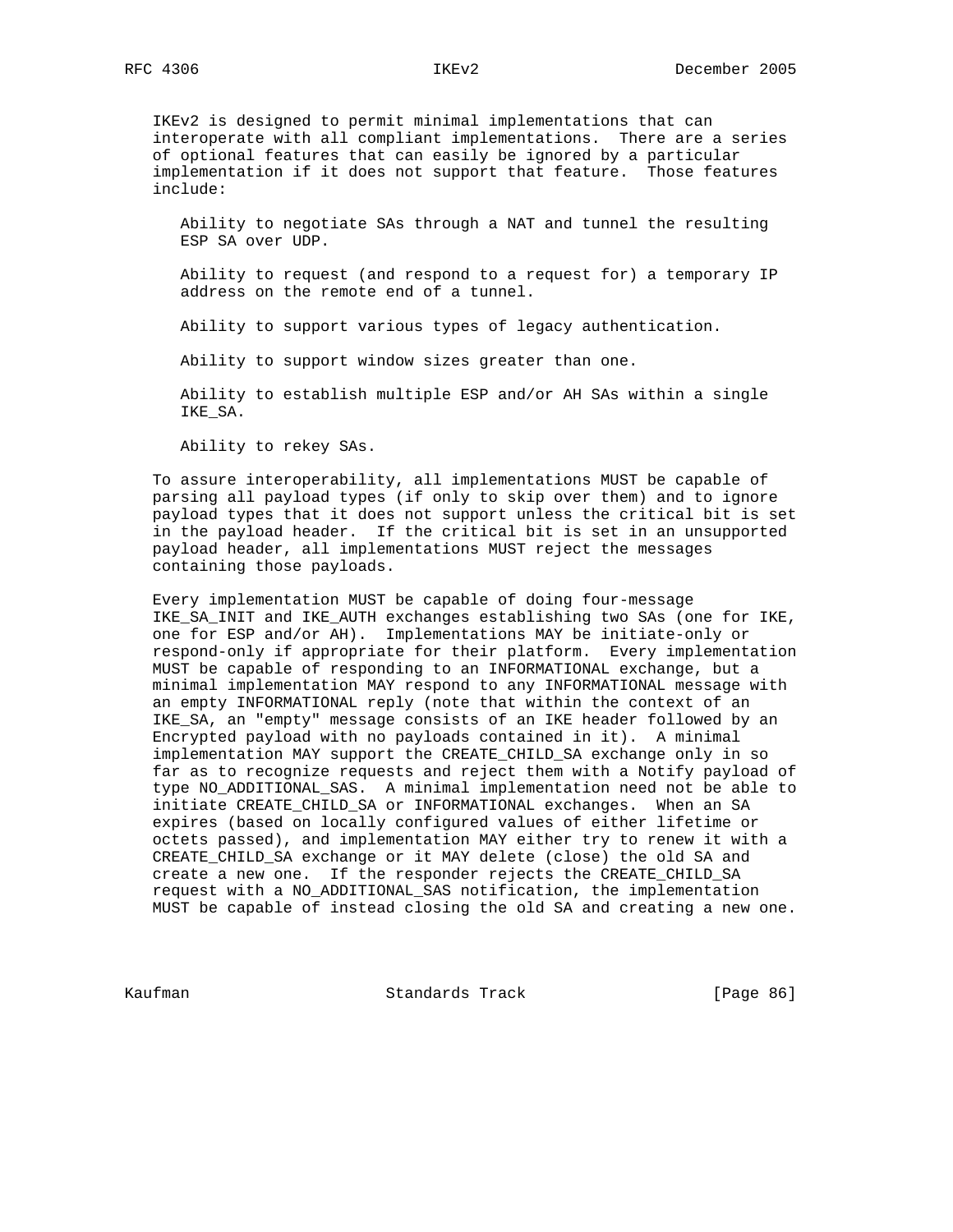Implementations are not required to support requesting temporary IP addresses or responding to such requests. If an implementation does support issuing such requests, it MUST include a CP payload in message 3 containing at least a field of type INTERNAL\_IP4\_ADDRESS or INTERNAL\_IP6\_ADDRESS. All other fields are optional. If an implementation supports responding to such requests, it MUST parse the CP payload of type CFG\_REQUEST in message 3 and recognize a field of type INTERNAL\_IP4\_ADDRESS or INTERNAL\_IP6\_ADDRESS. If it supports leasing an address of the appropriate type, it MUST return a CP payload of type CFG\_REPLY containing an address of the requested type. The responder SHOULD include all of the other related attributes if it has them.

 A minimal IPv4 responder implementation will ignore the contents of the CP payload except to determine that it includes an INTERNAL\_IP4\_ADDRESS attribute and will respond with the address and other related attributes regardless of whether the initiator requested them.

 A minimal IPv4 initiator will generate a CP payload containing only an INTERNAL\_IP4\_ADDRESS attribute and will parse the response ignoring attributes it does not know how to use. The only attribute it MUST be able to process is INTERNAL\_ADDRESS\_EXPIRY, which it must use to bound the lifetime of the SA unless it successfully renews the lease before it expires. Minimal initiators need not be able to request lease renewals and minimal responders need not respond to them.

 For an implementation to be called conforming to this specification, it MUST be possible to configure it to accept the following:

 PKIX Certificates containing and signed by RSA keys of size 1024 or 2048 bits, where the ID passed is any of ID\_KEY\_ID, ID\_FQDN, ID\_RFC822\_ADDR, or ID\_DER\_ASN1\_DN.

 Shared key authentication where the ID passes is any of ID\_KEY\_ID, ID\_FQDN, or ID\_RFC822\_ADDR.

 Authentication where the responder is authenticated using PKIX Certificates and the initiator is authenticated using shared key authentication.

Kaufman **Standards Track** [Page 87]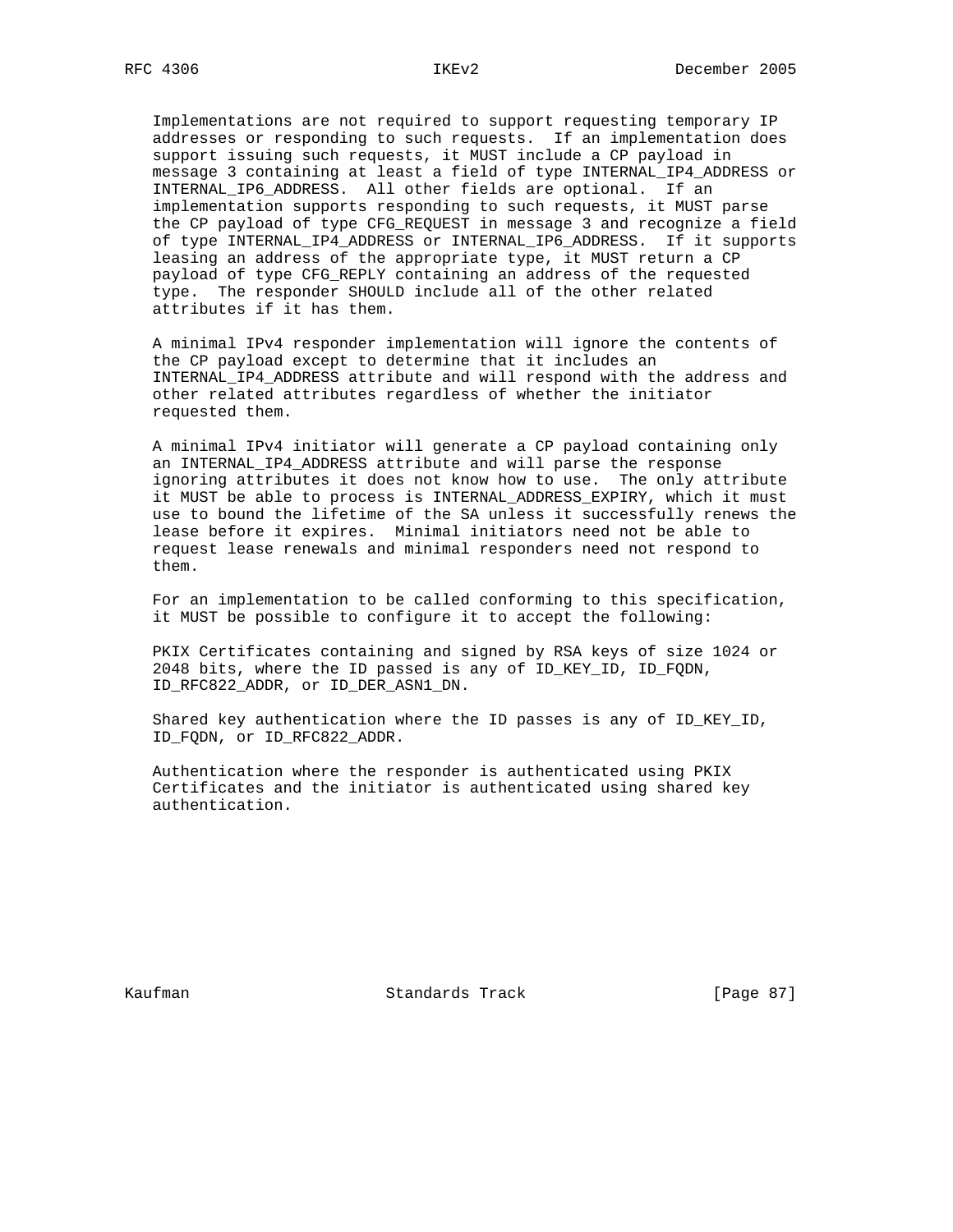## 5. Security Considerations

 While this protocol is designed to minimize disclosure of configuration information to unauthenticated peers, some such disclosure is unavoidable. One peer or the other must identify itself first and prove its identity first. To avoid probing, the initiator of an exchange is required to identify itself first, and usually is required to authenticate itself first. The initiator can, however, learn that the responder supports IKE and what cryptographic protocols it supports. The responder (or someone impersonating the responder) can probe the initiator not only for its identity, but using CERTREQ payloads may be able to determine what certificates the initiator is willing to use.

 Use of EAP authentication changes the probing possibilities somewhat. When EAP authentication is used, the responder proves its identity before the initiator does, so an initiator that knew the name of a valid initiator could probe the responder for both its name and certificates.

 Repeated rekeying using CREATE\_CHILD\_SA without additional Diffie- Hellman exchanges leaves all SAs vulnerable to cryptanalysis of a single key or overrun of either endpoint. Implementers should take note of this fact and set a limit on CREATE\_CHILD\_SA exchanges between exponentiations. This memo does not prescribe such a limit.

 The strength of a key derived from a Diffie-Hellman exchange using any of the groups defined here depends on the inherent strength of the group, the size of the exponent used, and the entropy provided by the random number generator used. Due to these inputs, it is difficult to determine the strength of a key for any of the defined groups. Diffie-Hellman group number two, when used with a strong random number generator and an exponent no less than 200 bits, is common for use with 3DES. Group five provides greater security than group two. Group one is for historic purposes only and does not provide sufficient strength except for use with DES, which is also for historic use only. Implementations should make note of these estimates when establishing policy and negotiating security parameters.

 Note that these limitations are on the Diffie-Hellman groups themselves. There is nothing in IKE that prohibits using stronger groups nor is there anything that will dilute the strength obtained from stronger groups (limited by the strength of the other algorithms negotiated including the prf function). In fact, the extensible framework of IKE encourages the definition of more groups; use of elliptical curve groups may greatly increase strength using much smaller numbers.

Kaufman **Standards Track** [Page 88]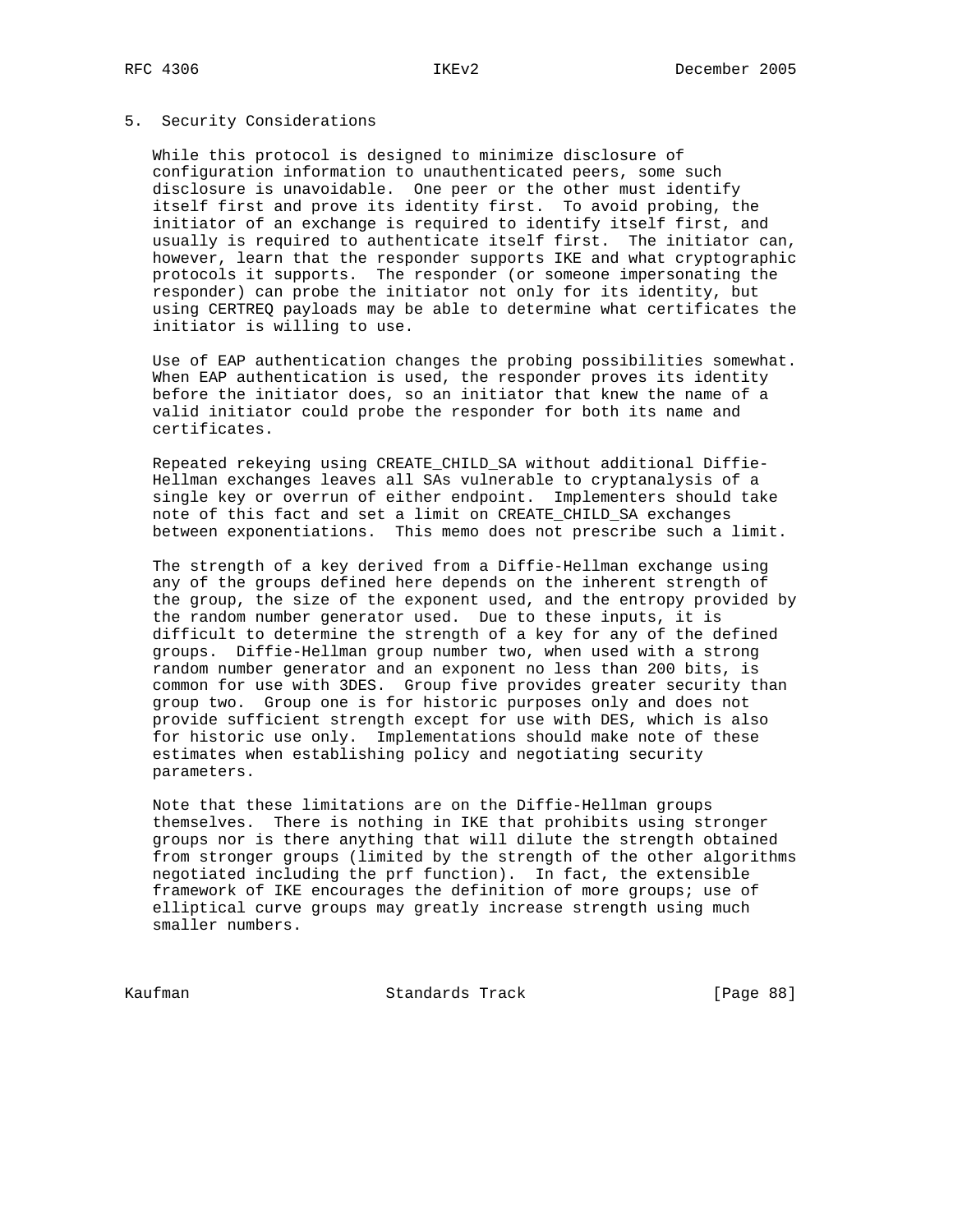It is assumed that all Diffie-Hellman exponents are erased from memory after use. In particular, these exponents MUST NOT be derived from long-lived secrets like the seed to a pseudo-random generator that is not erased after use.

 The strength of all keys is limited by the size of the output of the negotiated prf function. For this reason, a prf function whose output is less than 128 bits (e.g., 3DES-CBC) MUST NOT be used with this protocol.

 The security of this protocol is critically dependent on the randomness of the randomly chosen parameters. These should be generated by a strong random or properly seeded pseudo-random source (see [RFC4086]). Implementers should take care to ensure that use of random numbers for both keys and nonces is engineered in a fashion that does not undermine the security of the keys.

 For information on the rationale of many of the cryptographic design choices in this protocol, see [SIGMA] and [SKEME]. Though the security of negotiated CHILD\_SAs does not depend on the strength of the encryption and integrity protection negotiated in the IKE\_SA, implementations MUST NOT negotiate NONE as the IKE integrity protection algorithm or ENCR\_NULL as the IKE encryption algorithm.

 When using pre-shared keys, a critical consideration is how to assure the randomness of these secrets. The strongest practice is to ensure that any pre-shared key contain as much randomness as the strongest key being negotiated. Deriving a shared secret from a password, name, or other low-entropy source is not secure. These sources are subject to dictionary and social engineering attacks, among others.

 The NAT\_DETECTION\_\*\_IP notifications contain a hash of the addresses and ports in an attempt to hide internal IP addresses behind a NAT. Since the IPv4 address space is only 32 bits, and it is usually very sparse, it would be possible for an attacker to find out the internal address used behind the NAT box by trying all possible IP addresses and trying to find the matching hash. The port numbers are normally fixed to 500, and the SPIs can be extracted from the packet. This reduces the number of hash calculations to 2^32. With an educated guess of the use of private address space, the number of hash calculations is much smaller. Designers should therefore not assume that use of IKE will not leak internal address information.

 When using an EAP authentication method that does not generate a shared key for protecting a subsequent AUTH payload, certain man-in the-middle and server impersonation attacks are possible [EAPMITM]. These vulnerabilities occur when EAP is also used in protocols that are not protected with a secure tunnel. Since EAP is a general-

Kaufman **Standards Track** [Page 89]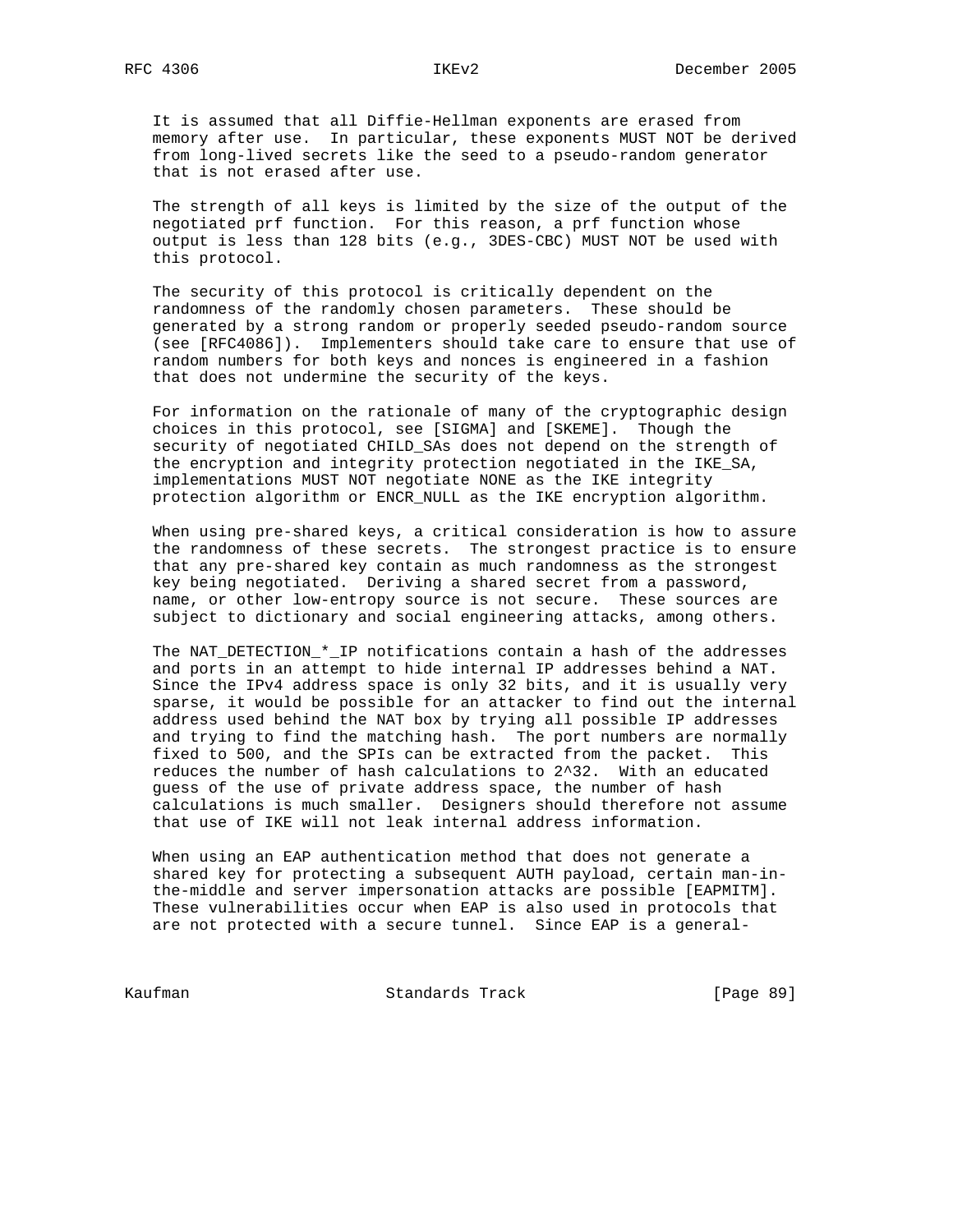purpose authentication protocol, which is often used to provide single-signon facilities, a deployed IPsec solution that relies on an EAP authentication method that does not generate a shared key (also known as a non-key-generating EAP method) can become compromised due to the deployment of an entirely unrelated application that also happens to use the same non-key-generating EAP method, but in an unprotected fashion. Note that this vulnerability is not limited to just EAP, but can occur in other scenarios where an authentication infrastructure is reused. For example, if the EAP mechanism used by IKEv2 utilizes a token authenticator, a man-in-the-middle attacker could impersonate the web server, intercept the token authentication exchange, and use it to initiate an IKEv2 connection. For this reason, use of non-key-generating EAP methods SHOULD be avoided where possible. Where they are used, it is extremely important that all usages of these EAP methods SHOULD utilize a protected tunnel, where the initiator validates the responder's certificate before initiating the EAP exchange. Implementers SHOULD describe the vulnerabilities of using non-key-generating EAP methods in the documentation of their implementations so that the administrators deploying IPsec solutions are aware of these dangers.

 An implementation using EAP MUST also use a public-key-based authentication of the server to the client before the EAP exchange begins, even if the EAP method offers mutual authentication. This avoids having additional IKEv2 protocol variations and protects the EAP data from active attackers.

 If the messages of IKEv2 are long enough that IP-level fragmentation is necessary, it is possible that attackers could prevent the exchange from completing by exhausting the reassembly buffers. The chances of this can be minimized by using the Hash and URL encodings instead of sending certificates (see section 3.6). Additional mitigations are discussed in [KPS03].

6. IANA Considerations

 This document defines a number of new field types and values where future assignments will be managed by the IANA.

The following registries have been created by the IANA:

 IKEv2 Exchange Types (section 3.1) IKEv2 Payload Types (section 3.2) IKEv2 Transform Types (section 3.3.2) IKEv2 Transform Attribute Types (section 3.3.2) IKEv2 Encryption Transform IDs (section 3.3.2) IKEv2 Pseudo-random Function Transform IDs (section 3.3.2) IKEv2 Integrity Algorithm Transform IDs (section 3.3.2)

Kaufman **Standards Track** [Page 90]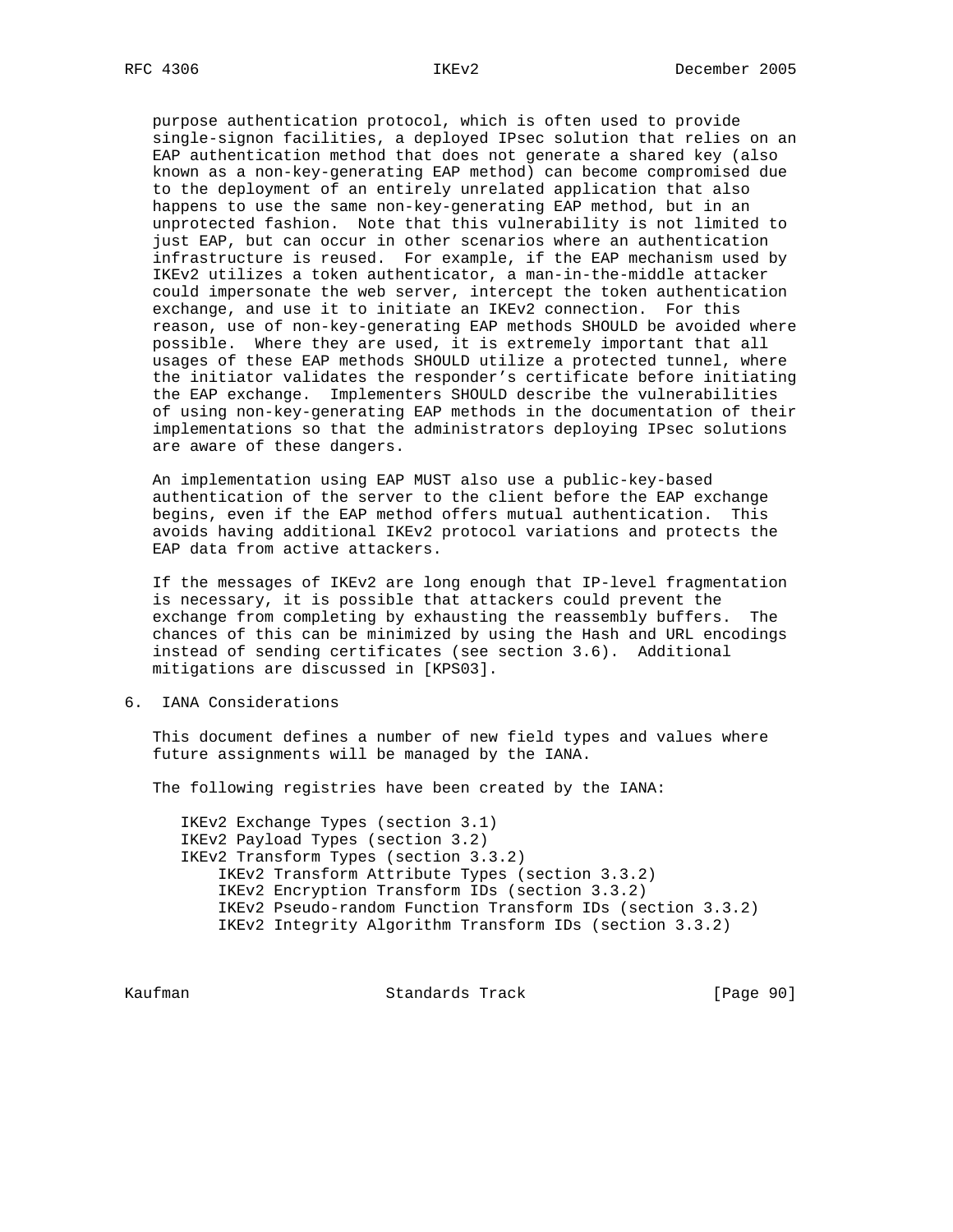IKEv2 Diffie-Hellman Transform IDs (section 3.3.2) IKEv2 Identification Payload ID Types (section 3.5) IKEv2 Certificate Encodings (section 3.6) IKEv2 Authentication Method (section 3.8) IKEv2 Notify Message Types (section 3.10.1) IKEv2 Notification IPCOMP Transform IDs (section 3.10.1) IKEv2 Security Protocol Identifiers (section 3.3.1) IKEv2 Traffic Selector Types (section 3.13.1) IKEv2 Configuration Payload CFG Types (section 3.15) IKEv2 Configuration Payload Attribute Types (section 3.15.1)

 Note: When creating a new Transform Type, a new registry for it must be created.

 Changes and additions to any of those registries are by expert review.

7. Acknowledgements

 This document is a collaborative effort of the entire IPsec WG. If there were no limit to the number of authors that could appear on an RFC, the following, in alphabetical order, would have been listed: Bill Aiello, Stephane Beaulieu, Steve Bellovin, Sara Bitan, Matt Blaze, Ran Canetti, Darren Dukes, Dan Harkins, Paul Hoffman, John Ioannidis, Charlie Kaufman, Steve Kent, Angelos Keromytis, Tero Kivinen, Hugo Krawczyk, Andrew Krywaniuk, Radia Perlman, Omer Reingold, and Michael Richardson. Many other people contributed to the design. It is an evolution of IKEv1, ISAKMP, and the IPsec DOI, each of which has its own list of authors. Hugh Daniel suggested the feature of having the initiator, in message 3, specify a name for the responder, and gave the feature the cute name "You Tarzan, Me Jane". David Faucher and Valery Smyzlov helped refine the design of the traffic selector negotiation.

- 8. References
- 8.1. Normative References
	- [ADDGROUP] Kivinen, T. and M. Kojo, "More Modular Exponential (MODP) Diffie-Hellman groups for Internet Key Exchange (IKE)", RFC 3526, May 2003.
	- [ADDRIPV6] Hinden, R. and S. Deering, "Internet Protocol Version 6 (IPv6) Addressing Architecture", RFC 3513, April 2003.
	- [Bra97] Bradner, S., "Key Words for use in RFCs to indicate Requirement Levels", BCP 14, RFC 2119, March 1997.

Kaufman Standards Track [Page 91]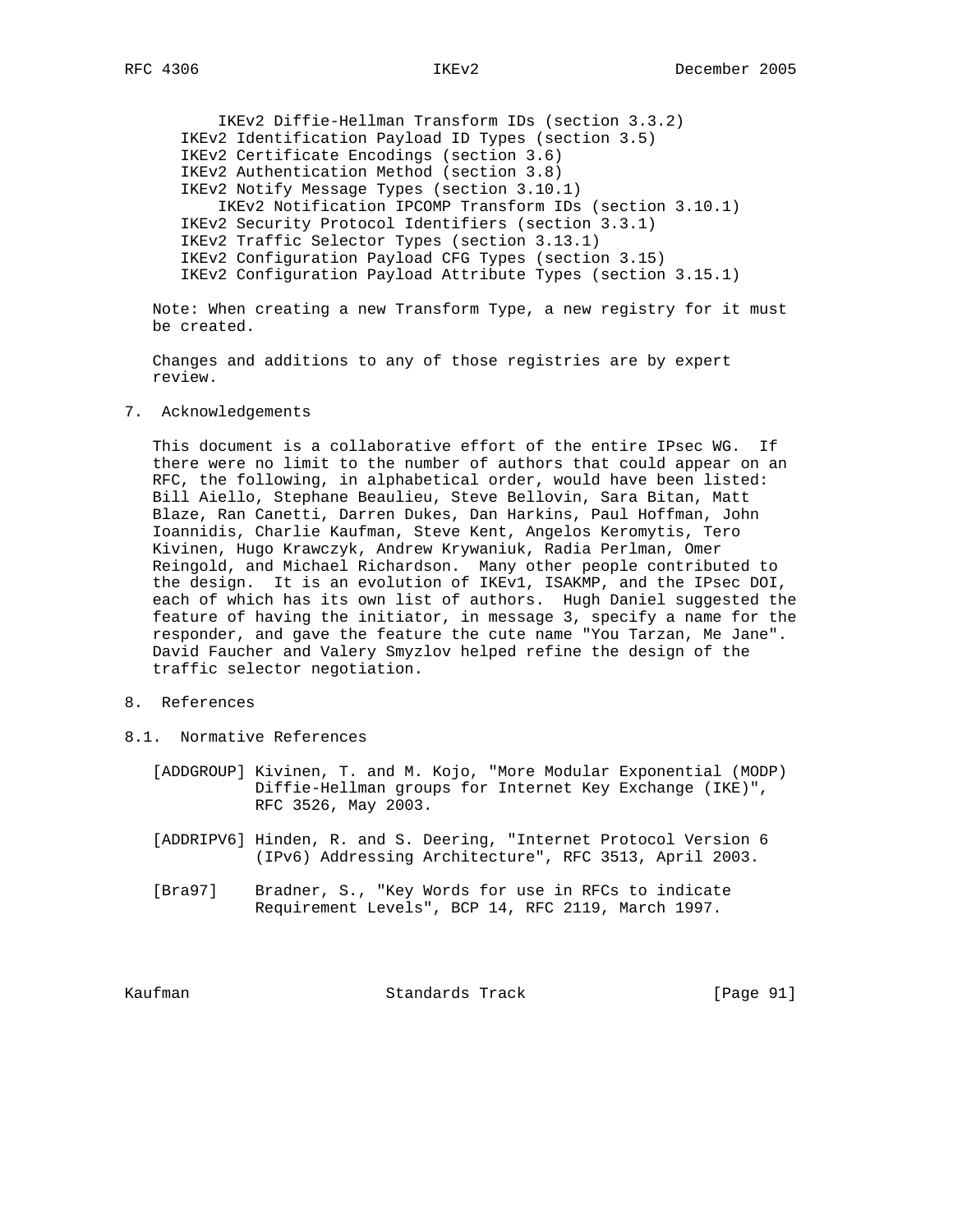- [EAP] Aboba, B., Blunk, L., Vollbrecht, J., Carlson, J., and H. Levkowetz, "Extensible Authentication Protocol (EAP)", RFC 3748, June 2004.
- [ESPCBC] Pereira, R. and R. Adams, "The ESP CBC-Mode Cipher Algorithms", RFC 2451, November 1998.
- [Hutt05] Huttunen, A., Swander, B., Volpe, V., DiBurro, L., and M. Stenberg, "UDP Encapsulation of IPsec ESP Packets", RFC 3948, January 2005.
- [RFC2434] Narten, T. and H. Alvestrand, "Guidelines for Writing an IANA Considerations Section in RFCs", BCP 26, RFC 2434, October 1998.
- [RFC3168] Ramakrishnan, K., Floyd, S., and D. Black, "The Addition of Explicit Congestion Notification (ECN) to IP", RFC 3168, September 2001.
- [RFC3280] Housley, R., Polk, W., Ford, W., and D. Solo, "Internet X.509 Public Key Infrastructure Certificate and Certificate Revocation List (CRL) Profile", RFC 3280, April 2002.
- [RFC4301] Kent, S. and K. Seo, "Security Architecture for the Internet Protocol", RFC 4301, December 2005.

8.2. Informative References

- [DES] ANSI X3.106, "American National Standard for Information Systems-Data Link Encryption", American National Standards Institute, 1983.
- [DH] Diffie, W., and Hellman M., "New Directions in Cryptography", IEEE Transactions on Information Theory, V. IT-22, n. 6, June 1977.
- [DHCP] Droms, R., "Dynamic Host Configuration Protocol", RFC 2131, March 1997.
- [DSS] NIST, "Digital Signature Standard", FIPS 186, National Institute of Standards and Technology, U.S. Department of Commerce, May, 1994.
- [EAPMITM] Asokan, N., Nierni, V., and Nyberg, K., "Man-in-the-Middle in Tunneled Authentication Protocols", http://eprint.iacr.org/2002/163, November 2002.

Kaufman Standards Track [Page 92]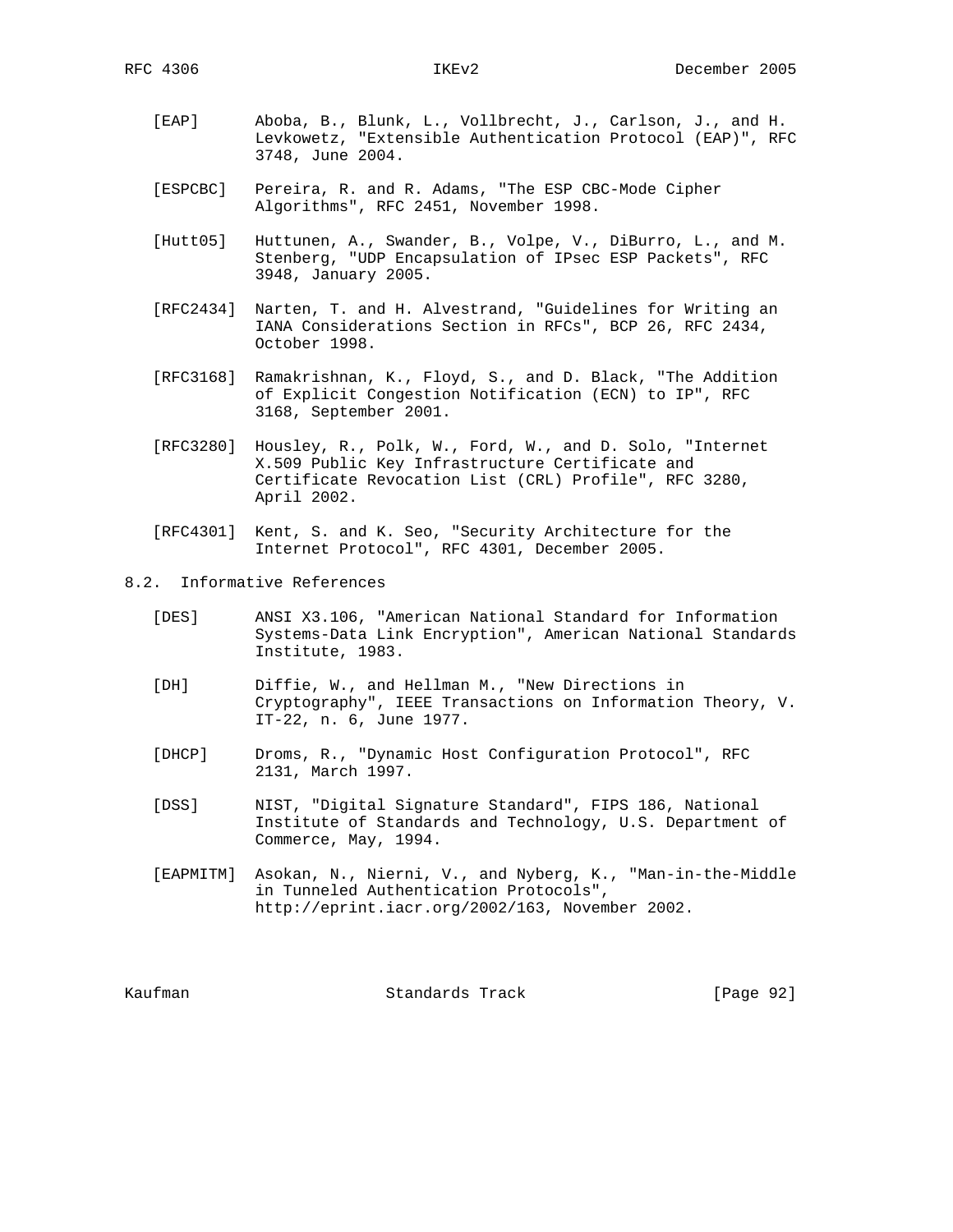- [HC98] Harkins, D. and D. Carrel, "The Internet Key Exchange (IKE)", RFC 2409, November 1998.
- [IDEA] Lai, X., "On the Design and Security of Block Ciphers," ETH Series in Information Processing, v. 1, Konstanz: Hartung-Gorre Verlag, 1992.
- [IPCOMP] Shacham, A., Monsour, B., Pereira, R., and M. Thomas, "IP Payload Compression Protocol (IPComp)", RFC 3173, September 2001.
- [KPS03] Kaufman, C., Perlman, R., and Sommerfeld, B., "DoS protection for UDP-based protocols", ACM Conference on Computer and Communications Security, October 2003.
- [KBC96] Krawczyk, H., Bellare, M., and R. Canetti, "HMAC: Keyed- Hashing for Message Authentication", RFC 2104, February 1997.
- [LDAP] Wahl, M., Howes, T., and S Kille, "Lightweight Directory Access Protocol (v3)", RFC 2251, December 1997.
- [MD5] Rivest, R., "The MD5 Message-Digest Algorithm", RFC 1321, April 1992.
- [MSST98] Maughan, D., Schertler, M., Schneider, M., and J. Turner, "Internet Security Association and Key Management Protocol (ISAKMP)", RFC 2408, November 1998.
- [Orm96] Orman, H., "The OAKLEY Key Determination Protocol", RFC 2412, November 1998.
- [PFKEY] McDonald, D., Metz, C., and B. Phan, "PF\_KEY Key Management API, Version 2", RFC 2367, July 1998.
- [PKCS1] Jonsson, J. and B. Kaliski, "Public-Key Cryptography Standards (PKCS) #1: RSA Cryptography Specifications Version 2.1", RFC 3447, February 2003.
- [PK01] Perlman, R., and Kaufman, C., "Analysis of the IPsec key exchange Standard", WET-ICE Security Conference, MIT,2001, http://sec.femto.org/wetice-2001/papers/radia-paper.pdf.
- [Pip98] Piper, D., "The Internet IP Security Domain Of Interpretation for ISAKMP", RFC 2407, November 1998.

Kaufman Standards Track [Page 93]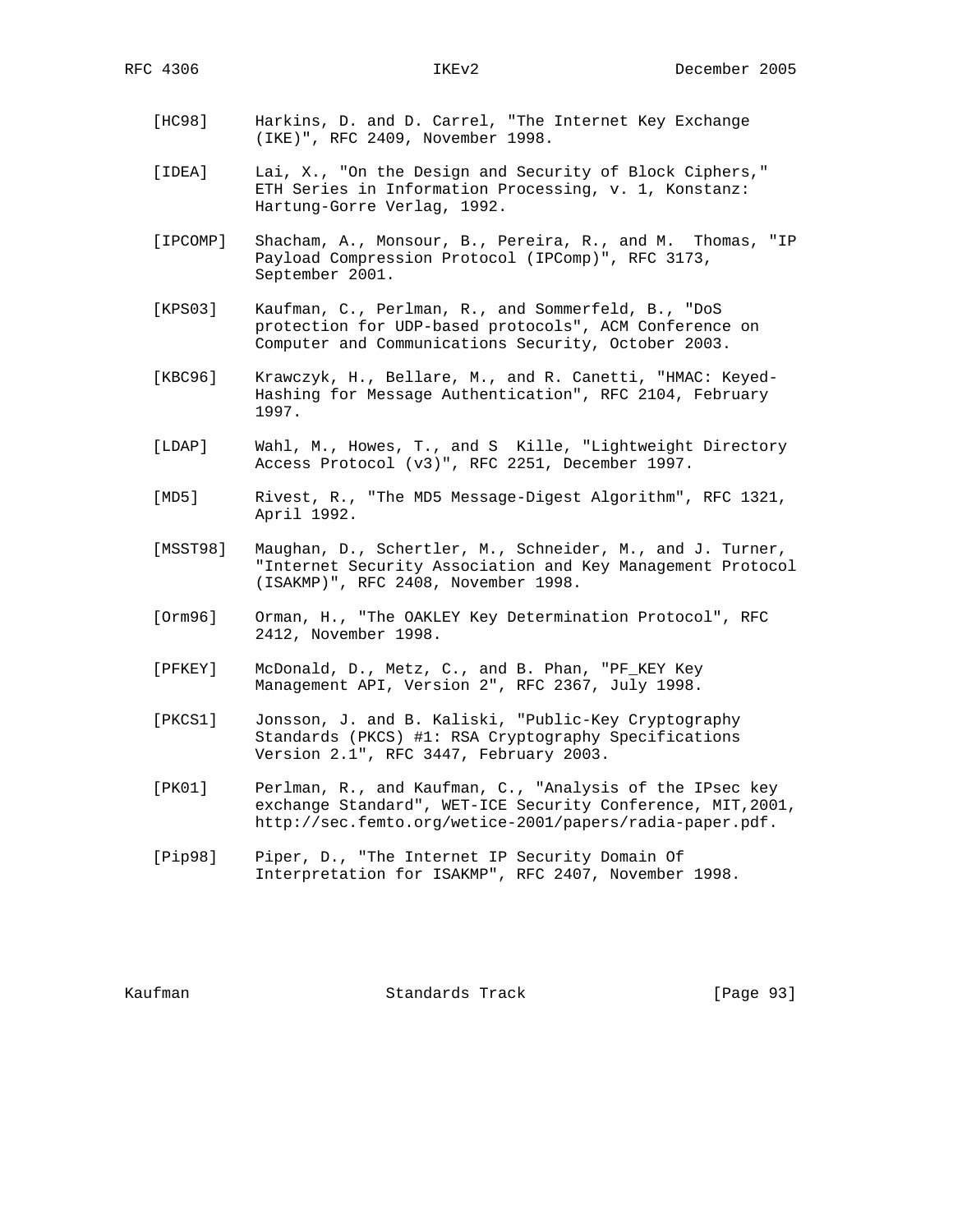- [RADIUS] Rigney, C., Willens, S., Rubens, A., and W. Simpson, "Remote Authentication Dial In User Service (RADIUS)", RFC 2865, June 2000.
- [RFC4086] Eastlake, D., 3rd, Schiller, J., and S. Crocker, "Randomness Requirements for Security", BCP 106, RFC 4086, June 2005.
- [RFC1958] Carpenter, B., "Architectural Principles of the Internet", RFC 1958, June 1996.
- [RFC2401] Kent, S. and R. Atkinson, "Security Architecture for the Internet Protocol", RFC 2401, November 1998.
- [RFC2474] Nichols, K., Blake, S., Baker, F., and D. Black, "Definition of the Differentiated Services Field (DS Field) in the IPv4 and IPv6 Headers", RFC 2474, December 1998.
- [RFC2475] Blake, S., Black, D., Carlson, M., Davies, E., Wang, Z., and W. Weiss, "An Architecture for Differentiated Service", RFC 2475, December 1998.
- [RFC2522] Karn, P. and W. Simpson, "Photuris: Session-Key Management Protocol", RFC 2522, March 1999.
- [RFC2775] Carpenter, B., "Internet Transparency", RFC 2775, February 2000.
- [RFC2983] Black, D., "Differentiated Services and Tunnels", RFC 2983, October 2000.
- [RFC3439] Bush, R. and D. Meyer, "Some Internet Architectural Guidelines and Philosophy", RFC 3439, December 2002.
- [RFC3715] Aboba, B. and W. Dixon, "IPsec-Network Address Translation (NAT) Compatibility Requirements", RFC 3715, March 2004.
- [RFC4302] Kent, S., "IP Authentication Header", RFC 4302, December 2005.
- [RFC4303] Kent, S., "IP Encapsulating Security Payload (ESP)", RFC 4303, December 2005.
- [RSA] Rivest, R., Shamir, A., and Adleman, L., "A Method for Obtaining Digital Signatures and Public-Key Cryptosystems", Communications of the ACM, v. 21, n. 2, February 1978.

Kaufman **Standards Track** [Page 94]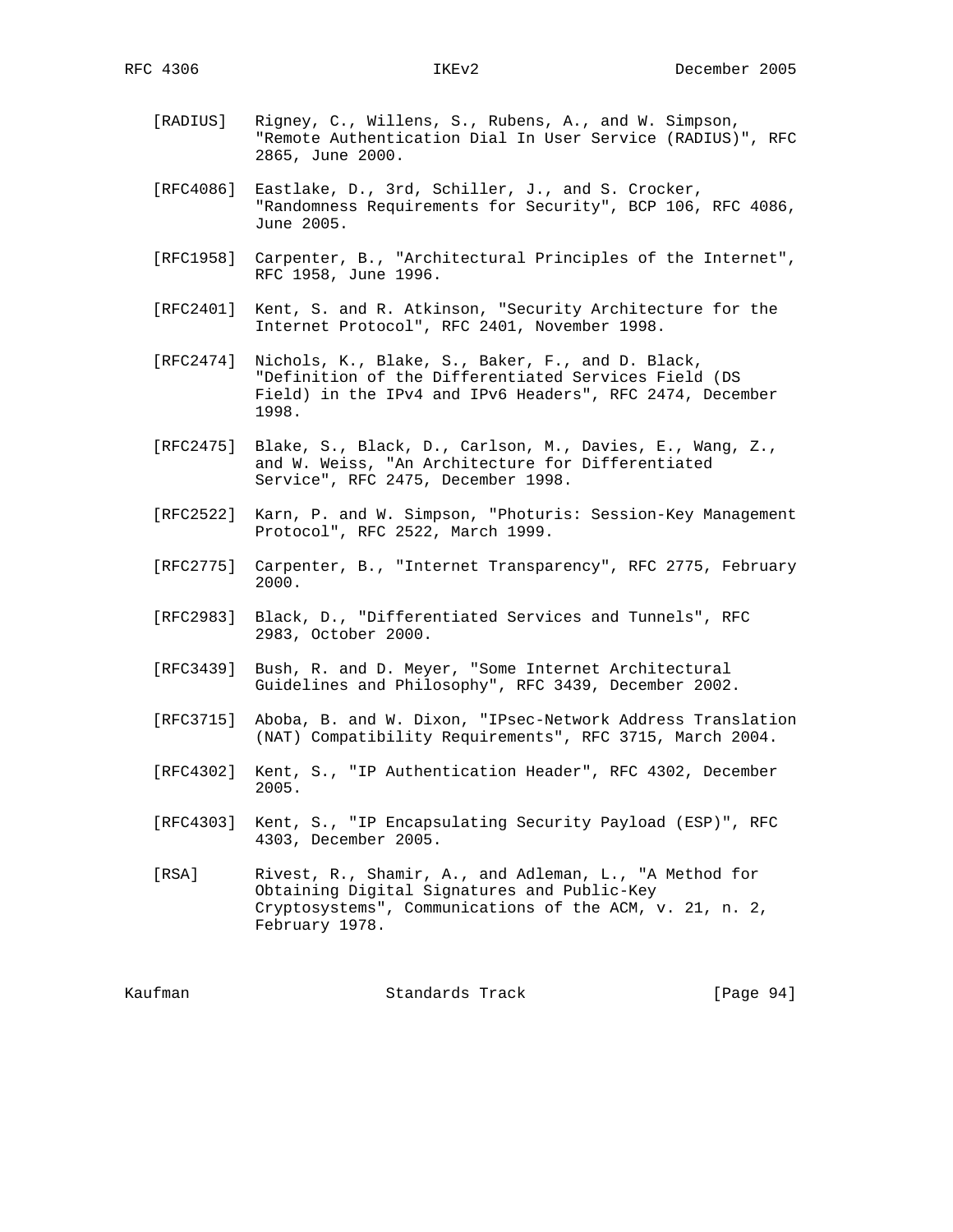- [SHA] NIST, "Secure Hash Standard", FIPS 180-1, National Institute of Standards and Technology, U.S. Department of Commerce, May 1994.
- [SIGMA] Krawczyk, H., "SIGMA: the 'SIGn-and-MAc' Approach to Authenticated Diffie-Hellman and its Use in the IKE Protocols", in Advances in Cryptography - CRYPTO 2003 Proceedings, LNCS 2729, Springer, 2003. Available at: http://www.informatik.uni-trier.de/˜ley/db/conf/ crypto/crypto2003.html.
- [SKEME] Krawczyk, H., "SKEME: A Versatile Secure Key Exchange Mechanism for Internet", from IEEE Proceedings of the 1996 Symposium on Network and Distributed Systems Security.
- [X.501] ITU-T Recommendation X.501: Information Technology Open Systems Interconnection - The Directory: Models, 1993.
- [X.509] ITU-T Recommendation X.509 (1997 E): Information Technology - Open Systems Interconnection - The Directory: Authentication Framework, June 1997.

Kaufman Standards Track [Page 95]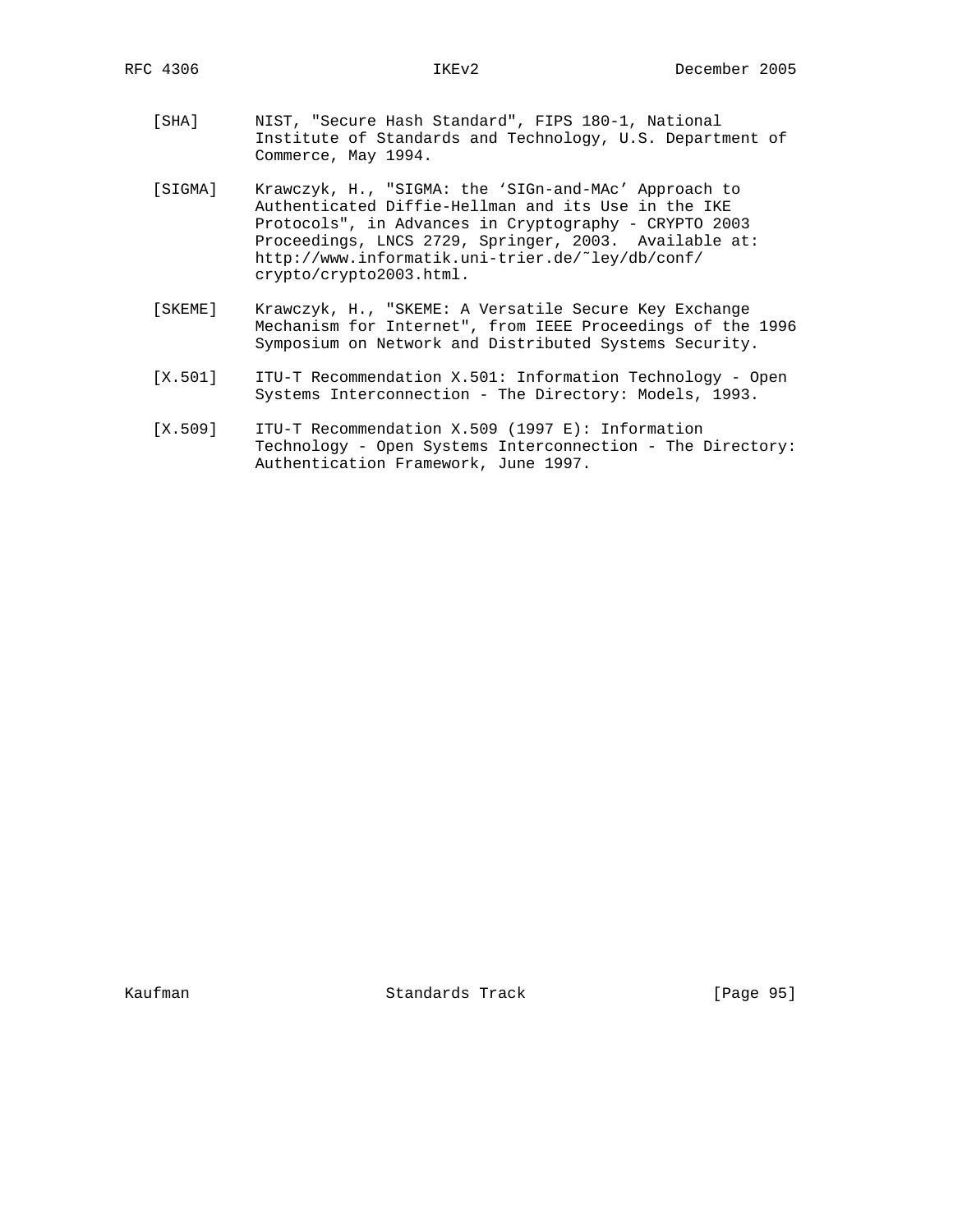Appendix A: Summary of changes from IKEv1

The goals of this revision to IKE are:

 1) To define the entire IKE protocol in a single document, replacing RFCs 2407, 2408, and 2409 and incorporating subsequent changes to support NAT Traversal, Extensible Authentication, and Remote Address acquisition;

 2) To simplify IKE by replacing the eight different initial exchanges with a single four-message exchange (with changes in authentication mechanisms affecting only a single AUTH payload rather than restructuring the entire exchange) see [PK01];

 3) To remove the Domain of Interpretation (DOI), Situation (SIT), and Labeled Domain Identifier fields, and the Commit and Authentication only bits;

 4) To decrease IKE's latency in the common case by making the initial exchange be 2 round trips (4 messages), and allowing the ability to piggyback setup of a CHILD\_SA on that exchange;

 5) To replace the cryptographic syntax for protecting the IKE messages themselves with one based closely on ESP to simplify implementation and security analysis;

 6) To reduce the number of possible error states by making the protocol reliable (all messages are acknowledged) and sequenced. This allows shortening CREATE\_CHILD\_SA exchanges from 3 messages to 2;

 7) To increase robustness by allowing the responder to not do significant processing until it receives a message proving that the initiator can receive messages at its claimed IP address, and not commit any state to an exchange until the initiator can be cryptographically authenticated;

 8) To fix cryptographic weaknesses such as the problem with symmetries in hashes used for authentication documented by Tero Kivinen;

 9) To specify Traffic Selectors in their own payloads type rather than overloading ID payloads, and making more flexible the Traffic Selectors that may be specified;

 10) To specify required behavior under certain error conditions or when data that is not understood is received, to make it easier to make future revisions that do not break backward compatibility;

Kaufman **Standards Track** [Page 96]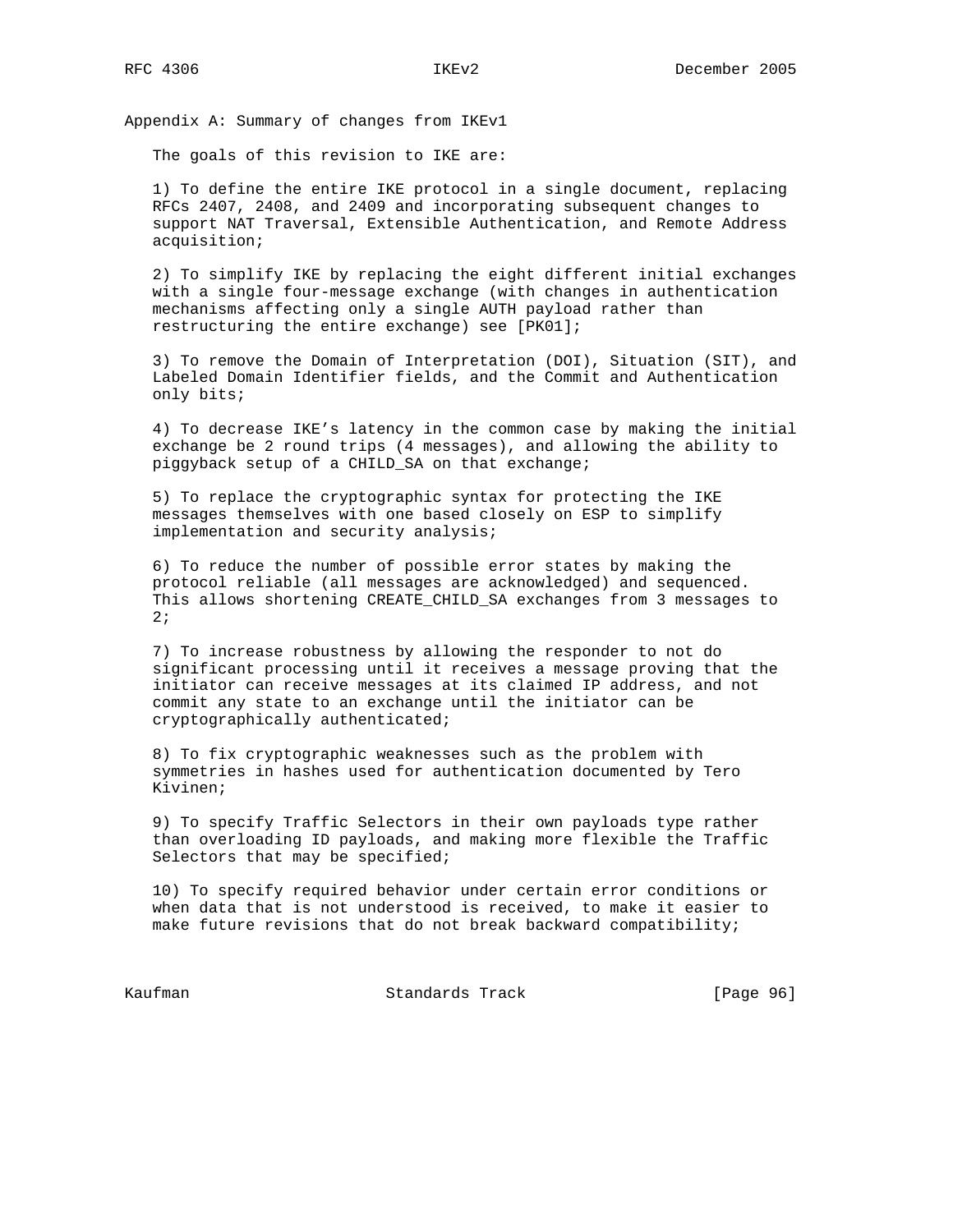11) To simplify and clarify how shared state is maintained in the presence of network failures and Denial of Service attacks; and

 12) To maintain existing syntax and magic numbers to the extent possible to make it likely that implementations of IKEv1 can be enhanced to support IKEv2 with minimum effort.

Appendix B: Diffie-Hellman Groups

 There are two Diffie-Hellman groups defined here for use in IKE. These groups were generated by Richard Schroeppel at the University of Arizona. Properties of these primes are described in [Orm96].

 The strength supplied by group one may not be sufficient for the mandatory-to-implement encryption algorithm and is here for historic reasons.

Additional Diffie-Hellman groups have been defined in [ADDGROUP].

B.1. Group 1 - 768 Bit MODP

This group is assigned id 1 (one).

The prime is:  $2^{\lambda}768 - 2^{\lambda}704 - 1 + 2^{\lambda}64 \times \{ [2^{\lambda}638 \text{ pi}] + 149686 \}$  Its hexadecimal value is:

 FFFFFFFF FFFFFFFF C90FDAA2 2168C234 C4C6628B 80DC1CD1 29024E08 8A67CC74 020BBEA6 3B139B22 514A0879 8E3404DD EF9519B3 CD3A431B 302B0A6D F25F1437 4FE1356D 6D51C245 E485B576 625E7EC6 F44C42E9 A63A3620 FFFFFFFF FFFFFFFF

The generator is 2.

B.2. Group 2 - 1024 Bit MODP

This group is assigned id 2 (two).

The prime is  $2^1024 - 2^960 - 1 + 2^64 \cdot {\binom{2^894}{1}} + 129093$ . Its hexadecimal value is:

 FFFFFFFF FFFFFFFF C90FDAA2 2168C234 C4C6628B 80DC1CD1 29024E08 8A67CC74 020BBEA6 3B139B22 514A0879 8E3404DD EF9519B3 CD3A431B 302B0A6D F25F1437 4FE1356D 6D51C245 E485B576 625E7EC6 F44C42E9 A637ED6B 0BFF5CB6 F406B7ED EE386BFB 5A899FA5 AE9F2411 7C4B1FE6 49286651 ECE65381 FFFFFFFF FFFFFFFF

The generator is 2.

Kaufman Standards Track [Page 97]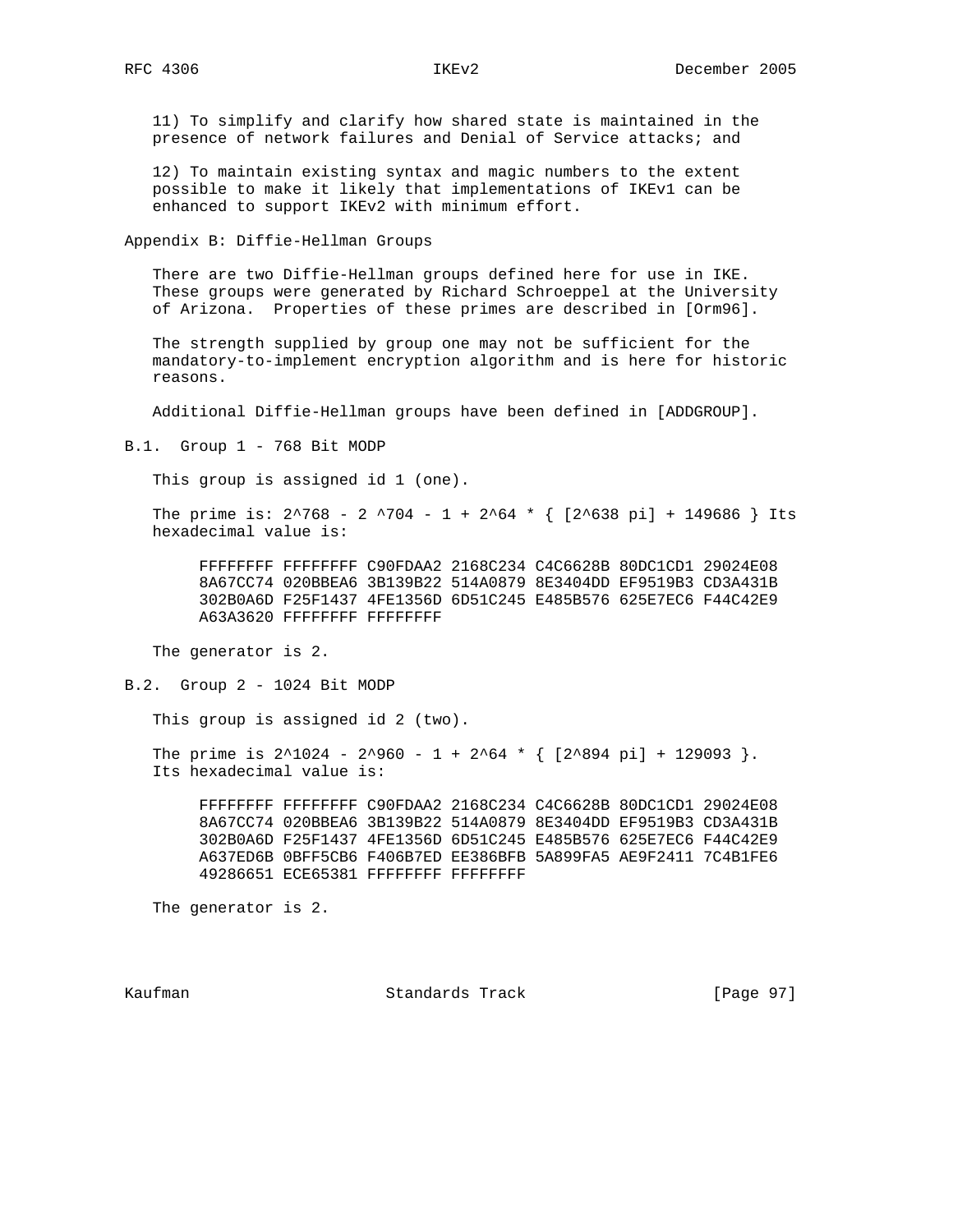Editor's Address

 Charlie Kaufman Microsoft Corporation 1 Microsoft Way Redmond, WA 98052

 Phone: 1-425-707-3335 EMail: charliek@microsoft.com

Kaufman Standards Track [Page 98]